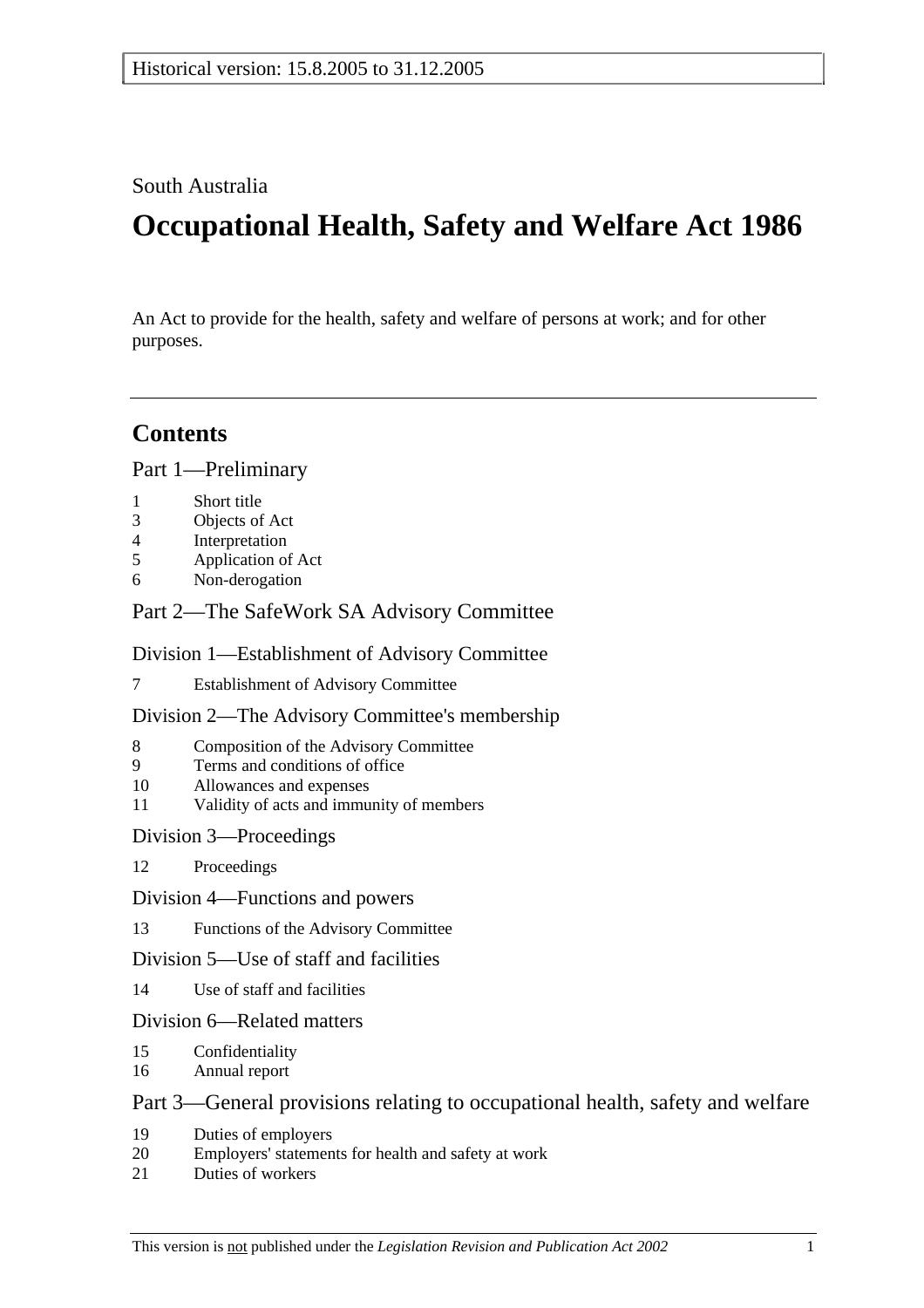- 22 Duties of employers and self-employed persons
- 23 Duties of occupiers
- 23A Duties of designers and owners of buildings
- 24 Duties of manufacturers etc
- 24A Duties of owners of plant
- 25 Duties applicable to all persons

### Part 4—Health and safety representatives and committees

#### Division 1—Preliminary

26 Preliminary

### Division 2—Appointment of health and safety representatives and committees

- 26A Interpretation
- 27 Health and safety representatives may represent groups
- 28 Election of health and safety representatives
- 29 Election of a deputy health and safety representative
- 30 Term of office of a health and safety representative
- 31 Health and safety committees

### Division 2A—Training

- 31A Training of health and safety representatives, deputies and committee members
- 31B Maintenance of pay and reimbursement of expenses
- 31C Guidelines

#### Division 3—Functions of health and safety representatives and committees

- 32 Functions of health and safety representatives
- 33 Functions of health and safety committees
- 34 Responsibilities of employers

#### Division 4—Resolution of health, safety or welfare issues

- 35 Default notices
- 36 Action where the health and safety of a worker is threatened
- 37 Attendance by inspector
- 37A Division not to derogate from other referrals to an inspector

#### Part 5—Inspections

38 Powers of entry and inspection

### Part 6—Improvement notices and prohibition notices

- 39 Improvement notices
- 40 Prohibition notices
- 41 Notices to be displayed
- 42 Review of notices
- 43 Powers of committee on review
- 44 Worker's entitlement to pay while notice is in force
- 45 Action on default

### Part 7—Review committees

- 46 Review committees
- 47 Constitution of review committees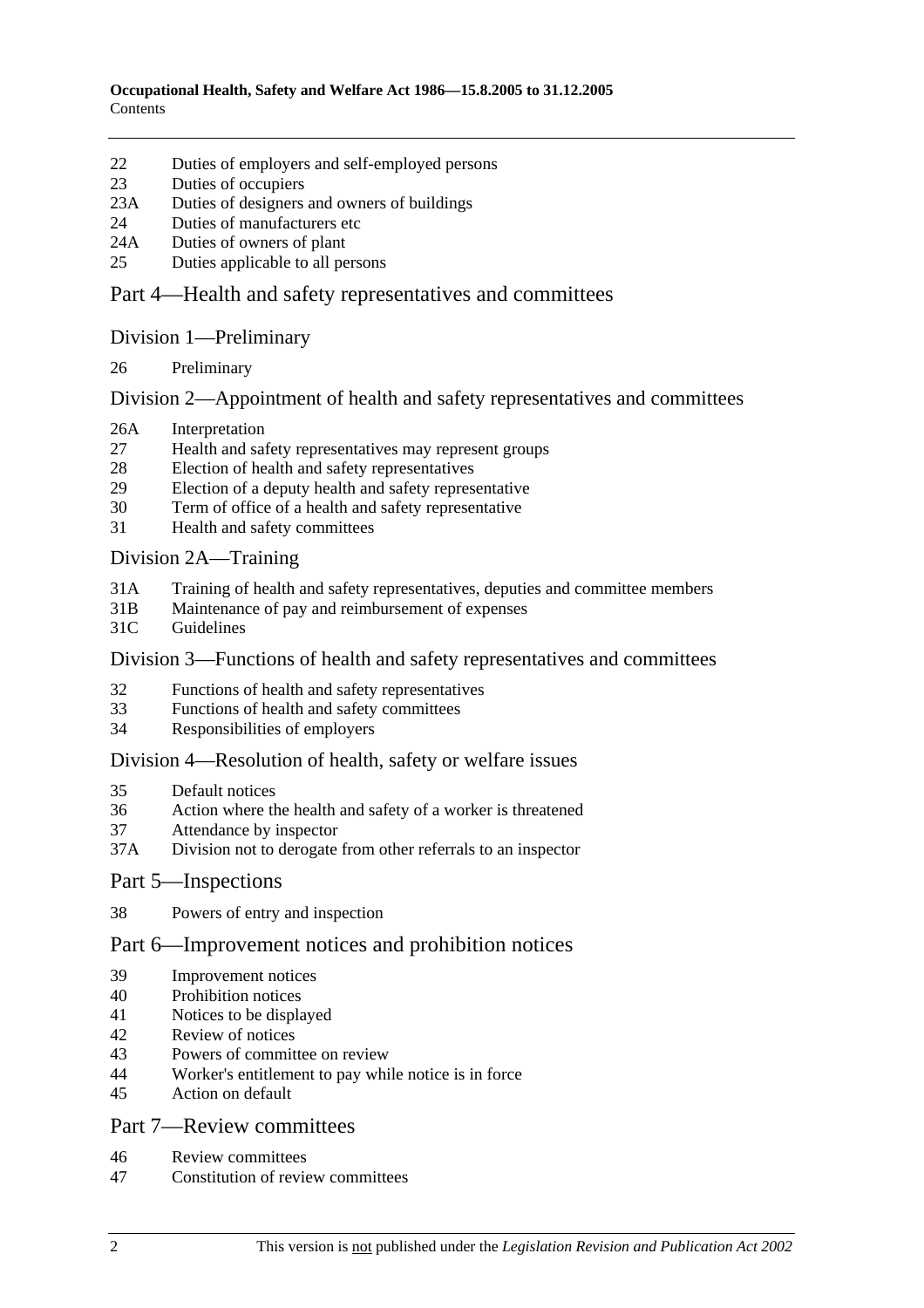- 48 Procedures of the committee
- 49 Appeals
- 50 Immunity of members

#### Part 8—Miscellaneous

- 51 Immunity of inspectors and officers
- 52 Inspector to produce certificate of authority
- 53 Delegation
- 54 Power to require information
- 54A Provision of information by WorkCover
- 55 Confidentiality
- 55A Inappropriate behaviour towards an employee
- 56 Discrimination against workers
- 57 Assignment of workers during a cessation of work
- 58 Offences
- 59 Aggravated offence
- 60 Continuing or repeated offences
- 60A Non-pecuniary penalties
- 61 Offences by bodies corporate
- 62 Health and safety in the public sector
- 63 Code of practice
- 63A Use of codes of practice in proceedings
- 64 Evidentiary provision
- 66 Modifications of regulations
- 67 Exemption from Act
- 67A Registration of employers
- 67B Portion of WorkCover levy to be used to improve occupational health and safety
- 67C Five-yearly reports
- 68 Consultation on regulations
- 69 Regulations

Schedule 1—Regulations

### Schedule 2—Extension of Act to specified plant

### Schedule 3—The Mining and Quarrying Occupational Health and Safety Committee

- 1 The Committee
- 2 Application of funds
- 3 Ministerial control

Legislative history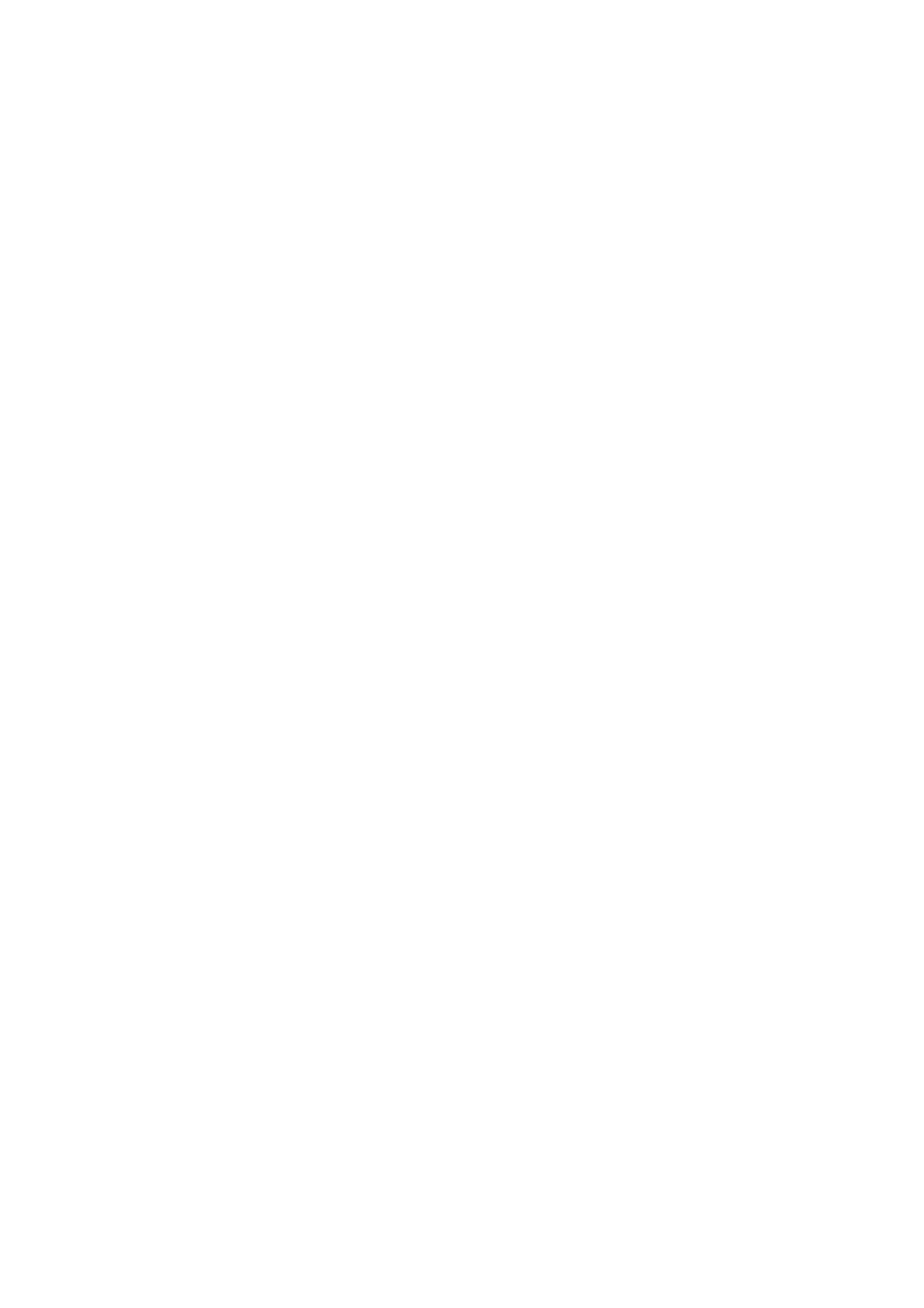### **The Parliament of South Australia enacts as follows:**

# **Part 1—Preliminary**

### **1—Short title**

This Act may be cited as the *Occupational Health, Safety and Welfare Act 1986*.

### **3—Objects of Act**

The chief objects of this Act are—

- (a) to secure the health, safety and welfare of persons at work; and
- (b) to eliminate, at their source, risks to the health, safety and welfare of persons at work; and
- (c) to protect the public against risks to health or safety arising out of or in connection with—
	- (i) the activities of persons at work; or
	- (ii) the use or operation of various types of plant;
- (d) to involve employees and employers in issues affecting occupational health, safety and welfare; and
- (e) to encourage registered associations to take a constructive role in promoting improvements in occupational health, safety and welfare practices and assisting employers and employees to achieve a healthier and safer working environment.

### **4—Interpretation**

(1) In this Act, unless the contrary intention appears—

*accident* means an unplanned occurrence or incident that causes or contributes to personal injury or damage to property;

*Advisory Committee* means the SafeWork SA Advisory Committee established under Part 2:

*appointed member* of the Advisory Committee means a member of the Advisory Committee appointed by the Governor;

*approved code of practice* means a code of practice approved by the Minister pursuant to section 63;

*business day* in relation to a particular workplace means any day on which work is normally carried out at the workplace;

*contract of service* means—

- (a) a contract under which one person is employed by another;
- (b) a contract of apprenticeship;
- (c) a contract, arrangement or understanding under which a person receives onthe-job training in a trade or vocation from another;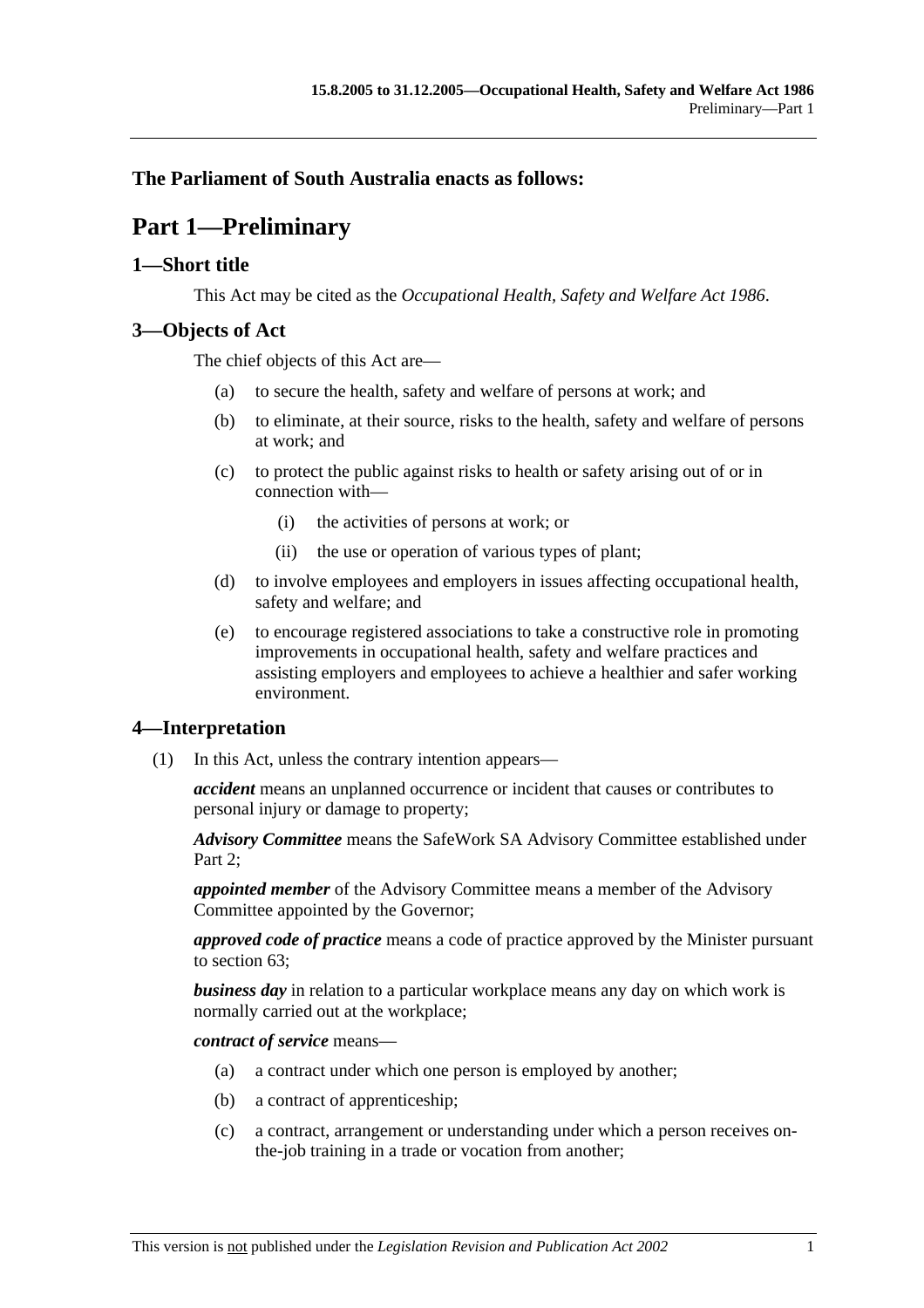*Department* means the administrative unit of the Minister to whom the administration of this Act is committed;

#### *the designated person* means—

- (a) in relation to mines to which the *Mines and Works Inspection Act 1920* applies—the Chief Inspector of Mines;
- (b) in relation to operations to which the *Petroleum Act 2000*, the *Petroleum (Submerged Lands) Act 1982* or the *Offshore Minerals Act 2000* applies—the Director-General of Mines and Energy;
- (c) in any other case—a public service employee authorised by the Minister to exercise the powers of the designated person under this Act;

*Director* means the person for the time being holding, or acting in, the position of Executive Director of that part of the Department that is directly involved in the administration and enforcement of this Act;

*employee* means a person who is employed under a contract of service or who works under a contract of service;

*employer* means a person by whom an employee is employed under a contract of service or for whom work is done by an employee under a contract of service;

*health and safety committee* means a health and safety committee established under Part 4;

*health and safety representative* means a health and safety representative elected in accordance with Part 4;

*Industrial Commission* means the Industrial Relations Commission of South Australia;

*Industrial Court* means the Industrial Relations Court of South Australia;

*inspector* means—

- (a) in relation to mines to which the *Mines and Works Inspection Act 1920* applies—an inspector of mines under that Act;
- (b) in relation to operations to which the *Petroleum Act 2000* applies—an authorised officer under that Act;
- (c) in relation to operations to which the *Petroleum (Submerged Lands) Act 1982* applies—an inspector under that Act;
- (ca) in relation to operations to which the *Offshore Minerals Act 2000* applies—an inspector under that Act;
- (d) in any other case—a public service employee authorised by the Minister to exercise the powers of an inspector under this Act;

*metropolitan area* means the area comprised by—

- (a) Metropolitan Adelaide as defined in the Development Plan compiled under the *Development Act 1993*; and
- (b) the City of Adelaide and the Corporation of the Town of Gawler;

*occupier* in relation to a place means a person who has the management or control of the place;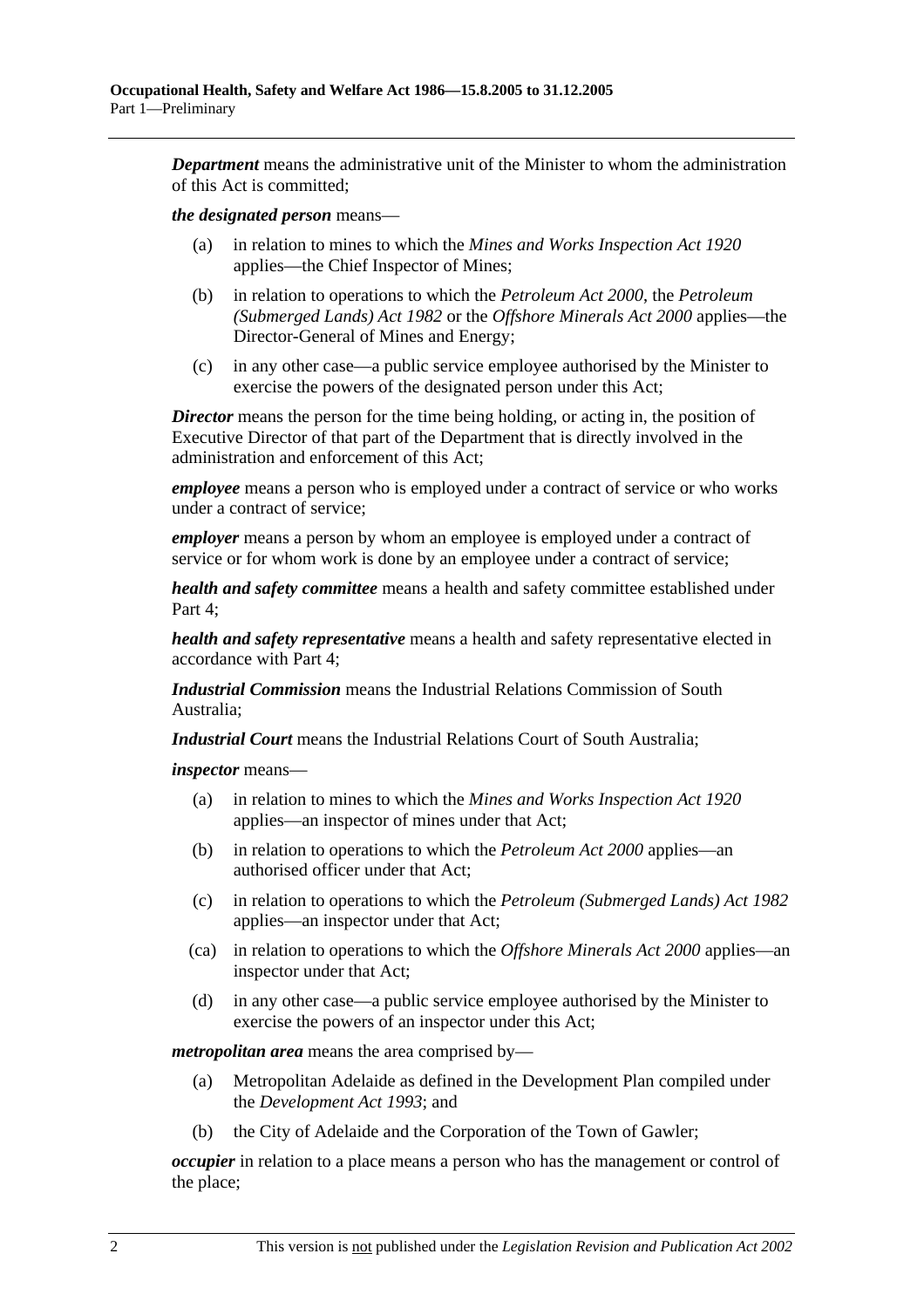*officer* in relation to a body corporate means—

- (a) a member of the governing body of the body corporate; or
- (b) an executive officer of the body corporate; or
- (c) a receiver or manager of any property of the body corporate; or
- (d) a liquidator;

*plant* includes—

- (a) any machinery, equipment, appliance, implement or tool;
- (b) without limiting the application of this Act to any plant used at work or at any workplace, any plant to which this Act extends by virtue of Schedule 2;
- (c) any component, fitting, connection, mounting or accessory used in or in conjunction with any of the above;

*record* means a record of any kind and includes a disk, tape or other article from which information is capable of being reproduced (with or without another article or device);

*registered association* means—

- (a) an association registered under the *Fair Work Act 1994* or the *Industrial Relations Act 1988* of the Commonwealth; or
- (b) the United Trades and Labor Council;

*review committee* means a review committee constituted under Part 7;

*safe* connotes safe from injury and risks to health;

*ship* includes a boat, vessel or craft;

*South Australian ship* means a ship—

- (a) that is registered in the State; or
- (b) that is owned or under charter by the Crown; or
- (c) that is owned or under charter by a body corporate or other person—
	- (i) whose principal office or place of business is in the State; or
	- (ii) whose principal office or place of business with respect to the control or management of the ship is in the State;

*substance* means any natural or artificial substance, whether in solid, liquid or gaseous form;

*WorkCover* means the WorkCover Corporation of South Australia;

*work group* means a group of employees constituted as a work group for the purposes of Part 4;

*work-related injury* means—

- (a) an injury, disease or disability; or
- (b) the loss or destruction of, or damage to, an artificial limb or other prosthesis or a medical or surgical aid or appliance; or
- (c) any death,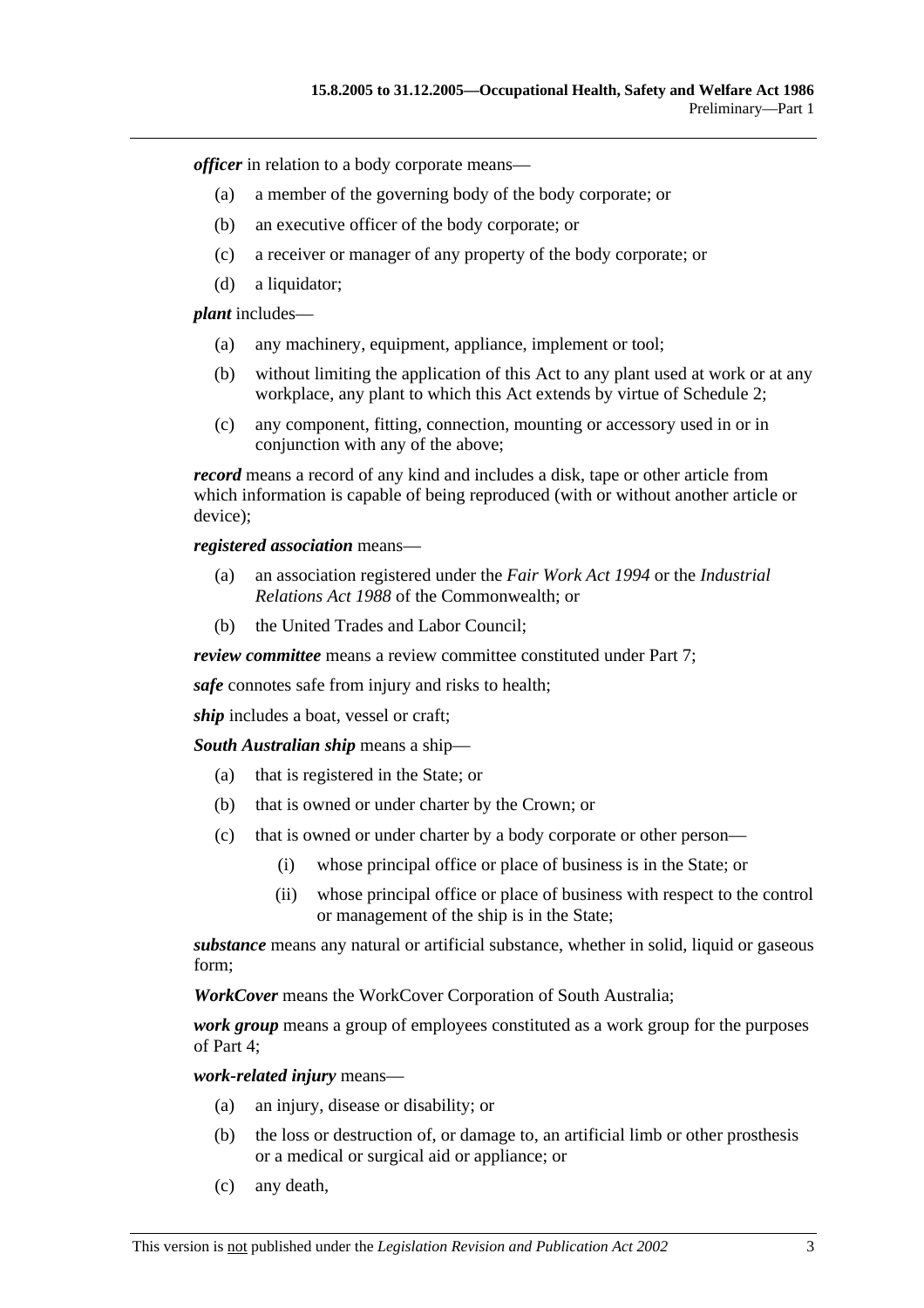that is attributable to work and includes the aggravation, exacerbation or recurrence of a prior work-related injury;

*workplace* means any place (including any aircraft, ship or vehicle) where an employee or self-employed person works and includes any place where such a person goes while at work.

- (2) For the purposes of this Act, where a person (*the contractor*) is engaged to perform work for another person (*the principal*) in the course of a trade or business carried on by the principal, the contractor, and any person employed or engaged by the contractor to carry out or to assist in carrying out the work, will be taken to be employed by the principal but the principal's duties under this Act in relation to them extend only to matters over which the principal has control or would have control but for some agreement to the contrary between the principal and the contractor.
- (3) For the purposes of this Act, where a person, in connection with a trade or business carried on by the employer, performs work for an employer gratuitously, the person will be taken to be employed by the employer.
- (4) The following matters are aspects of occupational health, safety and welfare:
	- (a) the general well-being of employees while at work;
	- (b) the prevention of work-related injuries and work-related fatalities;
	- (c) the investigation of the causes of work-related injuries and work-related fatalities;
	- (d) the rehabilitation and retraining of people who have suffered work-related injuries.
- (4a) The safe operation or use of any plant referred to in Schedule 2 will be taken to be an aspect of occupational health, safety and welfare.
- (5) For the purposes of this Act—

*Division 1 fine* means a fine not exceeding \$200 000;

*Division 2 fine* means a fine not exceeding \$100 000;

*Division 3 fine* means a fine not exceeding \$40 000;

*Division 4 fine* means a fine not exceeding \$30 000;

*Division 5 fine* means a fine not exceeding \$20 000;

*Division 6 fine* means a fine not exceeding \$10 000;

*Division 7 fine* means a fine not exceeding \$5 000.

### **5—Application of Act**

- (1) This Act or specified provisions of this Act do not apply in relation to—
	- (a) work or classes of work; or
	- (b) employees or classes of employees,

excluded by regulation from the application of this Act or specified provisions of this Act.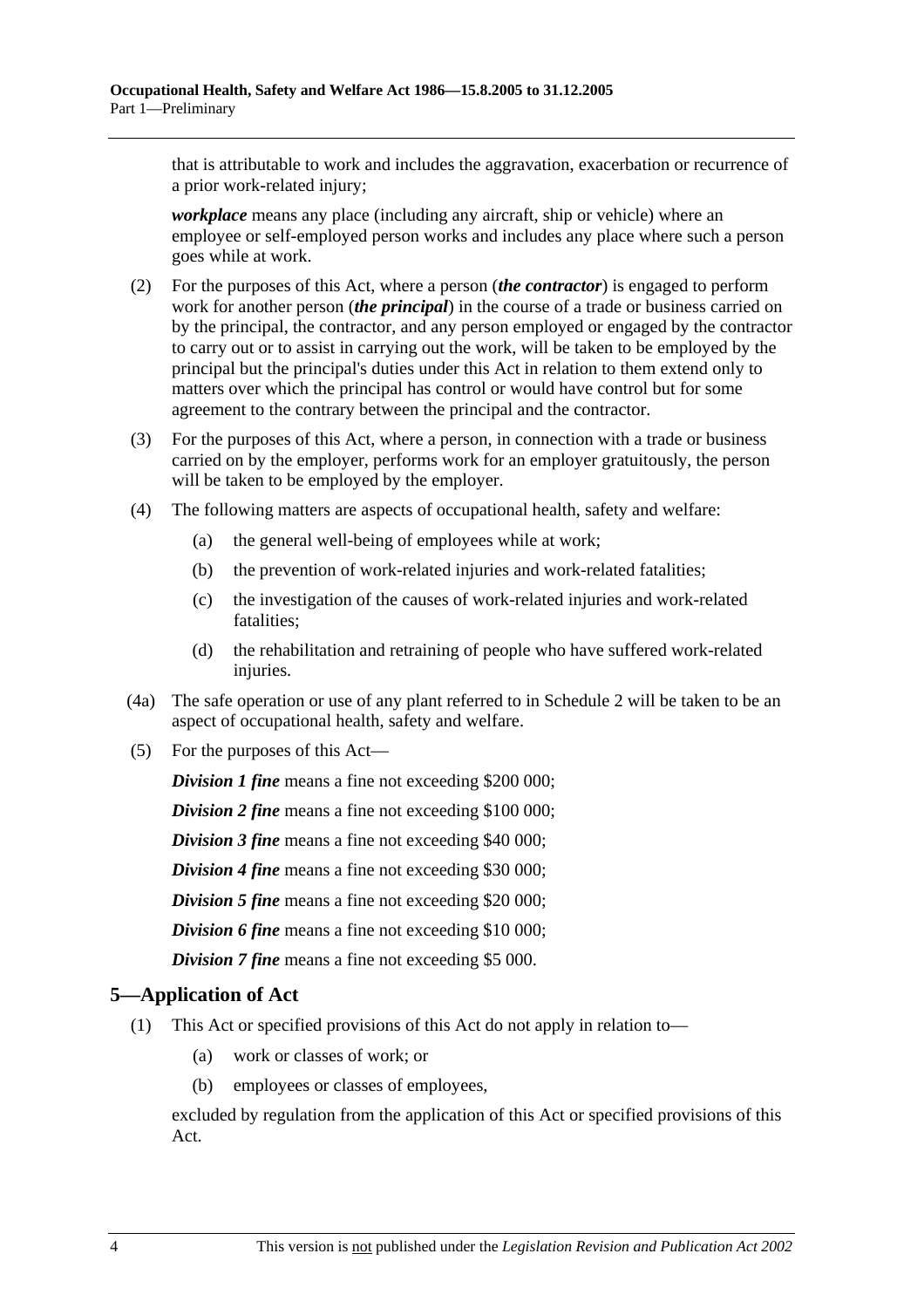- (2) Subject to any regulations made for the purposes of subsection (1), this Act applies in relation to work on a South Australian ship whether or not the ship is within the coastal waters of the State.
- (3) This Act binds the Crown in right of the State and also, so far as the legislative power of the State extends, in all its other capacities.

### **6—Non-derogation**

- (1) The provisions of this Act are in addition to and do not derogate from the provisions of any other Act.
- (2) The provisions of this Act do not limit or derogate from any civil right or remedy and compliance with this Act does not necessarily indicate that a common law duty of care has been satisfied.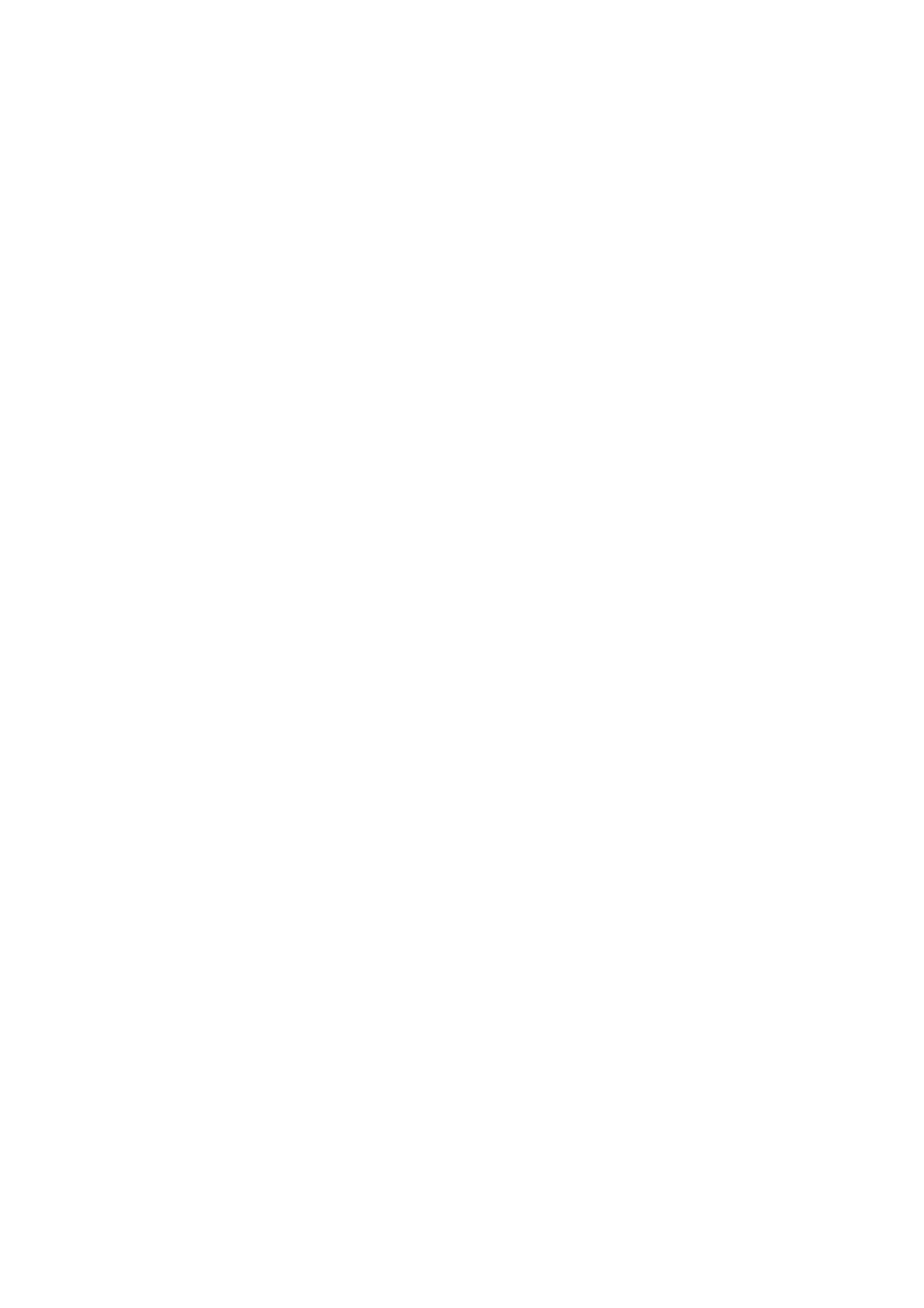# **Part 2—The SafeWork SA Advisory Committee**

### **Division 1—Establishment of Advisory Committee**

### **7—Establishment of Advisory Committee**

The *SafeWork SA Advisory Committee* is established.

### **Division 2—The Advisory Committee's membership**

### **8—Composition of the Advisory Committee**

- (1) The Advisory Committee consists of 11 members of whom—
	- (a) 9 will be appointed by the Governor and of these—
		- (i) 1 will be the presiding member appointed on the recommendation of the Minister; and
		- (ii) 4 will be persons who, in the opinion of the Minister, are suitable to represent the interests of employers (1 being a person considered by the Minister to be suitable to represent the interests of the public sector as an employer), appointed on the recommendation of the Minister after the Minister has consulted with Business SA, and with associations representing the interests of employers determined to be appropriate by the Minister; and
		- (iii) 4 will be persons who, in the opinion of the Minister, are suitable to represent the interests of employees (1 being a person considered by the Minister to be suitable to represent the interests of employees in the public sector), appointed on the recommendation of the Minister after the Minister has consulted with the United Trades and Labor Council, and with other associations representing the interests of employees determined to be appropriate by the Minister; and
	- (b) 1 will be the Director (*ex officio*); and
	- (c) 1 will be the Chief Executive of WorkCover (*ex officio*).
- (2) In proposing persons for appointment to the Advisory Committee, an organisation or association consulted under subsection (1) should seek to promote gender balance, and diversity, in the membership of the Advisory Committee.
- (3) Subject to subsection (4), the Minister may appoint a suitable person to be a deputy of a member of the Advisory Committee and to act as a member of the Advisory Committee during any period of absence of the member.
- (4) During the absence of the presiding member of the Advisory Committee, the Director will act in the position of the presiding member (and if the Director is unavailable then a member of the Advisory Committee appointed by the remaining members will act in the position of presiding member).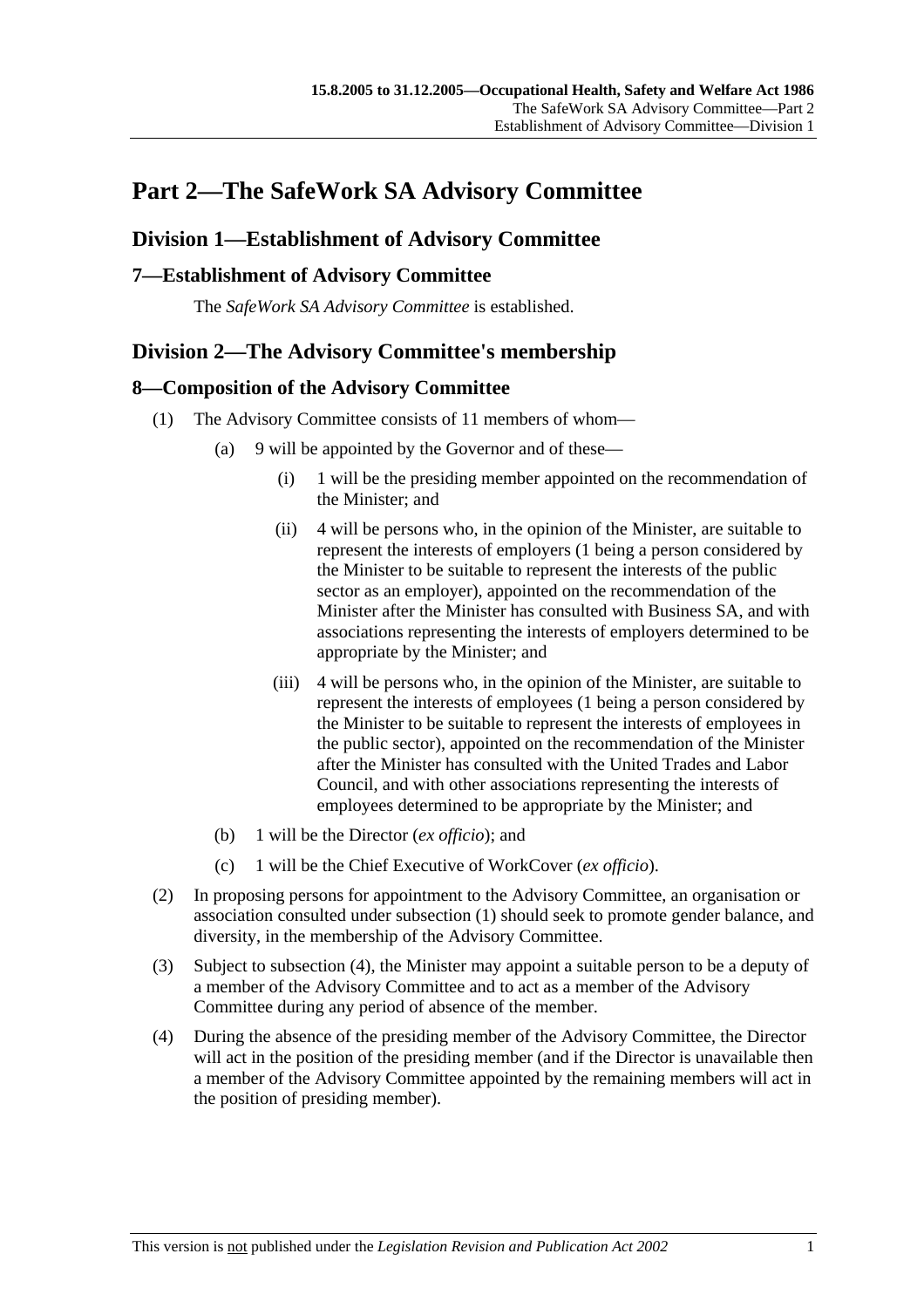### **9—Terms and conditions of office**

- (1) An appointed member of the Advisory Committee will hold office on conditions, and for a term (not exceeding 3 years), determined by the Governor and, on the expiration of a term of appointment, is eligible for re-appointment.
- (2) The Governor may remove an appointed member from office for—
	- (a) breach of, or non-compliance with, a condition of appointment; or
	- (b) mental or physical incapacity to carry out duties of office satisfactorily; or
	- (c) neglect of duty; or
	- (d) dishonourable conduct.
- (3) The office of an appointed member becomes vacant if the member—
	- (a) dies; or
	- (b) completes a term of office and is not re-appointed; or
	- (c) resigns by written notice addressed to the Minister; or
	- (d) is found guilty of an indictable offence; or
	- (e) is found guilty of an offence against subsection (6); or
	- (f) is removed from office by the Governor under subsection (2).
- (4) On the office of an appointed member of the Advisory Committee becoming vacant, a person must be appointed, in accordance with this Act, to the vacant office.
- (5) The Minister must ensure that a vacant office is filled within 6 months after the vacancy occurs.
- (6) A member of the Advisory Committee who has a direct or indirect personal or pecuniary interest in a matter under consideration by the Advisory Committee—
	- (a) must, as soon as practicable after becoming aware of the interest, disclose the nature and extent of the interest to the Advisory Committee; and
	- (b) must not take part in a deliberation or decision of the Advisory Committee on the matter and must not be present at a meeting of the Advisory Committee when the matter is under consideration.

Maximum penalty: Division 5 fine or imprisonment for two years.

- (7) Subsection (6) operates subject to the qualification that a member of the Advisory Committee who has made a disclosure under that subsection may, with the permission of a majority of the members of the Advisory Committee who may vote on the matter, attend or remain at the meeting in order to ask or answer questions, or to provide any other information or material that may be relevant to the deliberations of the Advisory Committee, provided that the member then withdraws from the room and does not in any other way take part in any deliberations or vote on the matter.
- (8) The court by which a person is convicted of an offence against subsection (6) may, on the application of an interested person, make an order avoiding a contract to which the non-disclosure relates and for restitution of property passing under the contract.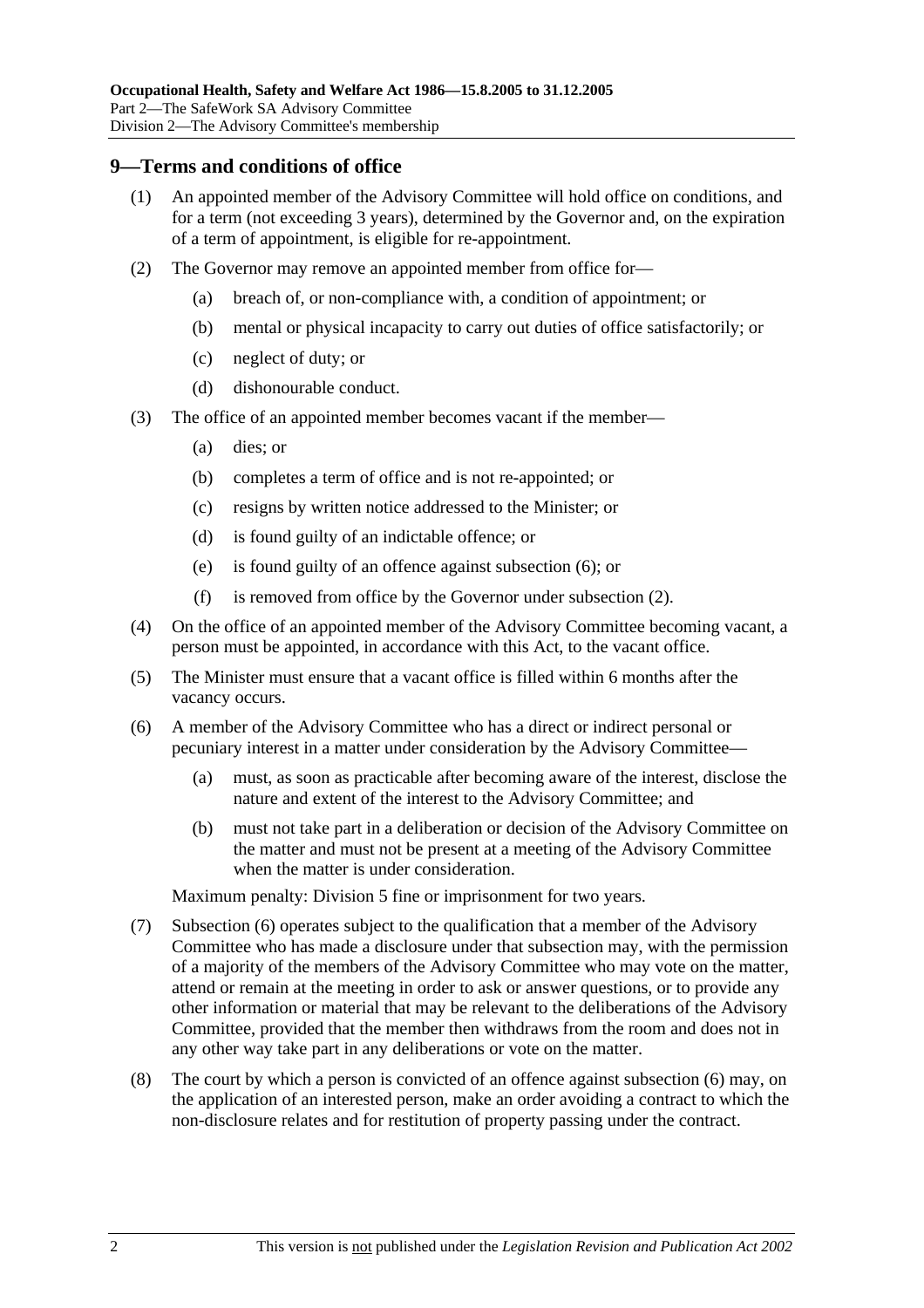### **10—Allowances and expenses**

- (1) An appointed member of the Advisory Committee is entitled to fees, allowances and expenses approved by the Governor.
- (2) The amount of any fees, allowances or expenses paid under subsection (1) will be recoverable from the Compensation Fund under the *Workers Rehabilitation and Compensation Act 1986* under a scheme established or approved by the Treasurer.

### **11—Validity of acts and immunity of members**

- (1) An act or proceeding of the Advisory Committee is not invalid by reason only of a vacancy in its membership or a defect in the appointment of a member.
- (2) No personal liability attaches to a member of the Advisory Committee for an act or omission by the member or the Advisory Committee in good faith in performance, exercise or discharge, or purported performance, exercise or discharge, of the member's or the Advisory Committee's functions, powers or duties under this Act.
- (3) A liability that would, but for subsection (2), lie against a member of the Advisory Committee will lie instead against the Crown.

### **Division 3—Proceedings**

### **12—Proceedings**

- (1) Six members of the Advisory Committee, of whom—
	- (a) 1 is the presiding member, or the Director acting in the absence of the presiding member (unless the Director is unavailable); and
	- (b) at least 2 are members appointed to represent the interests of employers; and
	- (c) at least 2 are members appointed to represent the interests of employees,

constitute a quorum of the Advisory Committee.

- (2) When a matter arises for decision at a meeting of the Advisory Committee—
	- (a) the members appointed to represent the interests of employers or employees will each have a deliberative vote; and
	- (b) if those deliberative votes are equal, the person presiding at the meeting does not have a casting vote.
- (3) The members of the Advisory Committee holding office under section 8(1)(b) and (c) do not have a vote on any matter arising for decision at a meeting of the Advisory Committee.
- (4) A decision carried by a majority of the votes cast under subsection  $(2)(a)$  is a decision of the Advisory Committee.
- (5) A telephone or video conference between members of the Advisory Committee constituted in accordance with procedures determined by the Advisory Committee will, for the purposes of this section, be taken to be a meeting of the Advisory Committee at which the participating members are present.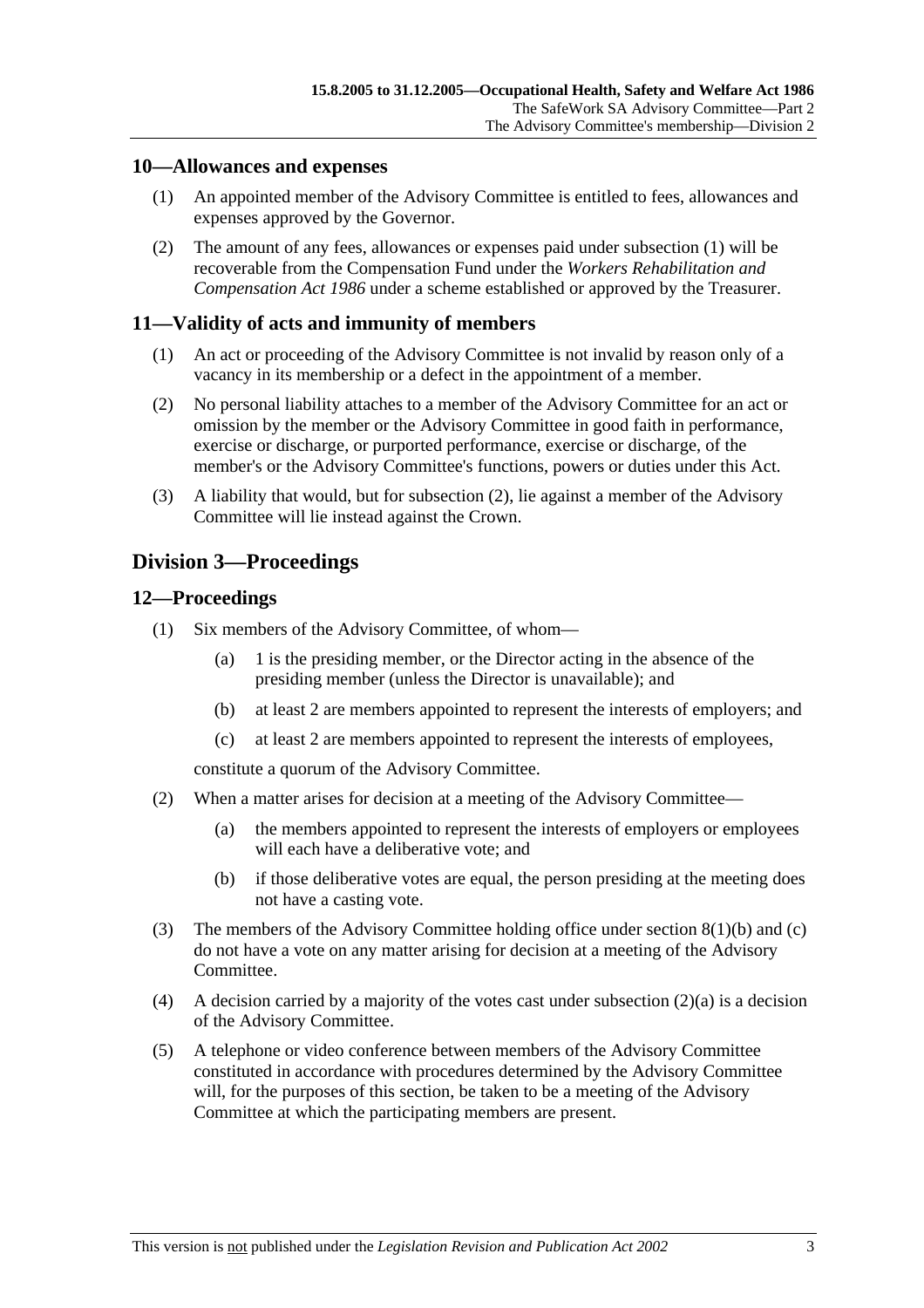- (6) A resolution of the Advisory Committee—
	- (a) of which notice was given to all members of the Advisory Committee in accordance with procedures determined by the Advisory Committee; and
	- (b) in which a majority of the members of the Advisory Committee who would be entitled to vote under subsection (2) if the matter were before a meeting of the Advisory Committee have expressed their concurrence in writing or in some other manner determined by the Advisory Committee,

will be taken to be a decision of the Advisory Committee made at a meeting of the Advisory Committee.

- (7) The Advisory Committee must cause an accurate record to be kept of its proceedings.
- (8) Subject to this Act, the proceedings of the Advisory Committee will be conducted in a manner determined by the Advisory Committee.

### **Division 4—Functions and powers**

#### **13—Functions of the Advisory Committee**

- (1) The functions of the Advisory Committee are—
	- (a) to keep the administration and enforcement of this Act, and any other legislation relevant to occupational health, safety and welfare, under review, and to make recommendations for change as the Advisory Committee thinks fit; and
	- (b) to advise the Minister (on its own initiative or at the request of the Minister) on—
		- (i) legislation, regulations, codes, standards and policies relevant to occupational health, safety and welfare; and
		- (ii) national and international developments in the field of occupational health, safety and welfare; and
		- (iii) the establishment of public inquiries and legislative and other reviews concerning issues associated with occupational health, safety and welfare; and
	- (c) to provide a forum for ensuring consultation and co-operation between WorkCover, associations representing the interests of employees or employers, industry associations, Government agencies and other public authorities, and other interested persons or bodies, in relation to occupational health, safety or welfare matters; and
	- (d) to prepare, adopt, promote or endorse prevention strategies, standards, codes, guidelines or guidance notes, and to recommend practices, to assist people in connection with occupational health, safety and welfare; and
	- (e) to promote education and training with respect to occupational health, safety and welfare, to develop, support, accredit, approve or promote courses or programmes relating to occupational health, safety or welfare, and to accredit, approve or recognise education providers in the field of occupational health, safety and welfare; and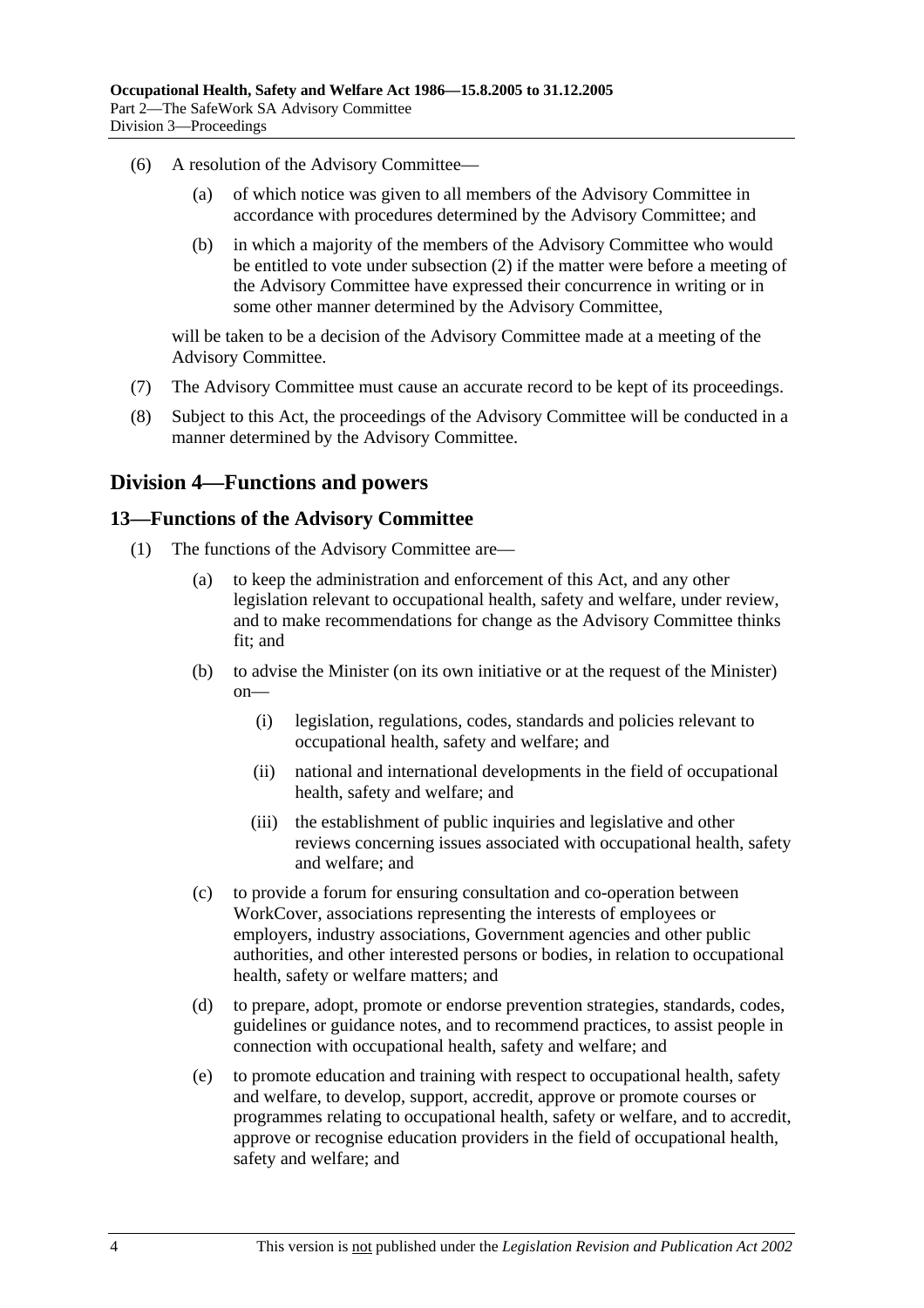- (f) to keep the provision of services relevant to occupational health, safety and welfare under review; and
- (g) to collect, analyse and publish information and statistics relating to occupational health, safety or welfare; and
- (h) to commission or sponsor research in relation to any matter relevant to occupational health, safety or welfare; and
- (i) to initiate, co-ordinate or support projects and activities that promote public discussion or comment in relation to the development or operation of legislation, codes of practice and other material relevant to occupational health, safety or welfare; and
- (j) to promote occupational health, safety or welfare programs, and to make recommendations with respect to the making of grants in support of projects and activities relevant to occupational health, safety or welfare; and
- (k) to consult and co-operate with relevant national, State and Territory authorities; and
- (l) to report to the Minister on any matter referred to the Advisory Committee by the Minister; and
- (m) as it thinks fit, to consider any other matter relevant to occupational health, safety or welfare; and
- (n) to carry out other functions assigned to the Advisory Committee by or under this or any other Act.
- (2) The Advisory Committee may, with the approval of the Minister—
	- (a) perform functions conferred on the Advisory Committee by or under a law of the Commonwealth, another State or a Territory;
	- (b) confer (subject to conditions or limitations (if any) specified by the Minister) functions of the Advisory Committee on an authority established by or under a law of the Commonwealth, another State or a Territory.
- (3) The Advisory Committee should seek—
	- (a) to ensure that South Australia takes advantage of initiatives that are recognised as being at the forefront of occupational health, safety and welfare practices; and
	- (b) to achieve a high level of consistency between occupational health, safety and welfare standards and requirements under this Act and corresponding standards and requirements under the laws of the Commonwealth, the other States and the Territories (insofar as to do so is in the best interests of the State).
- (4) The Advisory Committee should, as far as reasonably practicable, ensure that information provided for use in the workplace is in a language and form appropriate for those expected to make use of it.
- (5) If the Minister receives a recommendation from the Advisory Committee under this Act, the Minister should, within 2 months, respond in writing to the Advisory Committee in relation to the recommendation.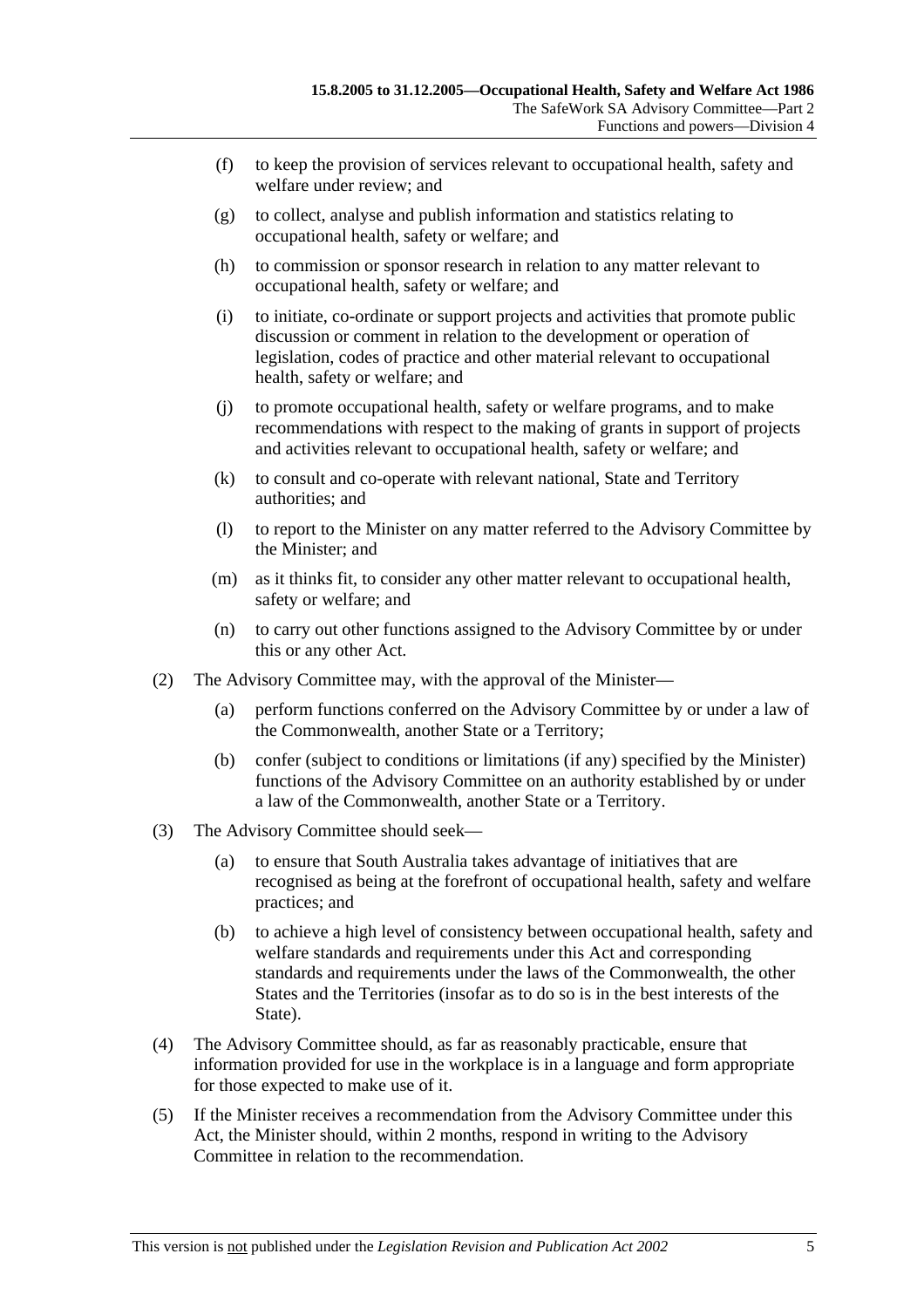- (6) The Advisory Committee may establish such committees and subcommittees as it thinks fit (which may, but need not, consist of, or include, members of the Advisory Committee) to advise it on, or to assist it with respect to, any aspect of its functions under this Act.
- (7) The Advisory Committee has the power to do anything necessary, expedient or incidental to the performance of its functions.

### **Division 5—Use of staff and facilities**

### **14—Use of staff and facilities**

- (1) The Advisory Committee may, by agreement with the Minister responsible for an administrative unit in the Public Service, make use of the services of the staff, equipment or facilities of that administrative unit.
- (2) The Advisory Committee may, by agreement with the relevant agency or instrumentality, make use of the services of the staff, equipment or facilities of any other agency or instrumentality of the Crown.

### **Division 6—Related matters**

### **15—Confidentiality**

A member of the Advisory Committee who, as a member of the Advisory Committee, acquires information that—

- (a) the member knows to be of a commercially sensitive nature, or of a private confidential nature; or
- (b) the Advisory Committee classifies as confidential information,

must not divulge the information without the approval of the Advisory Committee. Maximum penalty: Division 6 fine.

### **16—Annual report**

- (1) The Advisory Committee must, on or before 30 September in each year, provide to the Minister a report on the work of the Advisory Committee, and on other matters relevant to the operation and administration of this Act, for the financial year ending on the preceding 30 June.
- (2) A report under this section may be incorporated into the annual report of the Department.
- (3) The Minister must cause a copy of a report prepared under subsection (1) to be laid before both Houses of Parliament within 12 sitting days after the report is received by the Minister.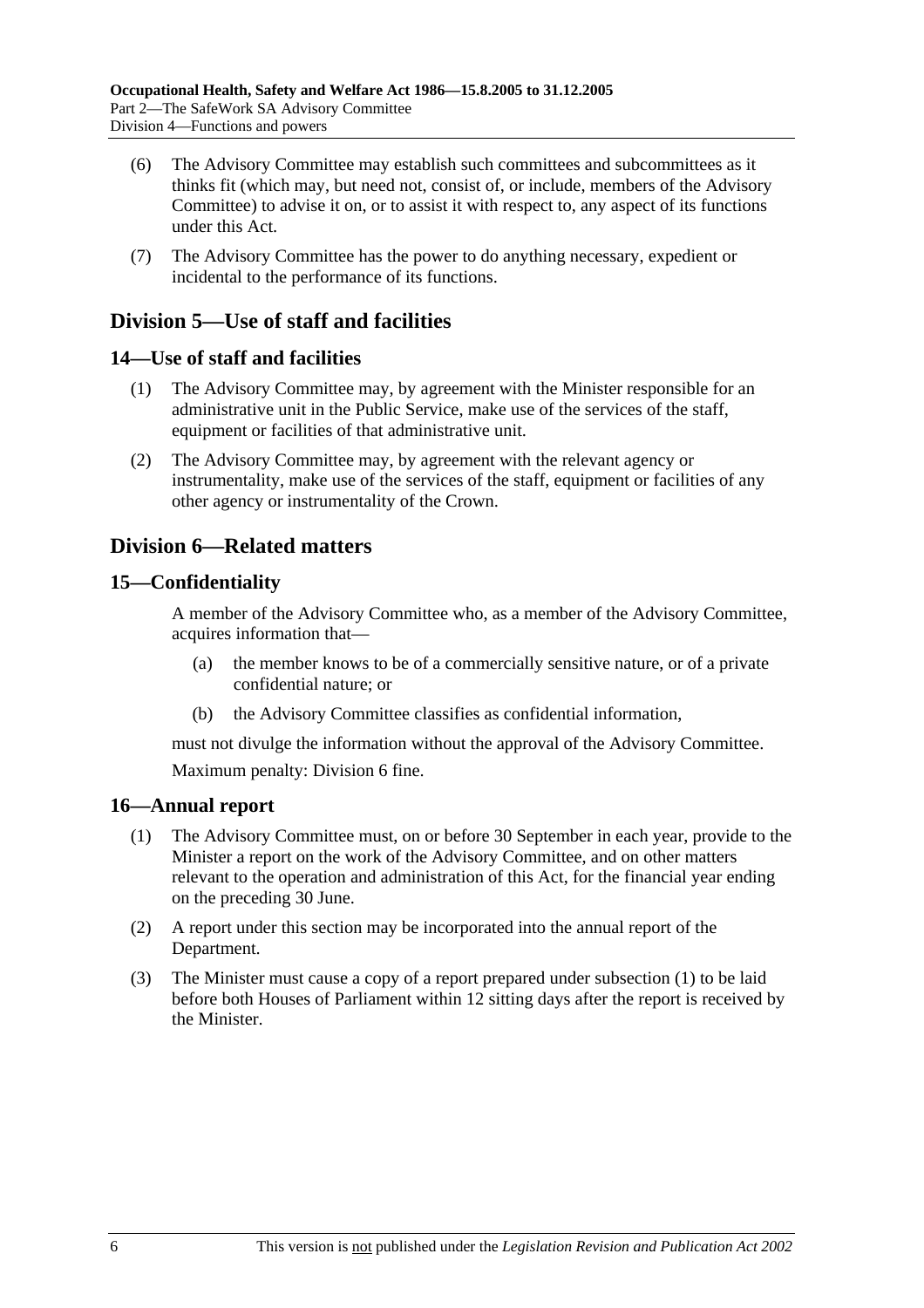# **Part 3—General provisions relating to occupational health, safety and welfare**

### **19—Duties of employers**

- (1) An employer must, in respect of each employee employed or engaged by the employer, ensure so far as is reasonably practicable that the employee is, while at work, safe from injury and risks to health and, in particular—
	- (a) must provide and maintain so far as is reasonably practicable—
		- (i) a safe working environment;
		- (ii) safe systems of work;
		- (iii) plant and substances in a safe condition; and
	- (b) must provide adequate facilities of a prescribed kind for the welfare of employees at any workplace that is under the control and management of the employer; and
	- (c) must provide such information, instruction, training and supervision as are reasonably necessary to ensure that each employee is safe from injury and risks to health.

Maximum penalty:

- (a) for a first offence—Division 2 fine;
- (b) for a subsequent offence—Division 1 fine.
- (3) Without derogating from the operation of subsection (1), an employer must so far as is reasonably practicable—
	- (a) monitor the health and welfare of the employer's employees in their employment with the employer, insofar as that monitoring is relevant to the prevention of work-related injuries; and
	- (b) keep information and records relating to work-related injuries suffered by employees in their employment with the employer and retain that information and those records for such period as may be prescribed; and
	- (c) provide information to the employer's employees (in such languages as are appropriate) in relation to health, safety and welfare in the workplace (including the names of persons to whom the employees may make inquiries and complaints about matters affecting occupational health, safety or welfare); and
	- (d) ensure that any employee who is to undertake work of a hazardous nature not previously performed by the employee receives proper information, instruction and training before he or she commences that work; and
	- (da) keep information and records relating to occupational health, safety or welfare training undertaken by any of the employer's employees during their employment with the employer; and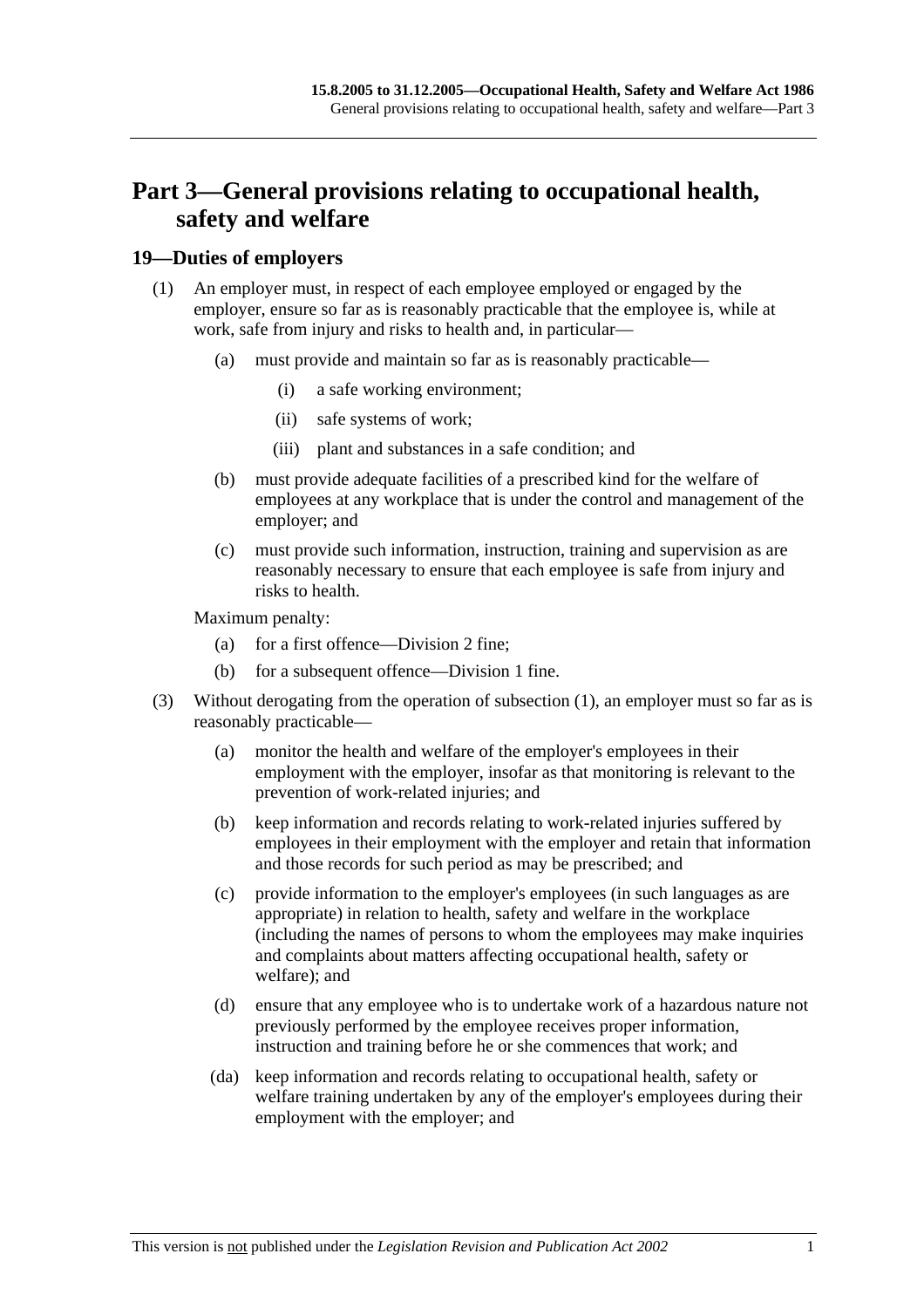- (e) ensure that any employee who is inexperienced in the performance of any work of a hazardous nature receives such supervision as is reasonably necessary to ensure his or her health and safety; and
- (f) ensure that any employee who could be put at risk by a change in the workplace, in any work or work practice, in any activity or process, or in any plant—
	- (i) is given proper information, instruction and training before the change occurs; and
	- (ii) receives such supervision as is reasonably necessary to ensure his or her health and safety; and
- (g) ensure that any manager or supervisor is provided with such information, instruction and training as are necessary to ensure that each employee under his or her management or supervision is, while at work, so far as is reasonably practicable, safe from injury and risks to health; and
- (h) monitor working conditions at any workplace that is under the management and control of the employer; and
- (i) ensure that any accommodation, or eating, recreational or other facility, provided for the benefit of the employer's employees while they are at work, or in connection with the performance of their work, and under the management or control of the employer (either wholly or substantially), is maintained in a safe and healthy condition.

### **20—Employers' statements for health and safety at work**

- (1) Every employer must—
	- (a) prepare and maintain, in consultation with—
		- (i) health and safety committees; and
		- (ii) the employer's employees; and
		- (iii) any health and safety representative who represents those employees; and
		- (iv) on the application of an employee—a registered association of which that employee is a member; and
		- (v) if the employer so decides—any other registered association nominated by the employer of which the employer is a member,

policies relating to occupational health, safety and welfare at the workplace; and

- $(b)$
- (i) prepare and keep up to date a written statement setting out with reasonable particularity the arrangements, practices and procedures at the workplace protecting the health and safety of the employer's employees at the workplace; and
- (ii) take reasonable steps to bring the contents of that statement to the notice of those employees.

Maximum penalty: Division 6 fine.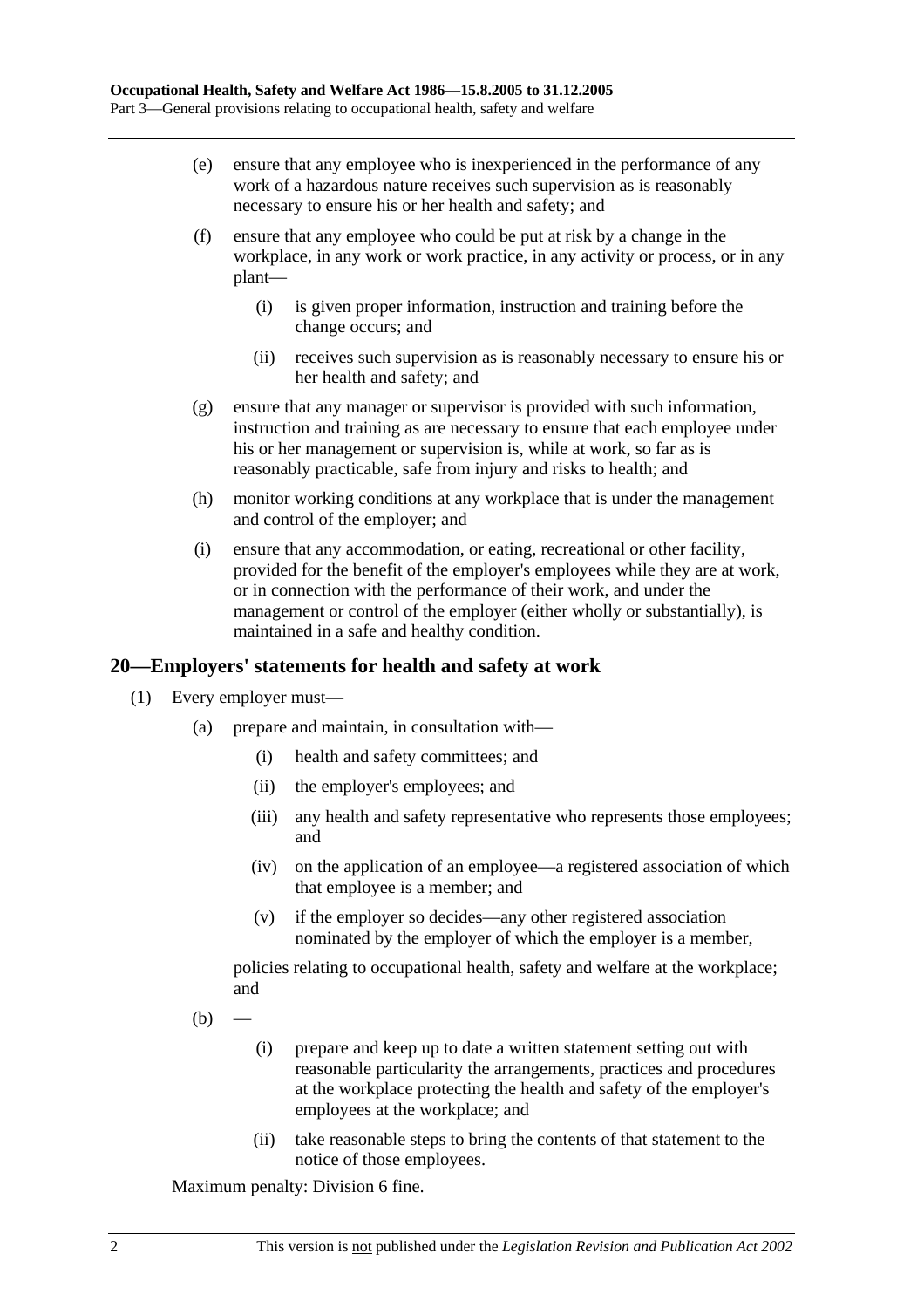#### **21—Duties of workers**

 (1) An employee must take reasonable care to protect the employee's own health and safety at work.

Maximum penalty: Division 7 fine.

 (1a) An employee must take reasonable care to avoid adversely affecting the health or safety of any other person through an act or omission at work.

Maximum penalty: Division 6 fine.

- (1b) An employee must so far as is reasonable (but without derogating from subsection (1) or (1a) or from any common law right)—
	- (a) use equipment provided for health or safety purposes; and
	- (b) obey reasonable instruction that the employer may give in relation to health or safety at work; and
	- (c) comply with any policy that applies at the workplace published or approved by the Minister after seeking the advice of the Advisory Committee; and
	- (d) ensure that the employee is not, by the consumption of alcohol or a drug, in such a state as to endanger the employee's own safety at work or the safety of any other person at work.

Maximum penalty: Division 6 fine.

- (2) In determining the standard of care applicable to a worker whose native language is not English and who is not reasonably fluent in English regard must be had to—
	- (a) whether information relating to occupational health and safety has been reasonably available to the worker in a language and form that the worker might reasonably be expected to understand; and
	- (b) whether instruction or training of the worker (if any) has been carried out in a language and form that the worker might reasonably be expected to understand.

### **22—Duties of employers and self-employed persons**

 (1) An employer or a self-employed person must take reasonable care to protect his or her own health and safety at work.

Maximum penalty: Division 7 fine.

- (2) An employer or self-employed person must ensure, so far as is reasonably practicable, that any other person (not being an employee employed or engaged by the employer or the self-employed person) is safe from injury and risks to health—
	- (a) while the other person is at a workplace that is under the management and control of the employer or self-employed person; or
	- (b) while the other person is in a situation where he or she could be adversely affected through an act or omission occurring in connection with the work of the employer or self-employed person.

Maximum penalty:

- (a) for a first offence—Division 2 fine;
- (b) for a subsequent offence—Division 1 fine.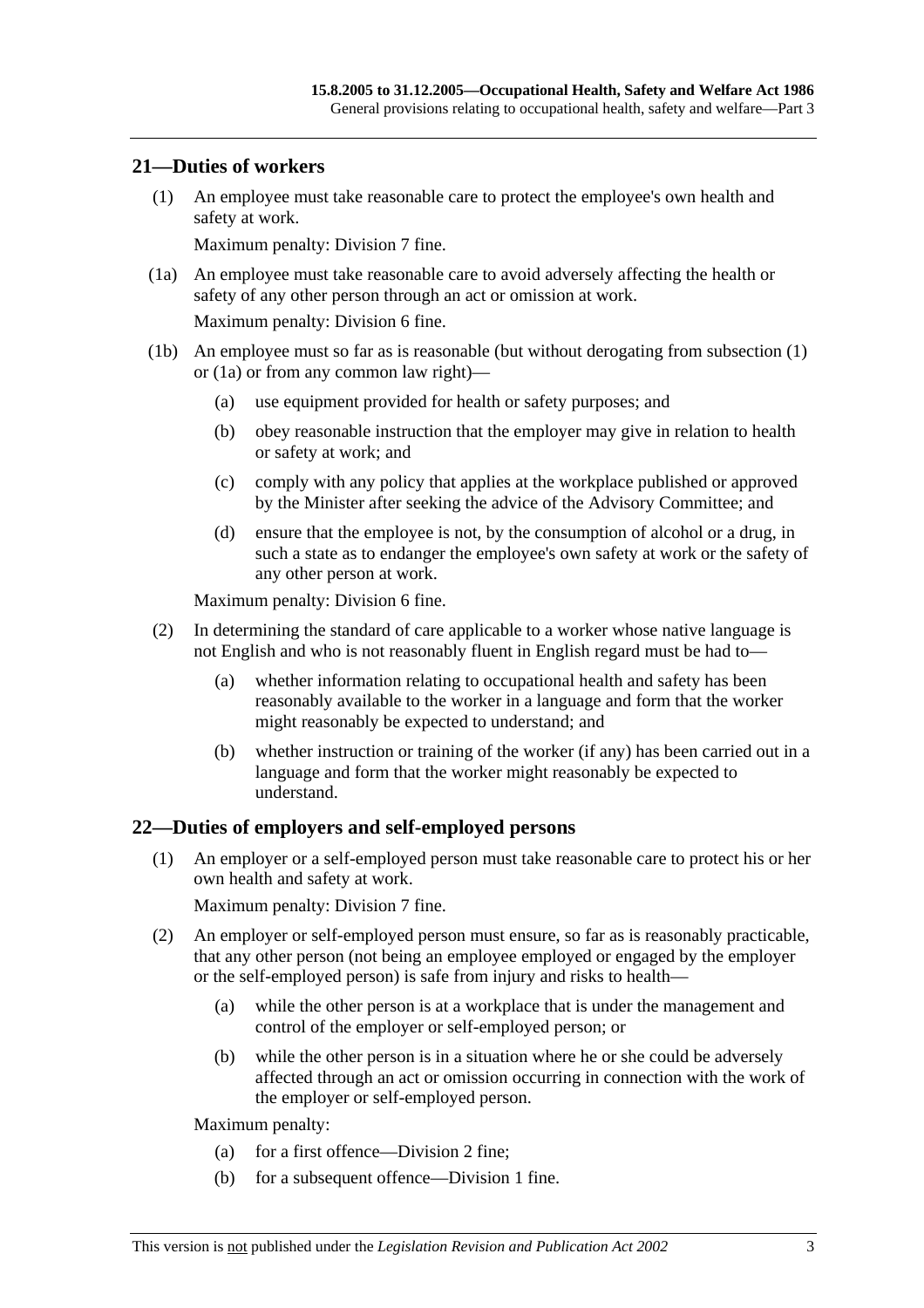### **23—Duties of occupiers**

The occupier of a workplace must ensure so far as is reasonably practicable—

- (a) that the workplace is maintained in a safe condition; and
- (b) that the means of access to and egress from the workplace are safe.

Maximum penalty:

- (a) for a first offence—Division 2 fine;
- (b) for a subsequent offence—Division 1 fine.

#### **23A—Duties of designers and owners of buildings**

- (1) A person who designs a building that is reasonably expected to comprise or include a workplace must—
	- (a) ensure so far as is reasonably practicable that the building is designed so that people who might work in, on or about the workplace are, in doing so, safe from injury and risks to health; and
	- (b) ensure that the building complies in all respects with prescribed requirements (if any) applicable to it.

Maximum penalty:

- (a) for a first offence—Division 2 fine;
- (b) for a subsequent offence—Division 1 fine.
- (2) The owner of a building that comprises or includes a workplace must—
	- (a) ensure so far as is reasonably practicable that the building, and any fixtures or fittings within the building that are under the control of the owner, are in a condition that allows people who might work in, on or about the workplace to be safe from injury and risks to health; and
	- (b) ensure that the building complies in all respects with prescribed requirements (if any) applicable to it.

Maximum penalty:

- (a) for a first offence—Division 2 fine;
- (b) for a subsequent offence—Division 1 fine.
- (3) In this section—

*building* includes a part of a building.

#### **24—Duties of manufacturers etc**

- (1) A person who designs, manufactures, imports or supplies any plant to which this subsection applies must—
	- (a) ensure so far as is reasonably practicable that the plant is designed and constructed so as to be safe—
		- (i) when properly used and maintained; and
		- (ii) when subjected to reasonably foreseeable forms of misuse; and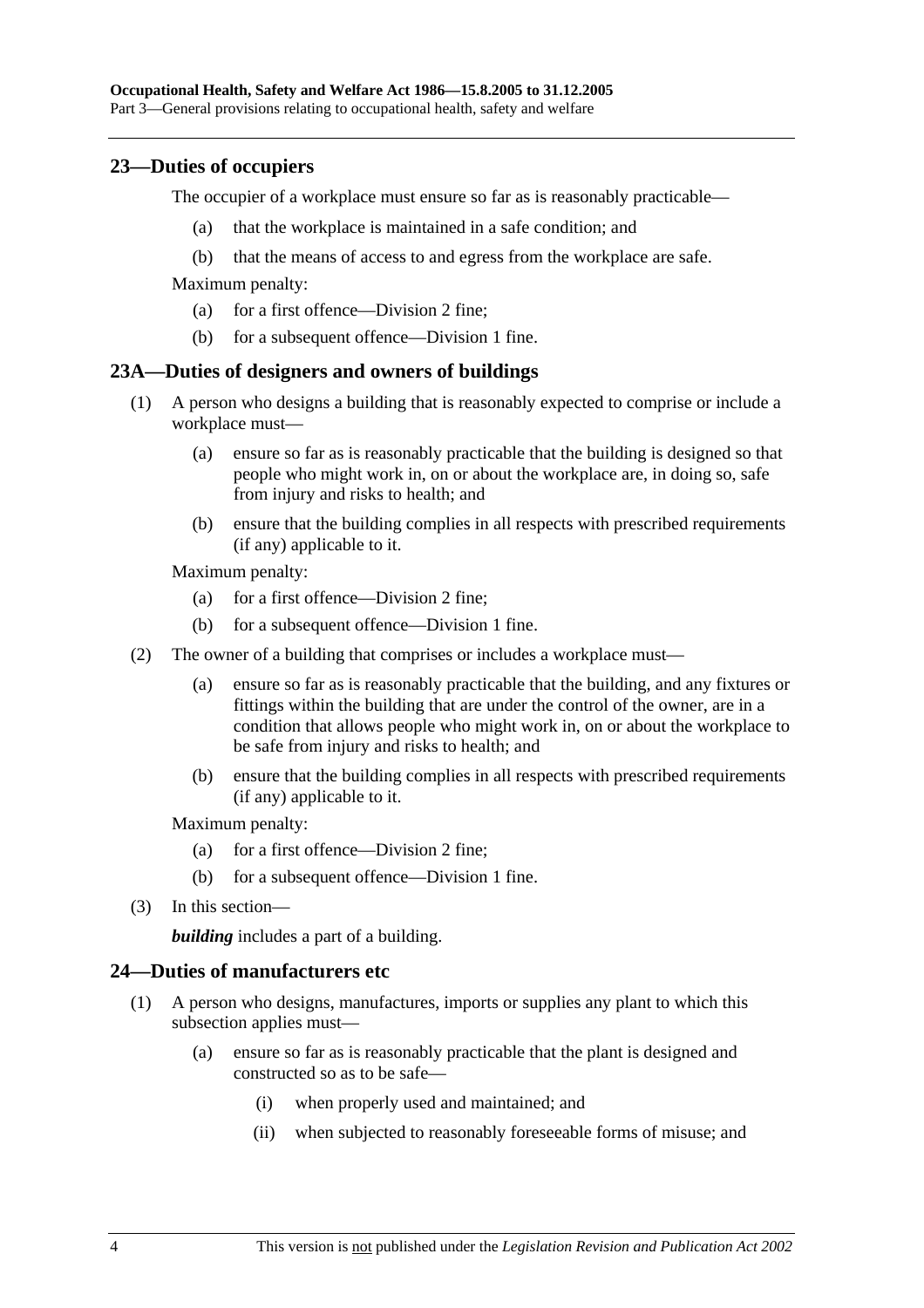- (b) ensure so far as is reasonably practicable that the plant is designed and constructed so that people who might use, clean or maintain the plant are, in doing so, safe from injury and risks to health; and
- (c) take such steps to test or examine, or arrange for the testing or examination of, the plant as are reasonably necessary to ensure compliance with paragraphs (a) and (b); and
- (d) ensure that the plant complies in all respects with prescribed requirements (if any) applicable to it; and
- (e) ensure so far as is reasonably practicable that adequate information about any conditions necessary to ensure the safe installation, use and maintenance of the plant is supplied with the plant.

Maximum penalty:

- (a) for a first offence—Division 2 fine;
- (b) for a subsequent offence—Division 1 fine.
- (2) A person who erects, installs or modifies any plant to which this subsection applies must ensure so far as is reasonably practicable that it will be safe—
	- (a) when properly used and maintained; and
	- (b) when subjected to reasonably foreseeable forms of misuse.

Maximum penalty:

- (a) for a first offence—Division 2 fine;
- (b) for a subsequent offence—Division 1 fine.
- (2aa) Subsections (1) and (2) apply to—
	- (a) any plant that is to be used, or reasonably expected to be used, at a workplace; and
	- (b) without limiting the operation of paragraph (a), any plant to which this Act extends by virtue of Schedule 2.
- (2a) Without derogating from the operation of subsections (1) and (2), where any structure is to be erected in the course of any work—
	- (a) the person who designs the structure must ensure so far as is reasonably practicable that the structure is designed so that the persons who are required to erect it are, in doing so, safe from injury and risks to health; and
	- (b) any person who manufactures any materials to be used for the purposes of the structure must ensure so far as is reasonably practicable that the materials are manufactured so that the persons who are required to erect the structure are, in using, handling or otherwise dealing with the materials, safe from injury and risks to health; and
	- (c) any person who imports or supplies any materials to be used for the purposes of the structure must ensure so far as is reasonably practicable that the materials are in such a state as to be safe to any person who must use, handle or otherwise deal with the materials; and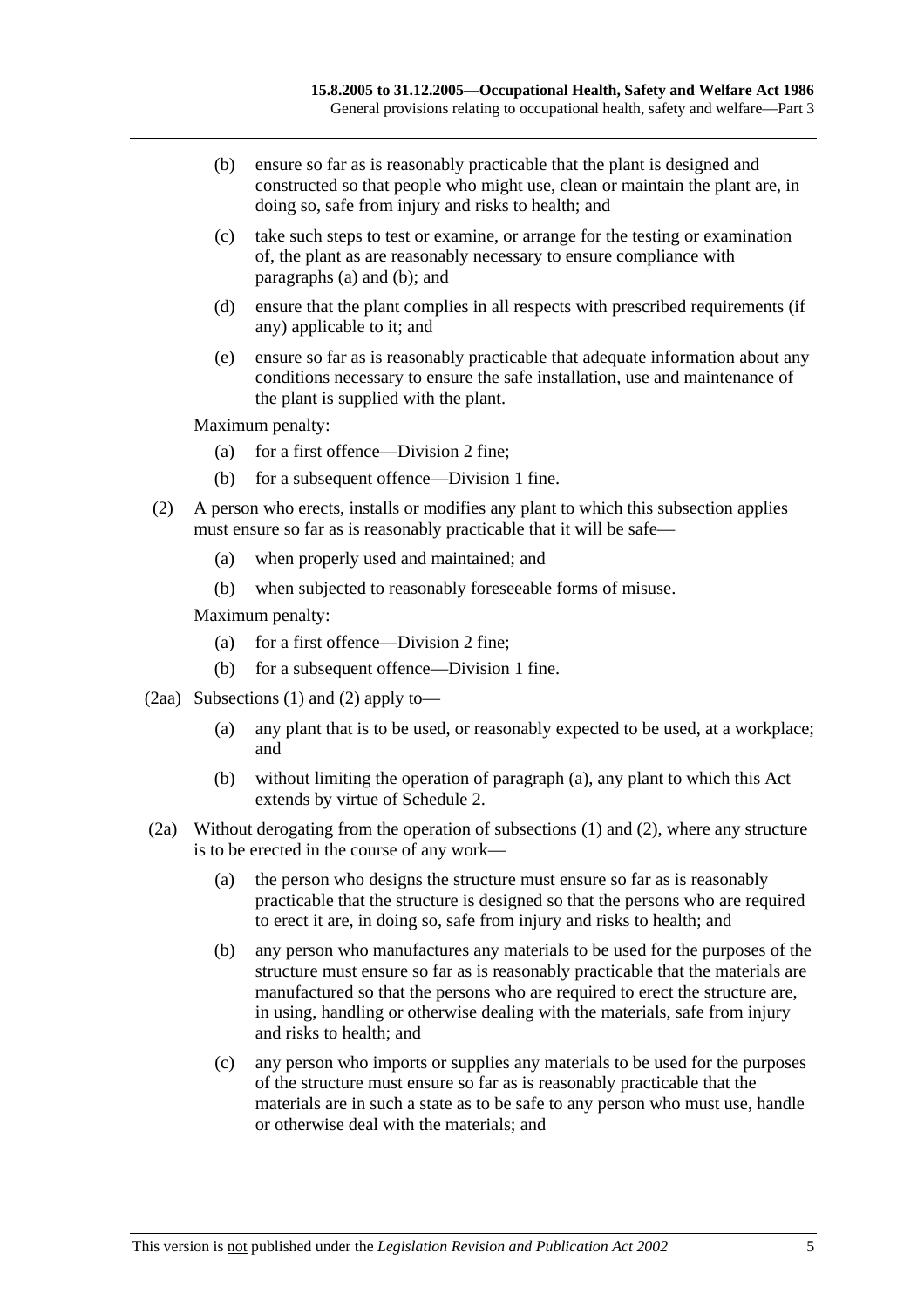(d) the person undertaking the erection of the structure must ensure so far as is reasonably practicable that the structure is safe during the course of its erection and subsequent use.

Maximum penalty:

- (a) for a first offence—Division 2 fine;
- (b) for a subsequent offence—Division 1 fine.
- (3) A person who manufactures, imports or supplies any substance for use at a workplace must—
	- (a) ensure so far as is reasonably practicable that the substance is in such a state as to be safe—
		- (i) when properly used, handled, processed, stored, transported or disposed of; and
		- (ii) when subjected to reasonably foreseeable forms of improper use, handling, processing, storage, transportation or disposal; and
	- (b) ensure so far as is reasonably practicable that the substance is in such a state that persons who might use, handle, process, store, transport or dispose of the substance are, in doing so, safe from injury and risks to health; and
	- (c) take such steps to test or examine, or arrange for the testing or examination of, the substance as are reasonably necessary to ensure compliance with paragraphs (a) and (b); and
	- (d) ensure that the substance complies in all respects with prescribed requirements (if any) applicable to it; and
	- (e) ensure so far as is reasonably practicable that adequate information about any conditions necessary to ensure its safe use, handling, processing, storage, transportation or disposal is provided in connection with the supply of the substance.

Maximum penalty:

- (a) for a first offence—Division 2 fine;
- (b) for a subsequent offence—Division 1 fine.
- (4) In this section—

*structure* includes a part of a structure.

### **24A—Duties of owners of plant**

- (1) The owner of any plant to which this section applies must—
	- (a) ensure so far as is reasonably practicable that the plant is maintained in a safe condition; and
	- (b) ensure that the plant complies in all respects with prescribed requirements (if any) applicable to it; and
	- (c) ensure so far as is reasonably practicable that adequate information necessary to ensure the safe use of the plant is supplied to any user of the plant.

Maximum penalty:

(a) for a first offence—Division 2 fine;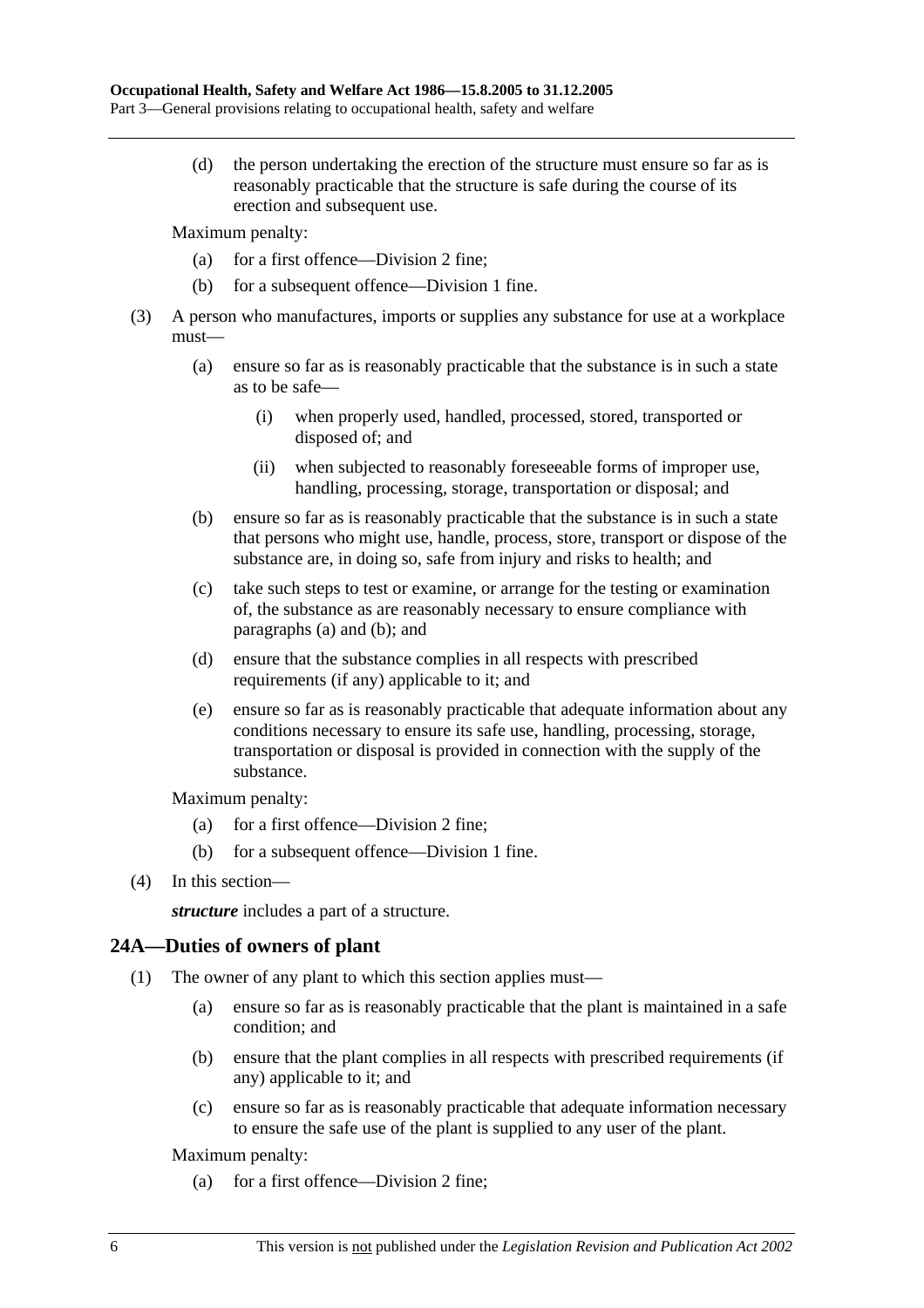- (b) for a subsequent offence—Division 1 fine.
- (2) This section applies to—
	- (a) any plant that is used at a workplace; and
	- (b) without limiting the operation of paragraph (a), any plant to which this Act extends by virtue of Schedule 2.
- (3) In this section—

*owner* includes, in relation to any plant to which this Act extends by virtue of Schedule 2 which is installed in, or used in connection with, a building or structure on a permanent basis, the owner, lessee or occupier of the building or structure.

### **25—Duties applicable to all persons**

- (1) A person (not being an employer, employee or occupier of a workplace) must not—
	- (a) misuse or damage anything provided in the interests of health, safety or welfare; or
	- (b) place at risk the health or safety of any other person while that person is at work.
- (2) It is a defence to a charge of an offence against subsection (1) for the defendant to prove—
	- (a) that the act or omission alleged to give rise to the offence was neither intentional nor reckless; or
	- (b) that there is a reasonable excuse for that act or omission.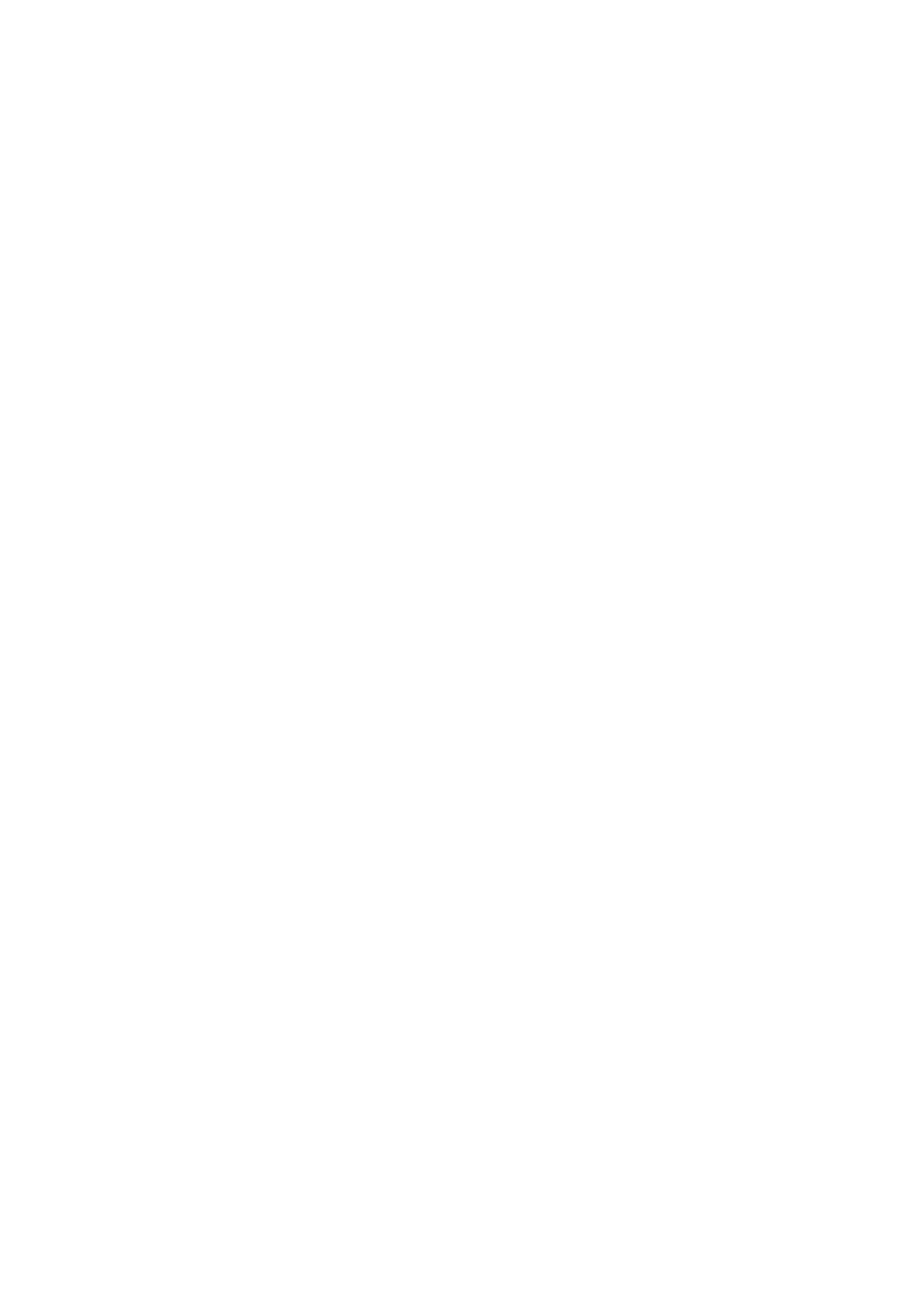# **Part 4—Health and safety representatives and committees**

### **Division 1—Preliminary**

### **26—Preliminary**

For the purposes of this Part, *employee* does not include—

- (a) a self-employed contractor unless the work performed by the contractor is of a class prescribed for the purposes of this paragraph; or
- (b) a person employed in a managerial capacity unless a majority of employees at the particular workplace have resolved that it is reasonable to treat the person as an employee for the purposes of this Part; or
- (c) where the employer is a body corporate, an officer of the body corporate.

### **Division 2—Appointment of health and safety representatives and committees**

### **26A—Interpretation**

In this Division—

*interested employee*, in relation to the constitution or composition of a work group or health and safety committee, means an employee whose interests could be affected by the constitution or composition of that group or committee (or a change in such constitution or composition);

*recognised member* of a group means a member of the group who—

- (a) by agreement between the employer and—
	- (i) any interested employees; or
	- (ii) a person appointed by such employees; or
- (b) in default of agreement, by determination of the Industrial Commission,

is recognised as a member of the group for the purposes of the election of any health and safety representative to represent the group, and the other provisions of this Division relating to the office of health and safety representative.

### **27—Health and safety representatives may represent groups**

- (1) A group of employees may elect a health and safety representative to represent a work group for the purposes of this Act.
- (2) The constitution of a work group will be determined by agreement between the employer and—
	- (a) any interested employees; or
	- (b) a person appointed by such employees.
- (3) Where an employer is requested by an employee to act to constitute a work group for the purposes of this section, the employer must respond to the request within 14 days of its receipt.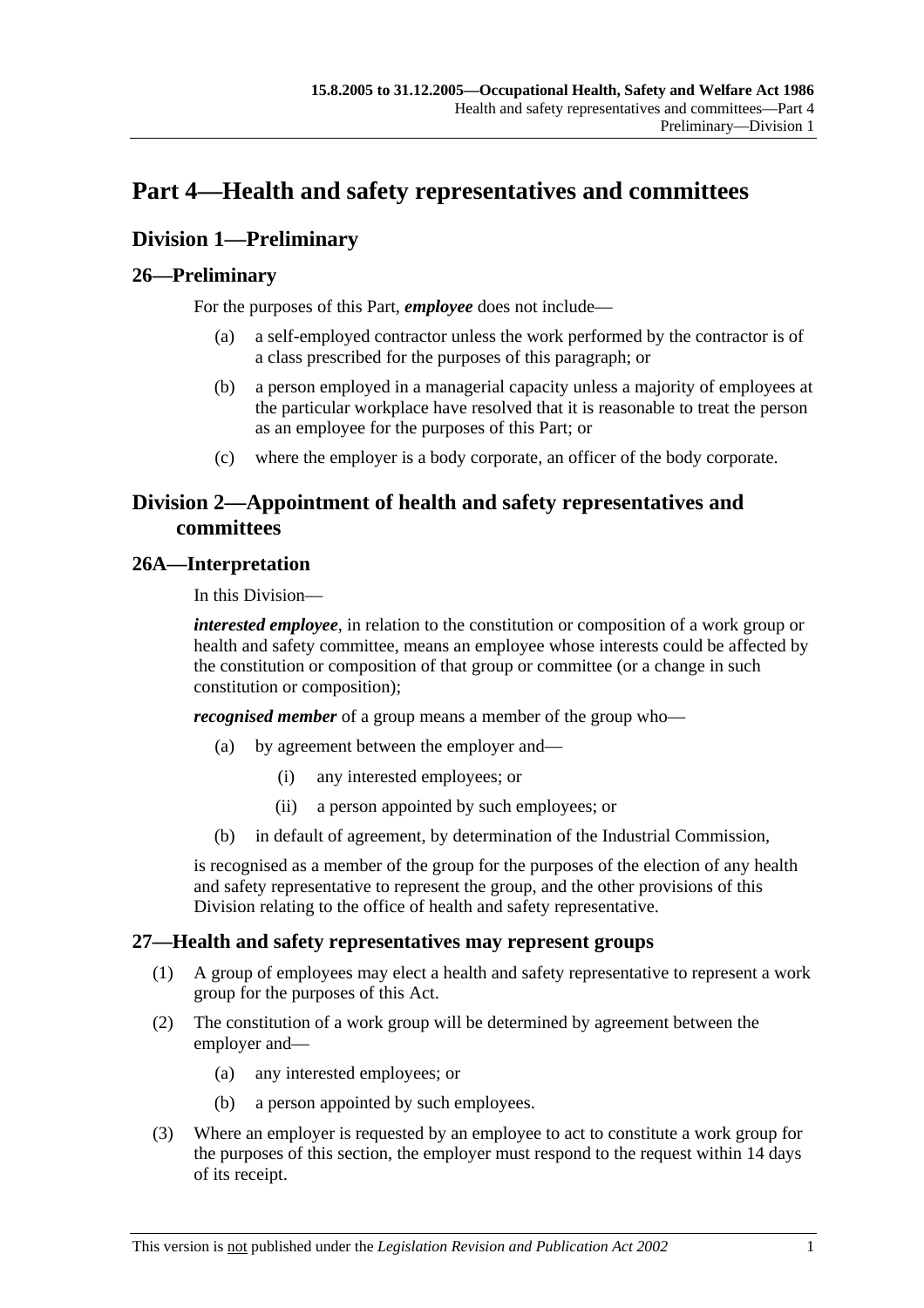- (4) If an employee is a member of a registered association, that registered association must, at the request of the employee, be consulted in relation to any proposal relating to the formation of a work group that could affect the employee.
- (5) A work group must be constituted in a manner that takes into account—
	- (a) the need for a health and safety representative representing that group to be able to perform his or her functions effectively; and
	- (b) the need for the employer to be able to fulfil his or her responsibilities to a health and safety representative representing that group effectively.
- (6) Insofar as may be relevant to a particular case, and subject to any guidelines issued by the Advisory Committee, the following matters should be considered in relation to the constitution of a work group:
	- (a) the number of employees employed by the employer;
	- (b) the nature of each type of work performed by the employer's employees;
	- (c) the number and grouping of employees who perform the same or similar types of work;
	- (d) the areas or places where each type of work is performed;
	- (e) the extent to which any employee must move from place to place while at work;
	- (f) the times at which particular work is performed;
	- (g) the overtime or shift-work arrangements that apply in relation to the performance of work;
	- (h) the nature of particular risks involved in each type of work;
	- (i) any other relevant factor.
- (7) Where—
	- (a) an employer fails to respond to a request in accordance with subsection (3); or
	- (b) a dispute arises in relation to the constitution of a work group under this section,

an employee, the employer or, if any employee is a member of a registered association, that registered association if so requested by such an employee, may refer the matter to the Industrial Commission.

- (8) Where a matter is referred to the Industrial Commission under subsection (7), the Industrial Commission must attempt to resolve the matter by conciliation.
- (9) If a matter cannot be resolved within a reasonable time by conciliation under subsection (8), the Industrial Commission must refer the matter to the President of the Industrial Court for determination by a review committee.
- (10) The review committee may determine how a particular work group or groups are to be constituted and the decision of the review committee is binding on all parties.
- (11) The constitution of a work group may be varied at any time—
	- (a) by agreement between the employer and—
		- (i) any interested employees; or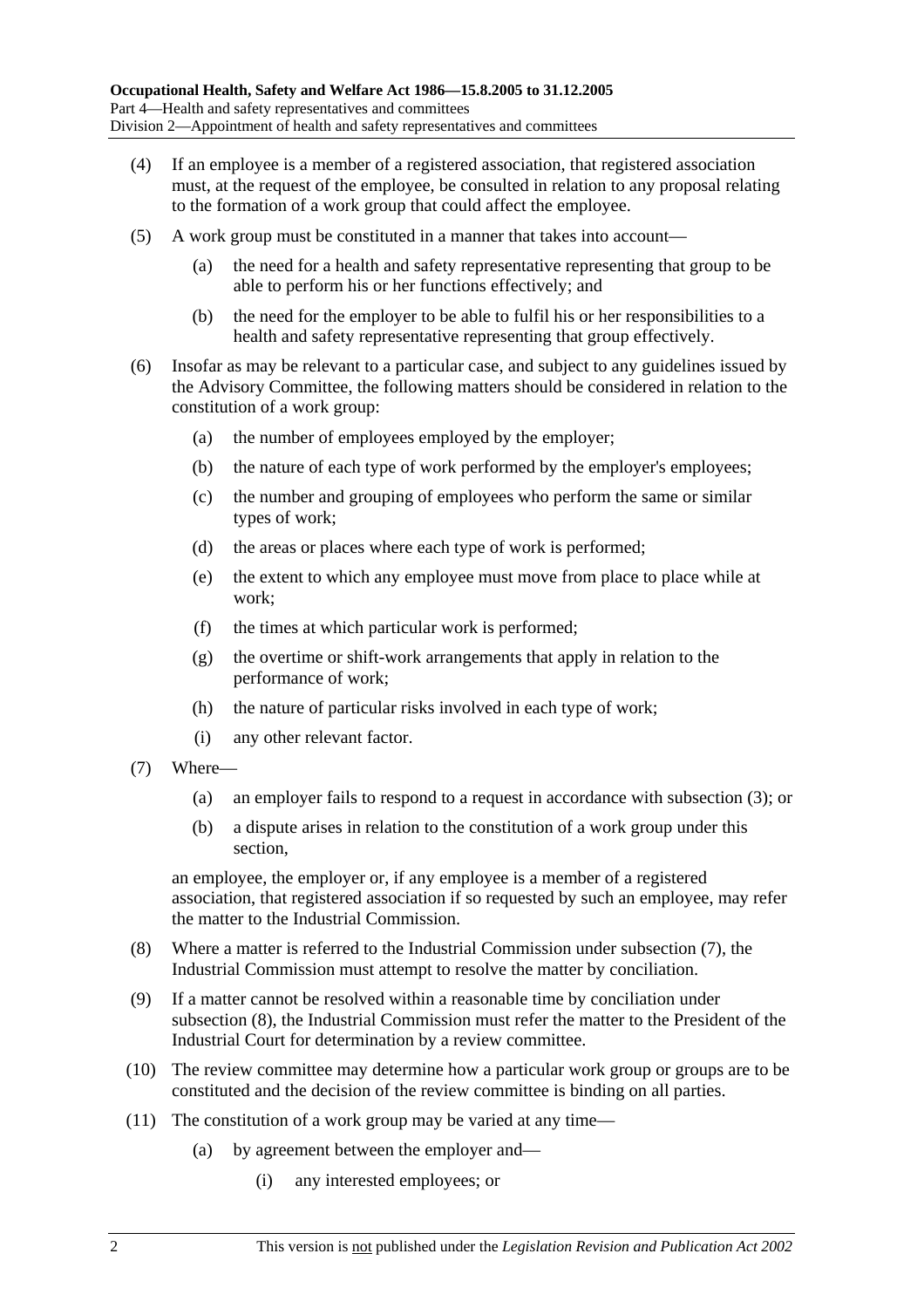- (ii) a person appointed by such employees; or
- (b) in default of agreement, by a review committee.
- (12) The employer must keep a list of the work groups constituted under this section.
- (13) A copy of the list must be displayed by the employer in a prominent place at his or her principal place of business, or at any other place that is appropriate taking into account the constitution of the various work groups.

### **28—Election of health and safety representatives**

- (1) The election of health and safety representatives must be conducted in accordance with this section.
- (2) A person is eligible to be a candidate for election as a health and safety representative if the person is a recognised member of the work group that the health and safety representative is to represent.
- (3) The conduct of an election of a health and safety representative will be carried out by a person selected by agreement between at least one-half of the recognised members of the work group or, failing the selection of such a person within a reasonable time, on application to the Advisory Committee, by a person nominated by the Advisory Committee.
- (4) Every recognised member of the work group is entitled to vote at the election to appoint the health and safety representative to represent that group.
- (5) Subject to subsection (6), the election of a health and safety representative must be carried out in accordance with procedures prescribed by regulations made after the Minister has consulted with the Advisory Committee.
- (6) The election must be carried out by secret ballot if any recognised member of the work group so requests.
- (6a) The employer must be consulted about when the election is to be carried out before the arrangements for the election are finalised.
- (7) If there is only one candidate for election—
	- (a) a ballot need not be held; and
	- (b) the candidate is taken to have been duly elected.
- (8) If a dispute arises in relation to the election of a health and safety representative under this section—
	- (a) a person who is a recognised member of the work group; or
	- (b) if any such person is a member of a registered association and requests the registered association to act on his or her behalf—that registered association,

may refer the dispute to the Industrial Commission.

- (9) Where a dispute is referred to the Industrial Commission under subsection (8), the Industrial Commission must attempt to resolve the dispute by conciliation.
- (10) If a dispute cannot be resolved within a reasonable time by conciliation under subsection (9), the Industrial Commission must refer the dispute to the President of the Industrial Court for determination by a review committee.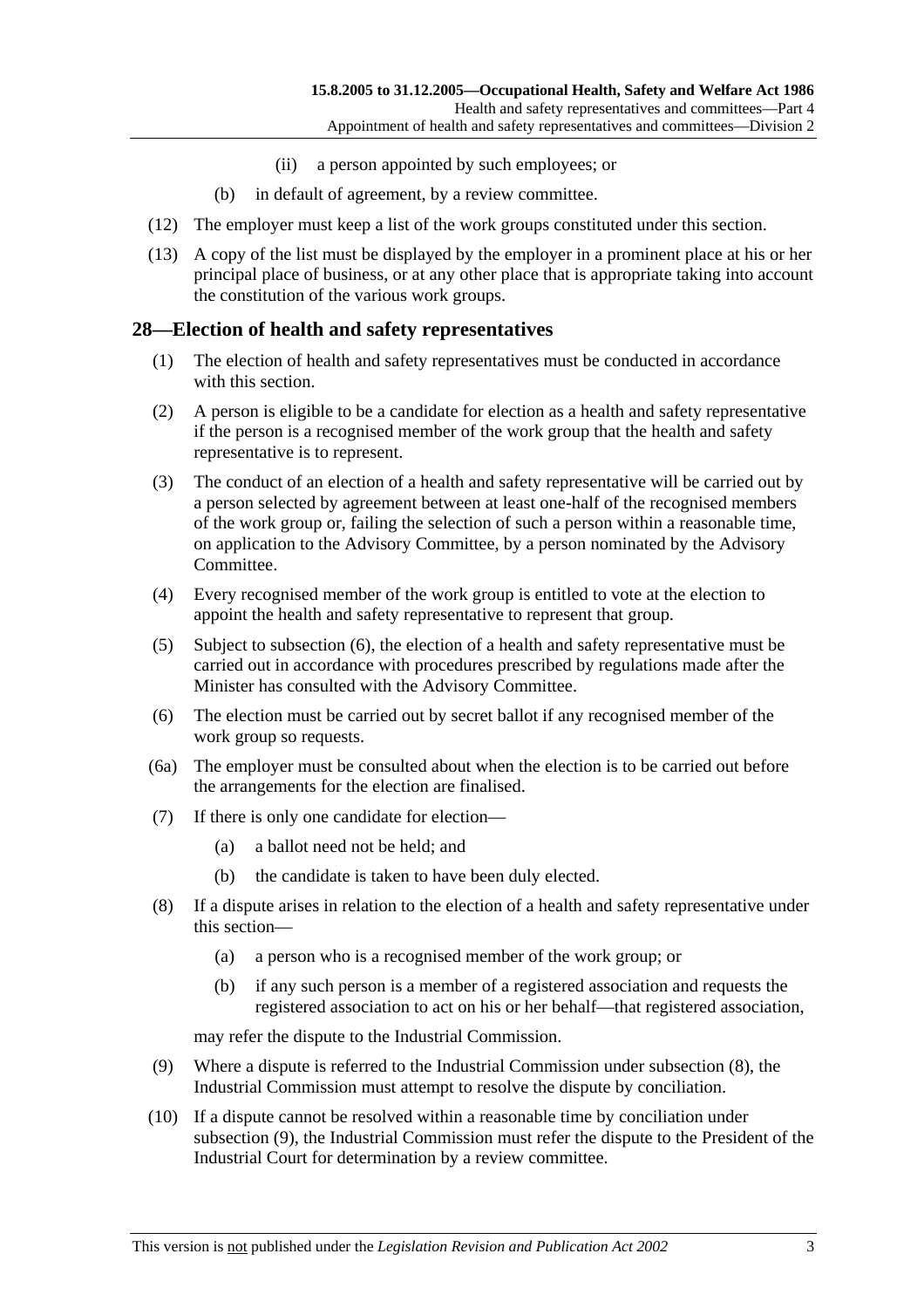- (11) The review committee may determine the dispute and the decision of the review committee is binding on all the parties.
- (12) On being elected under this section, a health and safety representative must, in accordance with the regulations, provide the prescribed information to the employer and the Department.

### **29—Election of a deputy health and safety representative**

- (1) The recognised members of a work group may elect one of their number to be a deputy to the health and safety representative for that group.
- (2) A deputy may, in the absence of the health and safety representative, perform the functions of the health and safety representative under this Act.

### **30—Term of office of a health and safety representative**

- (1) Subject to this section, a health and safety representative will hold office for a term of three years.
- (2) A person ceases to be a health and safety representative for a work group if that person—
	- (a) completes a term of office and is not re-elected; or
	- (b) ceases to belong to the relevant work group; or
	- (c) resigns as a health and safety representative; or
	- (ca) is removed from office by a resolution of at least two-thirds of the recognised members of the group on the ground that they consider that the person has ceased to be a suitable person to act as their representative; or
	- (d) is disqualified by a review committee.
- (3) Where there is a substantial change in the circumstances surrounding the constitution of a work group and it is agreed at that time by at least one-half of the recognised members of the group that a fresh election should be held to elect a health and safety representative, the health and safety representative who was representing that group must resign and a fresh election must be held.
- (4) An application for the disqualification of a health and safety representative may be made to the President of the Industrial Court for determination by a review committee  $by-$ 
	- (a) the employer; or
	- (b) a registered association of which any recognised member of the work group that the health and safety representative represents is a member; or
	- (c) a majority of the employees who at any particular time are the members of the work group that the health and safety representative represents.
- (5) The grounds upon which a health and safety representative may be disqualified are—
	- (a) that the health and safety representative has on repeated occasions neglected to carry out the functions of a health and safety representative under this Act; or
	- (b) that the health and safety representative has—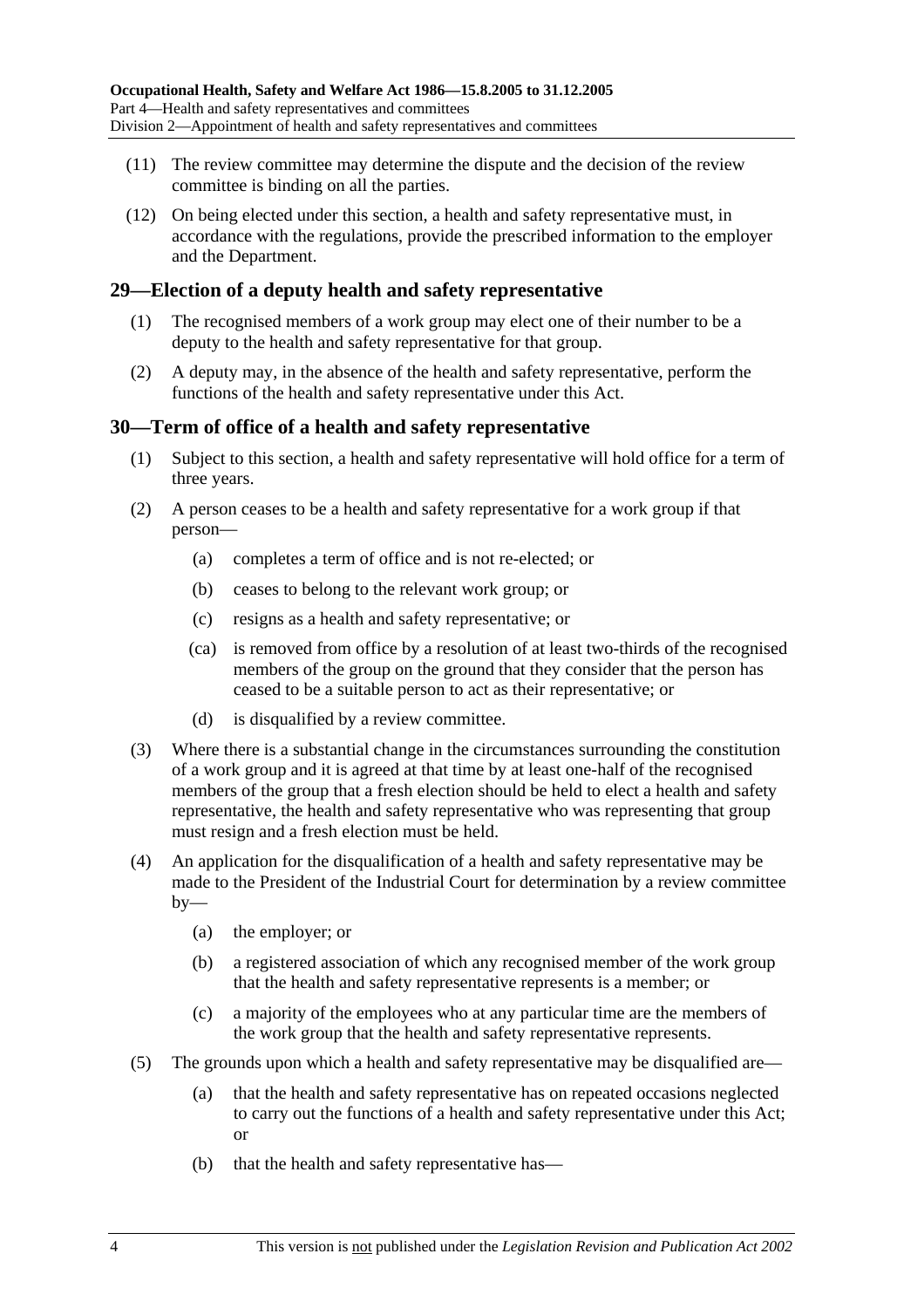- (i) exercised or performed powers or functions under this Act for an improper purpose; or
- (ii) disclosed information (being information acquired from the employer) for an improper purpose.
- (6) If a review committee is satisfied that a ground for disqualification exists, the review committee may, if it thinks fit, disqualify the health and safety representative for a specified period.
- (7) In determining what action (if any) should be taken under subsection (6), the review committee must take into account—
	- (a) the harm (if any) that has been caused by the health and safety representative;
	- (b) the past record of the health and safety representative in exercising or performing powers or functions under this Act;
	- (c) whether the actions of the health and safety representative were contrary to the public interest;
	- (d) any other relevant consideration.
- (8) For the purposes of this section, a reference to a health and safety representative includes a deputy to a health and safety representative.

### **31—Health and safety committees**

- (1) At the request of—
	- (a) a health and safety representative; or
	- (b) a prescribed number of employees; or
	- (c) a majority of the employees at any workplace,

the employer must, within two months of the request, establish one or more health and safety committees.

- (1a) An employer must also establish one or more health and safety committees if required to do so by or under the regulations.
- (2) The composition of a health and safety committee must be determined by agreement between the employer, the health and safety representative and any interested employees.
- (3) If an employee is a member of a registered association, that registered association must, at the request of the employee, be consulted in relation to the composition of a health and safety committee under this section.
- (4) The membership of a committee should, so far as is reasonably practicable, represent a reasonable cross-section of the persons whose activities, work, or health, safety or welfare (whether as principal, manager, supervisor or employee) could be within the responsibilities of the committee subject however to the following qualifications:
	- (a) any relevant health and safety representative should be encouraged to be a member of the committee; and
	- (b) at least half of the members of the committee must be employees.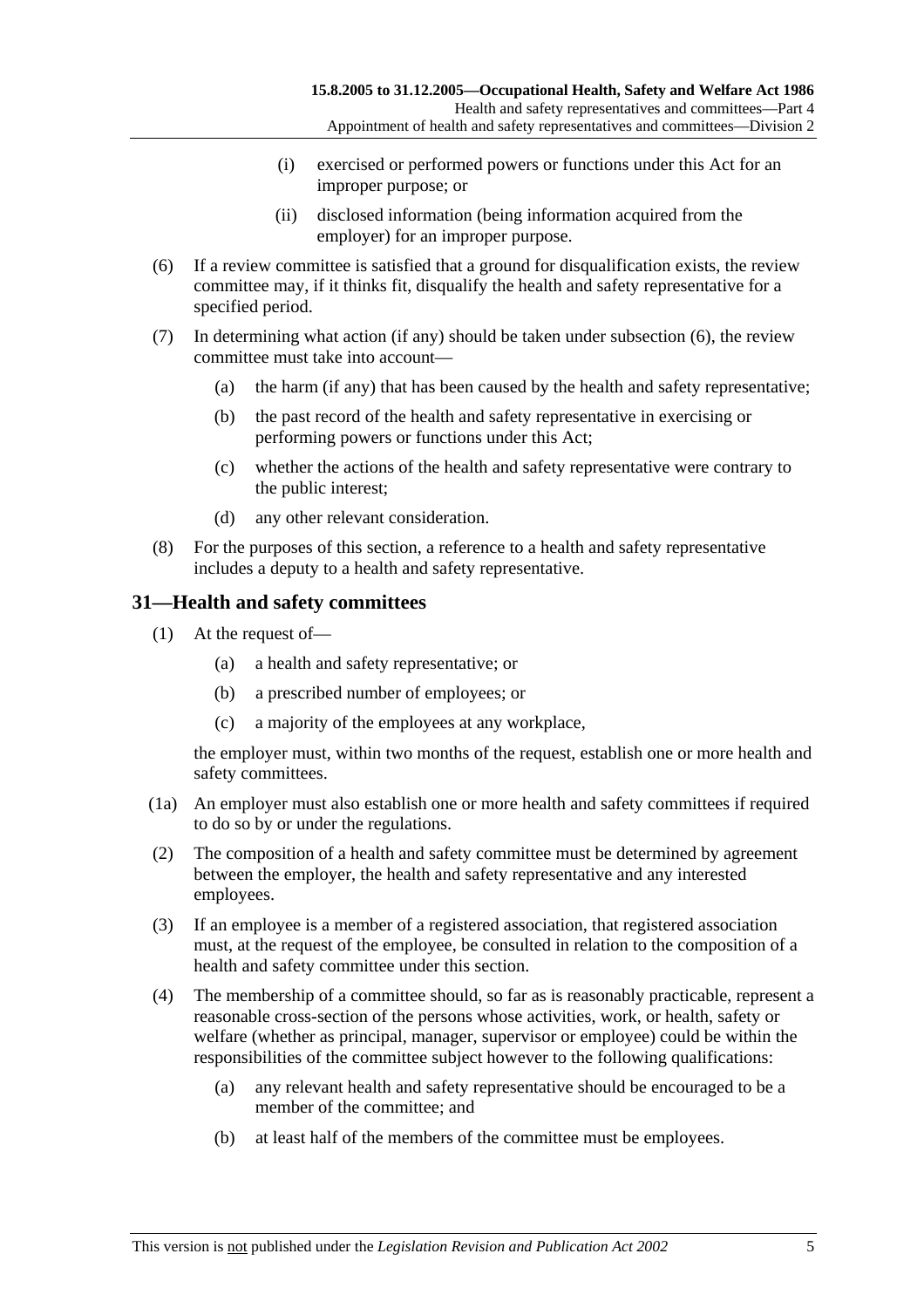- (5) If at any time agreement cannot be reached on any matter relating to the establishment or composition of a health and safety committee, an interested party may refer the matter to the Industrial Commission to resolve the disagreement.
- (6) Where a matter is referred to the Industrial Commission under subsection (5), the Industrial Commission must attempt to resolve the matter by conciliation.
- (7) If a matter cannot be resolved within a reasonable time by conciliation under subsection (6), the Industrial Commission must refer the matter to the President of the Industrial Court for determination by a review committee.
- (8) The review committee may determine any matter relating to the establishment or composition of a health and safety committee and its decision is binding on all the parties.
- (9) Subject to the regulations, the proceedings of a health and safety committee will be conducted in such manner as the committee may determine.
- (10) A health and safety committee must hold at least one meeting in every 3 months.
- (11) A meeting of a health and safety committee must be held—
	- (a) on the request of at least half of the members of the committee; or
	- (b) on the request of a health and safety representative; or
	- (c) on the request of the employer.
- (12) The composition of a health and safety committee may be varied at any time by agreement between the employer, any relevant health and safety representative, and any interested employees who are within the responsibility of the committee.
- (13) In addition to the other matters provided by this section, the regulations may make provision for—
	- (a) the term of office of a member of a health and safety committee;
	- (b) the disqualification of a person from acting, or continuing to act, as a member of a health and safety committee;
	- (c) the appointment of a person to a casual vacancy in the membership of a health and safety committee.
- (14) This section does not apply to a prescribed employer or an employer of a prescribed class (if any).

### **Division 2A—Training**

### **31A—Training of health and safety representatives, deputies and committee members**

- (1) A prescribed person is entitled to take such time off work as is authorised by the regulations for the purposes of taking part in a course of training relating to occupational health, safety or welfare approved by the Advisory Committee for the purposes of this section.
- (2) Subsection (1) is subject to the following qualifications:
	- $(a)$  if—
		- (i) the employer employs 20 or less employees; and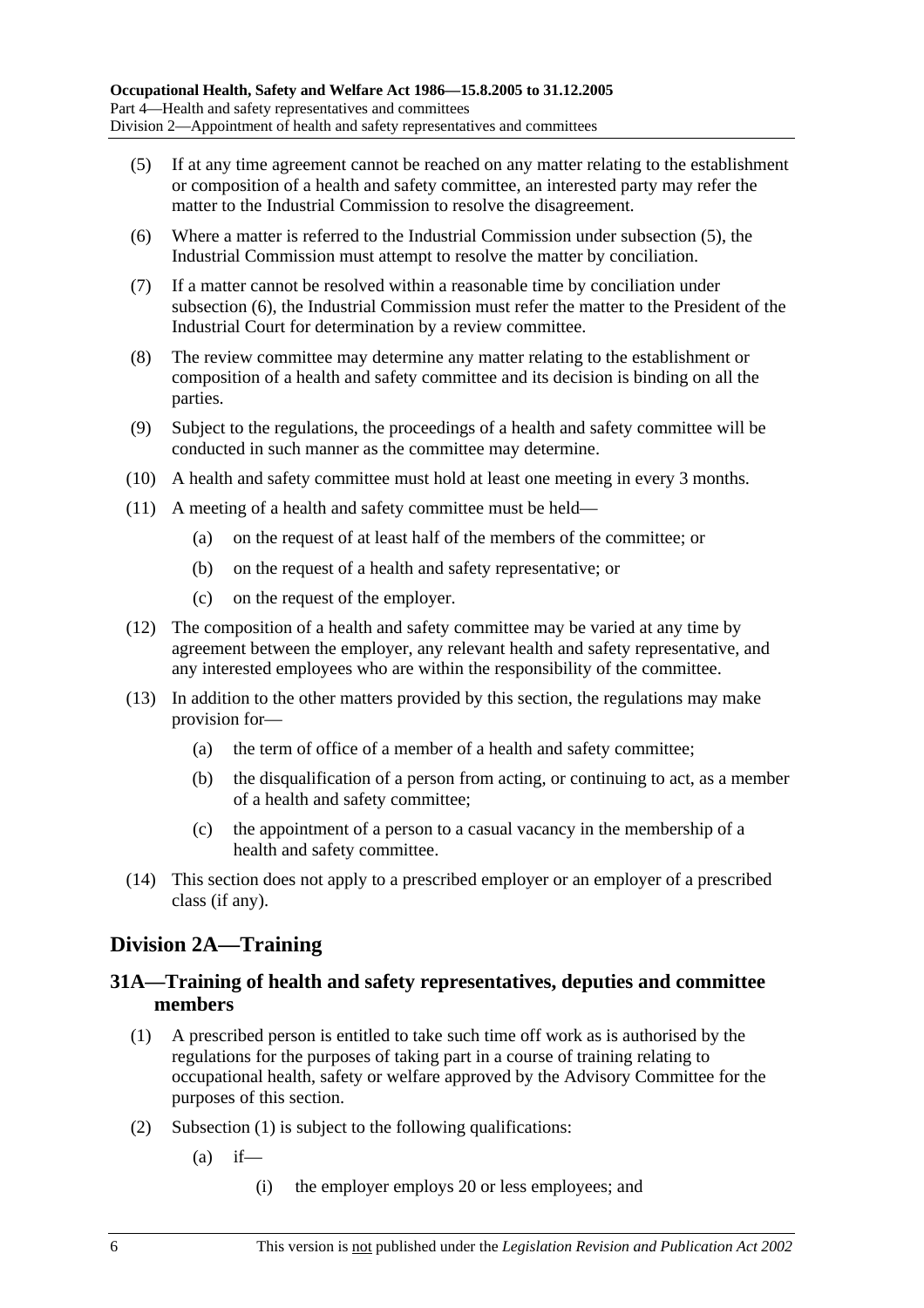(ii) the employer is not an employer in respect of whom a supplementary levy has been imposed by WorkCover under Part 5 of the *Workers Rehabilitation and Compensation Act 1986*,

a prescribed person may only take such time off work to take part in a course of training as the employer reasonably allows;

- (b) a prescribed person must take reasonable steps to consult with the employer before taking time off work to take part in a course of training under this section.
- (3) If a dispute arises in relation to the entitlement of a prescribed person under this section, the prescribed person or the employer may refer the dispute to the Industrial Commission.
- (4) The Industrial Commission may determine the dispute and the decision of the Industrial Commission is binding on the prescribed person and the employer.
- (5) In this section—

*prescribed person* means—

- (a) a health and safety representative; and
- (b) a deputy to a health and safety representative; and
- (c) a member of a health and safety committee.

### **31B—Maintenance of pay and reimbursement of expenses**

- (1) A person who takes time off work for the purposes of any training under this Division—
	- (a) is entitled to take that time without the loss of any remuneration (payable by the employer) that the person would have received had he or she been at work for the relevant time; and
	- (b) is entitled to be reimbursed by the employer for any reasonable expenses reasonably incurred by the person with respect to—
		- (i) travelling; or
		- (ii) obtaining meals or accommodation; or
		- (iii) parking fees; or
		- (iv) other matters (if any) prescribed by the regulations,

to the extent that these expenses are over and above, or additional to, expenses that the person would have incurred in any event had he or she been at work at the relevant time.

- (2) If a dispute arises in relation to the entitlement of a person under this section, the person or the employer may refer the dispute to the Industrial Commission.
- (3) The Industrial Commission may determine the dispute and the decision of the Industrial Commission is binding on the person and the employer.

### **31C—Guidelines**

The Advisory Committee may prepare and publish guidelines in relation to the operation of this Division.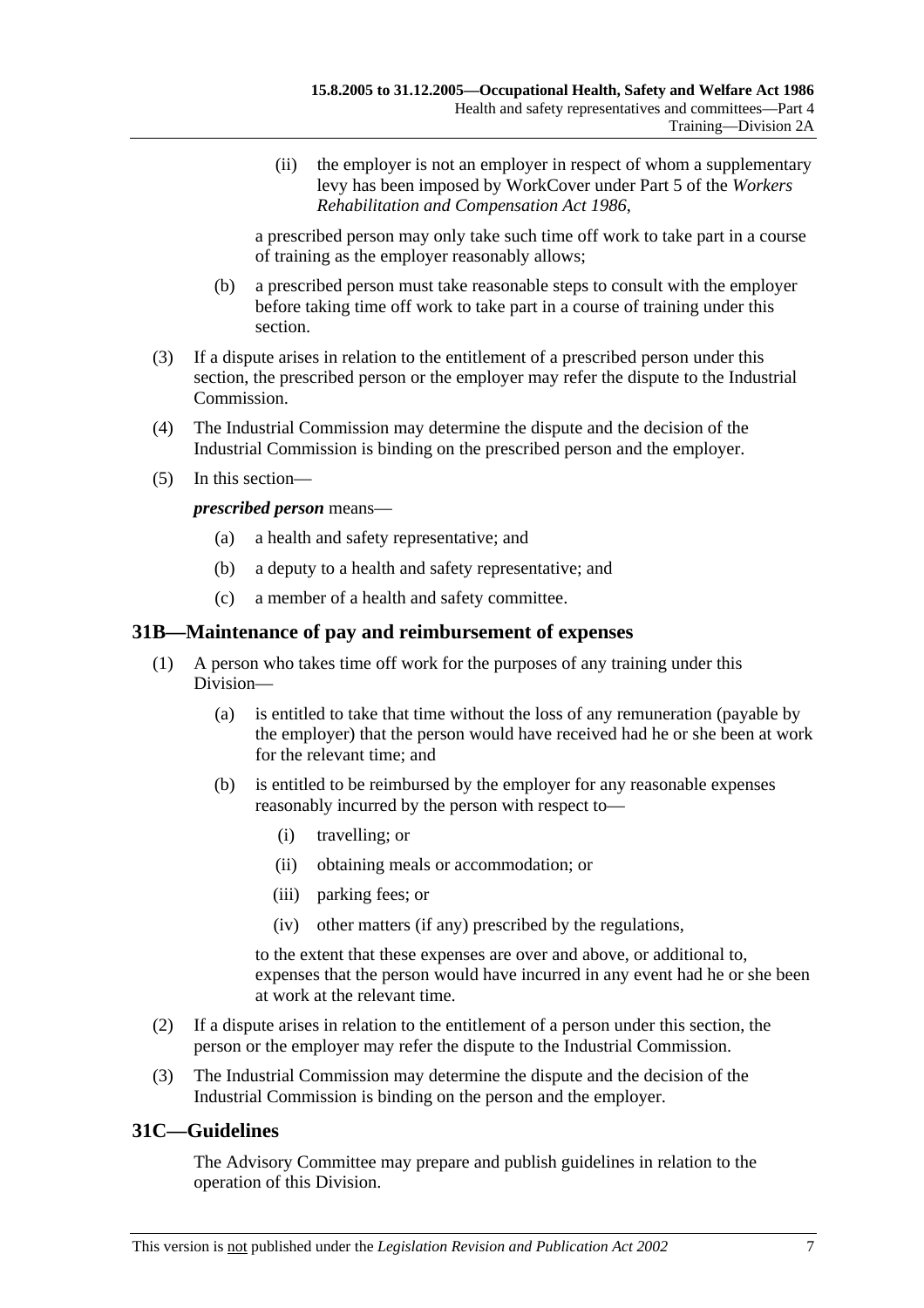### **Division 3—Functions of health and safety representatives and committees**

#### **32—Functions of health and safety representatives**

- (1) A health and safety representative may, for the purpose of the health, safety and welfare of the employees in the work group that the health and safety representative represents—
	- (a) inspect the whole or any part of any relevant workplace—
		- (i) at any time after giving reasonable notice to the employer (which must state the name of any consultant who is to accompany the representative during the inspection and the purpose for which the consultant's advice is sought); or
		- (ii) immediately, in the event of an accident, dangerous occurrence or imminent danger or risk to the health or safety of any person;
	- (b) accompany an inspector during an inspection of any relevant workplace;
	- (c) investigate complaints relating to occupational health, safety or welfare made by employees in the work group;
	- (d) at the request of the employee, be present at any interview concerning occupational health, safety or welfare between an inspector and an employee;
	- (e) at the request of the employee, be present at any interview concerning occupational health, safety or welfare between the employer (or a representative of the employer) and an employee;
	- (f) make representations to the employer on any matter that relates to occupational health, safety or welfare at any relevant workplace.
- (2) In relation to the inspection of a workplace under subsection  $(1)(a)$ , a health and safety representative may—
	- (a) be accompanied by such consultants as the representative thinks fit; and
	- (b) discuss any matter affecting health, safety or welfare with any employee at the workplace; and
	- (c) carry out any investigation that may appear appropriate.
- (3) Subsections (1) and (2) are subject to the following qualifications:
	- (a) a health and safety representative is only entitled to be accompanied on an inspection by a consultant approved by—
		- (i) the Advisory Committee; or
		- (ii) a health and safety committee that has responsibilities in relation to the work group that the health and safety representative represents; or
		- (iii) the employer; and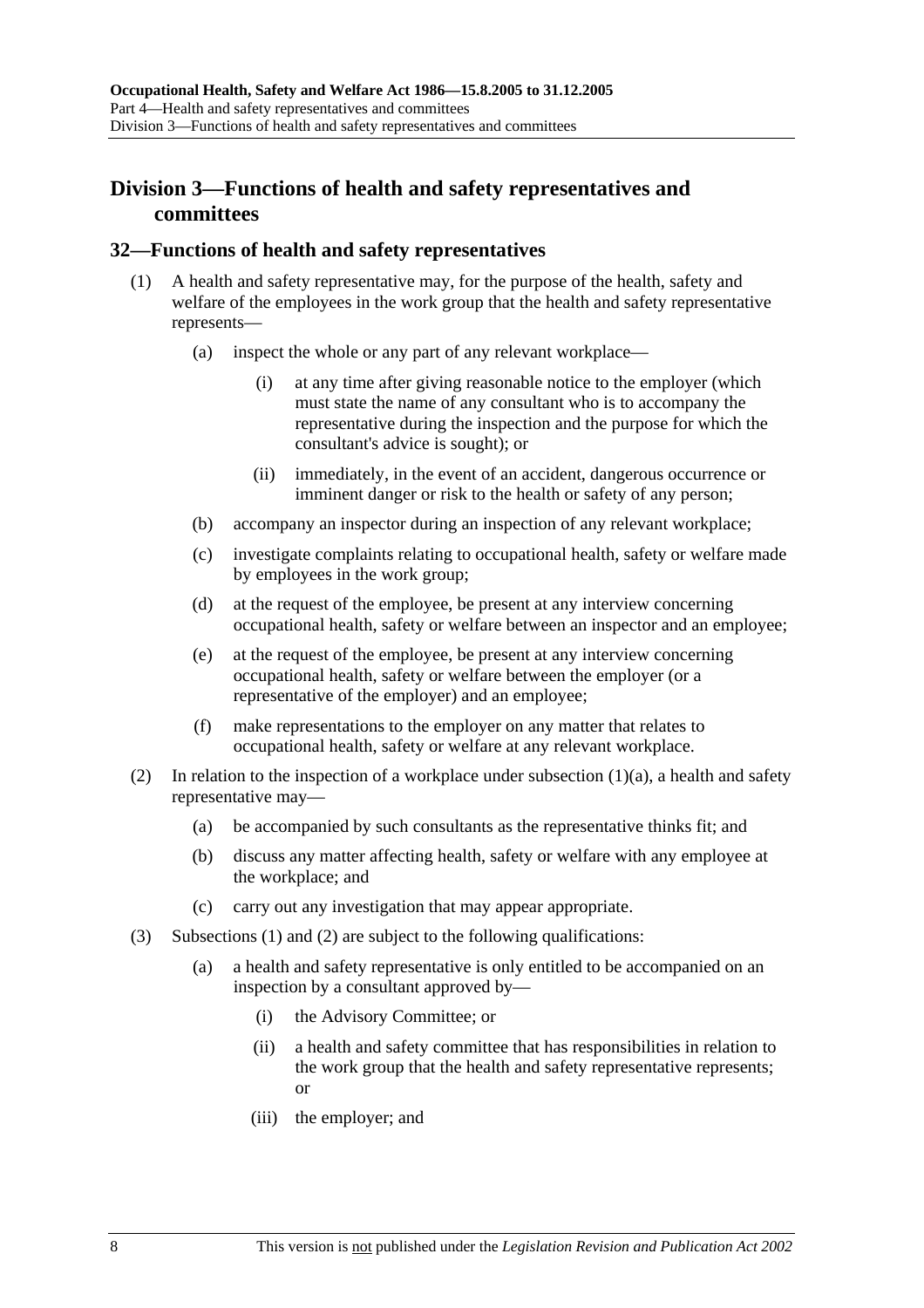- (b) a health and safety representative should take reasonable steps to consult with the employer in relation to carrying out an investigation of any workplace and the outcome of any such investigation.
- (4) An employer is not liable for the cost of a consultant attending at a workplace pursuant to this section.
- (5) The powers and functions of a health and safety representative under this Act are limited to acting in relation to the work group that the health and safety representative represents.
- (6) No provision of this Act may be construed as imposing any duty on a health and safety representative in his or her capacity as a health and safety representative.
- (7) Where a health and safety representative exercises or performs a power or function under this Act—
	- (a) for an improper purpose intending to cause harm to the employer or a commercial or business undertaking of the employer; or
	- (b) for an improper purpose related to an industrial claim or dispute,

the health and safety representative is guilty of an offence.

Maximum penalty: Division 6 fine.

(8) In this section—

*consultant* means a person who is, by reason of his or her experience or qualifications, suitably qualified to advise on issues relating to occupational health, safety or welfare.

### **33—Functions of health and safety committees**

- (1) The functions of a health and safety committee are—
	- (a) to facilitate co-operation between an employer and the employees of the employer in initiating, developing, carrying out and monitoring measures designed to ensure the health, safety and welfare at work of the employees; and
	- (b) to assist in the resolution of issues relating to occupational health, safety or welfare that arise at any relevant workplace; and
	- (c) to assist in the formulation, review and dissemination (in such languages as are appropriate) to employees of the occupational health, safety and welfare practices, procedures and policies that are to be followed at any relevant workplace; and
	- (d) to consult with the employer on any proposed changes to occupational health, safety or welfare practices, procedures or policies; and
	- (e) to keep under review—
		- (i) developments in the field of rehabilitation of employees who suffer work-related injuries; and
		- (ii) the employment of employees who suffer from any form of disability; and
	- (f) to assist—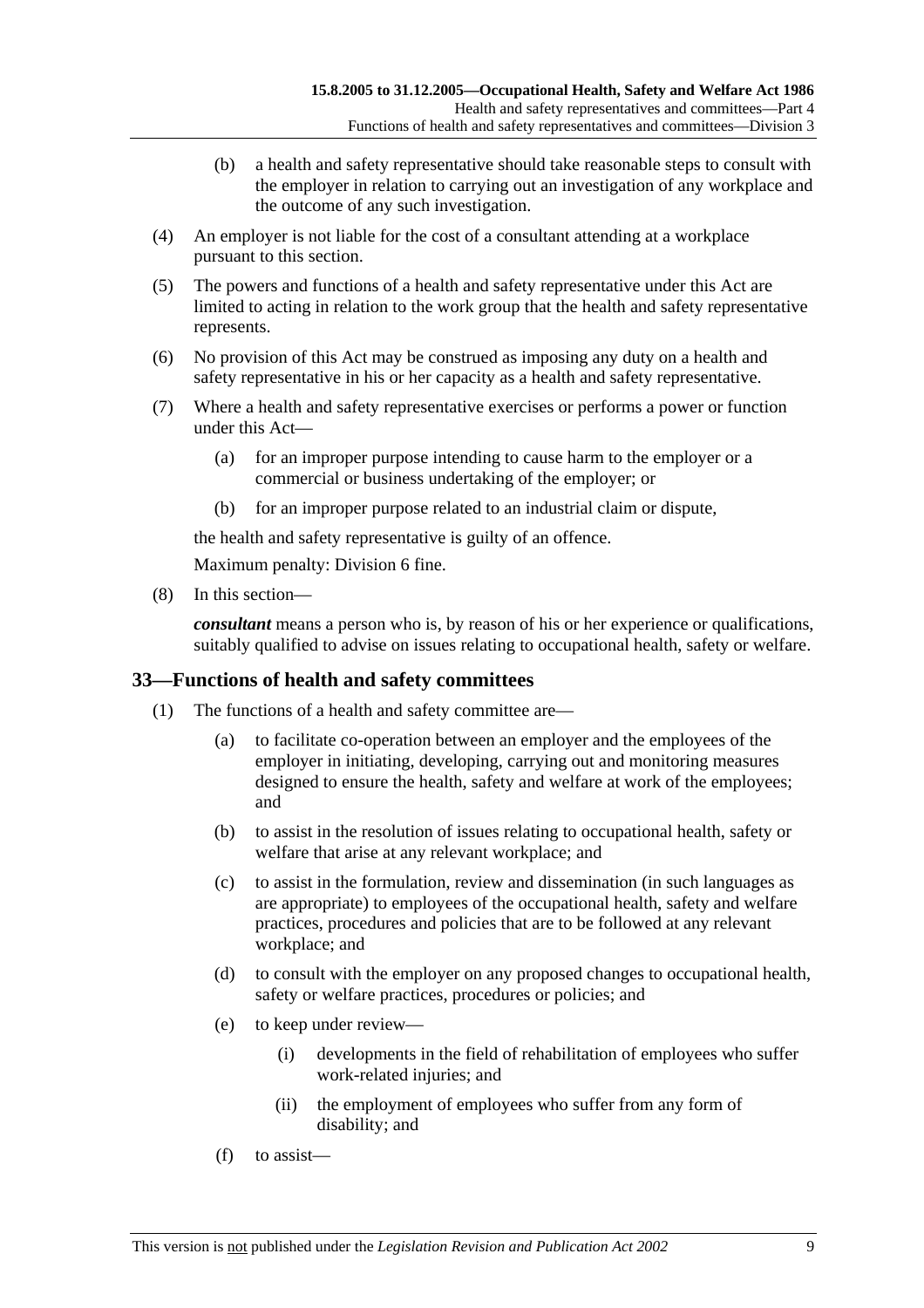- (i) in the return to work of employees who have suffered work-related injuries; and
- (ii) in the employment of employees who suffer from any form of disability; and
- (g) such other functions as are prescribed or agreed upon by the employer and the health and safety committee.
- (2) A health and safety committee may establish such sub-committees as it thinks fit (which may, but need not consist of, or include, members of the committee) to provide advice or to assist it in the performance of its functions under this Act.
- (3) A health and safety committee may delegate any of its functions to a sub-committee established under subsection (2).
- (4) A delegation under subsection (3)—
	- (a) may be made subject to such conditions as the health and safety committee thinks fit; and
	- (b) is revocable at will; and
	- (c) does not derogate from the power of the committee to act in any matter itself.

### **34—Responsibilities of employers**

- (1) An employer must—
	- (a) consult any relevant health and safety representatives and health and safety committees on any proposed changes to any workplace, the plant used at any workplace, the substances used, handled, processed or stored at any workplace, the work to be conducted at any workplace or the procedures for carrying out work at any workplace, where those changes might affect the health, safety or welfare of employees at the workplace; and
	- (b) consult any relevant health and safety representatives and health and safety committees on the occupational health, safety and welfare practices, procedures and policies that are to be followed at any workplace; and
	- (c) consult any relevant health and safety representatives and health and safety committees on any proposed changes to occupational health, safety and welfare practices, procedures or policies; and
	- (d) consult any relevant health and safety representatives on any proposed application to the designated person for the modification of the requirements of any regulation; and
	- (e) at the request of the employee, permit a health and safety representative to be present at any interview concerning occupational health, safety or welfare between the employer (or a representative of the employer) and an employee who is a member of the work group that the health and safety representative represents; and
	- (f) permit any relevant health and safety representative to accompany an inspector during an inspection of any workplace; and
	- (g) permit a health and safety representative to have access to such information as the employer possesses or can reasonably obtain—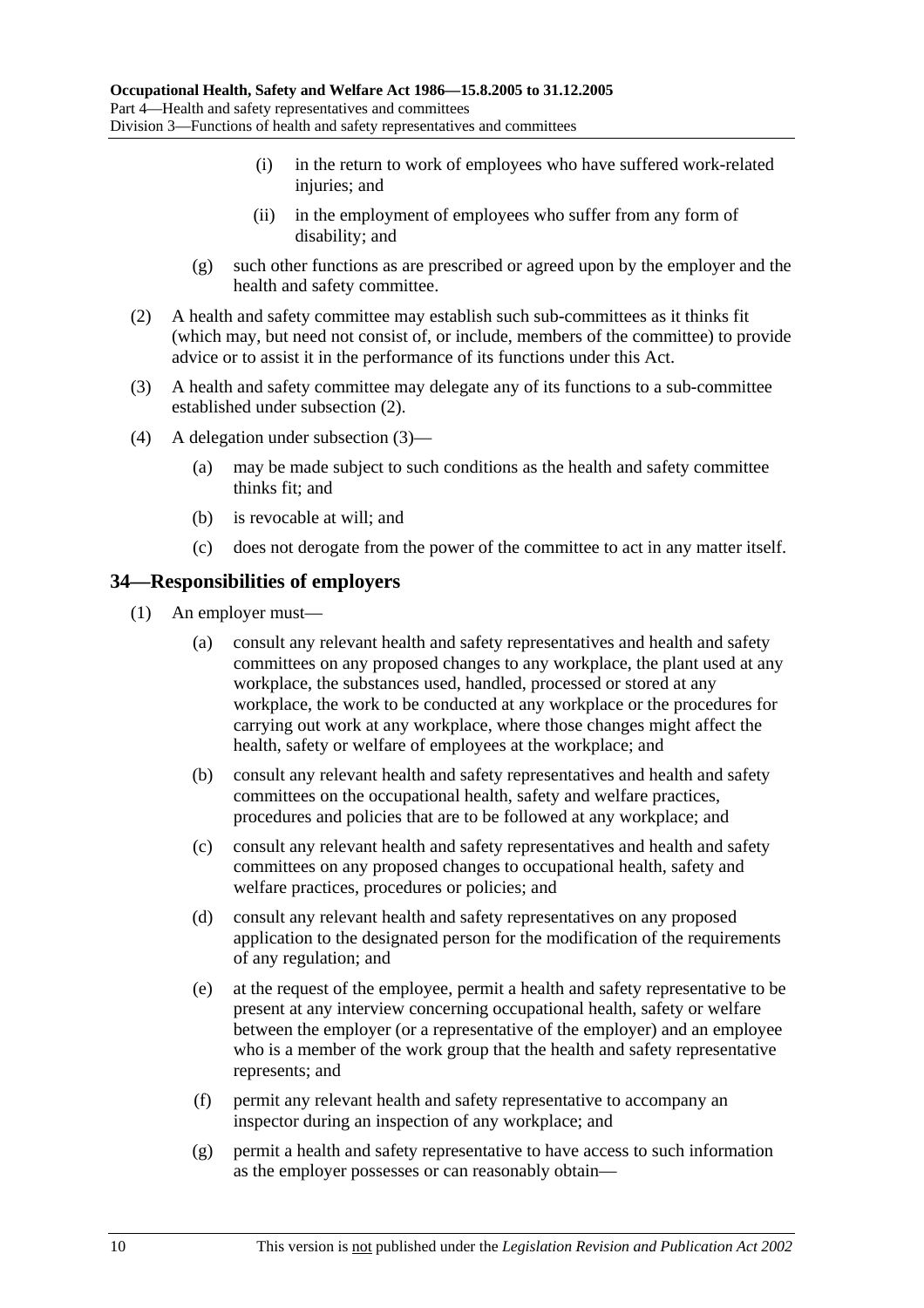- (i) relating to risks that arise or may arise at any workplace where employees who are members of the work group that the health and safety representative represents work, out of work conducted at any workplace or out of plant or substances used at any workplace; or
- (ii) concerning the health and safety of the employees of the employer (but personal information regarding the health of an employee must not be divulged under this subparagraph without the consent of the employee),

and, when requested to do so, supply a copy of that information to the health and safety representative; and

- (h) immediately notify a health and safety representative of the occurrence of an accident, dangerous occurrence, imminent danger or risk or hazardous situation that affects or may affect any employee who is a member of the work group that the health and safety representative represents; and
- (i) notify a health and safety representative of the occurrence of any work-related injury to an employee who is a member of the work group that the health and safety representative represents; and
- (j) provide such other facilities and assistance to health and safety representatives as are necessary or prescribed to enable them to perform their functions under this Act.
- (2) An employer is not required to give to a health and safety representative under subsection  $(1)(g)$ —
	- (a) information that is privileged on the ground of legal professional privilege; or
	- (b) information that is relevant to proceedings that have been commenced under this Act.
- (3) A health and safety representative is entitled to take such time off work as is reasonably necessary for the purposes of performing the functions of a health and safety representative under this Act.
- (4) A health and safety representative who takes time off work under subsection (3)—
	- (a) is entitled to take that time without the loss of any remuneration (payable by the employer) that the health and safety representative would have received had he or she been at work for the relevant time; and
	- (b) is entitled to be reimbursed by the employer for any reasonable expenses reasonably incurred by the health and safety representative with respect to—
		- (i) travelling; or
		- (ii) obtaining meals or accommodation; or
		- (iii) parking fees; or
		- (iv) other matters (if any) prescribed by the regulations,

to the extent that these expenses are over and above, or additional to, expenses that the health and safety representative would have incurred in any event had he or she been at work at the relevant time.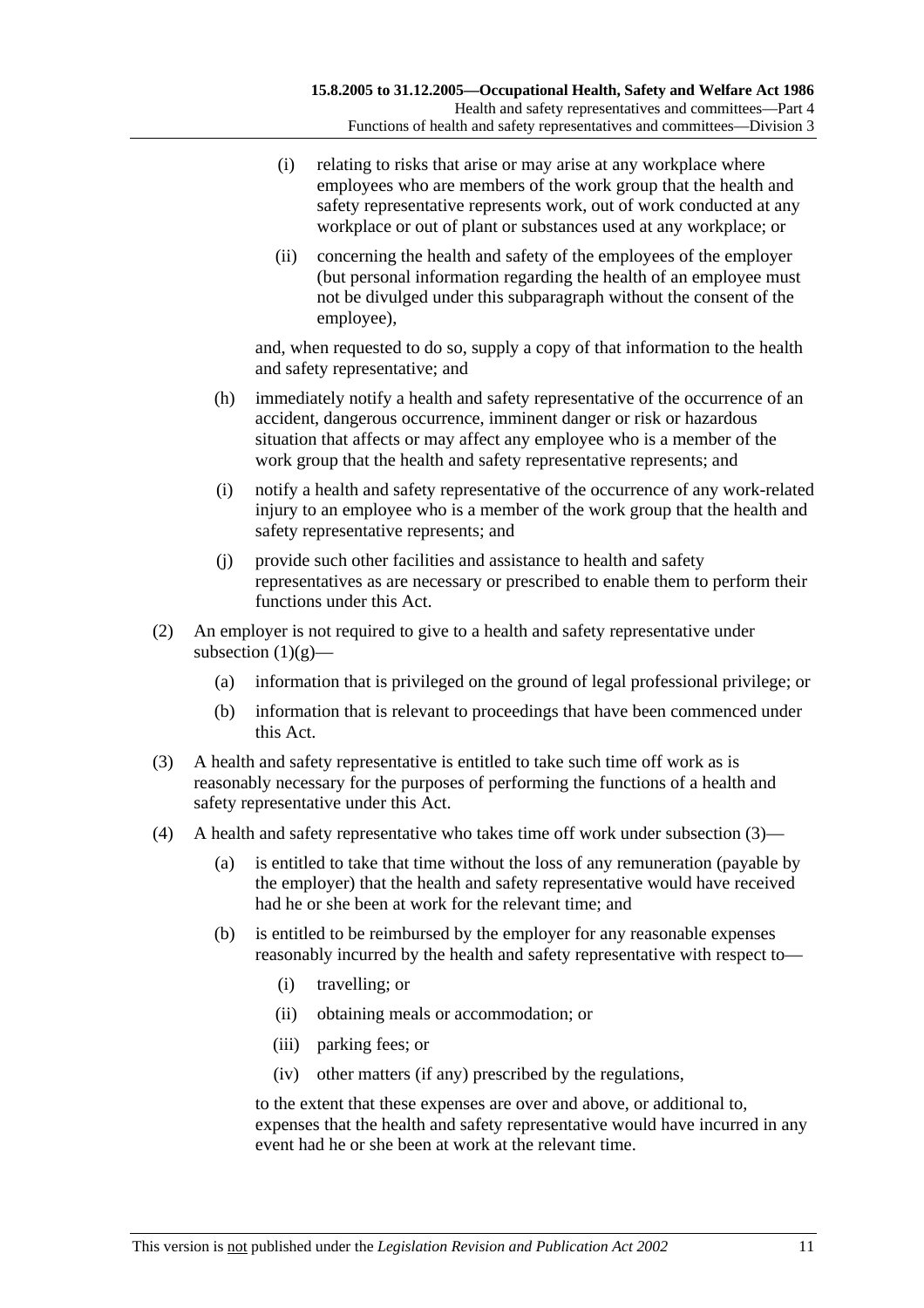- (5) A health and safety representative must take reasonable steps to obtain the agreement of the employer before incurring any expenses that he or she intends to claim under subsection (4)(b) (and that agreement must not be unreasonably withheld).
- (5a) The Advisory Committee may prepare and publish guidelines in relation to the operation of subsections (3), (4) and (5).
- (6) If a dispute arises in relation to the entitlement of a health and safety representative under subsection (3) or (4), the health and safety representative or the employer may refer the dispute to the Industrial Commission.
- (7) The Industrial Commission may determine the dispute and the decision of the Commission is binding on the health and safety representative and the employer.

### **Division 4—Resolution of health, safety or welfare issues**

### **35—Default notices**

- (1) Where a health and safety representative is of the opinion that a person—
	- (a) is contravening a provision of this Act; or
	- (b) has contravened a provision of this Act in circumstances that make it likely that the contravention will be repeated,

the health and safety representative must consult with the employer in relation to the matter.

- (2) If the health and safety representative and the employer are unable within a reasonable time to resolve a particular matter pursuant to subsection (1), the matter must, if there is a health and safety committee that has responsibility in relation to the matter, be referred to that committee or, if there is no such committee, the matter may be referred to an inspector.
- (3) Despite subsections (1) and (2), if after taking reasonable steps to stop by consultation a contravention of this Act or prevent a repeated contravention of this Act the health and safety representative is of the opinion that the matter has not been satisfactorily resolved, the health and safety representative may issue a default notice requiring the person to whom the notice is addressed to remedy the contravention.
- (4) A health and safety representative must not issue a default notice in relation to any matter that is the subject of an improvement notice or a prohibition notice. Maximum penalty: Division 7 fine.
- (5) Where a health and safety representative issues a default notice, the notice must—
	- (a) state that the health and safety representative is of the opinion that a person—
		- (i) is contravening a provision of this Act; or
		- (ii) has contravened a provision of this Act in circumstances that make it likely that the contravention will be repeated; and
	- (b) state the grounds of the health and safety representative's opinion.
- (6) A health and safety representative may specify in a default notice a day by which the matters referred to in the notice must be remedied.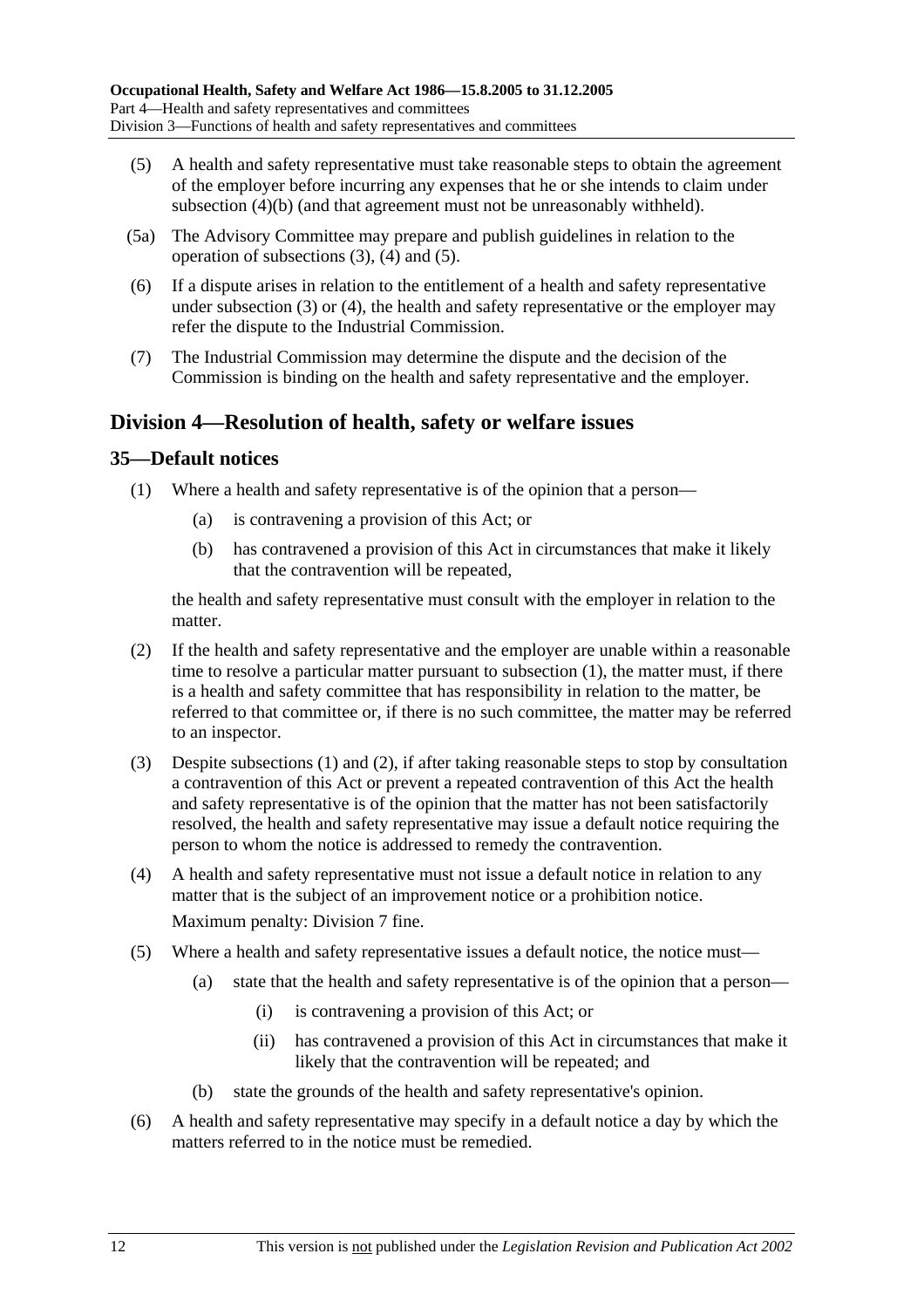(7) Where a default notice is issued to an employee, the employee must, as soon as is reasonably practicable after receiving it, give the notice, or a copy of the notice, to his or her employer.

Maximum penalty: Division 6 fine.

- (8) Subject to subsection (11), a person to whom a default notice is addressed or, where that person is an employee, that person's employer, must take all reasonable steps to remedy—
	- (a) if a day has been specified under subsection (6)—by that day;
	- (b) if a day has not been specified under subsection (6)—within a reasonable time,

the matters referred to in the notice.

Maximum penalty: Division 3 fine.

- $(9)$  If—
	- (a) a person to whom a default notice is addressed or, where that person is an employee, that person's employer, considers that a default notice need not have been issued or is, for some other reason, inappropriate; or
	- (b) a health and safety representative—
		- (i) considers that there has been unreasonable delay in taking action under subsection (8); or
		- (ii) is dissatisfied with the action taken under that subsection in response to the notice,

an inspector may be requested to attend at the workplace.

- (10) A request under subsection (9)(a) must be made by a person within 14 days of the receipt of the default notice (or a copy of the notice) by the person.
- (11) Where an inspector has been requested to attend at a workplace under subsection (9)(a), the operation of the default notice is, pending the attendance of the inspector, suspended.
- (12) Where a default notice is issued, the person to whom notice is addressed must, on receipt of the notice (or a copy of the notice)—
	- (a) bring the notice to the attention of any person whose work is affected by the notice; and
	- (b) display the notice or a copy of the notice in a prominent place at or near any workplace that is affected by the notice; and
	- (c) keep a copy of the notice for such period as may be prescribed.

Maximum penalty: Division 6 fine.

 (13) A person must not remove a notice or a copy of a notice displayed pursuant to subsection (12) while the notice is in force.

Maximum penalty: Division 6 fine.

- (14) A default notice may be cancelled—
	- (a) at any time, by the health and safety representative who issued the notice; or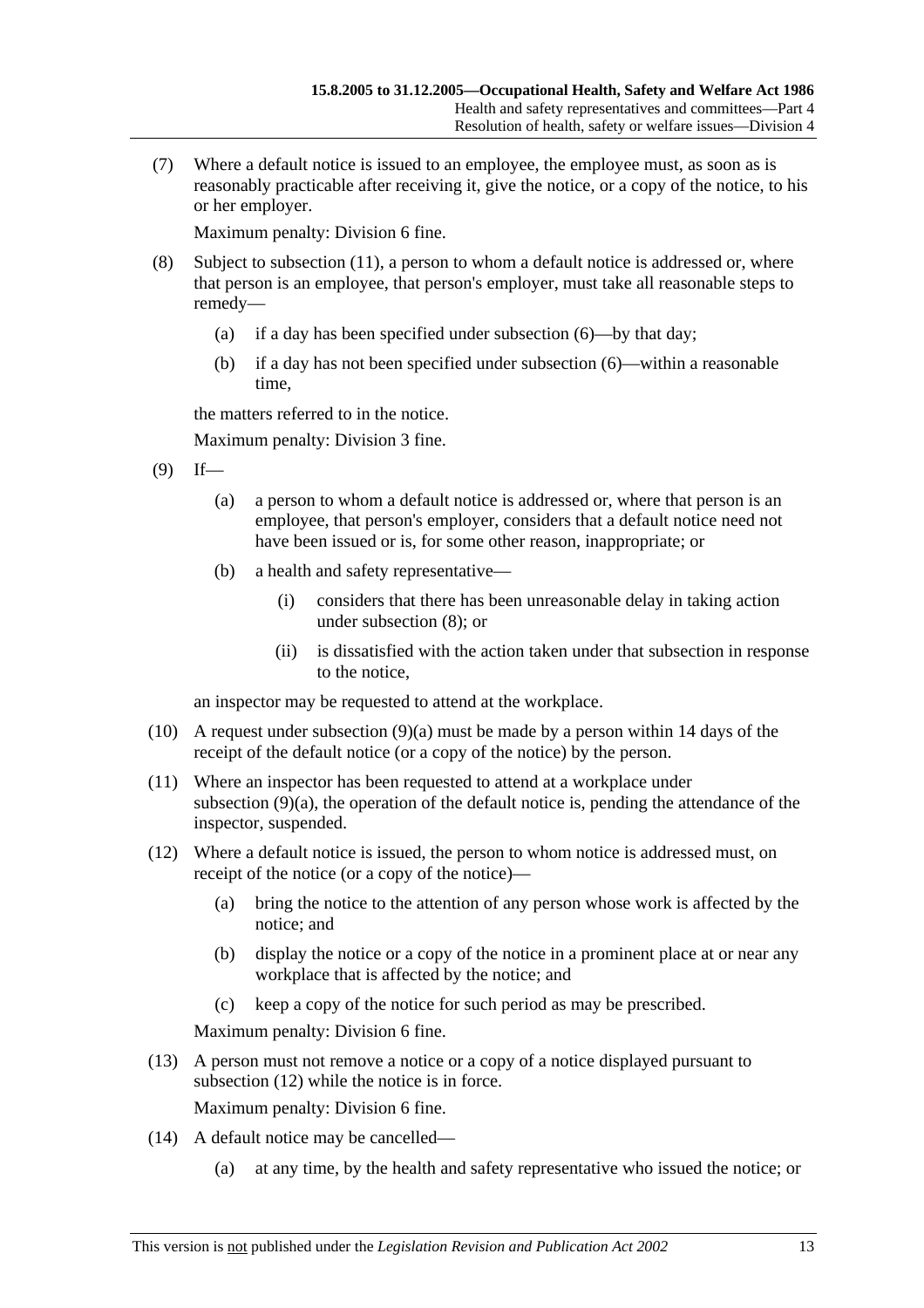(b) if the health and safety representative is absent from the workplace and cannot reasonably be contacted, by a health and safety committee that has responsibilities in relation to the matter.

## **36—Action where the health and safety of a worker is threatened**

- (1) Where a health and safety representative is of the opinion that there is an immediate threat to the health or safety of an employee who is a member of the work group that the health and safety representative represents, the health and safety representative must consult with the employer in relation to the matter.
- (2) If the health and safety representative and the employer are unable within a reasonable time to resolve a particular matter pursuant to subsection (1), the matter must, if there is a health and safety committee that has responsibility in relation to the matter, be referred to that committee or, if there is no such committee, the matter must be referred to an inspector.
- (3) Despite subsections (1) and (2), if the health and safety representative is of the opinion that given the nature of the threat and degree of risk work should immediately cease, the health and safety representative may direct that work cease until adequate measures are taken to protect the health and safety of an employee.
- (4) Where a health and safety representative gives a direction that work cease—
	- (a) if the direction is given without consultation with the employer or before the matter has been considered by a health and safety committee (if any) that has responsibility in relation to the matter, the health and safety representative must, as soon as practicable after giving the direction, consult with the employer and, if it is necessary or appropriate, with the committee; and
	- (b) the employer or the health and safety representative may request an inspector to attend at the workplace.

## **37—Attendance by inspector**

- (1) Where a matter is referred to an inspector under this Division, the inspector must attend at the workplace as soon as possible but in any event—
	- (a) if a direction has been given that work cease—
		- (i) where the workplace is within the metropolitan area—within 1 business day;
		- (ii) where the workplace is outside the metropolitan area—within 2 business days; or
	- (b) in any other case—within 7 business days.
- (2) An inspector—
	- (a) must attempt to resolve any occupational health, safety or welfare matter that remains unresolved; and
	- (b) if a default notice has been issued, may—
		- (i) confirm the notice; or
		- (ii) confirm the notice with such modifications as the inspector thinks fit; or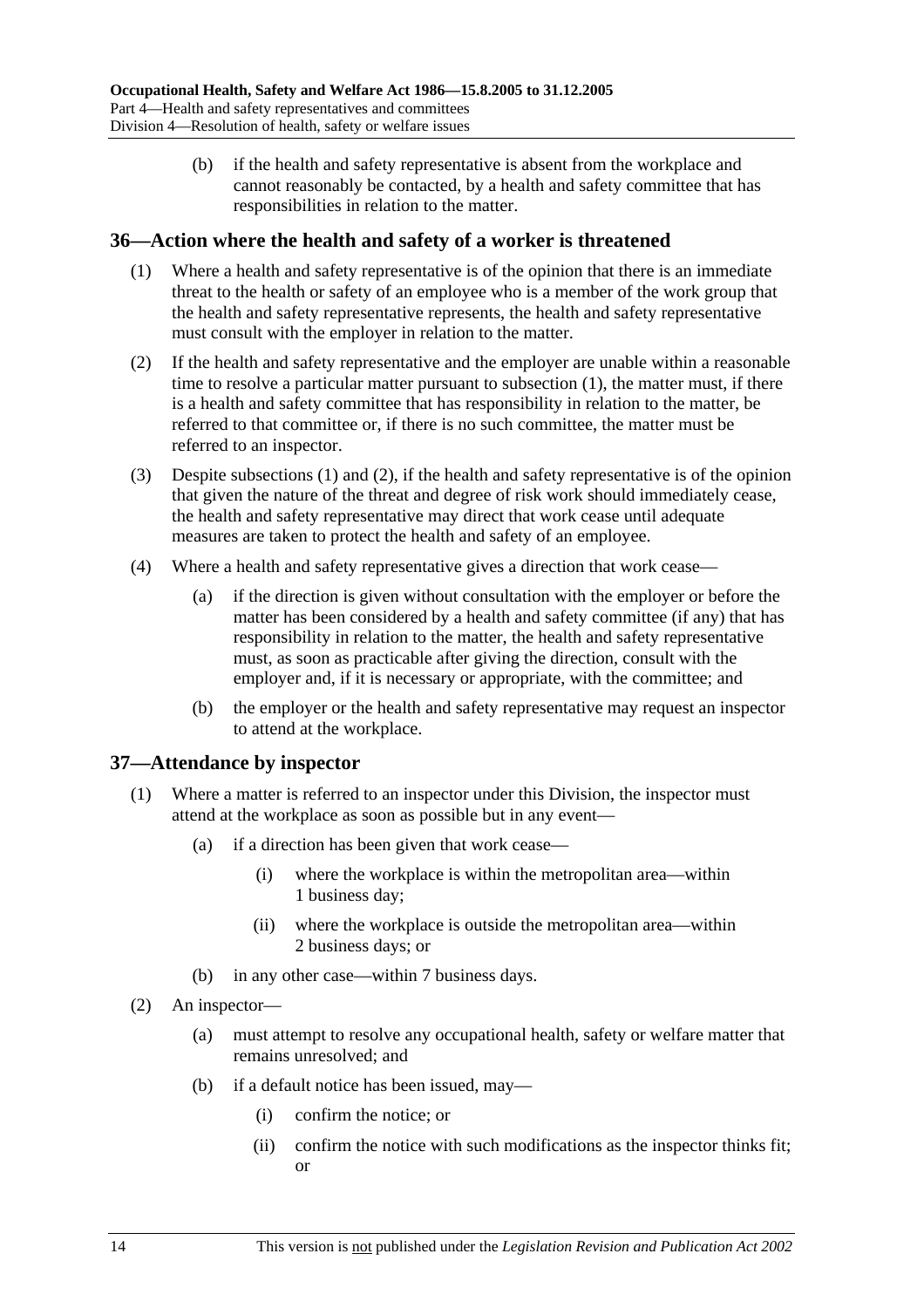- (iii) cancel the notice; and
- (c) if the inspector thinks fit, may issue a prohibition notice or an improvement notice; and
- (d) may make such recommendations or take such other action as appear appropriate.
- (3) Where a work cessation direction was given and an inspector determines that there was an immediate threat to health or safety justifying a cessation of work or that the health and safety representative reasonably believed that such a threat existed, any employee employed in the work who is remunerated by wages or salary is entitled to be paid for the period of cessation so as not to suffer a loss of income.
- (4) Where an inspector confirms a default notice or confirms such a notice with modifications, the inspector must order the person to whom the notice was addressed to comply with the notice within a period specified by the inspector.
- (5) A person who contravenes or fails to comply with a default notice that is confirmed by an inspector within the period specified by the inspector is guilty of an offence. Maximum penalty: Division 3 fine.
- (6) An employer, employee or health and safety representative who is dissatisfied with the actions of an inspector under this section may apply to the President of the Industrial Court for the determination of the matter by a review committee.
- (7) At the conclusion of a review under this section, a review committee may give such directions as it thinks fit.
- (8) A person must not contravene or fail to comply with a direction of a review committee within any period specified by the review committee.

# **37A—Division not to derogate from other referrals to an inspector**

Nothing in this Division limits or derogates from the ability of a health and safety representative, employee or other person to refer at any time any matter concerning occupational health, safety or welfare to an inspector or other person involved in the administration or enforcement of this Act.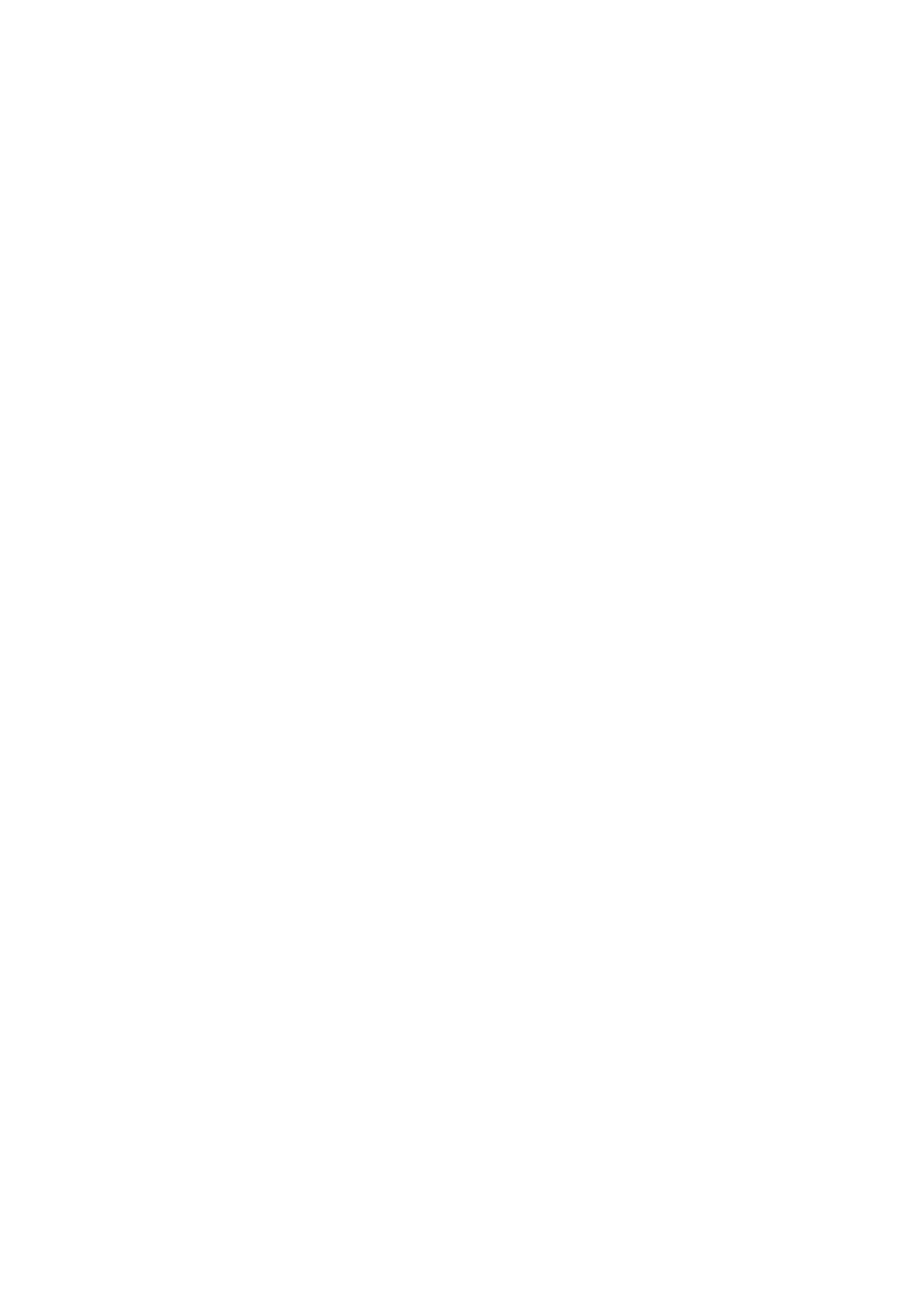# **Part 5—Inspections**

## **38—Powers of entry and inspection**

- (1) For the purposes of this Act, an inspector or a person authorised by the Director to exercise the powers conferred by this section may—
	- (a) enter at any time any workplace, or any other place where any plant to which this Act extends by virtue of Schedule 2 is situated;
	- (b) inspect the place, anything at the place and work in progress at the place;
	- (c) require a person who has custody or control of books, documents or records to produce such books, documents or records;
	- (d) examine, copy and take extracts from any books, documents or records, or require an employer to provide a copy of any books, documents or records;
	- (e) take photographs, films or video or audio recordings;
	- (f) take measurements, make notes and records and carry out tests;
	- (g) require any person to answer, to the best of that person's knowledge, information and belief, any question relating to the health, safety or welfare of persons at any workplace or to any other matter to which this Act applies (whether the question is put directly or through an interpreter);
	- (h) require an employer to produce a copy of any statement or record that is required to be prepared or kept under this Act.
- $(1a)$  Subsection  $(1)(a)$  is subject to the following qualifications:
	- (a) a person cannot enter a workplace where a self-employed person works alone except where he or she has a reasonable belief that there is a risk to the health or safety of a person other than the self-employed person; and
	- (b) a person cannot enter a place which is not a workplace (being a place where any plant to which this Act extends by virtue of Schedule 2 is situated) except where he or she is doing so at a reasonable time.
- (2) Where—
	- (a) a person whose native language is not English is suspected of having breached this Act; and
	- (b) the person is being interviewed by an inspector in relation to that suspected breach; and
	- (c) the person is not reasonably fluent in English,

the person is entitled to be assisted by an interpreter during the interview.

- (3) A person is not required to provide under subsection (1)—
	- (a) information that is privileged on the ground of legal professional privilege; or
	- (b) information that is relevant to proceedings that have been commenced under this Act.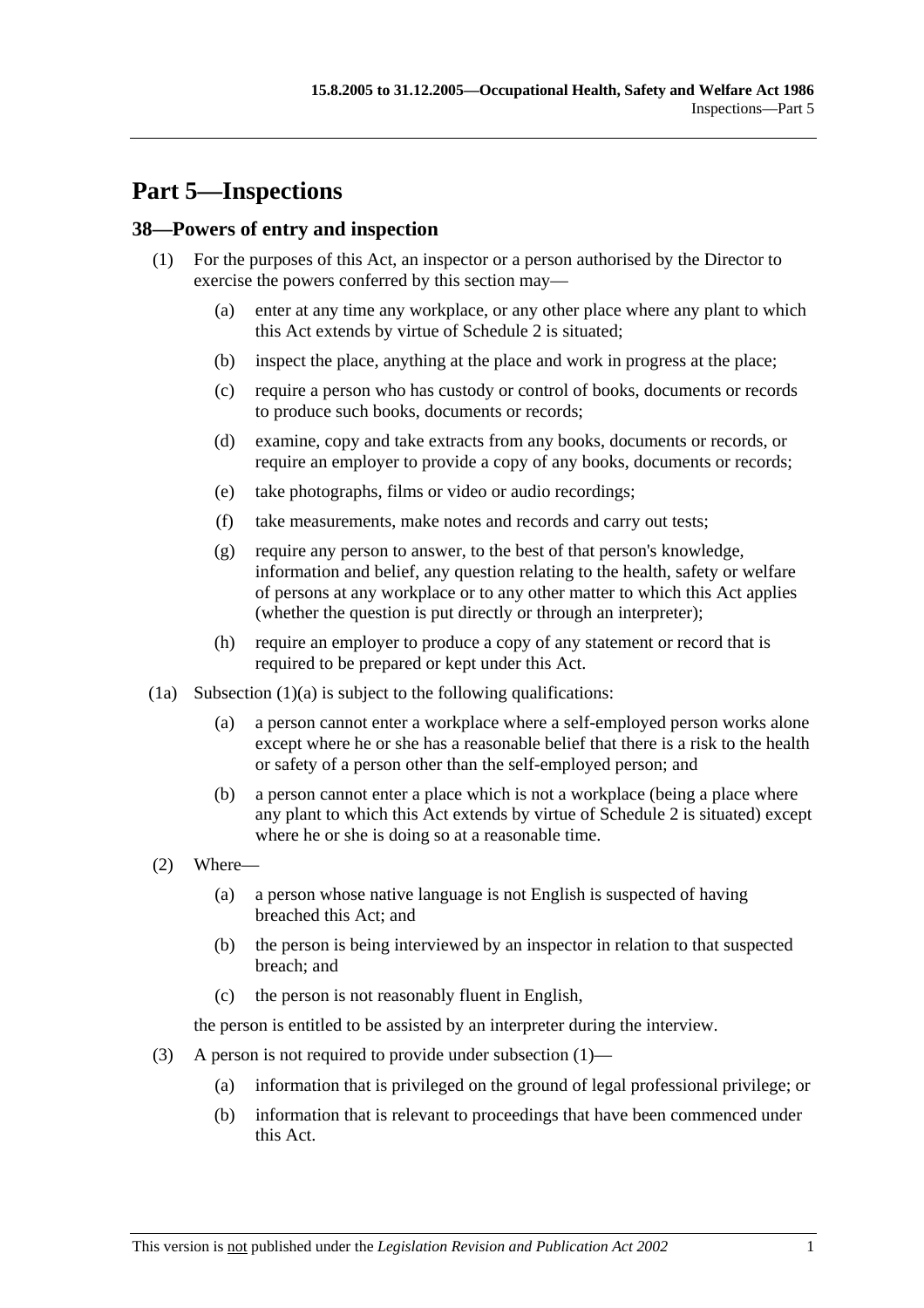- (4) In addition to the powers contained in subsection (1), an inspector may, if the inspector suspects on reasonable grounds that an offence against this Act has been committed, seize and retain anything that affords evidence of that offence, or in relation to which the offence is suspected of having been committed.
- (5) An inspector who has seized anything under subsection (4) must, on request, provide a receipt for the thing seized.
- (6) In the exercise of powers under this section, a person may be accompanied or assisted by such persons, authorised by the Director, as may be necessary or desirable in the circumstances.
- (7) The occupier of a place that is the subject of an inspection under this section and any employer at that place must provide such assistance as may be necessary to facilitate the exercise of the powers conferred by this section.
- (8) A person must not—
	- (a) hinder or obstruct an inspector or other authorised person in the exercise of a power conferred by this section; or
	- (b) refuse or fail, without lawful excuse, to comply with a requirement under this section.

Maximum penalty: Division 5 fine.

- (9) Where the occupier of a workplace becomes aware of the attendance of an inspector at the workplace, the occupier must notify the health and safety representatives who are present at the workplace.
- (10) Where an inspector carries out an inspection of a workplace under this section, the inspector—
	- (a) must take reasonable steps to consult with the occupier of the workplace (or, if the occupier is not present, the person who at that time is apparently in control of the workplace), any employer of employees at the workplace and any health and safety representative who represents those employees on—
		- (i) any occupational health, safety or welfare issue that arises from the inspection; and
		- (ii) the action (if any) that the inspector considers should be taken as a result of the inspection; and
	- (b) must make available to the occupier, any employer and any health and safety representative copies of any written report (or any part of a written report) made by the inspector in relation to the inspection, insofar as that report relates to—
		- (i) factual information obtained during the inspection; or
		- (ii) the action (if any) that the inspector has taken or proposes to take as a result of the inspection,

(and, when requested to do so, must supply a copy of that report or that part of the report to the occupier, employer and health and safety representatives); and

(c) must take reasonable steps—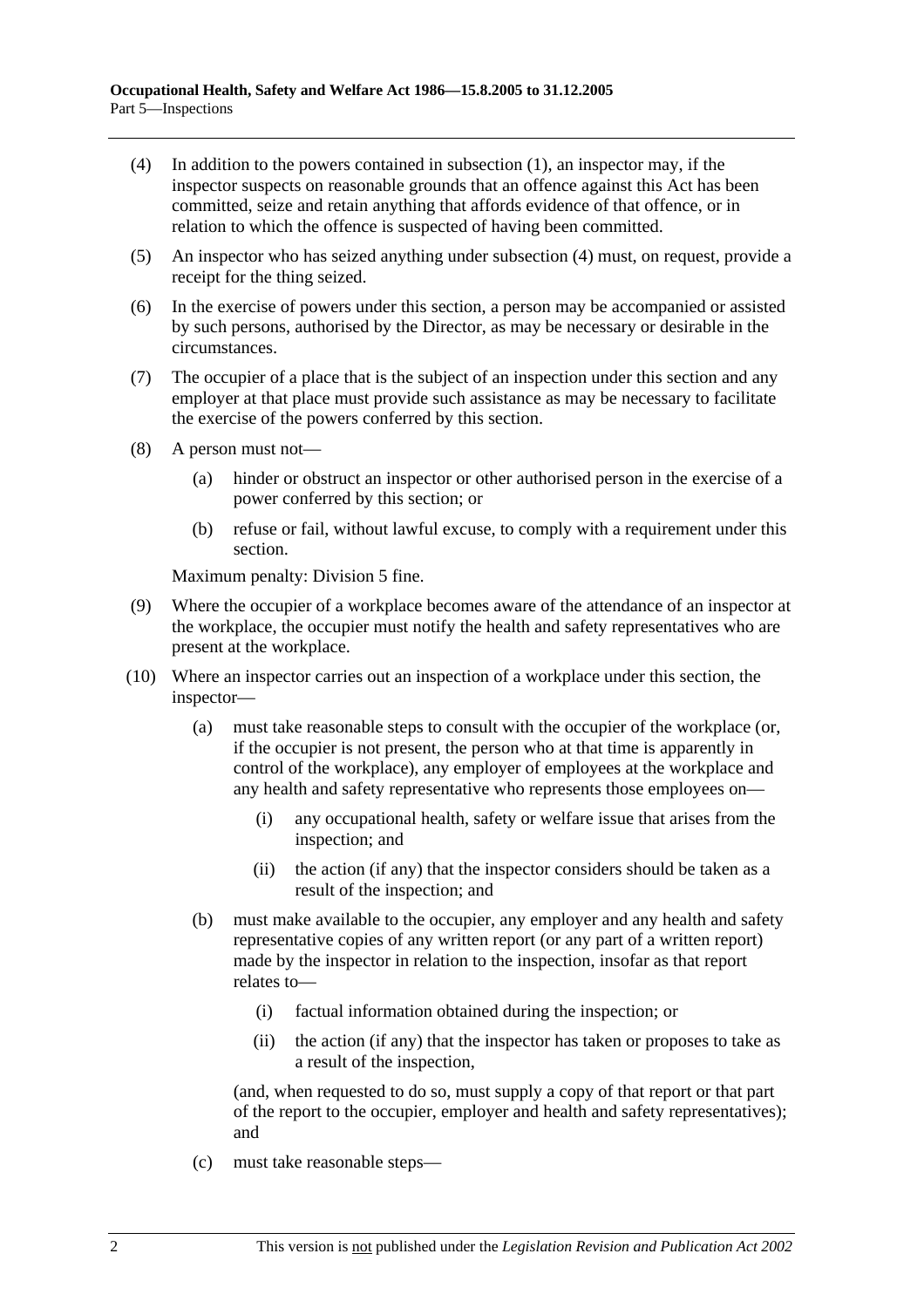- (i) to relate to a health and safety representative the contents of any oral report made by the inspector to the occupier or an employer at the workplace and the details of any consultation that has occurred in the absence of the health and safety representative (insofar as that report or consultation relates to the health, safety or welfare of employees in the work group that the health and safety representative represents); and
- (ii) to relate to an employer the contents of any oral report made by the inspector to a health and safety representative at the workplace and the details of any consultation that has occurred in the absence of the employer.
- (11) An inspector who has a pecuniary or other personal interest in any business carried on at a workplace must not inspect that workplace unless and until the inspector has disclosed that interest to the Director and has obtained the Director's permission to carry out the inspection.

Maximum penalty: Division 6 fine.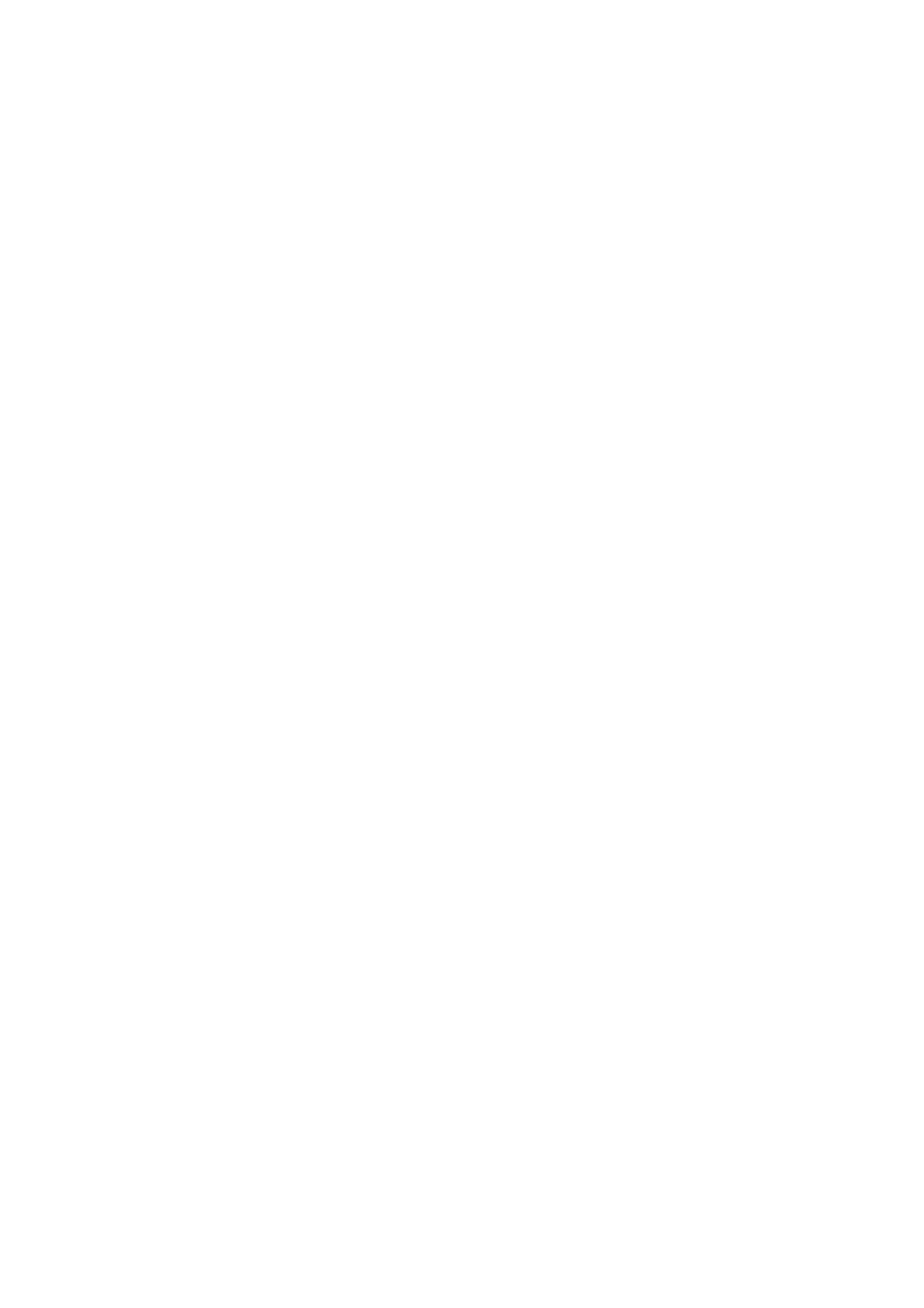# **Part 6—Improvement notices and prohibition notices**

## **39—Improvement notices**

- (1) Where an inspector is of the opinion that a person—
	- (a) is contravening a provision of this Act; or
	- (b) has contravened a provision of this Act in circumstances that make it likely that the contravention will be repeated,

the inspector may issue an improvement notice requiring the person to whom the notice is addressed to remedy the matters occasioning the contravention or likely contravention.

- (2) An improvement notice must—
	- (a) state that the inspector is of the opinion that a person—
		- (i) is contravening a provision of this Act; or
		- (ii) has contravened a provision of this Act in circumstances that make it likely that the contravention will be repeated; and
	- (b) state the grounds of the inspector's opinion; and
	- (c) specify the provision of this Act in respect of which that opinion is held; and
	- (d) make provision for a statement (a *statement of compliance*) that is to be completed by the person required to comply with the notice when the matters to which the notice relates have been remedied.
- (3) An inspector may—
	- (a) include in an improvement notice directions as to the measures to be taken to remedy the contravention, or to avoid further contravention, of the Act;
	- (b) specify in an improvement notice a day by which the matters referred to in the notice must be remedied.
- (4) Subject to this Act, a person who contravenes or fails to comply with an improvement notice is guilty of an offence.

Maximum penalty: Division 3 fine.

Expiation fee: \$315.

 (5) The person required to comply with an improvement notice must, within 5 business days after the matters to which the notice relates have been remedied in accordance with the requirements of the notice, complete and return to the Department the relevant statement of compliance.

Maximum penalty: Division 7 fine.

Expiation fee: \$315.

 (6) An expiation notice cannot be issued under subsection (5) after the third anniversary of the commencement of that subsection.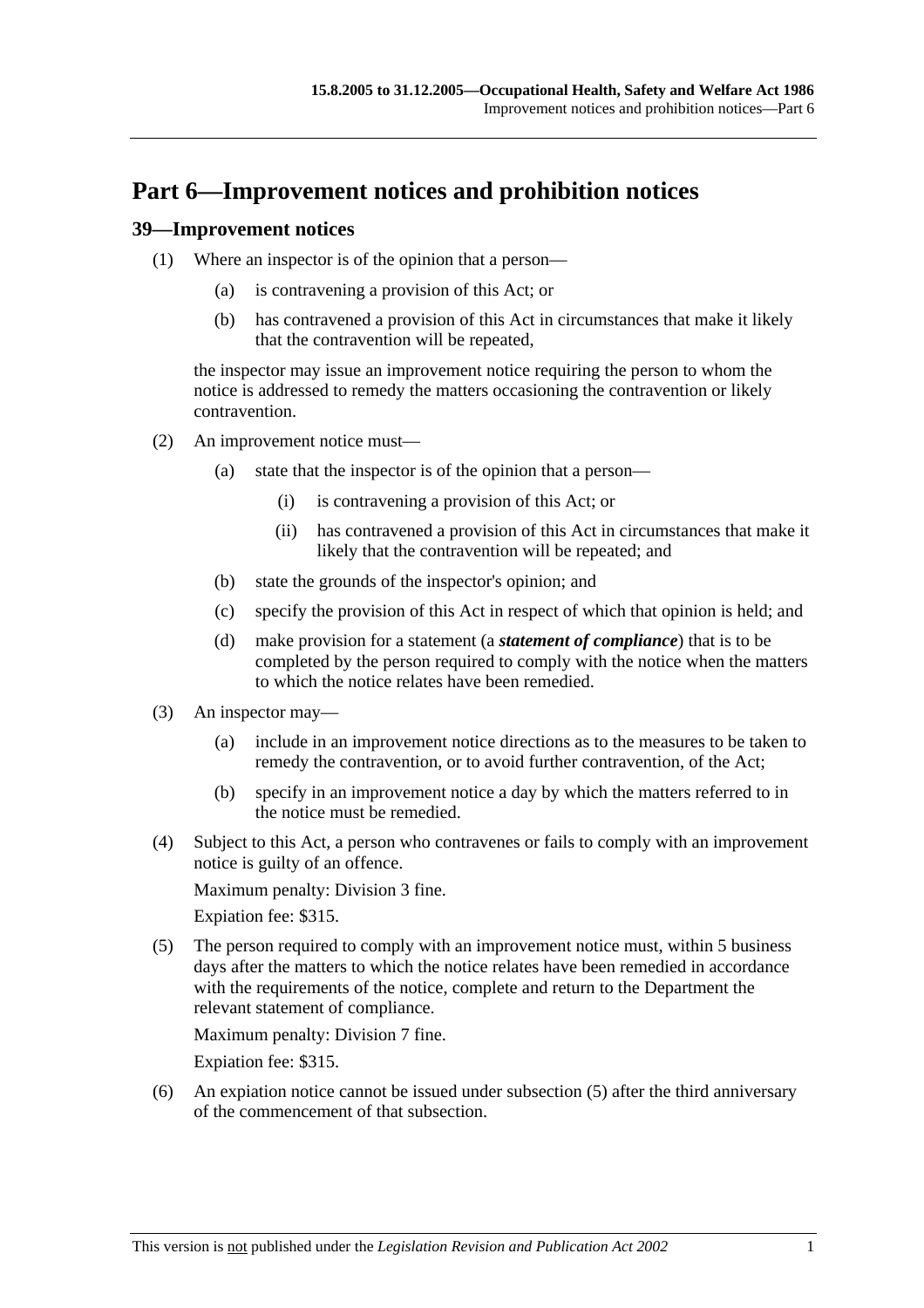## **40—Prohibition notices**

- (1) Where an inspector is of the opinion—
	- (a) that there is an immediate risk—
		- (i) to the health or safety of a person at work; or
		- (ii) to the health or safety of any person in connection with the performance of any work, or from any plant to which this Act extends by virtue of Schedule 2; or
	- (b) that there could be an immediate risk—
		- (i) to the health or safety of a person at work; or
		- (ii) to the health or safety of any person in connection with the performance of any work, or from any plant to which this Act extends by virtue of Schedule 2,

if particular action were to be taken or a particular situation were to occur,

an inspector may issue to the person apparently in control of the activity or situation from which the risk arises or could arise (as the case may be) a prohibition notice prohibiting the carrying on of an activity or any other relevant action until the inspector is satisfied that adequate measures have been taken or are in place to avert, assess, eliminate or minimise any risk.

- (2) A prohibition notice must—
	- (a) identify the activity or situation from which the risk arises or would arise; and
	- (b) state the grounds of the inspector's opinion on which the notice is based.
- (3) An inspector may include in a prohibition notice directions as to the measures to be taken to avert, assess, eliminate or minimise the risk to which the notice relates.
- (4) Subject to this Act a person who contravenes or fails to comply with a prohibition notice is guilty of an offence.

Maximum penalty: Division 2 fine plus \$20 000 for each day that the contravention or failure continues.

# **41—Notices to be displayed**

 (1) Where an improvement notice or prohibition notice is issued, to an employee, the employee must, as soon as is reasonably practicable after receiving it, give the notice, or a copy of the notice, to his or her employer.

Maximum penalty: Division 6 fine.

- (2) Where an improvement notice or a prohibition notice is issued, the person to whom the notice is addressed must, on receipt of the notice (or a copy of the notice)—
	- (a) supply a copy of the notice to any health and safety representative who represents any employees whose work is affected by the notice; and
	- (b) bring the notice to the attention of any person whose work is affected by the notice; and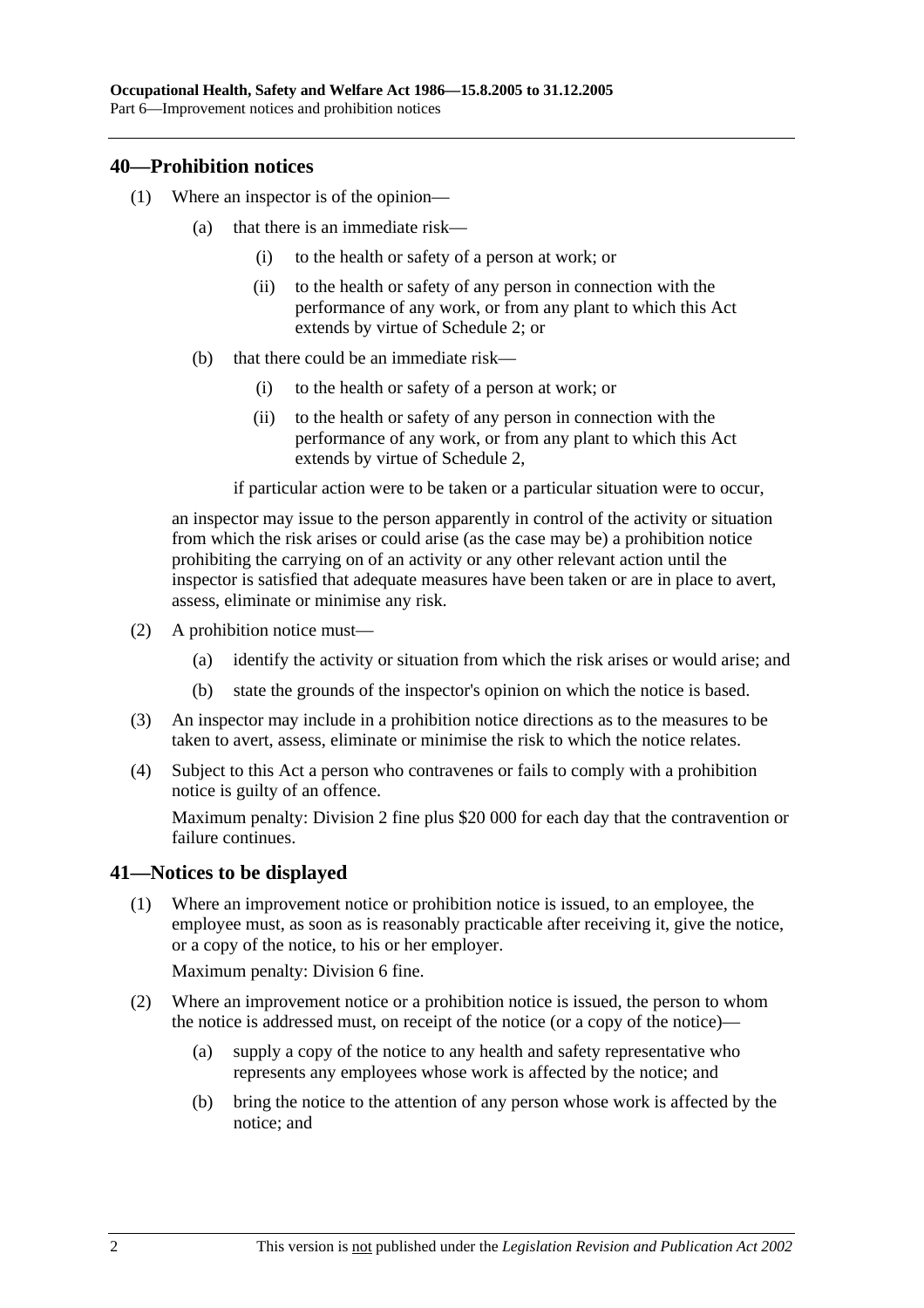(c) display the notice or a copy of the notice in a prominent place at or near any workplace or plant that is affected by the notice.

Maximum penalty: Division 6 fine.

 (3) A person must not remove a notice or the copy of a notice displayed pursuant to subsection (2) while the notice is in force.

Maximum penalty: Division 6 fine.

## **42—Review of notices**

- (1) Any of the following persons, namely—
	- (a) an employer affected by an improvement notice or prohibition notice; or
	- (b) a person in relation to whose work or plant an improvement notice or a prohibition notice applies; or
	- (c) a health and safety representative who represents any employee whose work is affected by an improvement notice or a prohibition notice,

may apply to the President of the Industrial Court to have the notice or the actions of an inspector reviewed by a review committee.

- (2) An application under subsection  $(1)(a)$  or (b) must be made by a person within 14 days of the receipt of the notice (or a copy of the notice) by the person.
- (3) Pending the determination of an application for review under this section the operation of the notice to which the application relates will—
	- (a) in the case of an improvement notice—be suspended;
	- (b) in the case of a prohibition notice—continue.
- (4) A review committee may if it thinks fit make an interim order suspending the operation of a prohibition notice until the matter is resolved.
- (5) An order under subsection (4) must be made subject to such conditions as may be necessary to protect the health and safety of any person.
- (6) Where a prohibition notice has been issued, the proceedings on a review under this section must be carried out as a matter of urgency.

## **43—Powers of committee on review**

- (1) At the conclusion of a review under this Part, a review committee may—
	- (a) confirm any notice to which the review relates; or
	- (b) confirm a notice with such modifications as it thinks fit; or
	- (c) cancel a notice; or
	- (d) issue a notice or issue a different notice in substitution for the notice.
- (2) Where a review committee confirms an improvement notice the operation of which has been suspended or confirms such a notice with modifications, the review committee must order the person to whom the notice was addressed to comply with the notice within a period specified by the committee.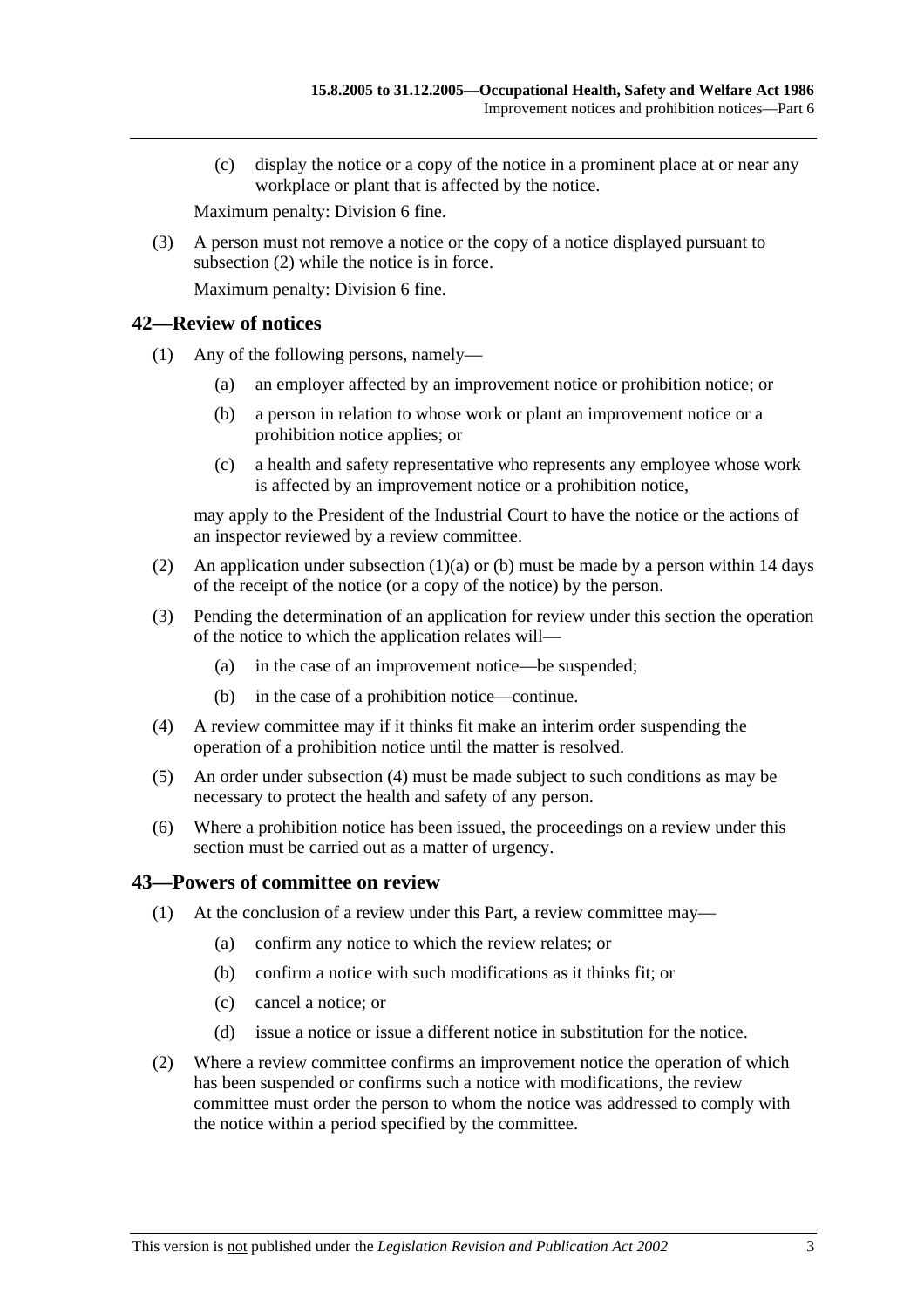(3) A person who contravenes or fails to comply with a notice that is confirmed or issued by a review committee within the period specified by the committee is guilty of an offence.

Maximum penalty: Division 2 fine.

## **44—Worker's entitlement to pay while notice is in force**

Where work is suspended in consequence of an improvement notice or a prohibition notice, an employee employed in the work who is remunerated by wages or salary is entitled to be paid for the period of suspension so as not to suffer a loss of income.

## **45—Action on default**

- (1) Subject to subsection (2), where a person is required by an improvement notice or prohibition notice to take any specified measures and the person fails to comply with the notice, the inspector who issued the notice may have those measures carried out and, for that purpose, the inspector or any person authorised by the inspector may, after giving reasonable notice to the person required to take the measures, enter and take possession of any workplace, or any other place where any plant to which this Act extends by virtue of Schedule 2 is situated (taking such measures as are reasonably necessary for the purpose) and do, or cause to be done, such things as full and proper compliance with the notice may require.
- (2) If a person who has been required by an improvement notice or prohibition notice to take specified measures stops using plant that is subject to the notice and satisfies an inspector that the plant will not be used again until the notice is complied with, action may not be taken under subsection (1) in relation to that plant (unless the plant is used again before the notice is complied with).
- (3) If a person referred to in subsection (2) uses plant that is not to be used again until an improvement notice or prohibition notice is complied with before that notice is complied with, the person is guilty of an offence.

Maximum penalty: Division 3 fine.

 (4) The Crown may recover the costs and expenses reasonably incurred in an inspector or other authorised person exercising the powers under subsection (1) from the person who failed to comply with the notice, as a debt in a court of competent jurisdiction.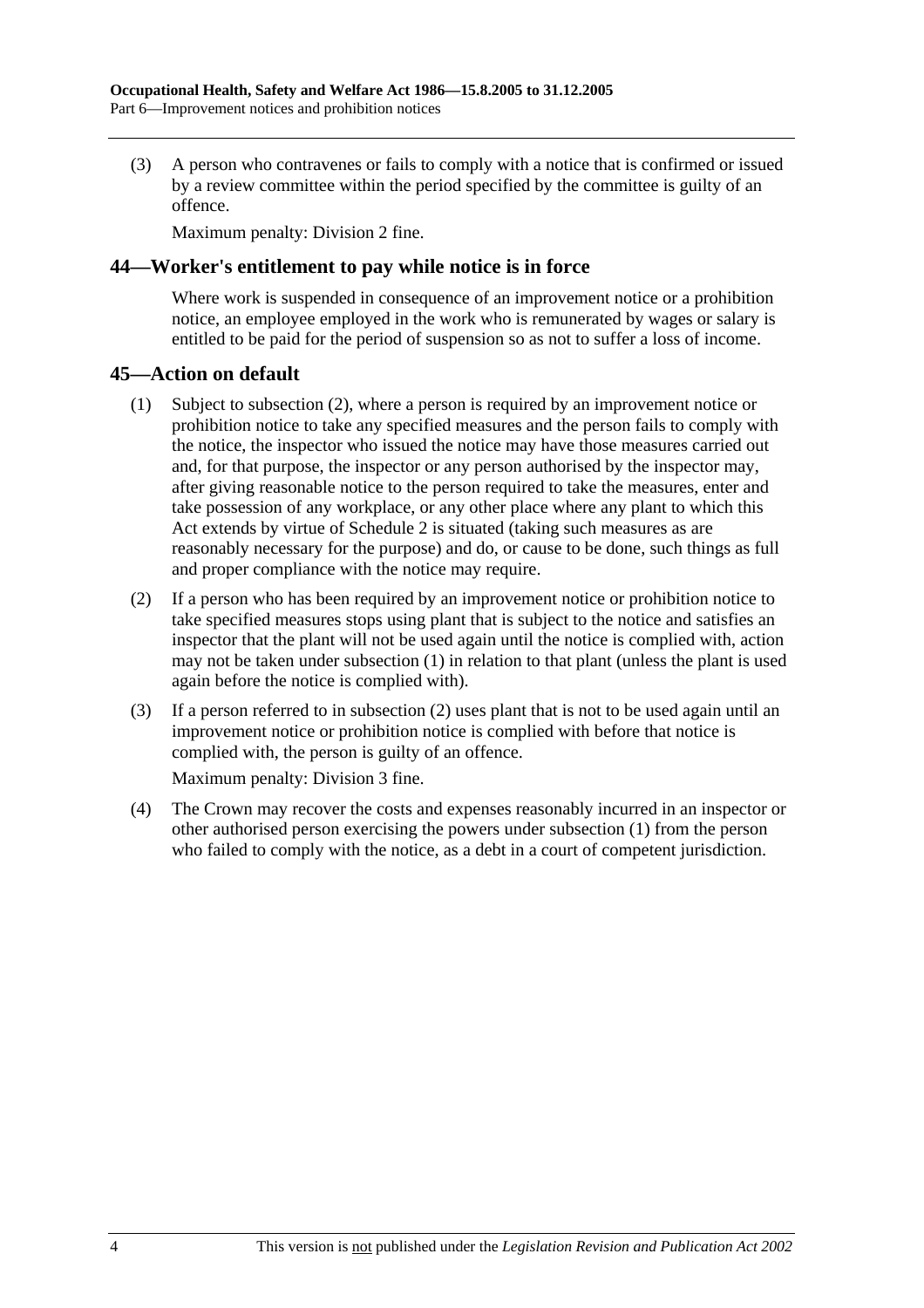# **Part 7—Review committees**

## **46—Review committees**

There will be such review committees as are necessary for the purposes of this Act.

## **47—Constitution of review committees**

- (1) A review committee will be constituted in relation to particular proceedings by the President of the Industrial Court.
- (2) The President of the Industrial Court will constitute a review committee by appointing one member from each of the panels constituted under subsection (3) to the committee.
- (3) For the purpose of constituting review committees there will be—
	- (a) a panel of Judges of the Industrial Court and Industrial Magistrates appointed by the President; and
	- (b) a panel of members nominated by the Minister after taking into account the recommendations of employer associations; and
	- (c) a panel of members nominated by the Minister after taking into account the recommendations of the United Trades and Labor Council.
- (4) A person ceases to be a member of a panel if that person—
	- (a) resigns by written notice addressed to the President of the Industrial Court; or
	- (b) is removed from the panel—
		- (i) in the case of a Judge or Industrial Magistrate—by the President; or
		- (ii) in any other case—by the Minister,

on the ground of misconduct, neglect of duty, incompetence or mental or physical incapacity to carry out satisfactorily the duties of office; or

- (c) has completed a period of 3 years since being appointed to the panel, or last appointed to the panel, and is not reappointed to the panel.
- (5) A member of a panel is entitled to such fees, allowances and expenses as the Governor may approve.
- (6) Despite subsection (2), the President of the Industrial Court may, in a special case, constitute a review committee solely of a Judge of the Industrial Court or an Industrial Magistrate (and this Part will then apply with respect to the relevant proceedings with such modifications or variations as may be necessary or appropriate, or as may be prescribed).

## **48—Procedures of the committee**

- (1) The member of a review committee appointed from the panel of Judges and Industrial Magistrates will preside at any proceedings of the review committee.
- (2) A decision in which any two members of a review committee concur is a decision of the committee.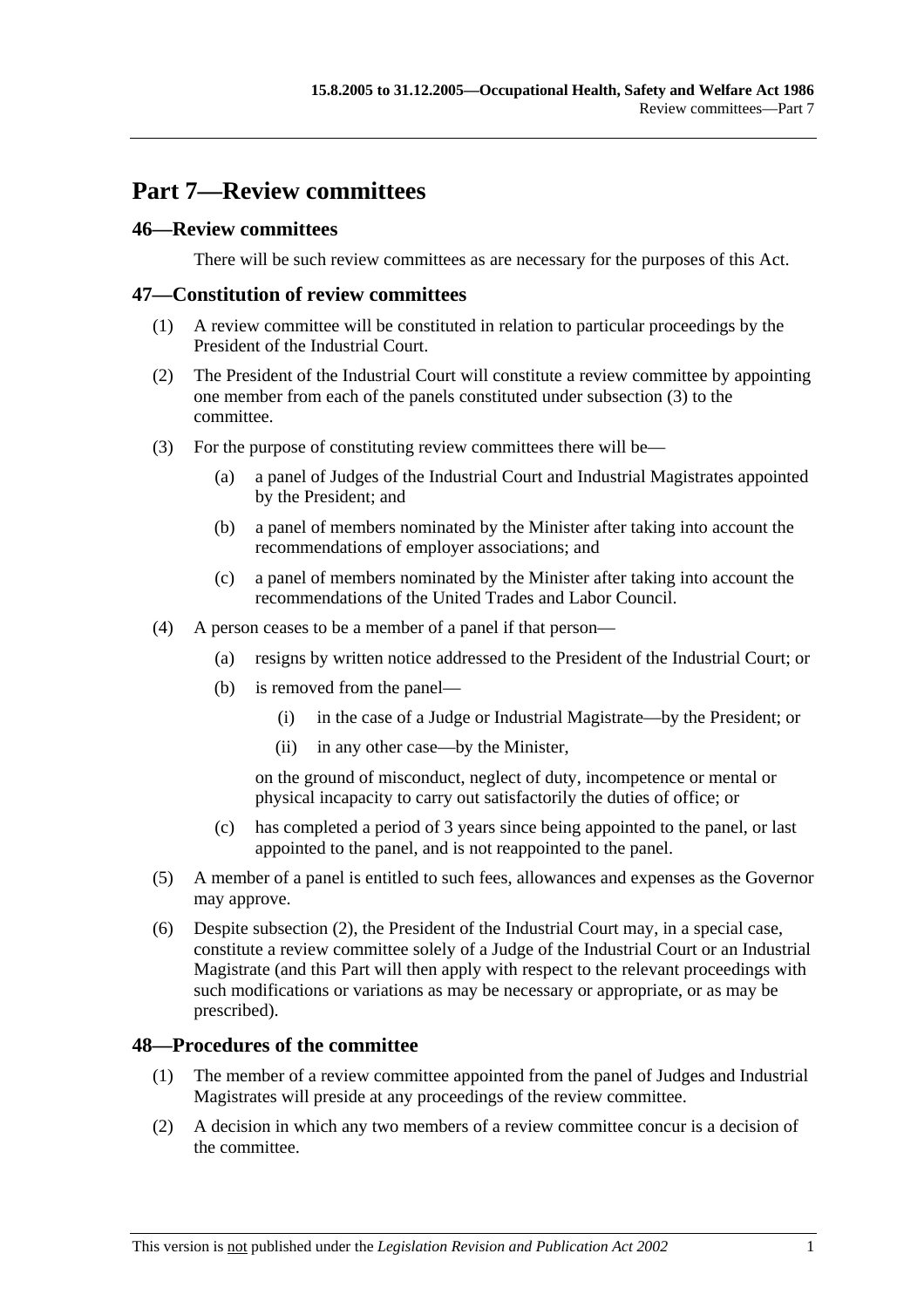- (3) A review committee—
	- (a) must act according to equity, good conscience and the substantial merits of the case without regard to technicalities and legal forms; and
	- (b) is not bound by any rules of evidence, but may inform itself on any matter in such manner as it thinks fit.
- (4) A review committee must give reasonable notice to the parties to proceedings before it of the time and place of those proceedings and afford the parties a reasonable opportunity to call or give evidence, to examine or cross-examine witnesses and to make submissions.
- (5) In the exercise of its powers and functions, a review committee may—
	- (a) by summons signed by the presiding member of the committee, require the attendance before the committee of any person; and
	- (b) by summons signed by the presiding member of the review committee, require the production of any document, object or material; and
	- (c) require any person appearing before the review committee to answer any relevant questions put by the committee, any member of the committee or by any person appearing before the committee.
- (6) Where—
	- (a) the native language of a person who is to give oral evidence in any proceedings before a review committee is not English; and
	- (b) the witness is not reasonably fluent in English,

the person is entitled to give that evidence through an interpreter.

- (7) A person may present written evidence to a review committee in a language other than English if that written evidence has annexed to it—
	- (a) a translation of the evidence into English; and
	- (b) an affidavit by the translator to the effect that the translation accurately reproduces in English the contents of the original evidence.
- (8) If a person—
	- (a) who has been served with a summons to attend before a review committee fails without reasonable excuse to attend in obedience to the summons; or
	- (b) who has been served with a summons to produce any document, object or material, fails without reasonable excuse to comply with the summons; or
	- (c) misbehaves before a review committee, wilfully insults a review committee or any member of a review committee, or interrupts the proceedings of a review committee; or
	- (d) refuses to answer any relevant question when required to do so by a review committee,

that person is guilty of an offence.

Maximum penalty: Division 6 fine.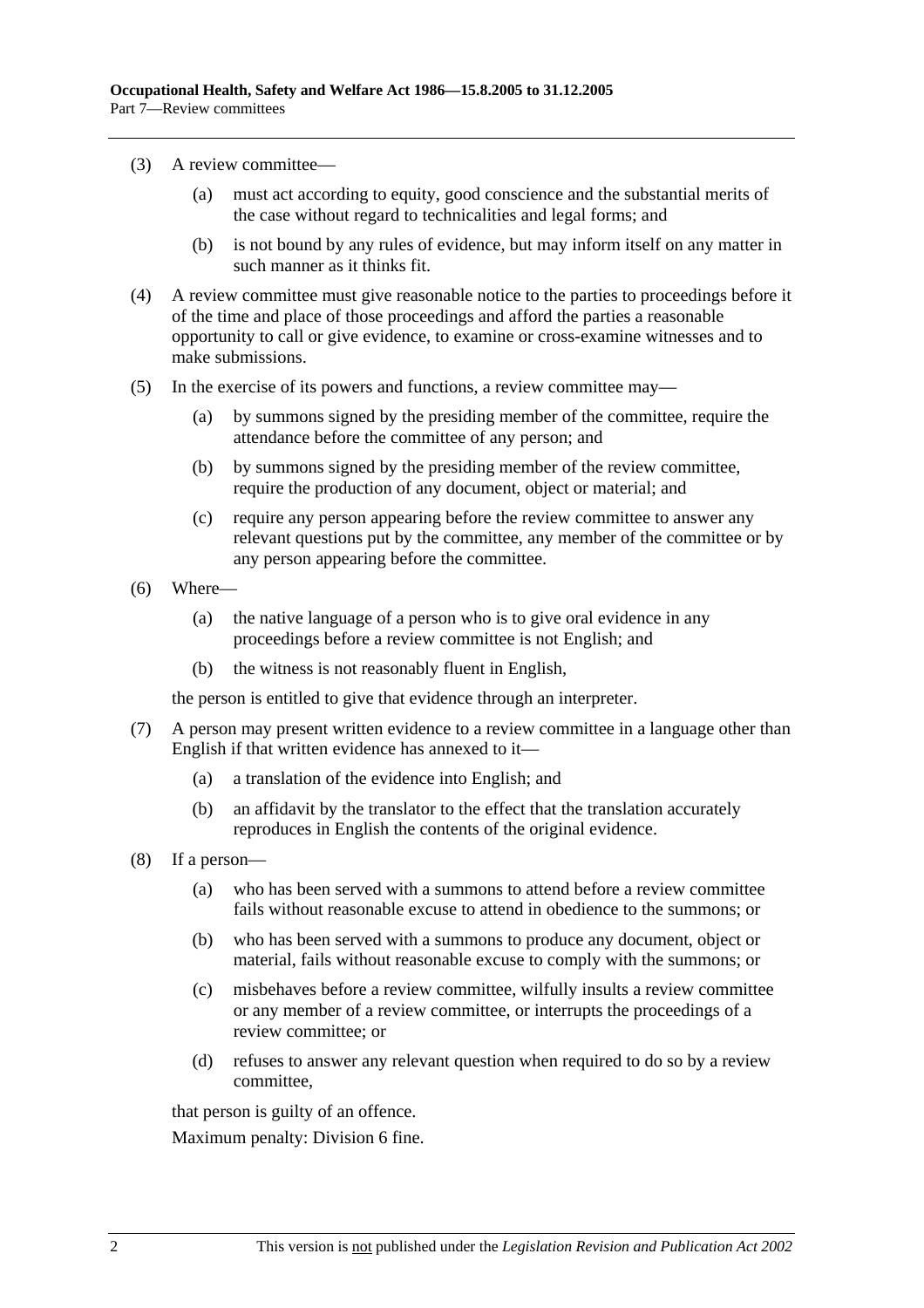- (9) A person is not obliged to answer a question under this section if the answer would tend to incriminate that person of an offence, or to produce a document, object or material if it or its contents would tend to incriminate that person of an offence.
- (10) A review committee may—
	- (a) refer any technical matter to an expert;
	- (b) accept the evidence or report of an expert.
- (11) A person is entitled to appear personally, or by representative, in proceedings before a review committee.
- (12) A person who appears as a witness in proceedings before a review committee is, subject to any contrary direction by the review committee, entitled to reimbursement of expenses in accordance with the regulations.
- (13) A review committee should hear and determine any matter referred to it as expeditiously as possible.
- (14) Except as provided by this section, the proceedings of a review committee may be conducted in such manner as the review committee determines.

## **49—Appeals**

- (1) A party to proceedings before a review committee may appeal to the Supreme Court against a decision of the committee in those proceedings.
- (2) For the purposes of an appeal under this section, the Supreme Court may be constituted of a single Judge.
- (3) An appeal under this section may be on a question of law or a question of fact.
- (4) An appeal on a question of fact may only occur with leave of the Supreme Court (which should only be granted where special reasons are shown).
- (5) An appeal under this section must be instituted within 21 days of the decision appealed against unless the Supreme Court, in its discretion, allows a longer time for the institution of an appeal.
- (6) Pending the determination of an appeal in a case where a prohibition notice has been issued, the operation of the prohibition notice will, subject to an order made under subsection (7), continue.
- (7) The Supreme Court may if it thinks fit make an interim order suspending the operation of a prohibition notice pending the determination of an appeal.
- (8) An order under subsection (7) must be made subject to such conditions as may be necessary to protect the health and safety of the employees to whom the prohibition notice relates.

## **50—Immunity of members**

No personal liability attaches to a member of a review committee for an act or omission by the member in good faith in the exercise or discharge or purported exercise or discharge of a power or function of the member under this Act.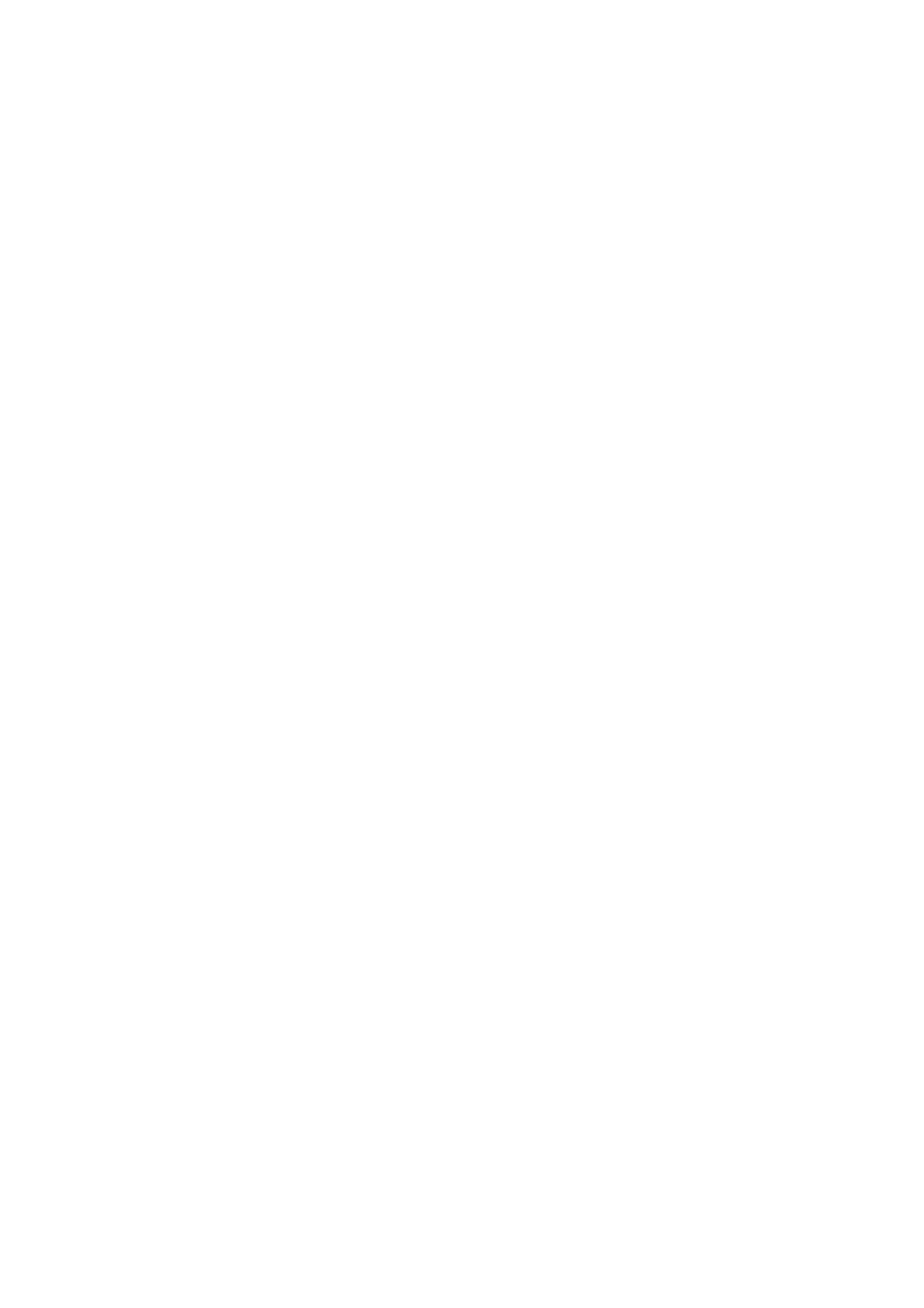# **Part 8—Miscellaneous**

# **51—Immunity of inspectors and officers**

- (1) No personal liability attaches to an inspector or any other officer engaged in the administration or enforcement of this Act for an act or omission by the inspector or officer in good faith in the exercise or discharge, or purported exercise or discharge, of an official power or function under this Act.
- (2) A liability that would, but for subsection (1), lie against an inspector or officer lies against the Crown.

# **52—Inspector to produce certificate of authority**

Where an inspector exercises a power or performs a function under this Act, the inspector must, at the request of a person affected by the exercise of the power or the performance of the function, produce a certificate of identification, in a form approved by the Minister, for inspection by that person.

# **53—Delegation**

- (1) The Minister, the Director or the Advisory Committee may, by instrument in writing, delegate a power or function under this Act.
- (2) A delegation under this section—
	- (a) may be made subject to such conditions as the delegator thinks fit; and
	- (b) is revocable at will; and
	- (c) does not derogate from the power of the delegator to act in any matter.

# **54—Power to require information**

- (1) The Minister or a person authorised by the Minister may, by notice in writing, require a person to furnish information relating to occupational health, safety or welfare that is reasonably required for the administration, operation or enforcement of this Act.
- (1a) The Advisory Committee may, by notice in writing, require the Department to furnish information necessary for the performance of the Advisory Committee's functions.
- (2) A person is not required to provide under subsection  $(1)$ 
	- (a) information that is privileged on the ground of legal professional privilege; or
	- (b) information that is relevant to proceedings that have been commenced under this Act; or
	- (c) information that would tend to incriminate the person who has the information of an offence; or
	- (d) personal information regarding the health of a person who does not consent to the disclosure of the information.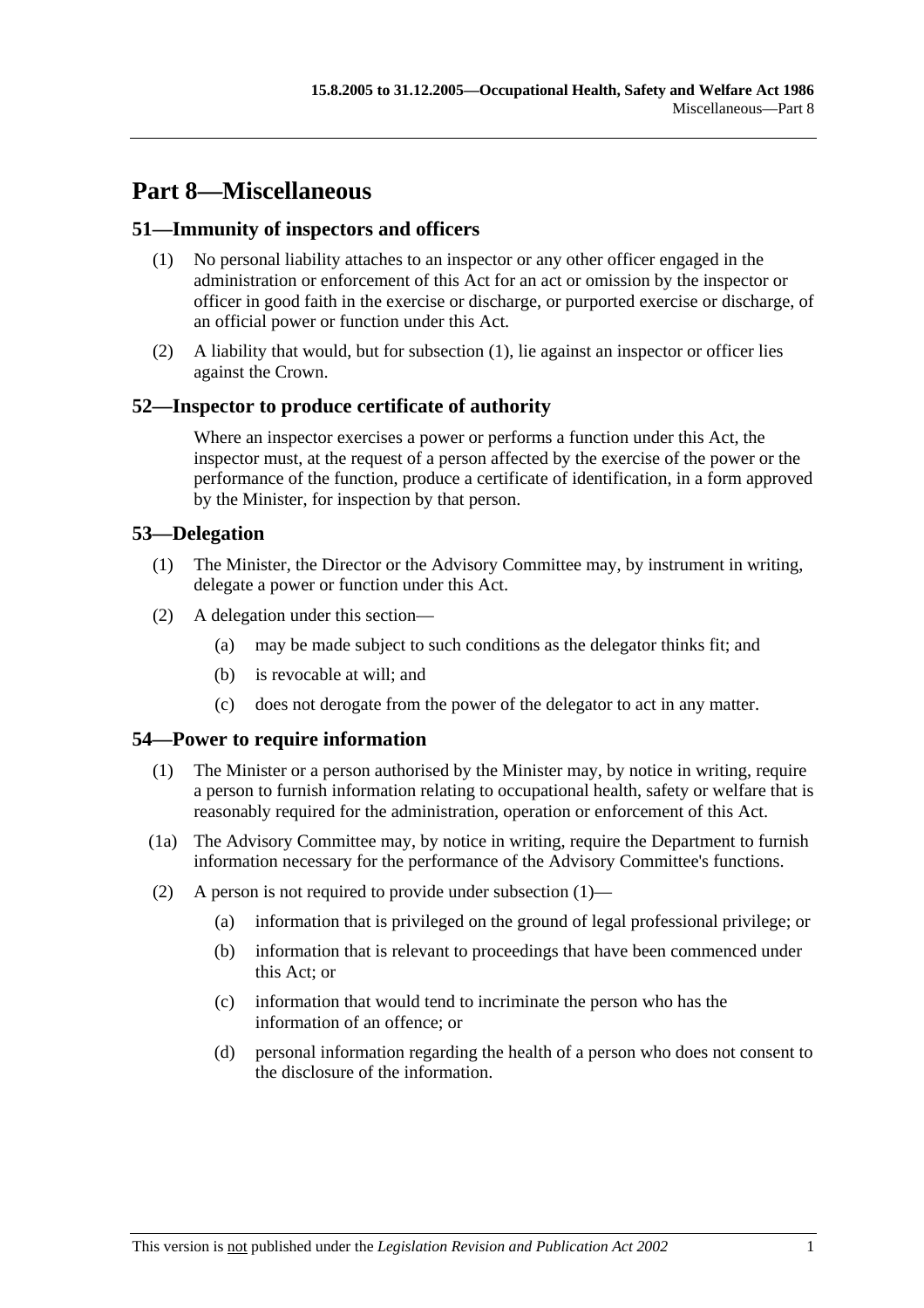# **54A—Provision of information by WorkCover**

- (1) WorkCover will, to the extent required by a scheme established by the Minister after consultation with WorkCover, furnish to the Advisory Committee and the Department, in accordance with the terms of the scheme, any of the following information obtained by WorkCover in the performance or exercise of its functions or powers under a related Act:
	- (a) information about any work-related injury, or about any specified class of work-related injury, reported to or investigated by WorkCover;
	- (b) the steps being taken by any employer, or any employer of a specified class, to protect employees from injury or risks to health, safety or welfare, or to assist in the rehabilitation of employees who have suffered injuries in connection with their work;
	- (c) information relating to the cost or frequency of claims involving a particular employer, or class of employers, so as to allow comparisons between employers in a particular industry, or part of an industry;
	- (d) the outcome of any investigation, inquiry or other action undertaken by WorkCover;
	- (e) other information of a kind prescribed by the regulations.
- (2) To avoid doubt, section 112 of the *Workers Rehabilitation and Compensation Act 1986* does not apply in relation to the disclosure of information under subsection  $(1)$ .
- (3) In this section—

*related Act* means—

- (a) the *WorkCover Corporation Act 1994*; and
- (b) the *Workers Rehabilitation and Compensation Act 1986*.

# **55—Confidentiality**

- (1) A person (including a health and safety representative, a member of a health and safety committee or a person acting as a consultant) must not disclose information (except as permitted by subsection (1a)) if—
	- (a) the person obtained the information in the course of carrying out functions in, or related to, the administration, operation or enforcement of this Act; and
	- (b) the information is—
		- (i) about commercial or trading operations; or
		- (ii) about the physical or mental condition, or the personal circumstances or affairs, of an employee or other person; or
		- (iii) information provided in a return or in response to a request for information under this Act.

Maximum penalty: Division 6 fine.

- (1a) The disclosure of information is permitted if it is—
	- (a) a disclosure in the course of official duties; or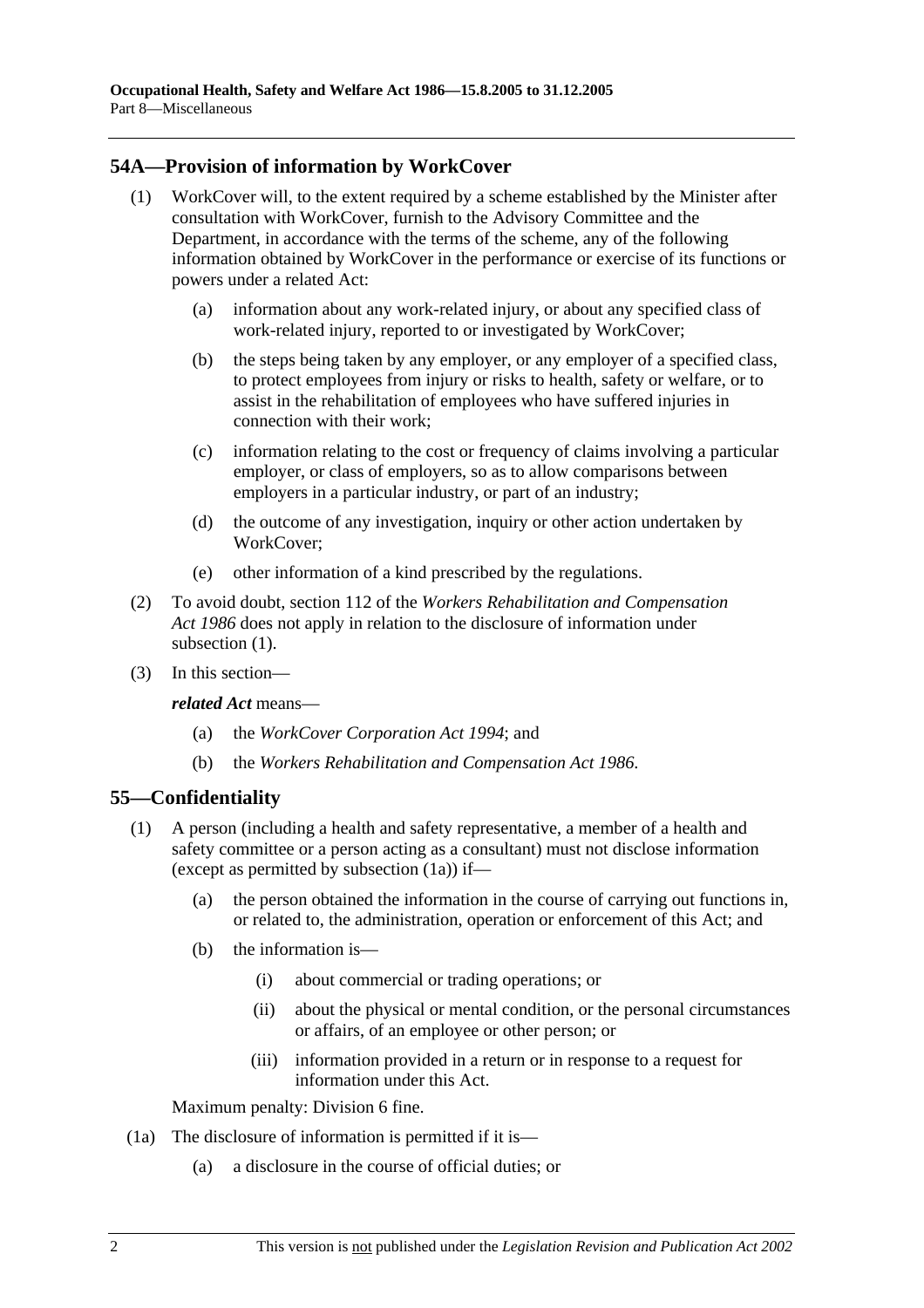- (b) a disclosure of statistical information; or
- (c) a disclosure made with the consent of the person to whom the information relates, or who furnished the information; or
- (d) a disclosure required by a court or tribunal constituted by law; or
- (e) a disclosure to the Advisory Committee, WorkCover, or to an administrative unit in the Public Service of the State, made under the authorisation of the Minister; or
- (f) a disclosure authorised by the regulations.
- (1b) A regulation made for the purposes of subsection  $(1a)(f)$  cannot take effect unless it has been laid before both Houses of Parliament and—
	- (a) no motion for disallowance is moved within the time for such a motion; or
	- (b) every motion for disallowance of the regulation has been defeated or withdrawn, or has lapsed.
- (1c) A person must, in making a disclosure under subsection (1a), insofar as is reasonably practicable, take steps to prevent or minimise any adverse commercial or industrial impact on the relevant employer.
- (2) An inspector must not intentionally disclose to an employer the name of a person who has made a complaint to the inspector in relation to occupational health, safety or welfare unless—
	- (a) the disclosure is made with the consent of the complainant; or
	- (b) the disclosure is required by a court or tribunal constituted by law.

Maximum penalty: Division 6 fine.

#### **55A—Inappropriate behaviour towards an employee**

- (1) For the purposes of this section, bullying is behaviour—
	- (a) that is directed towards an employee or a group of employees, that is repeated and systematic, and that a reasonable person, having regard to all the circumstances, would expect to victimise, humiliate, undermine or threaten the employee or employees to whom the behaviour is directed; and
	- (b) that creates a risk to health or safety.
- (2) However, bullying does not include—
	- (a) reasonable action taken in a reasonable manner by an employer to transfer, demote, discipline, counsel, retrench or dismiss an employee; or
	- (b) a decision by an employer, based on reasonable grounds, not to award or provide a promotion, transfer, or benefit in connection with an employee's employment; or
	- (c) reasonable administrative action taken in a reasonable manner by an employer in connection with an employee's employment; or
	- (d) reasonable action taken in a reasonable manner under an Act affecting an employee.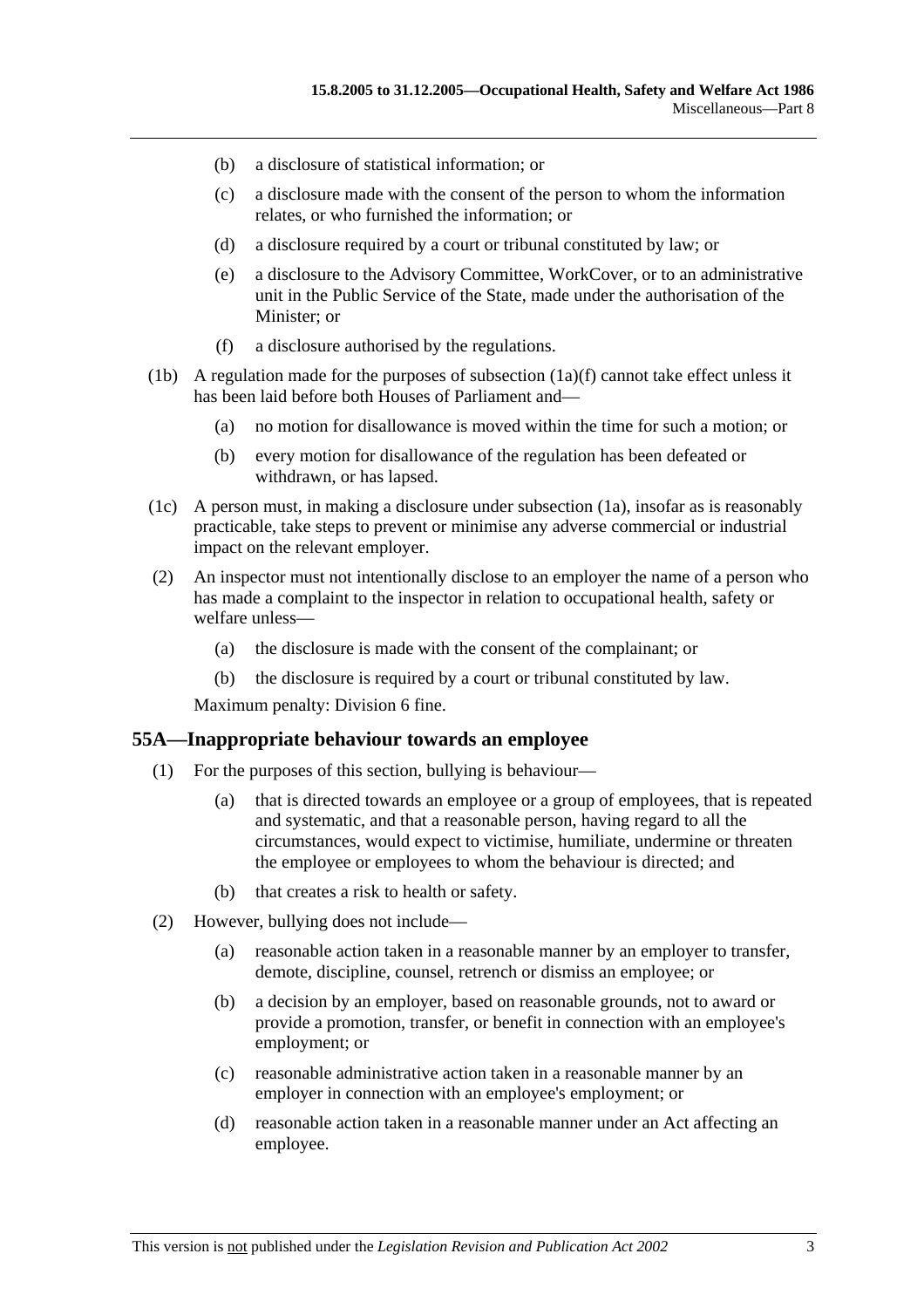# $(3)$  If—

- (a) an inspector receives a complaint from an employee that he or she is being bullied or abused at work; and
- (b) the inspector, after an investigation of the matter, has reason to believe that the matter is capable of resolution under this section,

the inspector may—

- (c) take reasonable steps to resolve the matter between the parties himself or herself; and
- (d) if the matter remains unresolved after taking the steps required under paragraph (c), after consultation with the parties, refer the matter to the Industrial Commission for conciliation or mediation.
- (4) A reference under subsection (3) will be made by written instrument that complies with any prescribed requirements.
- (5) The inspector must ensure that the parties are furnished with a copy of any reference under subsection (3).
- (6) If a matter is referred to the Industrial Commission under subsection (3), the Industrial Commission must attempt to resolve the matter by—
	- (a) conciliation; or
	- (b) mediation,

as the Industrial Commission thinks fit.

- (7) For the purposes of this section—
	- (a) conciliation is a process where the parties meet with the conciliator with a view to the conciliator identifying the issues and resolving the matter by making recommendations if the matter is not settled by agreement; and
	- (b) mediation is a process where the mediator seeks to resolve the matter by facilitating an amicable agreement between the parties.
- (8) The Industrial Commission must seek to commence any conciliation or mediation within 5 business days after the matter is referred to the Industrial Commission under this section.
- (9) For the purposes of any conciliation or mediation, the Industrial Commission may (subject to subsection (10))—
	- (a) interview the parties separately or together; and
	- (b) inform itself in any other way as it thinks fit.
- (10) The person undertaking a conciliation or mediation must—
	- (a) at the request of a party, attend at a workplace (on at least 1 occasion) for the purposes of the conciliation or mediation;
	- (b) deal with the matter with a minimum of formality.
- (11) For the purposes of any conciliation, the conciliator may call a compulsory conference of the parties.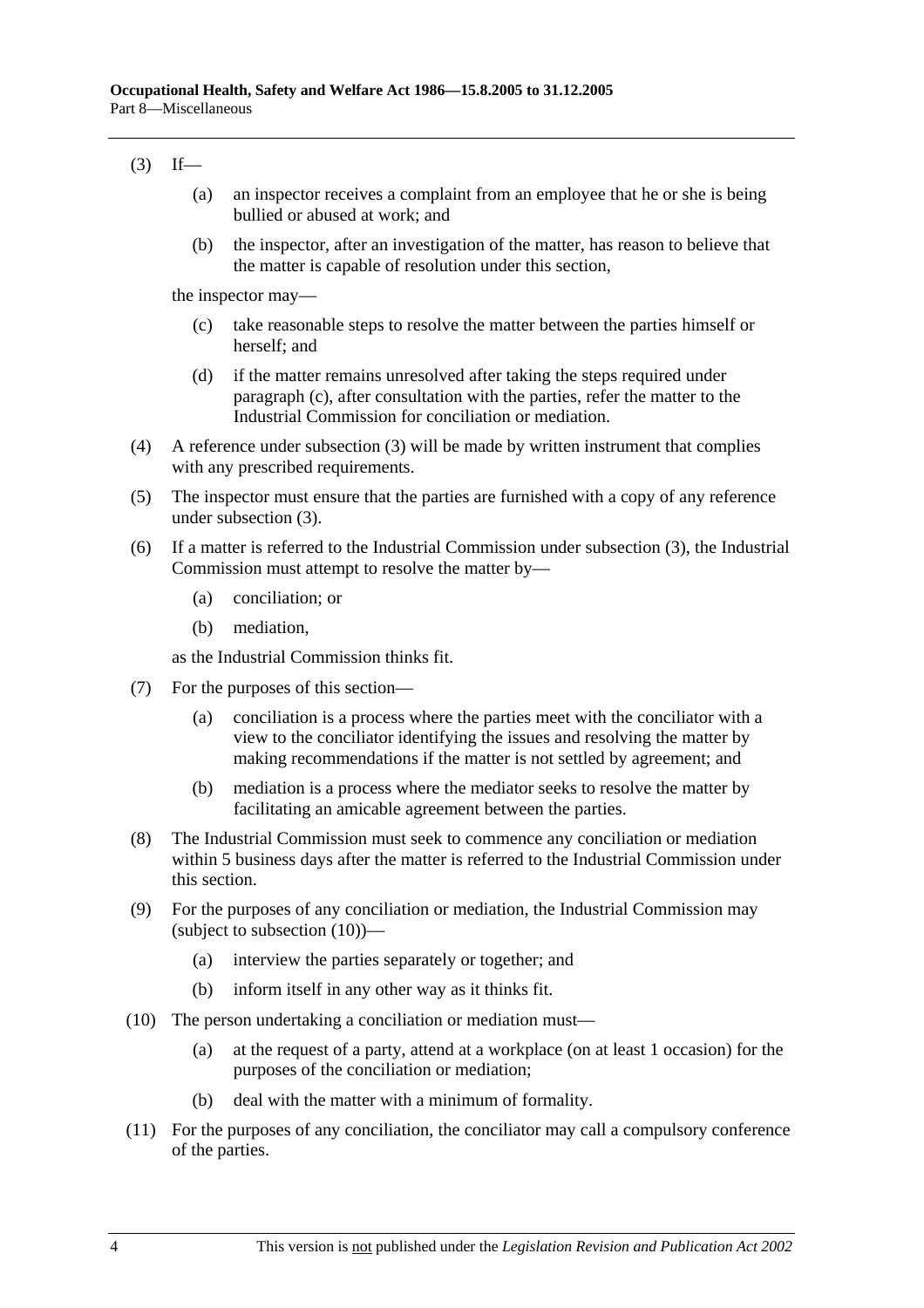- (12) The Industrial Commission may at any time bring any conciliation or mediation to an end if the Industrial Commission considers that the conciliation or mediation will not result in the resolution of the matter.
- (13) Subject to subsection (14), nothing said or done in any conciliation or mediation under this section may subsequently be given in evidence without the consent of the parties to the conciliation or mediation.
- (14) The terms of any agreement between the parties to any conciliation or mediation may be given in evidence in subsequent proceedings (without the restriction imposed by subsection  $(13)$ ).
- (15) The Industrial Commission must inform the Department when any conciliation or mediation under this section is concluded or brought to an end.
- (16) The Industrial Commission and the Department may consult from time to time about the processes and arrangements that should apply under this section, and prepare and publish information and guidelines to assist persons who may become involved in conciliation or mediation under this section.
- (17) The President of the Industrial Commission may make rules relating to—
	- (a) representation before the Industrial Commission in connection with the operation of this section; or
	- (b) the conduct of the parties to a conciliation or mediation under this section; or
	- (c) any other matter that, in the opinion of the President, is necessary or convenient for the purposes of any conciliation or mediation under this section.

## **56—Discrimination against workers**

- (1) An employer must not dismiss an employee, injure an employee in employment or threaten, intimidate or coerce an employee by reason of the fact that the employee—
	- (a) is a health and safety representative or a member of a health and safety committee or has performed the functions of a health and safety representative or of a member of a health and safety committee; or
	- (b) has assisted or given information to an inspector, health and safety representative or health and safety committee; or
	- (c) has made a complaint in relation to a matter affecting health, safety or welfare.

Maximum penalty: Division 5 fine.

- (2) An employer or prospective employer must not refuse or deliberately omit to offer employment to a prospective employee or treat a prospective employee less favourably than another prospective employee would be treated in relation to the terms on which employment is offered by reason of the fact that the prospective employee—
	- (a) has been a health and safety representative or a member of a health and safety committee or has performed the functions of a health and safety representative or of a member of a health and safety committee; or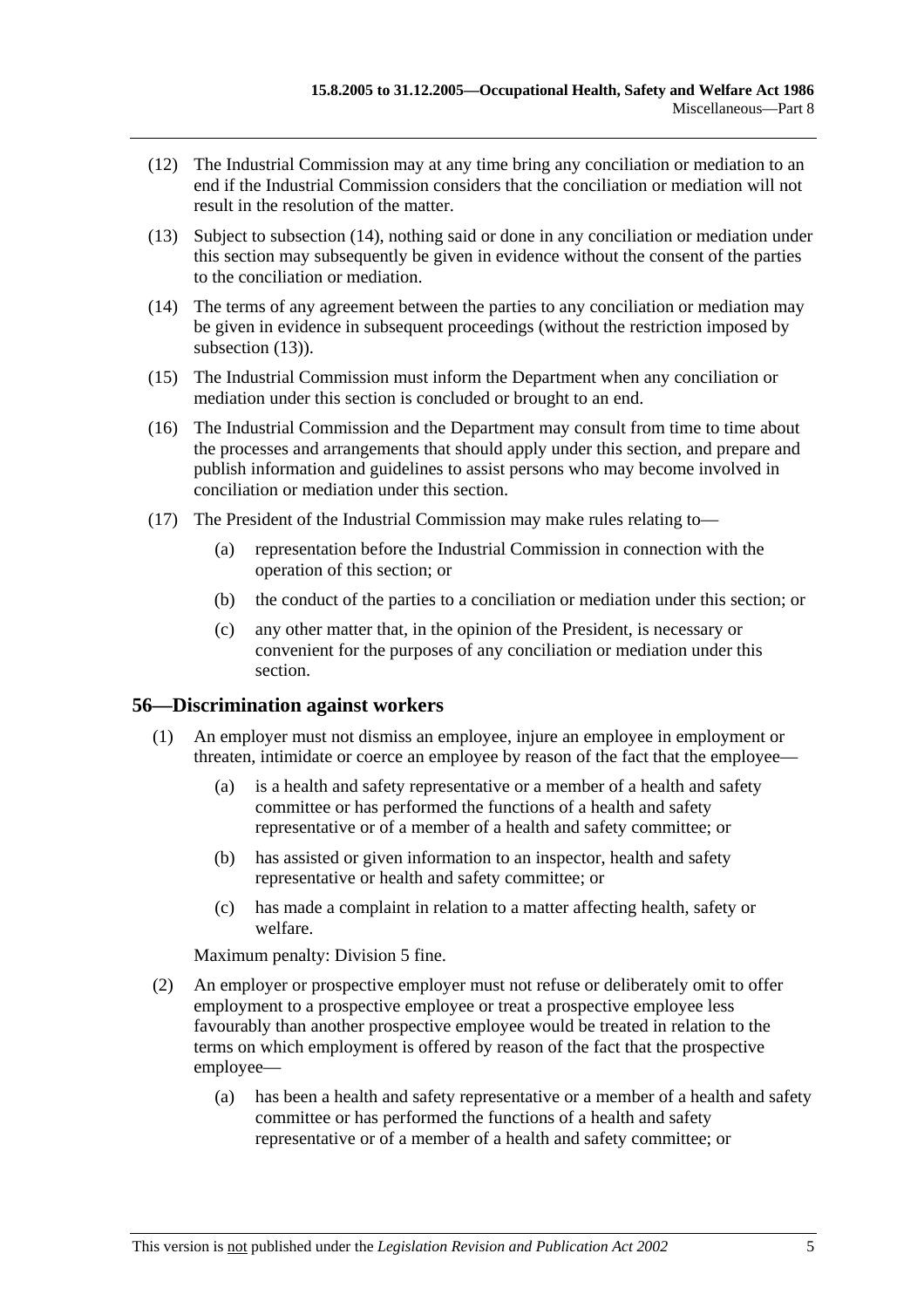- (b) has assisted or given information to an inspector, health and safety representative or health and safety committee; or
- (c) has made a complaint in relation to a matter affecting health, safety or welfare.

Maximum penalty: Division 5 fine.

- (3) If in proceedings for an offence against this section all the facts constituting the offence other than the reason for the defendant's action are proved, the onus of proving that the act of discrimination was not actuated by the reason alleged in the charge lies on the defendant.
- (4) Where a person is convicted of an offence against this section, the court may, in addition to any penalty it may impose, make one or both of the following orders:
	- (a) it may order the person to pay within a specified period to the person discriminated against such damages as it thinks fit to compensate that person;
	- (b) it may order that an employee be re-instated or re-employed in the employee's former position or, where that position is not reasonably available, in a similar position, on conditions determined by the court, or that a prospective employee be employed in the position for which the prospective employee had applied or a similar position.
- (5) This section does not derogate from any right under any other Act or law of a person against whom an offence has been committed.

## **57—Assignment of workers during a cessation of work**

Where work is suspended in consequence of a direction of a health and safety representative that work cease or on account of the issue of a default notice, an improvement notice or a prohibition notice, the employer may, while the work remains suspended, assign an employee to suitable alternative work.

## **58—Offences**

- (1) A person who contravenes or fails to comply with a provision of this Act is guilty of an offence.
- (2) A person who is guilty of an offence against this Act for which no penalty is specifically provided is liable to a Division 5 fine.
- (3) Subject to this Act, offences against this Act are summary offences.
- (4) The issuing of a default notice, improvement notice or prohibition notice under this Act does not prevent the institution of proceedings for an offence against this Act in relation to the subject matter of the notice.
- (5) Proceedings for an offence against this Act may be brought against—
	- (a) an agency or instrumentality of the Crown;
	- (ab) an administrative unit in the Public Service of the State;
	- (b) a person employed by or under the Crown.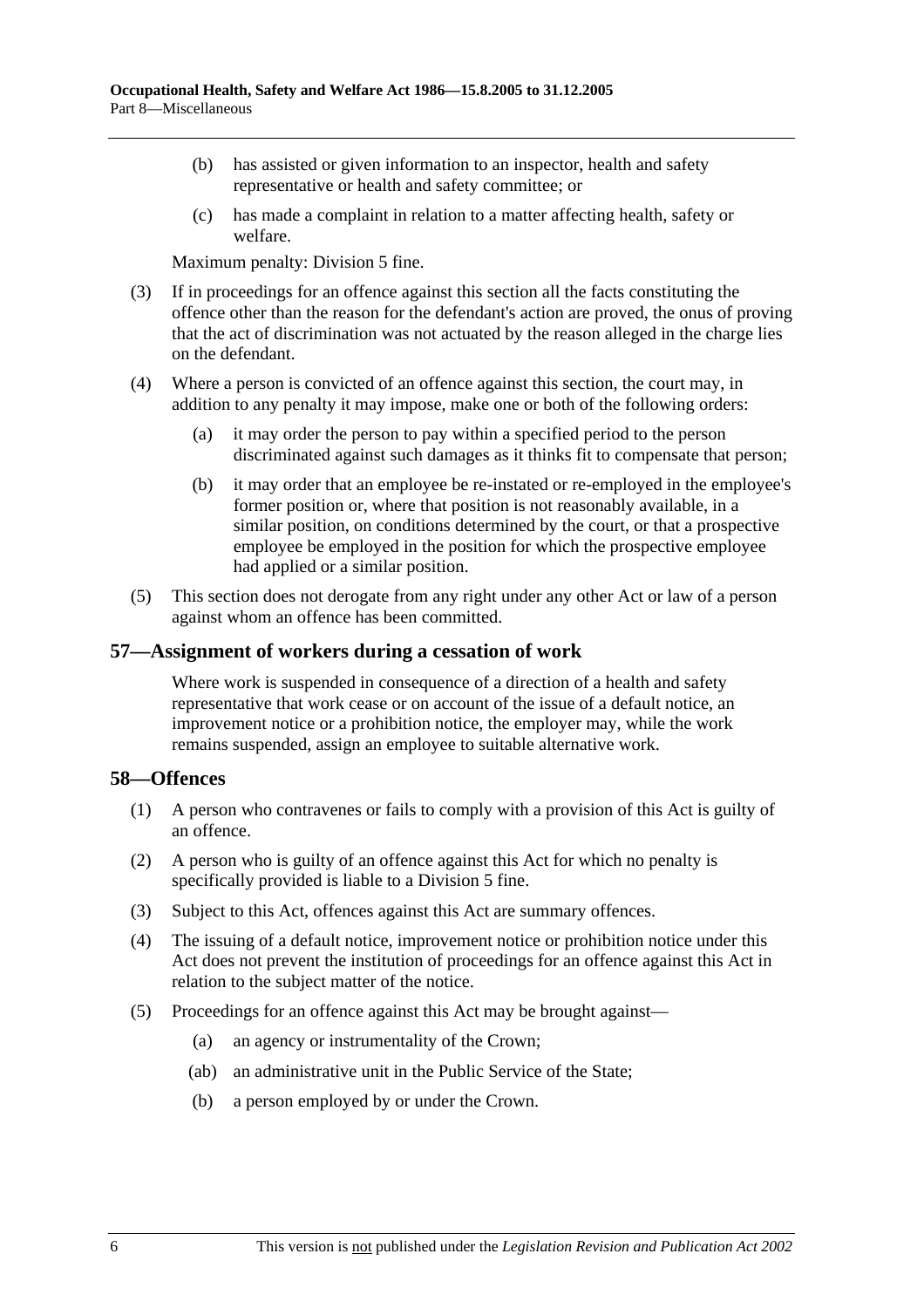- (5a) For the purposes of subsection (5)—
	- (a) the proceedings will be taken against the relevant agency, instrumentality, administrative unit or person (the *responsible agency*) as if it were a distinct entity or person; and
	- (b) the responsible agency is to be specified in the charge for the offence; and
	- (c) except for proceedings against a natural person, the responsible agency may, during any proceedings for an offence, be changed by the prosecutor with the leave of the relevant court on the ground that there is now a successor to the relevant agency, instrumentality or administrative unit; and
	- (d) in proceedings against an administrative unit, the chief executive of the administrative unit, or a person authorised by that chief executive, may appear and provide evidence and make admissions on behalf of the administrative unit; and
	- (e) any penalty may be imposed against the responsible agency.
- (6) Subject to subsection (6a), proceedings for a summary offence against this Act must be commenced—
	- (a) in the case of an expiable offence—within the time limits prescribed for expiable offences by the *Summary Procedure Act 1921*;
	- (b) in any other case—within 2 years of the date on which the offence is alleged to have been committed.
- (6a) The Director of Public Prosecutions may, by instrument in writing, extend a time limit that would otherwise apply under subsection (6) in a particular case if the Director of Public Prosecutions is satisfied that a prosecution could not reasonably be commenced within the relevant period due to a delay in the onset or manifestation of an injury or disease, a condition or defect of any kind, or any other relevant factor or circumstance.
- (6b) An apparently genuine document purporting to be signed by the Director of Public Prosecutions and to be an extension under subsection (6) will be accepted in any legal proceedings, in the absence of proof to the contrary, as proof of an extension in a particular case.
- (7) Proceedings for an offence against this Act may only be brought—
	- (a) by the Minister; or
	- (ab) by the Director of Public Prosecutions; or
	- (ac) by the Director; or
	- (b) by an inspector; or
	- (c) if an employee has suffered injury as a result of an act or omission which is alleged to constitute an offence against this Act and proceedings have not been commenced by the Minister, the Director of Public Prosecutions, the Director or an inspector within 1 year of the date on which the offence is alleged to have been committed—by the employee.
- (8) However—
	- (a) proceedings for an offence against an administrative unit in the Public Service of the State may only be brought by—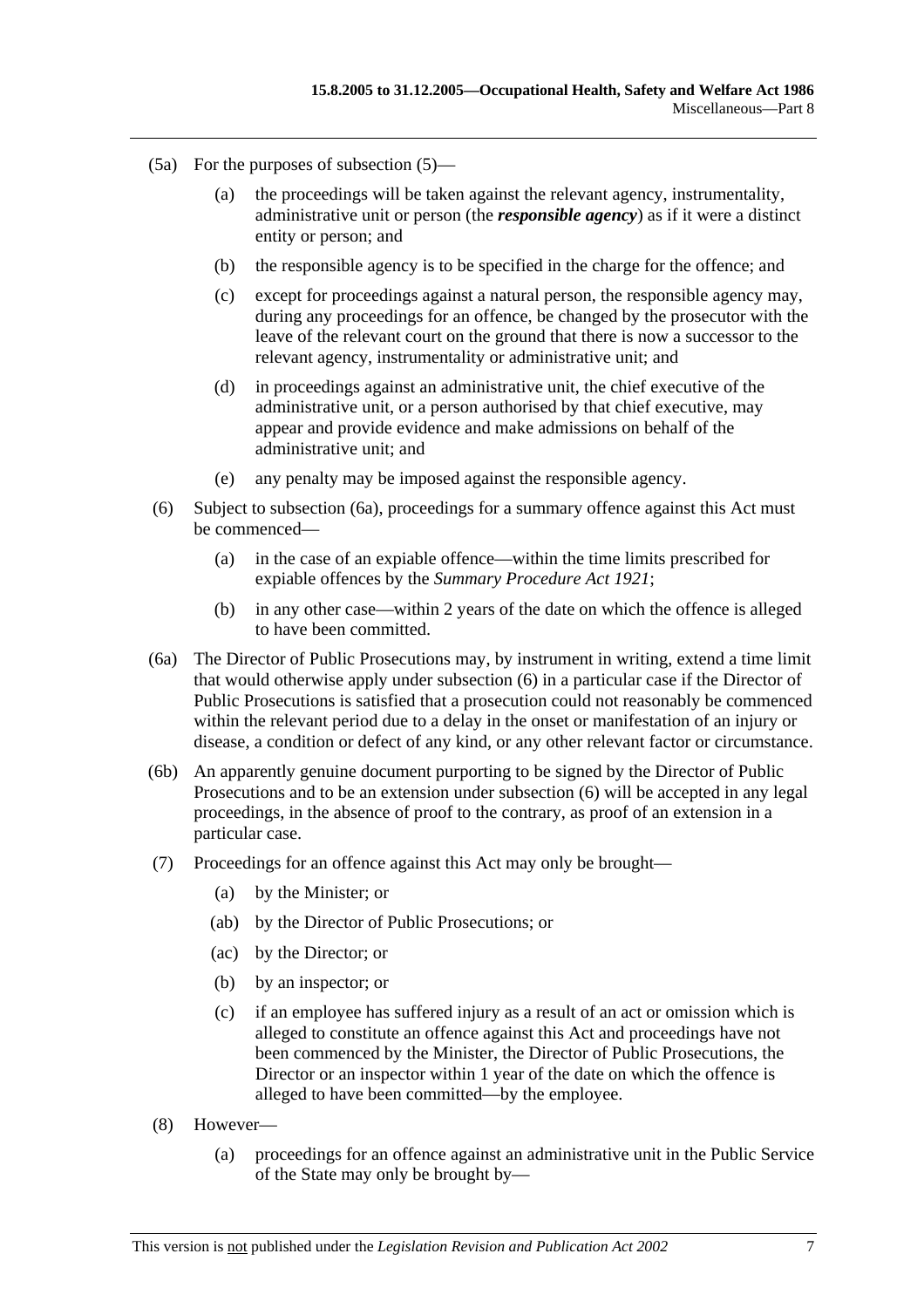- (i) the Director of Public Prosecutions; or
- (ii) the Director; and
- (b) the approval of the Minister is required to bring proceedings under subsection (7)(c) unless 18 months have elapsed since the date on which the relevant offence is alleged to have been committed.
- (9) An apparently genuine document purporting to be signed by the Minister and to give an approval for the purposes of subsection (8)(b) will be accepted in any legal proceedings, in the absence of proof to the contrary, as proof of the approval.
- (10) An inspector is authorised to give expiation notices for alleged offences by or under this Act that are expiable.

## **59—Aggravated offence**

- (1) Where a person contravenes a provision of Part 3—
	- (a) knowing that the contravention was likely to endanger seriously the health or safety of another; and
	- (b) being recklessly indifferent as to whether the health or safety of another was so endangered,

the person is guilty of an aggravated offence and liable upon conviction to a monetary penalty not exceeding double the monetary penalty that would otherwise apply under Part 3 for that offence or imprisonment for a term not exceeding 5 years or both.

(2) An offence against this section is a minor indictable offence.

#### **60—Continuing or repeated offences**

 (1) Where a person is convicted of an offence against this Act and after that conviction the act or omission of that person that constituted the offence continues, that person is guilty of a further offence.

Maximum penalty: Division 3 fine.

- (2) Where a person is convicted of an offence against this Act, the court may, in addition to any penalty it may impose, order that person to take such steps as are specified in the order and within the time specified in the order to comply with this Act.
- (3) If the person to whom an order is directed under subsection (2) fails to comply with the order within the time specified in the order, that person is guilty of a further offence.

Maximum penalty: Division 2 fine.

- (4) Where in proceedings for an offence against this Act the court is satisfied that the accused—
	- (a) has previously been convicted of the same offence; and
	- (b) has on the present occasion wilfully repeated the act or omission constituting the offence,

the court must, in addition to any penalty it may impose for the offence, impose a penalty of not more than \$40 000.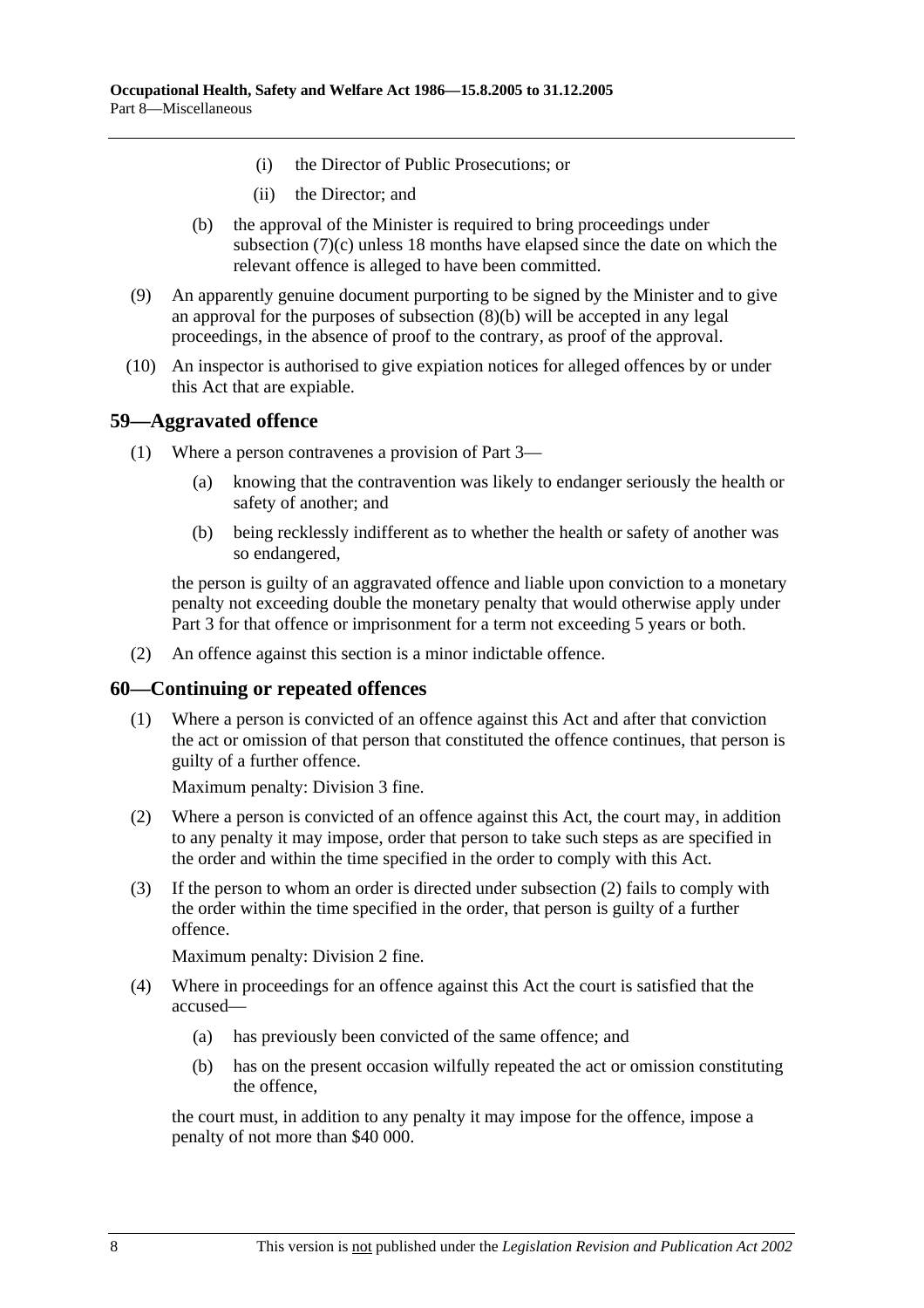# **60A—Non-pecuniary penalties**

- (1) If a person is convicted of an offence against this Act, the court may, after taking into account any submissions and other relevant matters, in addition or in substitution for any penalty that it may impose—
	- (a) order the convicted person to undertake, or to arrange for one or more employees to undertake, a course of training or education of a kind specified by the court;
	- (b) order the convicted person to carry out a specified activity or project for the general improvement of occupational health, safety and welfare in the State, or in a sector of activity within the State;
	- (c) order the convicted person to take specified action to publicise the offence, its consequences, any penalty imposed, and any other related matter;
	- (d) order the convicted person to take specified action to notify specified persons or classes of persons of the offence, its consequences, any penalty imposed, and any other related matter (including, for example, the publication in an annual report or any other notice to shareholders of a company or the notification of persons aggrieved or affected by the convicted person's conduct).
- (2) The court may, in an order under subsection (1), fix a period for compliance and impose any other requirements the court considers necessary or expedient for the enforcement of the order.
- (3) If the person to whom an order is directed under subsection (1) fails to comply with the order, that person is guilty of a further offence. Maximum penalty: Division 4 fine.

# **61—Offences by bodies corporate**

- (1) Each body corporate carrying on business in the State must appoint one or more responsible officers for the purposes of this section.
- (2) A person appointed as a responsible officer under this section must be—
	- (a) a member of the governing body of the body corporate who resides in the State; or
	- (b) the chief executive officer of the body corporate, if he or she resides in the State; or
	- (c) if no one is eligible for appointment under a preceding paragraph—a senior executive officer of the body corporate who resides in the State; or
	- (d) if no one is eligible for appointment under a preceding paragraph—an officer of the body corporate.
- (2a) A person who is appointed as a responsible officer under this section and who has not previously attended a course of training recognised or approved by the Advisory Committee for the purposes of this section must attend such a course of training within 3 months after his or her appointment.

Maximum penalty: Division 7 fine.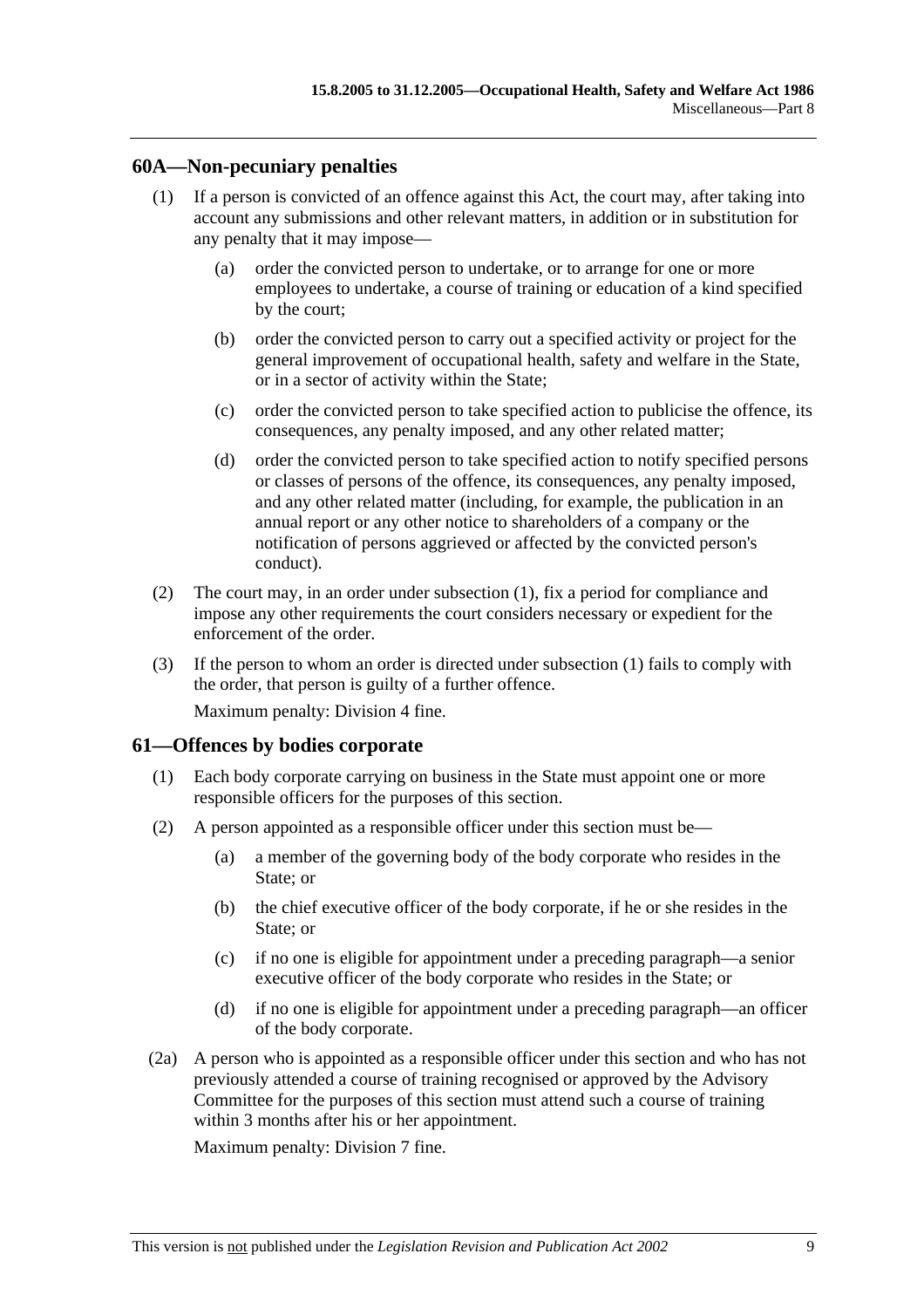- (2b) The requirement for a person to attend a course of training under subsection (2a) lapses if the person ceases to be a responsible officer during the 3 month period referred to in that subsection.
- (3) A responsible officer must take reasonable steps to ensure compliance by the body corporate with its obligations under this Act.

Maximum penalty:

- (a) in a case where paragraph (b) does not apply—division 6 fine;
- (b) where the court is satisfied that the offence has contributed to the commission of an offence by the body corporate—a fine not exceeding the fine that is prescribed for the offence committed by the body corporate.
- (4) If a body corporate fails to appoint one or more responsible officers under this section, each officer of the body corporate will be taken to be a responsible officer for the purposes of subsection (3).
- (5) This section does not derogate from any other rule of law relating to the duties of officers of bodies corporate.

# **62—Health and safety in the public sector**

- (1) The chief executive officer of each administrative unit in the Public Service of the State must appoint a person to be responsible for the implementation of the requirements of this Act in that administrative unit.
- (2) For the purposes of this Act, an administrative unit will be taken to be the employer of any Public Sector employees assigned to work in the administrative unit (and may be held to be liable for any offence for which an employer may be liable).

# **63—Code of practice**

- (1) The Minister may, on the recommendation of the Advisory Committee, approve a code of practice for the purposes of this Act.
- (2) A code of practice may incorporate, adopt or apply, with or without modification, any other document prepared or published by any body or authority as in force at the time that the code of practice is issued or as in force from time to time.
- (4) The Minister may, on the recommendation of the Advisory Committee—
	- (a) approve the revision of the whole or a part of a code of practice; or
	- (b) revoke a code of practice.
- (5) The Minister must give notice in the Gazette of—
	- (a) the approval of a code of practice; or
	- (b) the approval of a revision of the whole or a part of a code of practice; or
	- (c) the revocation of a code of practice.
- (6) The Minister must cause a copy of—
	- (a) every approved code of practice; and
	- (b) where an approved code of practice has been revised and that revision has been approved—every approved code of practice as so revised; and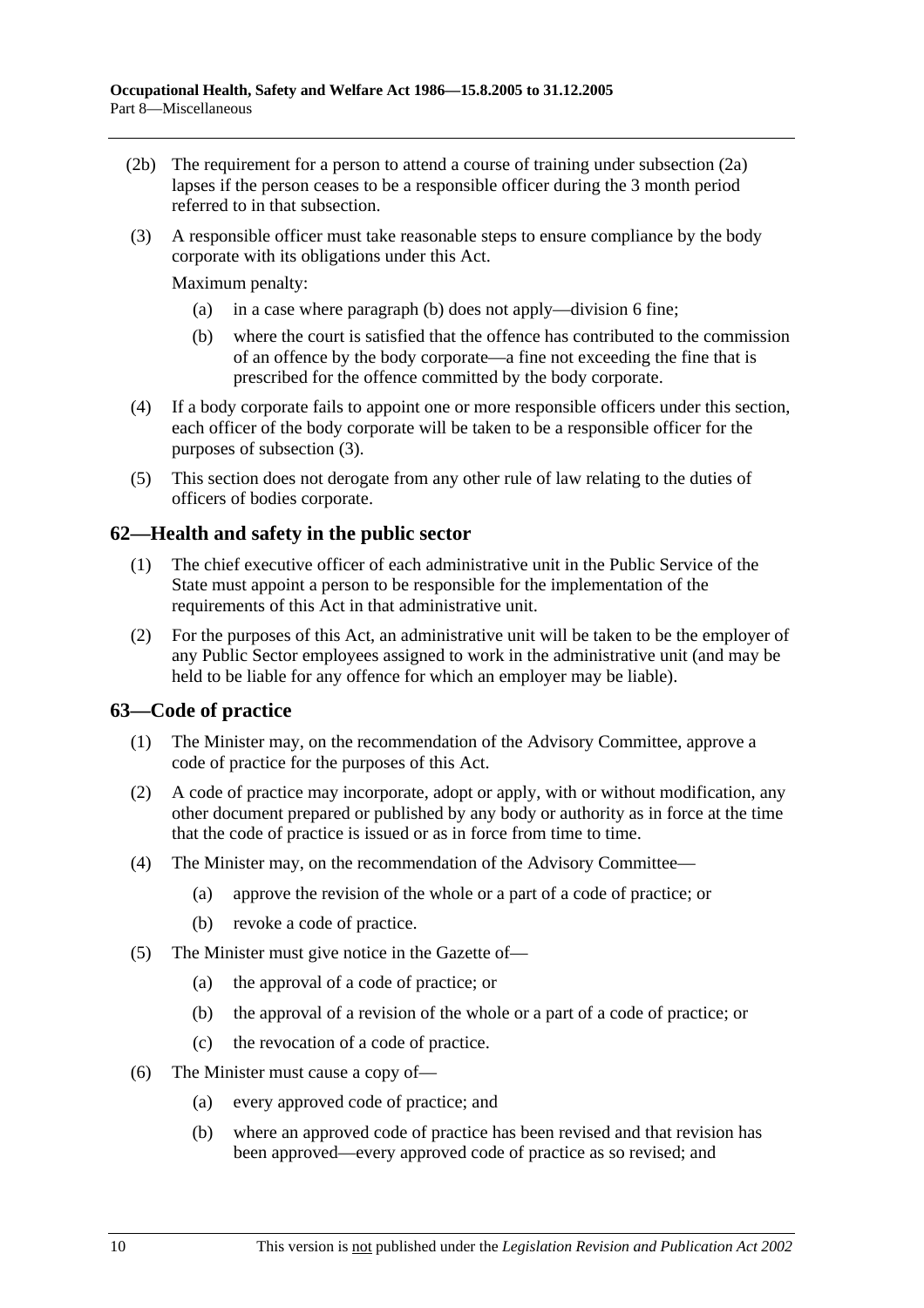(c) where an approved code of practice has incorporated, adopted or applied any document,

every such document, to be made available for inspection by members of the public without charge.

- (7) An approved code of practice and any approved revision of a code of practice will come into operation on the day on which the notice of approval is published in the Gazette or on such later day as may be specified in the notice.
- (8) An approved code of practice or the revision of a code of practice is subject to disallowance by Parliament.
- (9) Every approved code of practice or revision must be laid before both Houses of Parliament within 14 days of notice of its approval being published in the Gazette if Parliament is in session or, if Parliament is not then in session, within 14 days after the commencement of the next session of Parliament.
- (10) If either House of Parliament passes a resolution disallowing an approved code of practice or the revision of a code of practice, then the code of practice or revision ceases to have effect.
- (11) A resolution is not effective for the purposes of subsection (10) unless passed in pursuance of a notice of motion given within 14 sitting days (which need not all fall in the same session of Parliament) after the day on which the code of practice was laid before the House.

## **63A—Use of codes of practice in proceedings**

Where in proceedings for an offence against this Act it is proved that the defendant failed to observe a provision of an approved code of practice dealing with the matter in respect of which the offence is alleged to have been committed, the defendant is, in the absence of proof to the contrary, to be taken to have failed to exercise the standard of care required by this Act.

# **64—Evidentiary provision**

- (1) In proceedings for an offence against this Act, an allegation in the complaint that, at a specified time—
	- (a) a person was an employer at a specified workplace; or
	- (b) a person was an occupier of a specified workplace, or any other place where any plant to which this Act extends by virtue of Schedule 2 is situated; or
	- (c) a notice was given under this Act; or
	- (d) a notice required to be given under the regulations has not been given; or
	- (e) a prescribed fee has not been paid; or
	- (f) a person was an inspector,

is, in the absence of proof to the contrary, proof of the matter so alleged.

 (2) Nothing said or done during the course of conciliation proceedings under this Act may subsequently be given in evidence in other proceedings under this Act.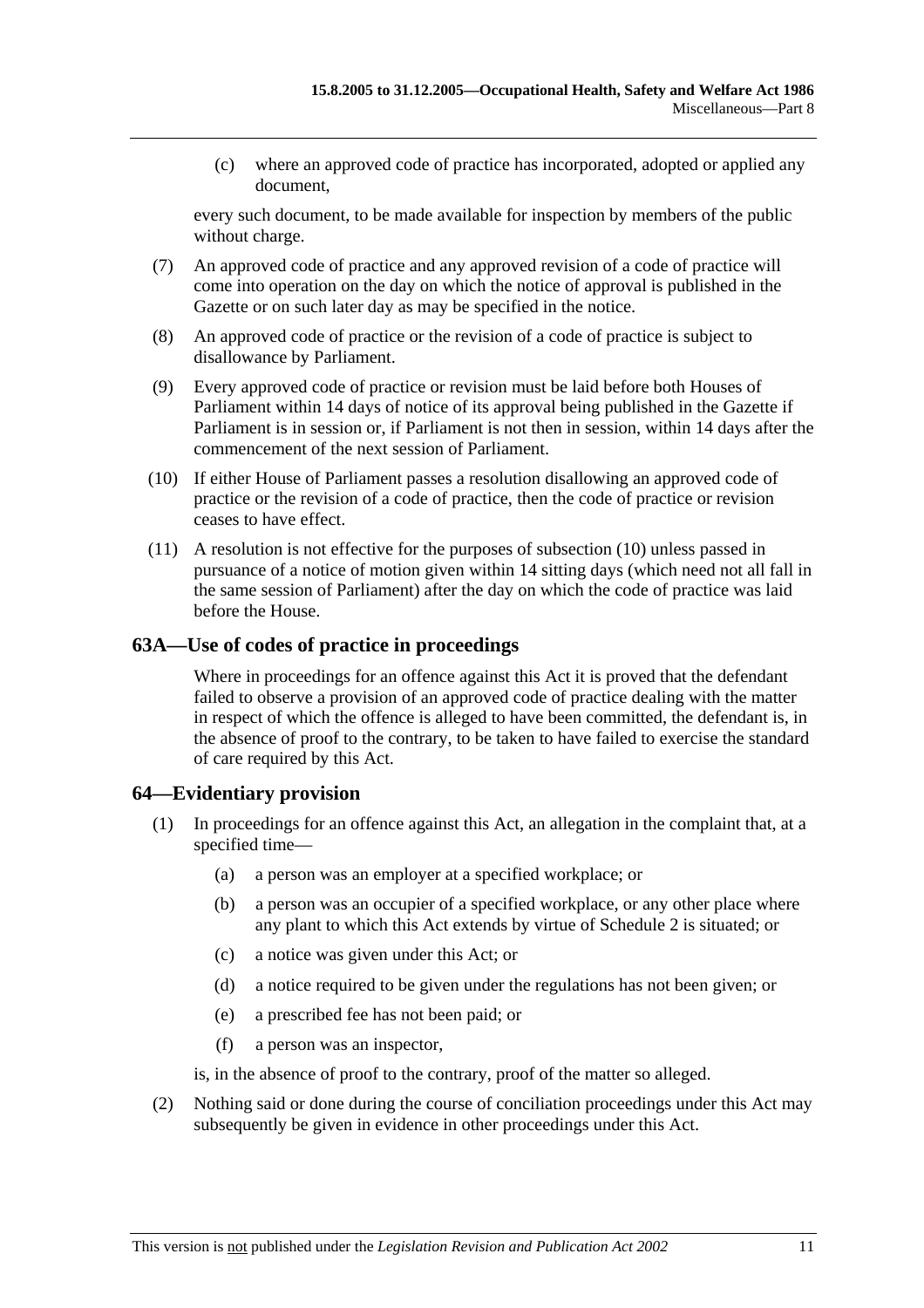(3) In any legal proceedings, evidence of the contents of an approved code of practice, or of a document adopted or applied by, or referred to in, an approved code of practice or a regulation, may be given by production of a document purporting to be certified by or on behalf of the Minister as a true copy of the approved code of practice or other document.

# **66—Modifications of regulations**

- (1) Where—
	- (a) the occupier of any place or an employer applies to the designated person under this section for the modification of the requirements of a regulation as they apply to that occupier or employer; and
	- (b) the designated person is satisfied that a modification of the regulations would not adversely affect the health, safety or welfare of any person,

the designated person may, by notice in writing to the occupier or employer, modify the requirements in the manner set out in the notice (as those requirements apply to any workplace, work, plant, substance or process specified in the notice) and while any such notice remains in force compliance with the provision as modified is for the purposes of this Act taken to be compliance with the regulation.

- (2) The occupier or employer must—
	- (a) display the notice or a copy of the notice in a prominent place at or near any workplace or plant that is affected by the notice; and
	- (b) provide a copy of the notice to any health and safety representative who represents employees at any workplace that is affected by the notice.

Maximum penalty: Division 6 fine.

- (3) The designated person must send to the Minister a copy of every notice issued under this section.
- (4) The designated person has an absolute discretion to vary or revoke a notice issued under this section.
- (5) A health and safety representative or a registered association representing one or more employees at a workplace that is affected by the notice may apply to the President of the Industrial Court for a review by a review committee of a notice issued under this section.
- (6) Pending the determination of a review under this section, the operation of the notice to which the review relates continues.
- (7) At the conclusion of a review under this section, a review committee may—
	- (a) confirm the notice to which the review relates; or
	- (b) confirm the notice with such modifications as it thinks fit; or
	- (c) cancel the notice.

# **67—Exemption from Act**

- (1) Where—
	- (a) an employer or any other person applies to the Minister under this section for an exemption from all or any of the provisions of this Act; and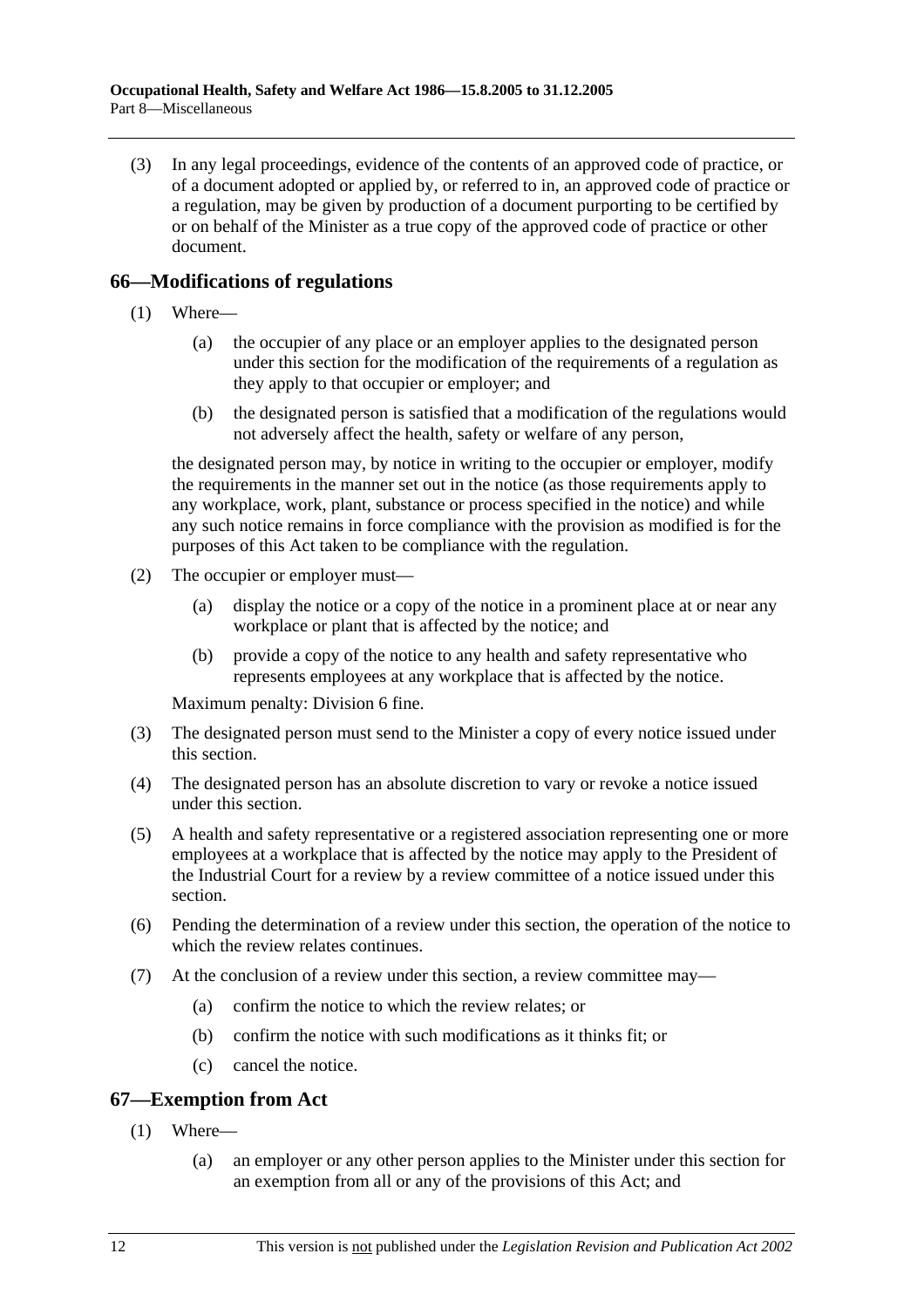- (b) the Minister is satisfied—
	- (i) that the granting of the exemption would not adversely affect the health, safety or welfare of any person; and
	- (ii) that it is reasonable to grant such an exemption,

the Minister may, by notice in writing to the employer or person, grant an exemption under this section.

- (2) A notice under subsection (1) may exempt—
	- (a) the employer or other person who applied for the exemption; or
	- (b) specified operations carried on by that employer or person; or
	- (c) a specified place under the management or control of that employer or person,

from all or any of the provisions of this Act.

- (3) Before deciding on whether to grant an exemption under this section, the Minister must—
	- (a) consult with the Advisory Committee; and
	- (b) so far as is reasonably practicable, consult with—
		- (i) any registered association representing employers that might have an interest in the matter; and
		- (ii) any registered association representing one or more employees who might be affected by the granting of the exemption.
- (4) An exemption under this section may be granted subject to such limitations as the Minister thinks fit.
- (5) The Minister has an absolute discretion to revoke an exemption granted under this section.

## **67A—Registration of employers**

- (1) Subject to subsection (2), a person who is required to be registered as an employer under the *Workers Rehabilitation and Compensation Act 1986* is also required to be registered under this Act.
- (2) A person is not required to be registered if the person is exempt from the obligation to be registered by the regulations.
- (3) WorkCover will undertake registrations under this section in conjunction with the registration of employers under the *Workers Rehabilitation and Compensation Act 1986*.
- (4) A periodical fee is payable in relation to a registration under this section.
- (5) Subject to this section, the amount of the fee will be set by WorkCover—
	- (a) taking into account the criteria prescribed by or under subsection (6); and
	- (b) on the basis that the total amount paid to WorkCover for a particular financial year by persons registered under this section should, so far as is reasonably practicable, equal the prescribed amount for that financial year.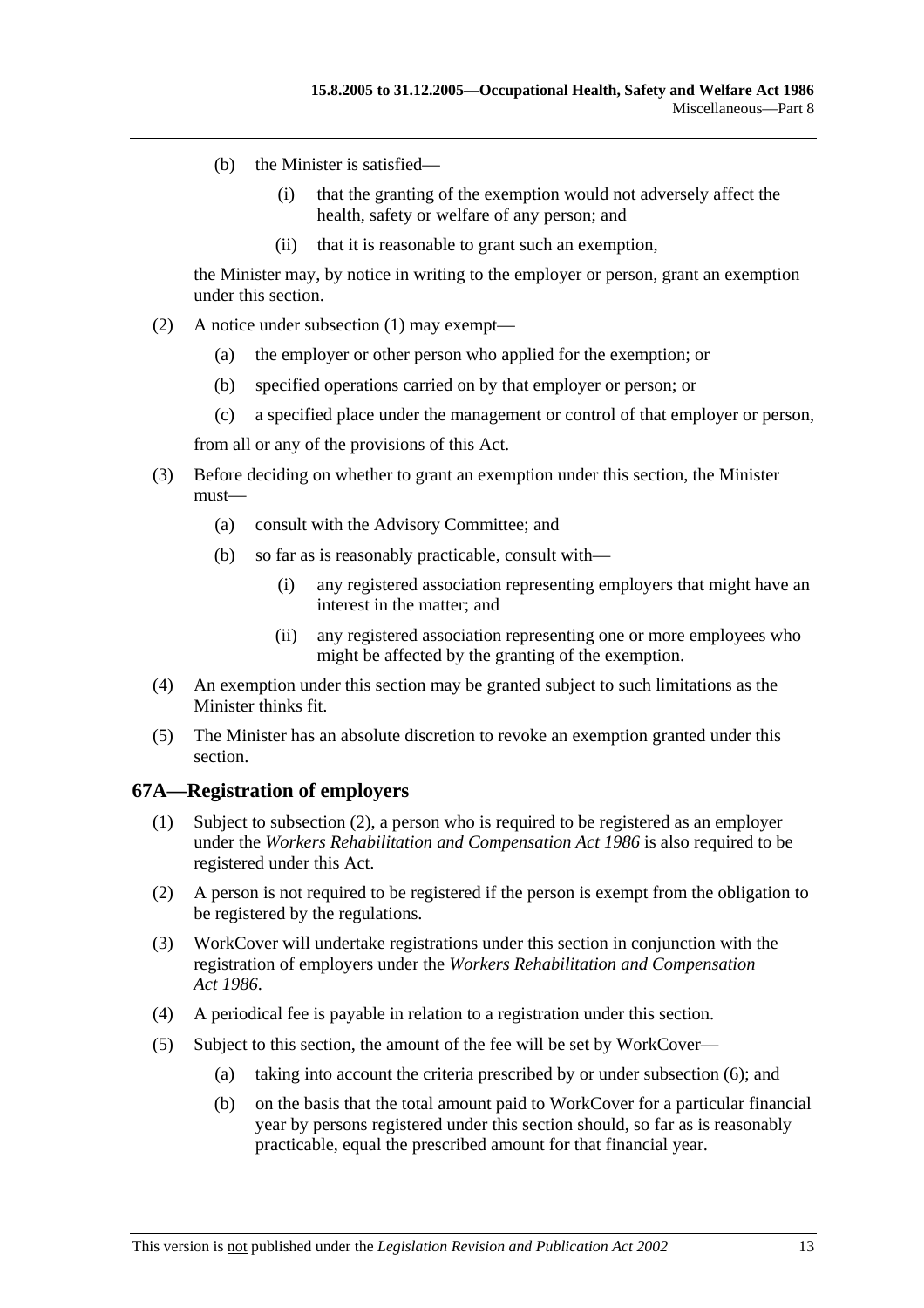- (6) For the purposes of subsection  $(5)(a)$ , the criteria to be taken into account are—
	- (a) that the fee or fees paid by a particular person should reflect the aggregate remuneration paid to the person's employees in each class of industry in which the person employs employees; and
	- (b) that the fee or fees paid by a person in a particular industry should reflect the risk of work-related injuries in that industry; and
	- (c) that the fee or fees paid by a particular person over a particular financial year should reflect any matters taken into account by WorkCover under section 67 of the *Workers Rehabilitation and Compensation Act 1986* for the purposes of the calculation or imposition of a levy under that Act,

and such other criteria as may be prescribed by the regulations (which regulations may, if they so provide, revoke or replace any of the criteria referred to above).

- (7) A prescribed percentage of the prescribed amount for a particular financial year will be payable to the Department in accordance with guidelines established by the Treasurer.
- (8) The prescribed amount for a financial year will be an amount fixed for that financial year by the regulations (but if any such regulation is not made before the commencement of the relevant financial year, or is disallowed or revoked, then the prescribed amount for that financial year will be the amount that applied under this section for the preceding financial year).
- $(8b)$  Subsection  $(5)(b)$  is subject to the following qualifications:
	- (a) if the total amount paid under this section for a particular financial year exceeds the prescribed amount for that year, the amount that is sought to be recovered under subsection (5)(b) for the next financial year should be the prescribed amount for that year less the amount of that excess;
	- (b) if the total amount paid under this section for a particular financial year is less than the prescribed amount for that year, the amount that is sought to be recovered under subsection (5)(b) for the next financial year should be the prescribed amount for that year plus the amount of that deficiency.
- (8c) A fee imposed under this section will be payable to WorkCover in accordance with the regulations.
- (8d) If a person fails to pay a fee, or the full amount of a fee, in accordance with the regulations, WorkCover may recover the unpaid amount as if it were unpaid levy under Part 5 of the *Workers Rehabilitation and Compensation Act 1986*.
- (9) The Department is entitled to information provided to WorkCover for the purposes of this section.
- (10) A person who fails to comply with this section is guilty of an offence. Maximum penalty: Division 6 fine.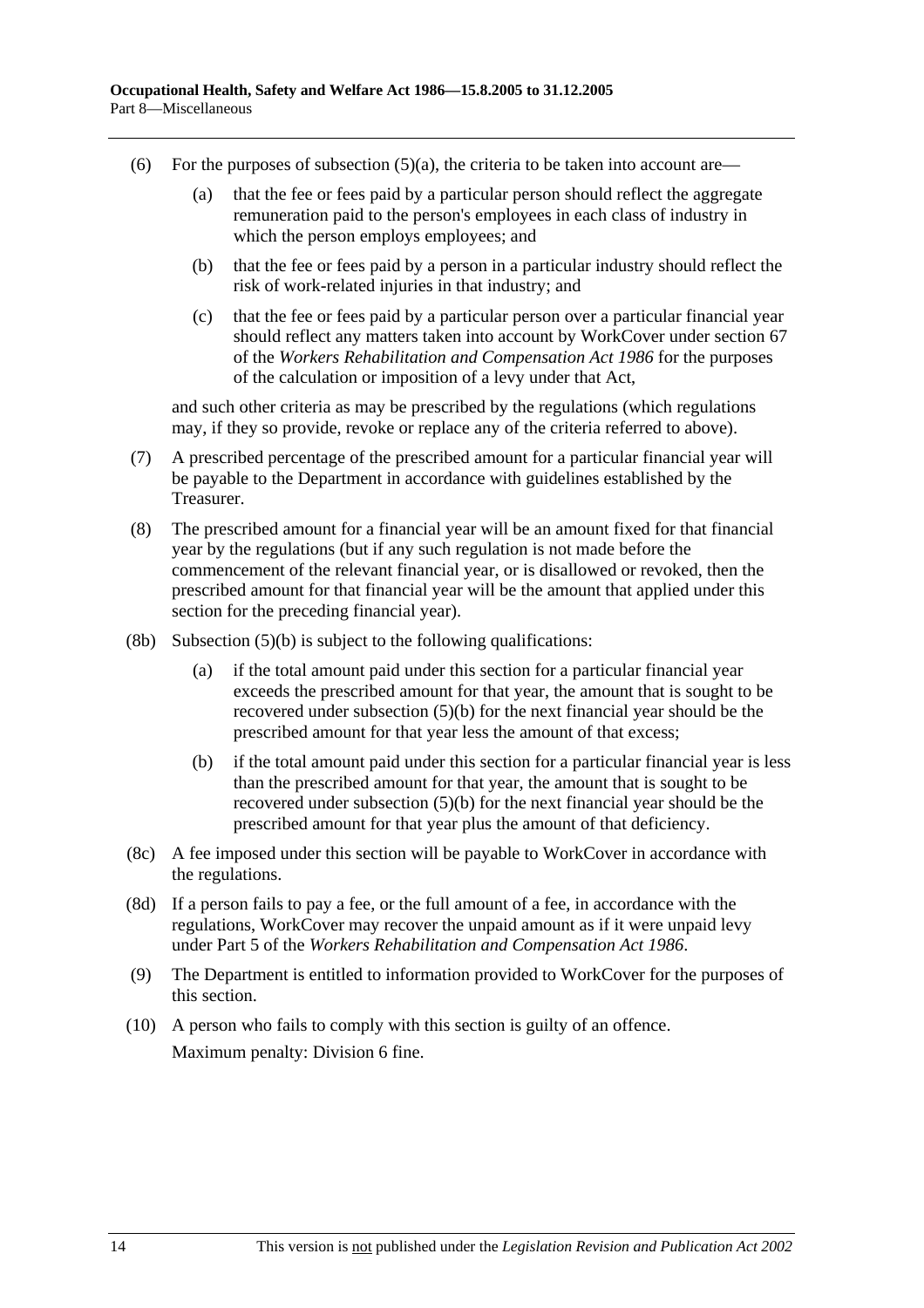# **67B—Portion of WorkCover levy to be used to improve occupational health and safety**

- (1) A part of the levy paid to WorkCover under Part 5 of the *Workers Rehabilitation and Compensation Act 1986* in any financial year will be payable by WorkCover to the Department to be applied towards the costs associated with the administration of this Act.
- (2) The amount payable under subsection (1) will be—
	- (a) a set amount in respect of a particular financial year; or
	- (b) a percentage of the levy paid to WorkCover in respect of a particular financial year,

as determined by the Minister by notice in the Gazette.

- (3) The Minister must consult with the board of management of WorkCover before making a determination under subsection (2).
- (4) If there is a disagreement between the Minister and the board of management of WorkCover as to the amount to be paid under subsection (1) in respect of a particular year, the board of management may, after publication of the determination under subsection (2), furnish to the Minister a written statement setting out its reasons for its disagreement with the Minister.
- (5) If a statement is furnished under subsection (4), the Minister must cause copies of the statement to be laid before both Houses of Parliament within 12 sitting days after the statement is received by the Minister.
- (6) A payment to the Department with respect to a financial year must be made (according to a determination of the Minister)—
	- (a) by instalments paid over a period specified by the Minister after consultation with the Treasurer; or
	- (b) by a lump sum paid by a date specified by the Minister after consultation with the Treasurer.
- (7) The Minister may, by notice in the Gazette, vary an earlier notice published under subsection (2).

# **67C—Five-yearly reports**

- (1) The Minister must, on a five-yearly basis, undertake or initiate a review of this Act.
- (2) A review must encompass—
	- (a) the work of the Advisory Committee; and
	- (b) the operation of this Act and the extent to which its objects are being attained; and
	- (c) other matters determined by the Minister to be relevant to a review of this Act.
- (3) The results of the review must be embodied in a written report.
- (4) The Minister must cause copies of the report to be laid before both Houses of Parliament within 12 sitting days after the report is completed for the purposes of subsection  $(1)$ .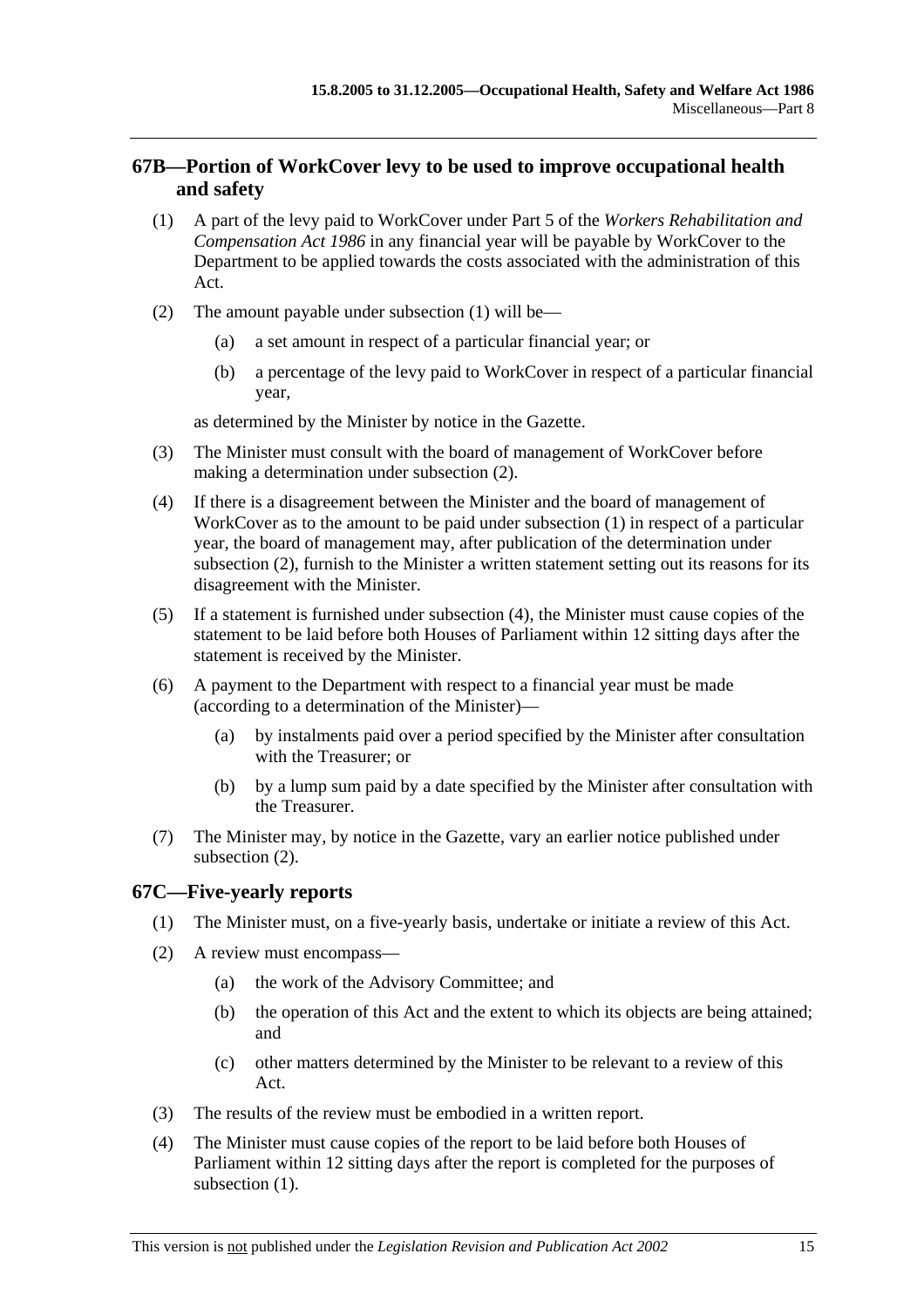### **68—Consultation on regulations**

The Minister must consult with the Advisory Committee on any regulations proposed to be made before those regulations are made.

#### **69—Regulations**

- (1) The Governor may make such regulations as are contemplated by this Act or as are necessary or expedient for the purposes of this Act.
- (2) Without limiting the generality of subsection (1), those regulations may be made with respect to any of the matters specified in Schedule 1.
- (3) A regulation made under this Act in relation to the registration or licensing of any work, plant, process, substance or workplace may also—
	- (a) prohibit any activity unless carried on under a licence or at registered premises or by means of registered equipment;
	- (b) prescribe the persons who may apply for registration or a licence;
	- (c) prescribe the manner and form of applications for registration or for a licence;
	- (d) prescribe fees for registration or for the issuing or holding of a licence;
	- (e) prescribe the terms and conditions of registration or for the holding of a licence;
	- (f) provide for the variation by the Director of terms and conditions imposed under paragraph (e);
	- (g) prescribe the circumstances in which registration or the holding of a licence may be cancelled or suspended;
	- (h) prescribe the manner of application for the renewal or transfer of registration or of a licence.
- (4) A right of appeal to the Industrial Court lies against—
	- (a) a refusal to grant a registration or licence under the regulations; or
	- (b) a decision of the Director to vary the terms or conditions of registration or for holding a licence; or
	- (c) a decision to cancel or suspend a registration or licence.
- (5) An appeal must be instituted within one month of the date of the decision appealed against but the Industrial Court may, if it thinks fit, dispense with the requirement that the appeal should be instituted within that time.
- (6) The Industrial Court may on the hearing of an appeal, taking into account what is just and reasonable in the circumstances, exercise one or more of the following powers—
	- (a) affirm, vary or quash the decision appealed against and make any incidental or other order that may be just and reasonable in the circumstances;
	- (b) remit the decision for reconsideration;
	- (c) make any order as to costs.
- (7) For the purposes of an appeal under this section, the Industrial Court will be constituted of a single Judge.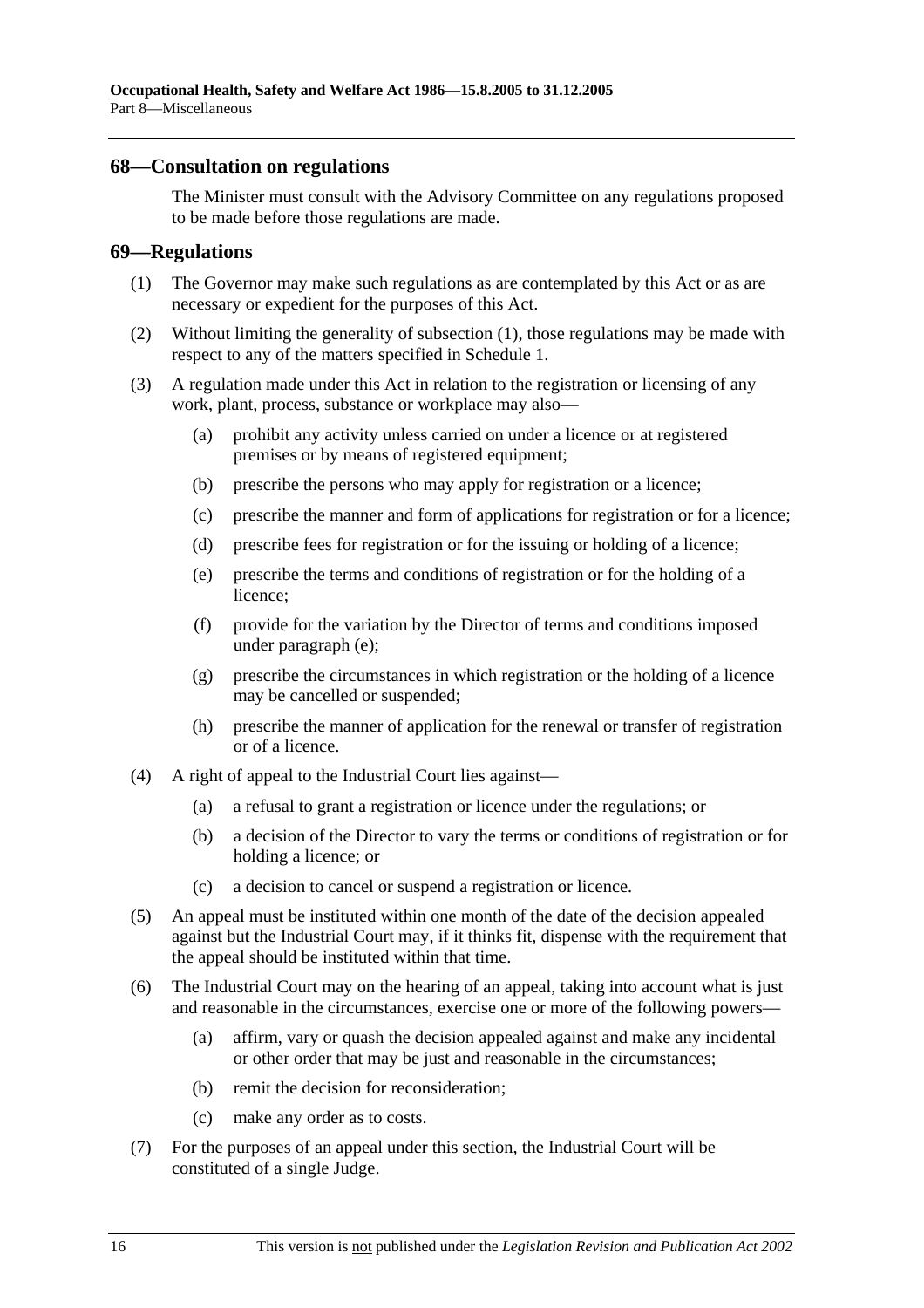- (8) A right of appeal to the Full Industrial Court lies, with leave of the Full Industrial Court, from a decision of a single Judge under subsection (6).
- (8a) A regulation made under this Act in relation to the notification of work-related injuries may provide that notice of prescribed classes of injury may be given to WorkCover in conjunction with the provision of information relating to claims for compensation under the *Workers Rehabilitation and Compensation Act 1986*.
- (8b) The Department is entitled to information relating to work-related injuries obtained by WorkCover under subsection (8a).
- (9) Regulations made under this Act may incorporate, adopt, apply or make prescriptions by reference to, with or without modification—
	- (a) any code of practice issued by the Advisory Committee;
	- (b) any other document prepared or published by any body or authority as in force at the time the regulations are made or as in force from time to time.
- (10) The Minister must cause a copy of any document that has been incorporated, adopted or applied by regulations made under this Act or by reference to which a prescription is made by those regulations to be made available for inspection by members of the public without charge.
- (11) Regulations made under this Act—
	- (a) may be of general or limited application; and
	- (b) may leave any matter or thing to be determined, dispensed with, regulated or prohibited according to the discretion of the Director or the designated person, either generally or in a particular case or class of case; and
	- (c) may make different prescriptions according to prescribed circumstances; and
	- (d) may differentiate between various classes of persons.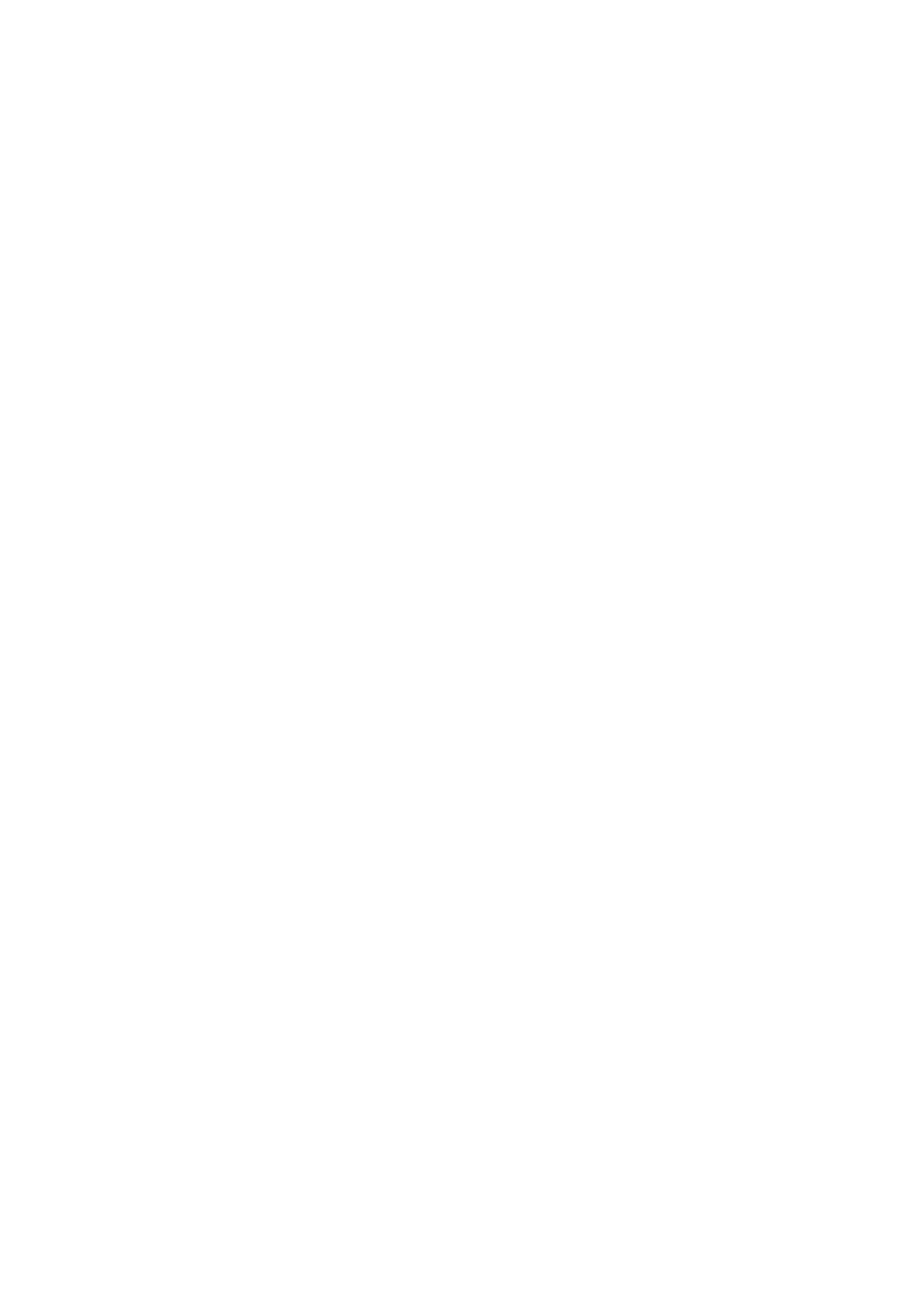# **Schedule 1—Regulations**

- 1 Health, safety or welfare standards that must be complied with—
	- (i) at any workplace; or
	- (ii) in the performance of any work; or
	- (iii) in the use, cleaning, maintenance or transportation of any plant; or
	- (iv) in the use, handling, processing, storing, transporting or disposal of any substance; or
	- (v) in the design, manufacture, importing or supplying of any plant; or
	- (vi) in the manufacture or importing of any substance.
- 2 The safeguarding, siting, installing, testing, altering, repairing, maintaining or dismantling of any plant.
- 3 The testing, analysis, labelling or marking of any substance.
- 3A The procedures to be followed in respect of the registration of any person under this Act.
- 3B The information to be provided by persons who are required to be registered under this Act.
- 4 The registration or licensing of any work, plant, process, substance or workplace by the Director or any other prescribed person or authority.
- 5 The steps to be taken on the occurrence of any work-related injury.
- 6 The notification of work-related injuries.
- 7 The special monitoring of the health and welfare of employees in specified classes of work.
- 8 The notification of accidents and dangerous occurrences.
- 9 The issuing of certificates of competency or provisional certificates of competency for persons engaged in prescribed work and for the duration, variation, suspension or cancellation of such certificates.
- 10 The prohibition of the carrying on of prescribed activities at workplaces or the performance of prescribed work except by or under the supervision of persons with prescribed qualifications, training or experience.
- 11 The supply, use, testing and maintenance of clothing and equipment for occupational health, safety or welfare purposes.
- 12 Fire-safety rules and procedures and the provision and maintenance of fire protection equipment.
- 13 The appointment of persons who are to be responsible for the supervision of occupational safety in prescribed circumstances or industries.
- 14 The form and use of scaffolding, form work, false work and related equipment.
- 15 The carriage and handling of cash.
- 16 The provision of medical, nursing or first aid facilities at workplaces and the standards for such facilities.
- 17 The medical examination of employees.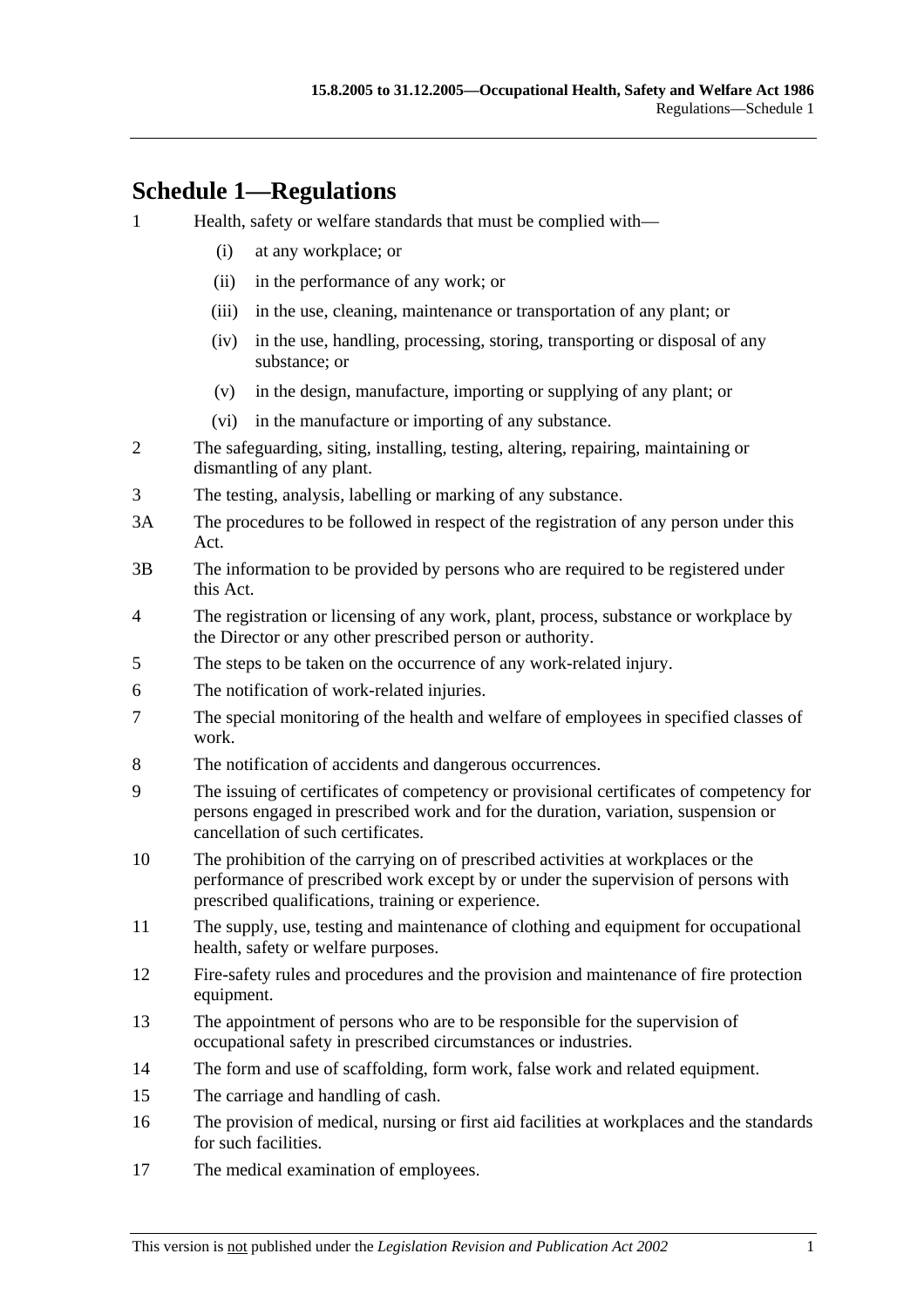- 18 The employment of young persons.
- 19 The safety of persons in isolated or remote areas.
- 20 Standards for the manual handling of loads by persons at work.
- 21 The safety of persons in the vicinity of any workplace or plant.
- 22 The minimum standards that must be observed in providing information, instruction and training for the health and safety of employees whose native language is not English and who are not reasonably fluent in English.
- 23 The giving of notices, in specified circumstances, to the Minister, an inspector or other prescribed person or authority.
- 24 The removal of asbestos from any place, the disposal of asbestos or the treatment of asbestos in any place.
- 25 The keeping and provision of records, returns and information for the purposes of this Act (including records relating to accidents and dangerous occurrences that occur at work and work-related injuries suffered by employees).
- 26 Procedures that are to be carried out on inspections under this Act.
- 27 Fees (including differential and periodic fees) for the purposes of this Act.
- 28 Forms for the purposes of this Act.
- 29 The service of notices under this Act.
- 30 The recovery of fees under this Act.
- 31 The exemption, either absolutely or subject to prescribed limitations or conditions, of persons or work or classes of persons or work from any provision of this Act.
- 32 In relation to penalties for breaches of the regulations—
	- (a) in the case of regulations prescribing standards for health or safety at work penalties not exceeding a Division 2 fine;
	- (b) in any other case—penalties not exceeding a Division 6 fine.
- 33 Expiation fees for alleged offences against the regulations.

# **Schedule 2—Extension of Act to specified plant**

- 1 Subject to any exclusions or modifications prescribed by the regulations, this Act extends to the following types of plant (whether or not such plant is situated, operated or used at any workplace):
	- (a) amusement structures;
	- (b) cranes;
	- (c) hoists;
	- (d) lifts;
	- (e) pressure equipment.
- 2 For the purposes of clause 1—

*amusement structure* means a structure or device of a prescribed kind operated for hire or reward which is used or designed to be used for amusement, recreation, sport, sightseeing or entertainment and on which persons may be moved, carried, raised, lowered or supported by any part of the structure or device;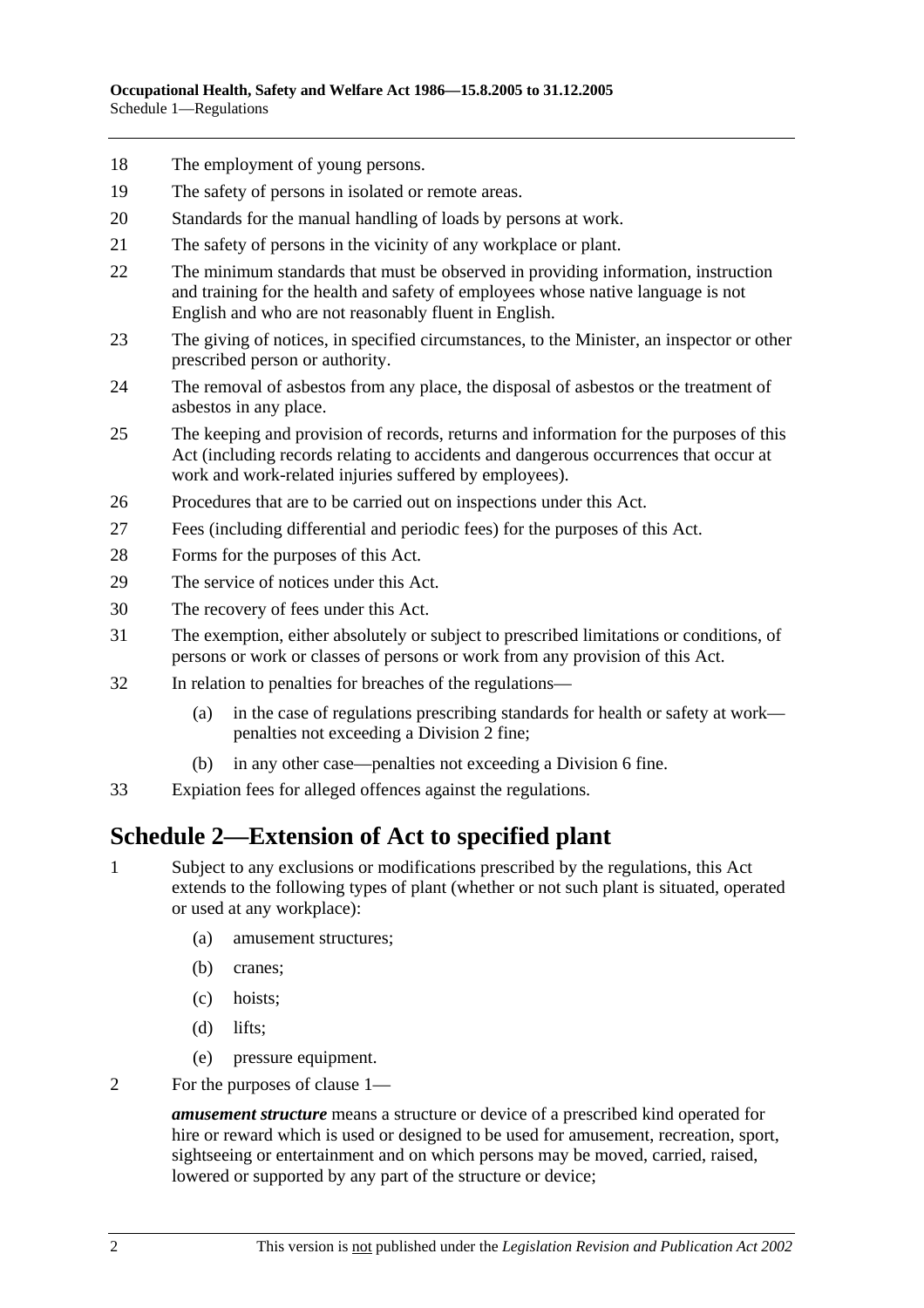*crane* means an appliance by means of which loads may be raised or lowered and moved horizontally and includes the supporting structure and foundations of such an appliance;

*hoist* means an appliance by means of which loads may be raised or lowered that is not a crane or lift;

*lift* means a permanent apparatus (or apparatus intended to be permanent) which is in or attached to a building or structure and by means of which persons, goods or materials may be raised or lowered within or on a car, cage or platform and the movement of which is restricted by a guide or guides and includes an apparatus in the nature of a chairlift, escalator, moving walk or stairway lift, and any supporting structure, machinery, equipment, gear, lift-well, enclosure and entrance;

*pressure equipment* means—

- (a) any boiler, being a vessel, or an arrangement of vessels and inter-connecting parts, in which steam or other vapour is generated, or water or other liquid is heated at a pressure greater than atmospheric pressure by the use of fire, the products of combustion, electrical power or other similar means; or
- (b) any pressure vessel (other than a boiler), being a vessel which is subject to internal or external pressure greater than atmospheric pressure and includes any interconnected part, component, valve, gauge or other fitting up to the first point of connection to any piping; or
- (c) any assembly (other than a boiler or pressure vessel) of a prescribed kind consisting of pipes, pipe fittings, valves and pipe accessories which are subject to internal or external pressure.

# **Schedule 3—The Mining and Quarrying Occupational Health and Safety Committee**

### **1—The Committee**

- (1) The *Mining and Quarrying Occupational Health and Safety Committee* (the *Committee*) continues in existence.
- (2) The Committee will consist of 7 persons appointed by the Minister, of whom—
	- (a) 2 will be persons working in the field of occupational health and safety nominated by the Advisory Committee; and
	- (b) 1 will be a member of the Department who has experience in the mining and quarrying industries; and
	- (c) 1 will be a person nominated by the South Australian Chamber of Mines and Energy, and 1 will be a person nominated by *Cement Concrete and Aggregates Australia*, to represent the interests of employers involved in the mining and quarrying industries; and
	- (d) 2 will be persons nominated by the United Trades and Labor Council to represent the interests of workers who work in the mining and quarrying industries.
- (3) The Minister will appoint one of the members of the Committee appointed under subclause (2)(a) to be the presiding member of the Committee.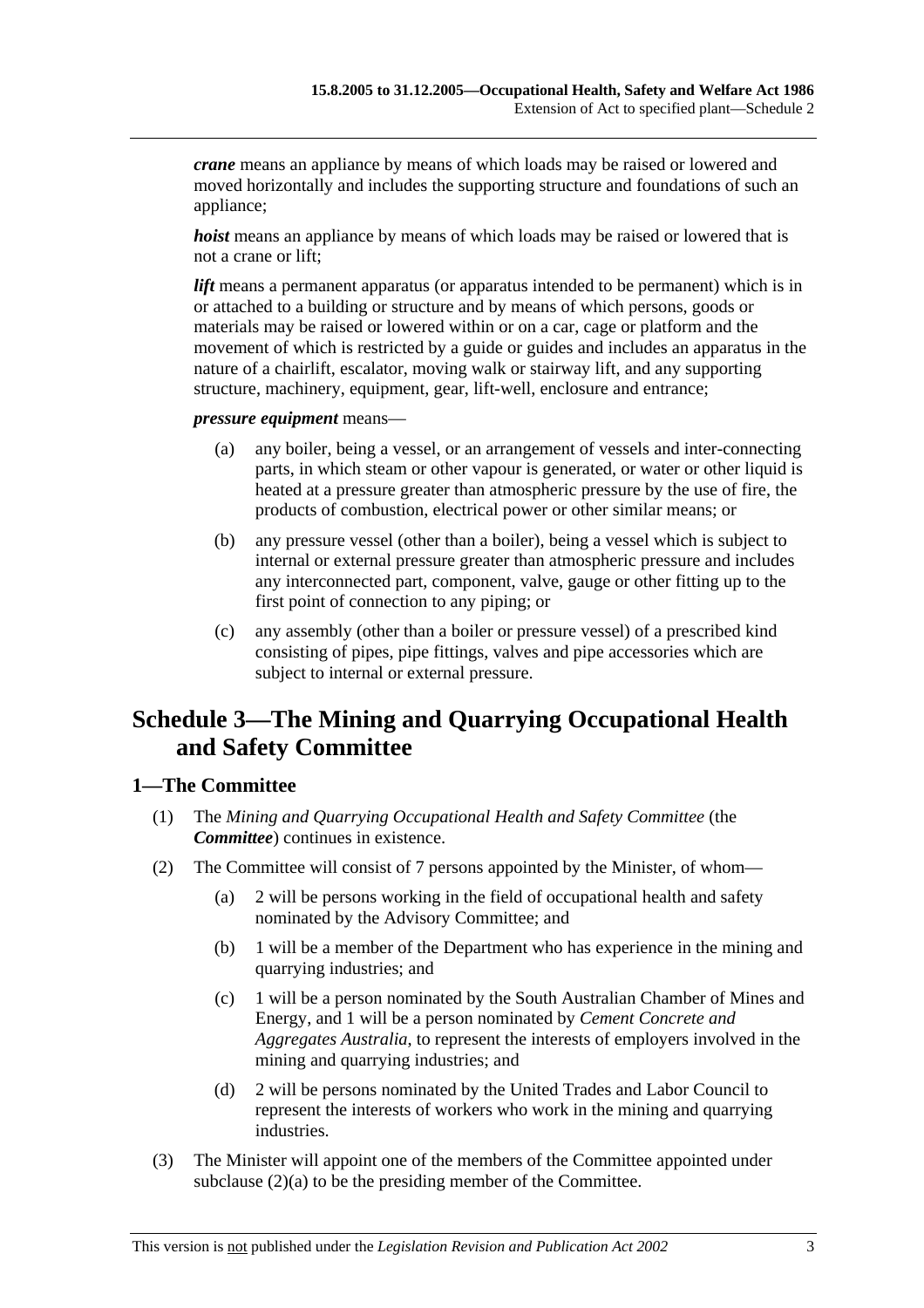- (4) The Minister may appoint a suitable person to be a deputy of a member of the Committee and to act as a member of the Committee during any period of absence of the member.
- (5) A member of the Committee may be appointed for a term not exceeding 3 years determined by the Minister and will, on the expiration of a term of appointment, be eligible for reappointment.
- (6) The Minister may, on reasonable grounds, remove a member of the Committee from office at any time.
- (7) A member of the Committee may resign by written notice to the Minister.
- (8) An act or proceeding of the Committee is not invalid by reason only of a vacancy in its membership or a defect in the appointment of a member.
- (9) 4 members of the Committee constitute a quorum of the Committee.
- (10) In the absence of the presiding member at a meeting of the Committee, the members present may decide who is to preside.
- (11) A decision carried by at least 4 members of the Committee is a decision of the Committee.
- (12) Each member present at a meeting of the Committee is entitled to 1 vote on any matter arising for decision at the meeting.
- (13) The Committee must cause an accurate record to be kept of its proceedings.
- (14) Subject to this Schedule, the business of the Committee will be conducted in a manner determined by the Committee.
- (15) A member of the Committee who has a direct or indirect pecuniary interest in a matter under consideration by the Committee—
	- (a) must disclose the nature of the interest to the Committee; and
	- (b) must not take part in any deliberation or decision of the Committee with respect to the matter.

Maximum penalty: \$2 000.

- (16) A disclosure under subclause (15) must be recorded in the minutes of the Committee.
- (17) The Committee may, in connection with the performance of its functions, make use of the services, facilities and staff of the Department.

### **2—Application of funds**

- (1) Money available to the Committee from the Mining and Quarrying Industries Fund under Schedule 1 of the *Workers Rehabilitation and Compensation Act 1986* may be used for any of the following purposes:
	- (a) to promote and support practices, procedures and arrangements designed to protect workers from silicosis;
	- (b) to support education in the field of occupational health or safety in the mining and quarrying industries;
	- (c) to initiate or support research and studies into occupational health or safety that could benefit workers in the mining and quarrying industries;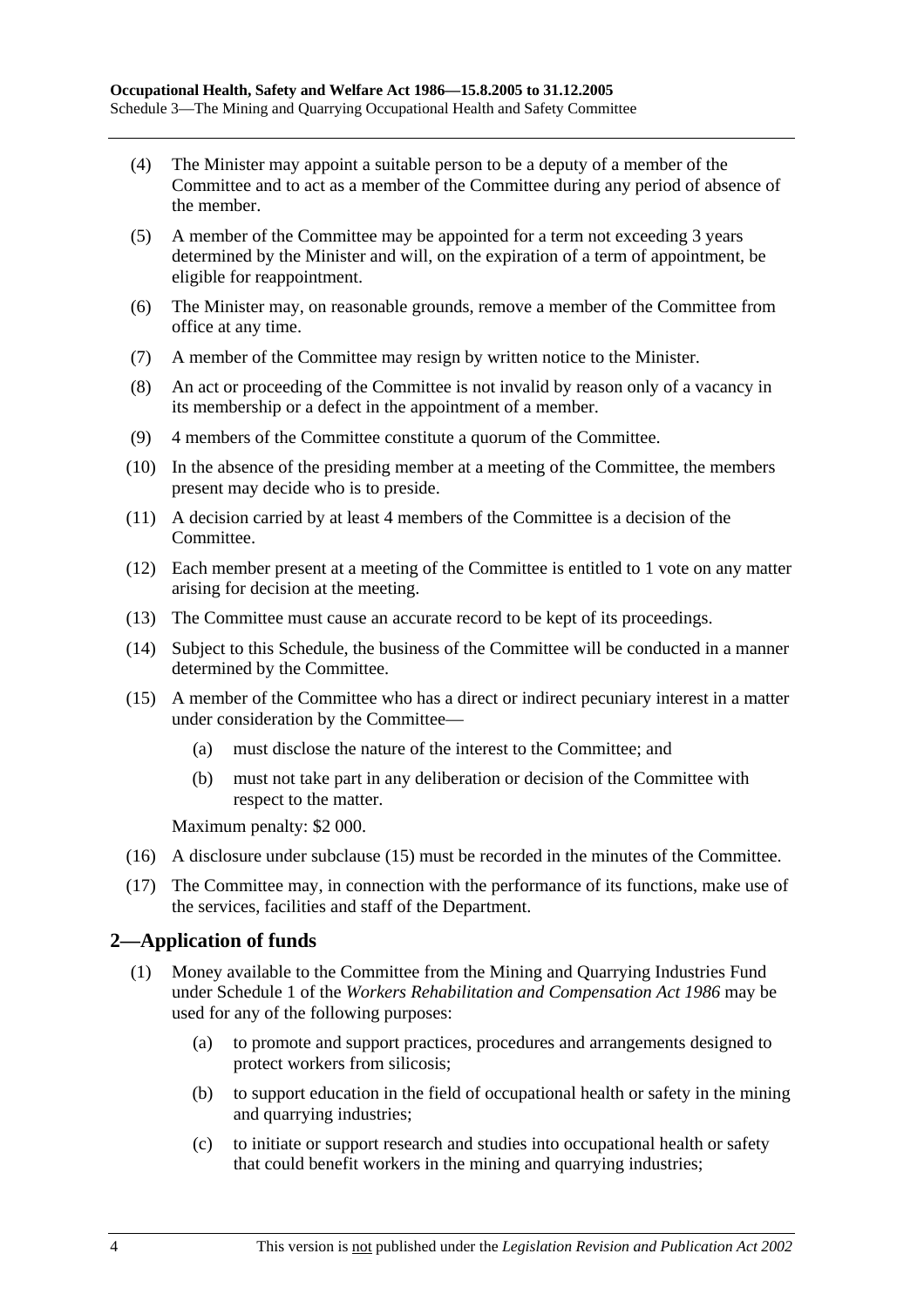- (d) to promote and support persons or organisations working to prevent, alleviate or treat the kinds of disabilities suffered by workers in the mining and quarrying industries;
- (e) to support any other kind of activity that could directly or indirectly improve occupational health or safety in the mining and quarrying industries or assist in the rehabilitation of disabled workers in those industries.
- (2) The Committee has all such powers as are reasonably necessary for the effective performance of its functions (including the power to establish subcommittees and to engage, as may be appropriate, experts or consultants to assist the Committee in the performance of its functions).
- (3) The Committee must, in making grants of money under this Schedule, give preference to supporting projects directed at improving occupational health or safety in those industries that involve exposure to silica dust and in particular to supporting specialised research and training projects directed at that purpose in South Australia.
- (4) The Committee must not spend any part of the principal standing to the credit of Part B of the Mining and Quarrying Industries Fund without the specific approval of the Minister and in any case the Committee is not to spend in any financial year more than 20% of the principal that, at the commencement of that financial year, is standing to the credit of that part of the fund.
- (5) The Committee must after the end of each financial year prepare a report on its operations during that financial year.
- (6) The report must be submitted to the Minister in conjunction with the annual report of the Advisory Committee for the relevant financial year (and laid before each House of Parliament by the Minister together with the Advisory Committee's annual report).

### **3—Ministerial control**

The Committee is, in the performance of its functions, subject to the control and direction of the Minister.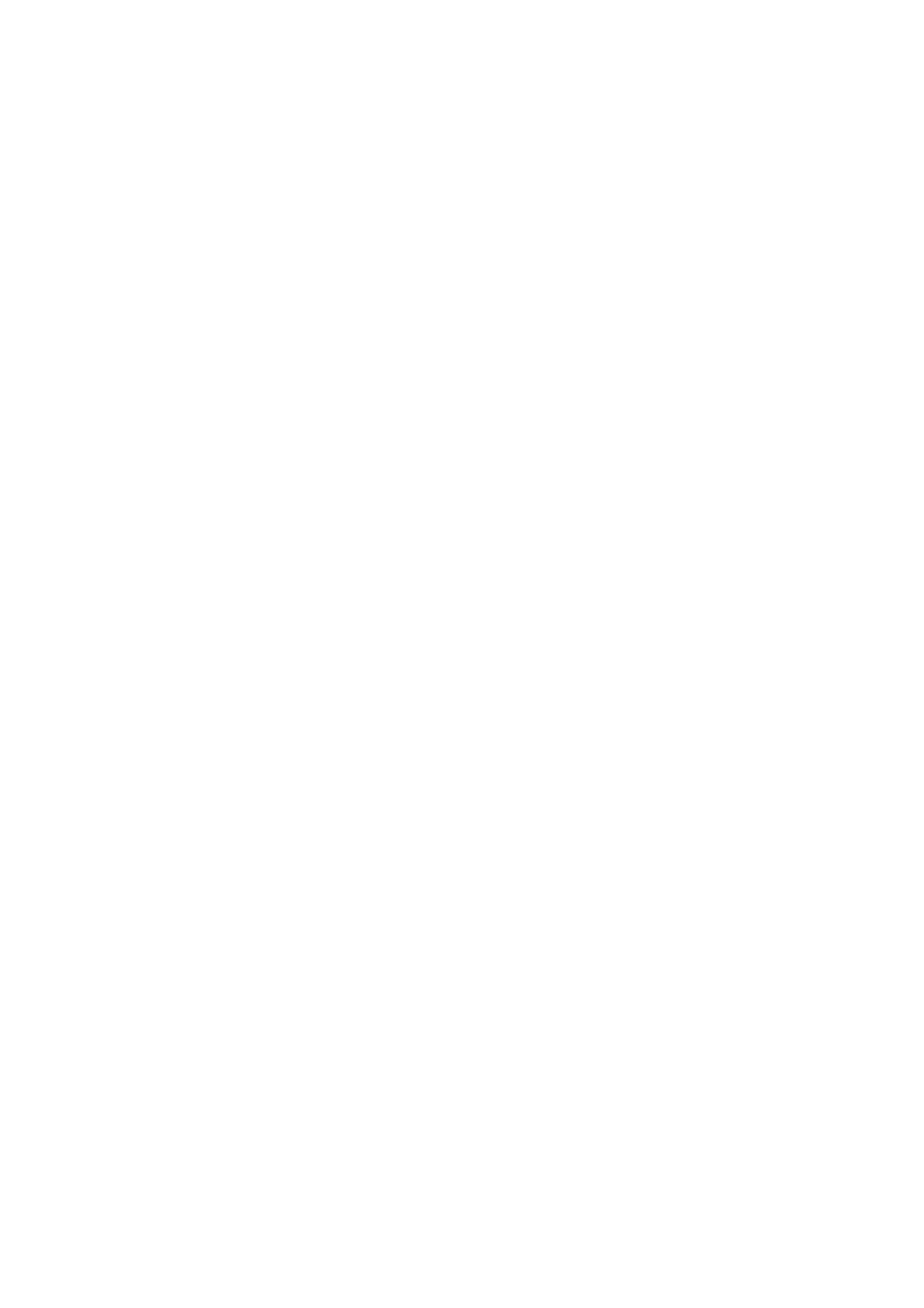# **Legislative history**

## **Notes**

• This version is comprised of the following:

| Part 1    | 15.8.2005 |
|-----------|-----------|
| Part 2    | 15.8.2005 |
| Part 3    | 15.8.2005 |
| Part 4    | 15.8.2005 |
| Part 5    | 15.8.2005 |
| Part 6    | 15.8.2005 |
| Part 7    | 15.8.2005 |
| Part 8    | 15.8.2005 |
| Schedules | 15.8.2005 |
|           |           |

- Please note—References in the legislation to other legislation or instruments or to titles of bodies or offices are not automatically updated as part of the program for the revision and publication of legislation and therefore may be obsolete.
- Earlier versions of this Act (historical versions) are listed at the end of the legislative history.
- For further information relating to the Act and subordinate legislation made under the Act see the Index of South Australian Statutes.

# **Legislation repealed by principal Act**

The *Occupational Health, Safety and Welfare Act 1986* repealed the following:

*Industrial Safety, Health and Welfare Act 1972*

# **Legislation amended by principal Act**

The *Occupational Health, Safety and Welfare Act 1986* amended the following:

*Industrial Conciliation and Arbitration Act 1972 Mines and Works Inspection Act 1920*

# **Principal Act and amendments**

| Year | - No | Title                                                             | Assent     | Commencement                                                                                                         |
|------|------|-------------------------------------------------------------------|------------|----------------------------------------------------------------------------------------------------------------------|
| 1986 | -125 | Occupational Health, Safety and<br>Welfare Act 1986               | 24.12.1986 | 16.4.1987 (Gazette 2.4.1987 p806)<br>except ss $3-6$ , $19-71$ & Schs $1-3-$<br>30.11.1987 (Gazette 8.10.1987 p1068) |
| 1989 | - 24 | Occupational Health, Safety and<br>Welfare Act Amendment Act 1989 | 27.4.1989  | 22.6.1989 (Gazette 22.6.1989 p1709)<br>except ss 9 & 11-1.7.1990 (Gazette<br>24.5.1990 p1404)                        |
| 1990 | -67  | Occupational Health, Safety and<br>Welfare Act Amendment Act 1990 | 20.12.1990 | 1.1.1991 (Gazette 20.12.1990 p1842)                                                                                  |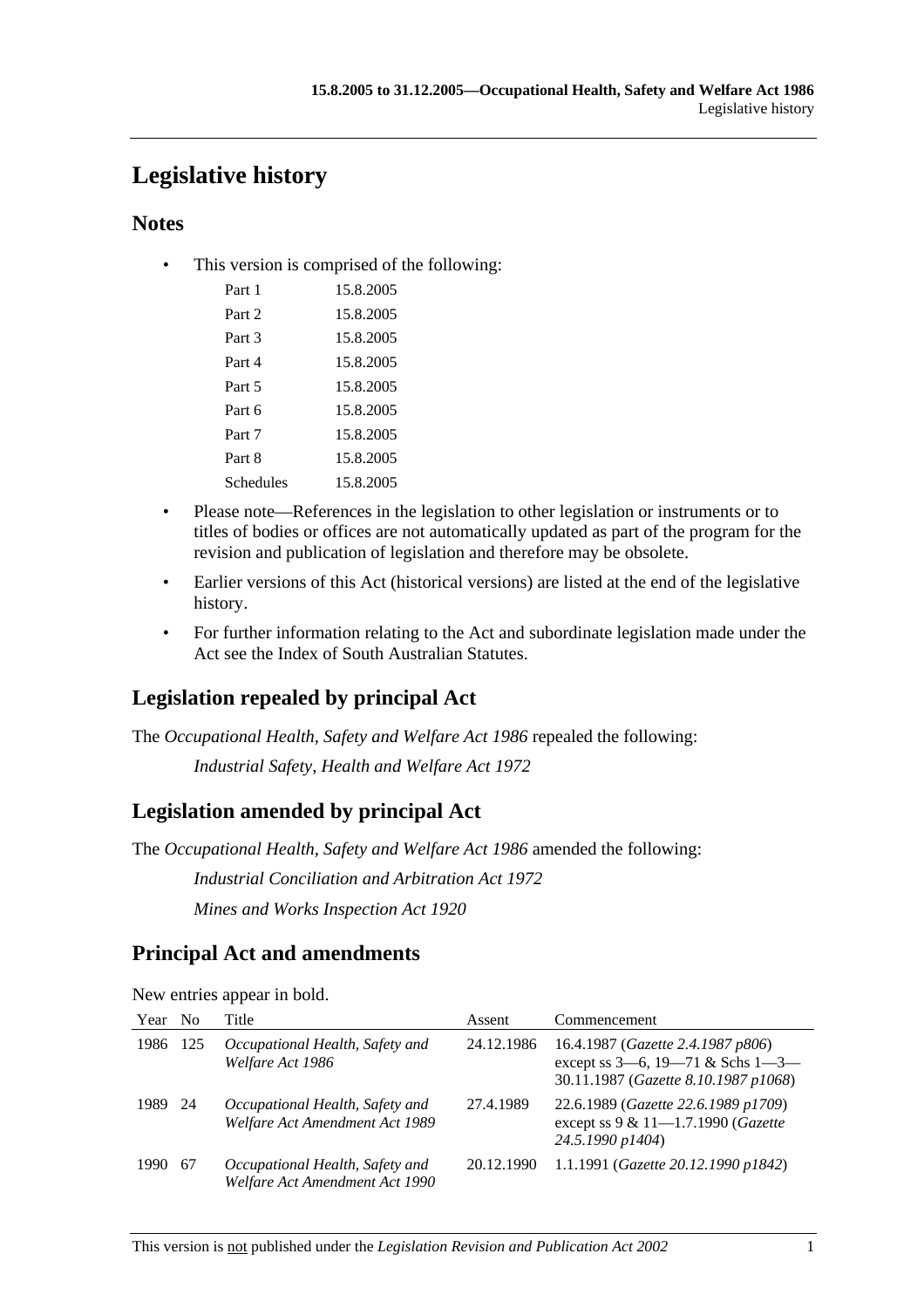#### **Occupational Health, Safety and Welfare Act 1986—15.8.2005 to 31.12.2005**  Legislative history

| 2005 | 41             | Occupational Health, Safety and<br>Welfare (SafeWork SA)<br><b>Amendment Act 2005</b> | 14.7.2005  | Pt 2 (ss 4—31), Sch 1 (cll 9—14) &<br>Sch 2-15.8.2005 (Gazette 11.8.2005<br>p3011); Sch 1 (cl 8)-1.1.2006 (Gazette<br>1.12.2005 p4072) |
|------|----------------|---------------------------------------------------------------------------------------|------------|----------------------------------------------------------------------------------------------------------------------------------------|
| 2003 | 44             | <b>Statute Law Revision Act 2003</b>                                                  | 23.10.2003 | Sch 1-24.11.2003 (Gazette 13.11.2003<br>p4048)                                                                                         |
| 2000 | 86             | Occupational Health, Safety and<br>Welfare (Penalties) Amendment<br>Act 2000          | 14.12.2000 | 1.1.2001 (Gazette 21.12.2000 p3689)                                                                                                    |
| 2000 | 11             | Offshore Minerals Act 2000                                                            | 4.5.2000   | $4.5.2002$ (s $7(5)$ Acts Interpretation<br>Act 1915)                                                                                  |
| 1996 | 34             | <b>Statutes Amendment and Repeal</b><br>(Common Expiation Scheme)<br>Act 1996         | 2.5.1996   | Sch (cl 26)-3.2.1997 (Gazette<br>19.12.1996 p1923)                                                                                     |
| 1994 | 50             | Occupational Health, Safety and<br>Welfare (Administration)<br>Amendment Act 1994     | 16.6.1994  | 1.7.1994 (Gazette 30.6.1994 p1842)<br>except s 24(d)—1.7.1994: s 2(2)(c)                                                               |
| 1993 | 51             | Occupational Health, Safety and<br>Welfare (Registration Fees)<br>Amendment Act 1993  | 20.5.1993  | $1.7.1993$ : s 2                                                                                                                       |
| 1993 | 46             | Occupational Health, Safety and<br>Welfare (Plant) Amendment<br>Act 1993              | 20.5.1993  | 3.4.1995 (Gazette 23.2.1995 p422)                                                                                                      |
| 1993 | $\overline{1}$ | <b>Statutes Amendment (Chief</b><br>Inspector) Act 1993                               | 25.2.1993  | 1.7.1993 (Gazette 17.6.1993 p1974)                                                                                                     |
|      |                |                                                                                       |            |                                                                                                                                        |

# **Provisions amended**

New entries appear in bold.

Entries that relate to provisions that have been deleted appear in italics.

| Provision                     | How varied                                                                   | Commencement |
|-------------------------------|------------------------------------------------------------------------------|--------------|
| Long title                    | amended by 50/1994 s 3                                                       | 1.7.1994     |
|                               | amended under <i>Legislation Revision and</i><br><b>Publication Act 2002</b> | 24.11.2003   |
| Pt1                           |                                                                              |              |
| s <sub>2</sub>                | omitted under Legislation Revision and<br><b>Publication Act 2002</b>        | 24.11.2003   |
| s <sub>3</sub>                | amended by $46/1993$ s 3                                                     | 3.4.1995     |
| s <sub>4</sub>                |                                                                              |              |
| s(4(1))                       |                                                                              |              |
| Advisory<br>Committee         | inserted by $50/1994$ s $4(a)$                                               | 1.7.1994     |
|                               | substituted by $41/2005$ s $4(1)$                                            | 15.8.2005    |
| appointed<br>member           | inserted by $41/2005$ s $4(1)$                                               | 15.8.2005    |
| the Chief<br><i>Inspector</i> | deleted by $1/1993$ s $53(a)$                                                | 1.7.1993     |
| the Commission                | deleted by $50/1994 s 4(b)$                                                  | 1.7.1994     |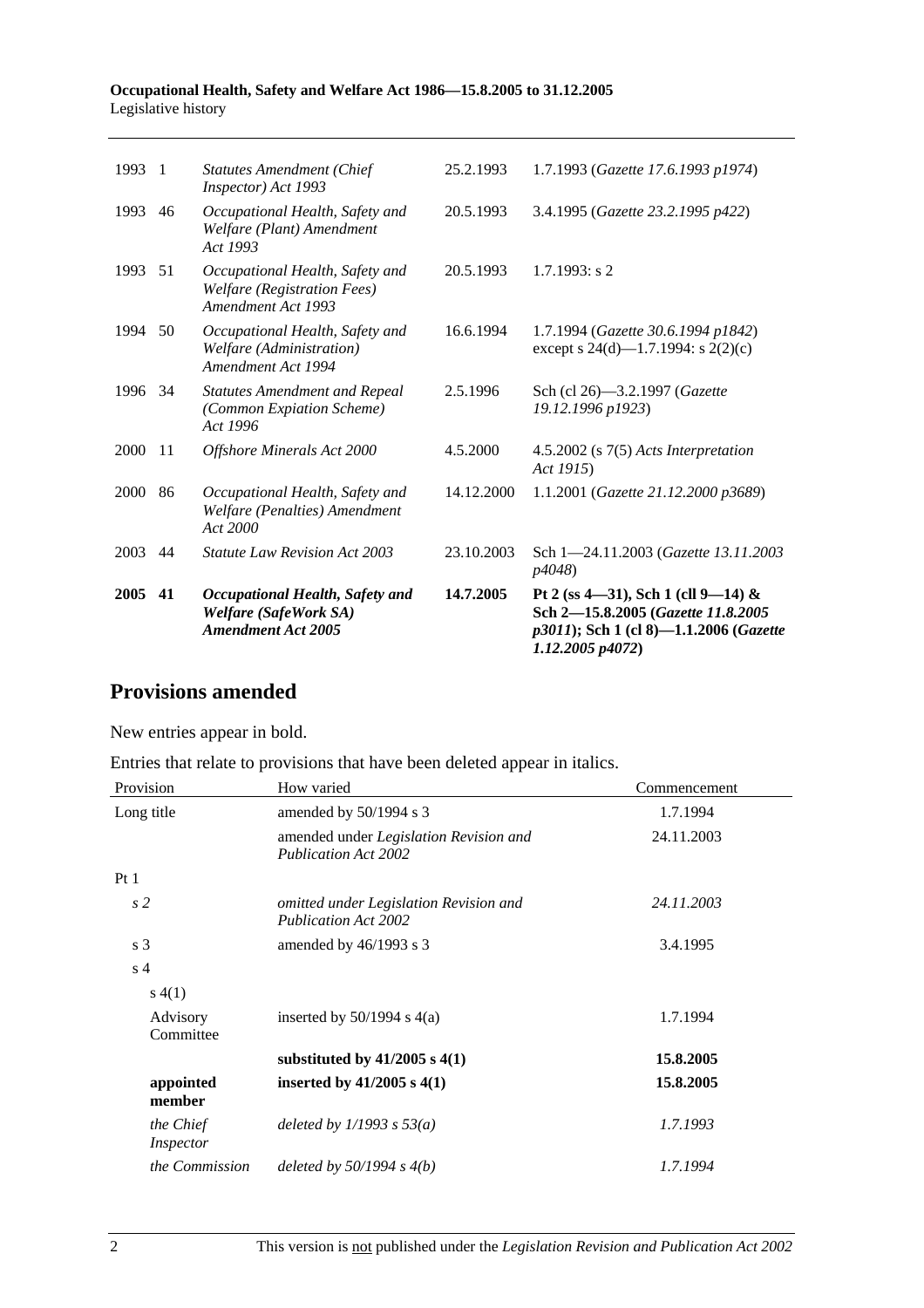| Corporation                            | inserted by $50/1994$ s $4(c)$        | 1.7.1994   |
|----------------------------------------|---------------------------------------|------------|
|                                        | deleted by $41/2005 s 4(2)$           | 15.8.2005  |
| <b>Department</b>                      | inserted by $41/2005$ s $4(2)$        | 15.8.2005  |
| the designated<br>person               | inserted by $1/1993$ s $53(b)$        | 1.7.1993   |
|                                        | amended by $50/1994$ s $4(d)$         | 1.7.1994   |
|                                        | amended by 11/2000 Sch 2              | 4.5.2002   |
|                                        | amended by 41/2005 Sch 2              | 15.8.2005  |
| the Director                           | inserted by $1/1993$ s $53(b)$        | 1.7.1993   |
|                                        | (b) deleted by $50/1994 s 4(e)$       | 1.7.1994   |
|                                        | deleted by $41/2005 s 4(3)$           | 15.8.2005  |
| <b>Director</b>                        | inserted by $41/2005$ s $4(3)$        | 15.8.2005  |
| the Industrial<br><b>Commission</b>    | deleted by $41/2005$ Sch 2            | 15.8.2005  |
| <b>Industrial</b><br><b>Commission</b> | inserted by 41/2005 Sch 2             | 15.8.2005  |
| the Industrial<br>Court                | deleted by $41/2005$ Sch 2            | 15.8.2005  |
| <b>Industrial Court</b>                | inserted by 41/2005 Sch 2             | 15.8.2005  |
| inspector                              | amended by $50/1994$ s $4(f)$         | 1.7.1994   |
|                                        | amended by 11/2000 Sch 2              | 4.5.2002   |
|                                        | amended by 41/2005 Sch 2              | 15.8.2005  |
| metropolitan<br>area                   | amended by 41/2005 Sch 2              | 15.8.2005  |
| plant                                  | substituted by $46/1993$ s $4(a)$     | 3.4.1995   |
| record                                 | inserted by $41/2005$ s $4(4)$        | 15.8.2005  |
| registered<br>association              | substituted by $50/1994$ s $4(g)$     | 1.7.1994   |
|                                        | amended by 41/2005 Sch 2              | 15.8.2005  |
| WorkCover                              | inserted by $41/2005$ s $4(5)$        | 15.8.2005  |
| work group                             | amended by $67/1990$ s $3(a)$         | 1.1.1991   |
| workplace                              | substituted by $67/1990$ s 3(b)       | 1.1.1991   |
| $s(4(2)$ and $(3)$                     | amended by 41/2005 Sch 2              | 15.8.2005  |
| s(4a)                                  | inserted by $46/1993$ s $4(b)$        | 3.4.1995   |
| s(4(5)                                 | substituted by 86/2000 s 3            | 1.1.2001   |
| Pt 2 before substitution<br>by 41/2005 | amended by $24/1989$ ss $3-8$         | 22.6.1989  |
|                                        | amended by 67/1990 ss 4, 5            | 1.1.1991   |
|                                        | amended by 1/1993 s 54                | 1.7.1993   |
|                                        | substituted by 50/1994 s 5            | 1.7.1994   |
| s <sub>7</sub>                         |                                       |            |
| $s \, 7(3)$                            | amended by $44/2003$ s $3(1)$ (Sch 1) | 24.11.2003 |
| s 9                                    |                                       |            |
| $s \, 9(5)$                            | amended by $86/2000 s$ 7 (Sch)        | 1.1.2001   |
| s <sub>12</sub>                        | amended by $86/2000 s$ 7 (Sch)        | 1.1.2001   |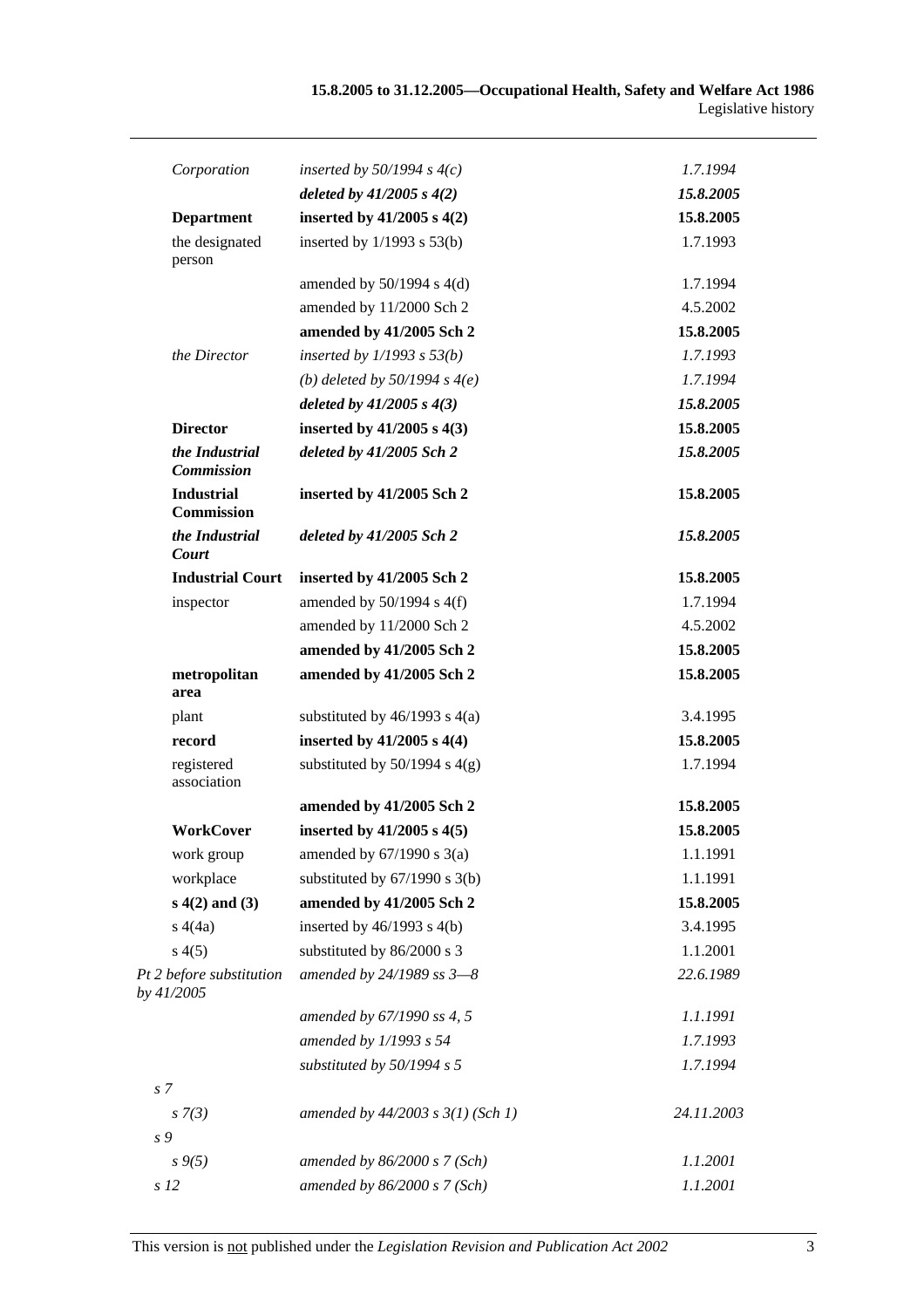| Pt 2                     | inserted by 41/2005 s 5             | 15.8.2005 |
|--------------------------|-------------------------------------|-----------|
| Pt <sub>3</sub>          |                                     |           |
| s 19                     |                                     |           |
| s 19(1)                  | amended by 86/2000 s 7 (Sch)        | 1.1.2001  |
|                          | amended by 41/2005 Sch 2            | 15.8.2005 |
| $s\,19(2)$               | deleted by $67/1990 s 6(a)$         | 1.1.1991  |
| s 19(3)                  | amended by $67/1990$ s $6(b)$ , (c) | 1.1.1991  |
|                          | amended by 41/2005 s 6, Sch 2       | 15.8.2005 |
| s 20                     |                                     |           |
| $s \ 20(1)$              | amended by $67/1990$ s $7(a)$       | 1.1.1991  |
|                          | amended by 86/2000 s 7 (Sch)        | 1.1.2001  |
|                          | amended by 41/2005 Sch 2            | 15.8.2005 |
| $s\,20(2)$               | deleted by $67/1990 s 7(b)$         | 1.1.1991  |
| s 21                     |                                     |           |
| $s \, 21(1)$             | amended by 50/1994 s 6              | 1.7.1994  |
|                          | substituted by 86/2000 s 4          | 1.1.2001  |
| $s \, 21(1a)$ and $(1b)$ | inserted by 86/2000 s 4             | 1.1.2001  |
| s <sub>22</sub>          | substituted by 86/2000 s 5          | 1.1.2001  |
| $s\ 22(2)$               | substituted by 41/2005 s 7          | 15.8.2005 |
| s 23                     | amended by 86/2000 s 7 (Sch)        | 1.1.2001  |
|                          | amended by 41/2005 Sch 2            | 15.8.2005 |
| s 23A                    | inserted by 67/1990 s 8             | 1.1.1991  |
| s $23A(1)$ and $(2)$     | amended by 86/2000 s 7 (Sch)        | 1.1.2001  |
|                          | amended by 41/2005 Sch 2            | 15.8.2005 |
| s <sub>24</sub>          |                                     |           |
| $s\,24(1)$               | amended by $46/1993$ s $5(a)$       | 3.4.1995  |
|                          | amended by 86/2000 s 7 (Sch)        | 1.1.2001  |
|                          | amended by 41/2005 Sch 2            | 15.8.2005 |
| $s\,24(2)$               | amended by $46/1993$ s $5(b)$       | 3.4.1995  |
|                          | amended by 86/2000 s 7 (Sch)        | 1.1.2001  |
|                          | amended by 41/2005 Sch 2            | 15.8.2005 |
| $s$ 24 $(2aa)$           | inserted by $46/1993$ s $5(c)$      | 3.4.1995  |
| $s\,24(2a)$              | inserted by $67/1990$ s $9(a)$      | 1.1.1991  |
|                          | amended by 86/2000 s 7 (Sch)        | 1.1.2001  |
|                          | amended by 41/2005 Sch 2            | 15.8.2005 |
| $s\,24(3)$               | amended by 86/2000 s 7 (Sch)        | 1.1.2001  |
|                          | amended by 41/2005 Sch 2            | 15.8.2005 |
| $s\,24(4)$               | inserted by $67/1990$ s $9(b)$      | 1.1.1991  |
| s 24A                    | inserted by $46/1993$ s 6           | 3.4.1995  |
| s 24A(1)                 | amended by 86/2000 s 7 (Sch)        | 1.1.2001  |
|                          | amended by 41/2005 Sch 2            | 15.8.2005 |
| s <sub>25</sub>          |                                     |           |
| s 25(1)                  | amended by 41/2005 Sch 2            | 15.8.2005 |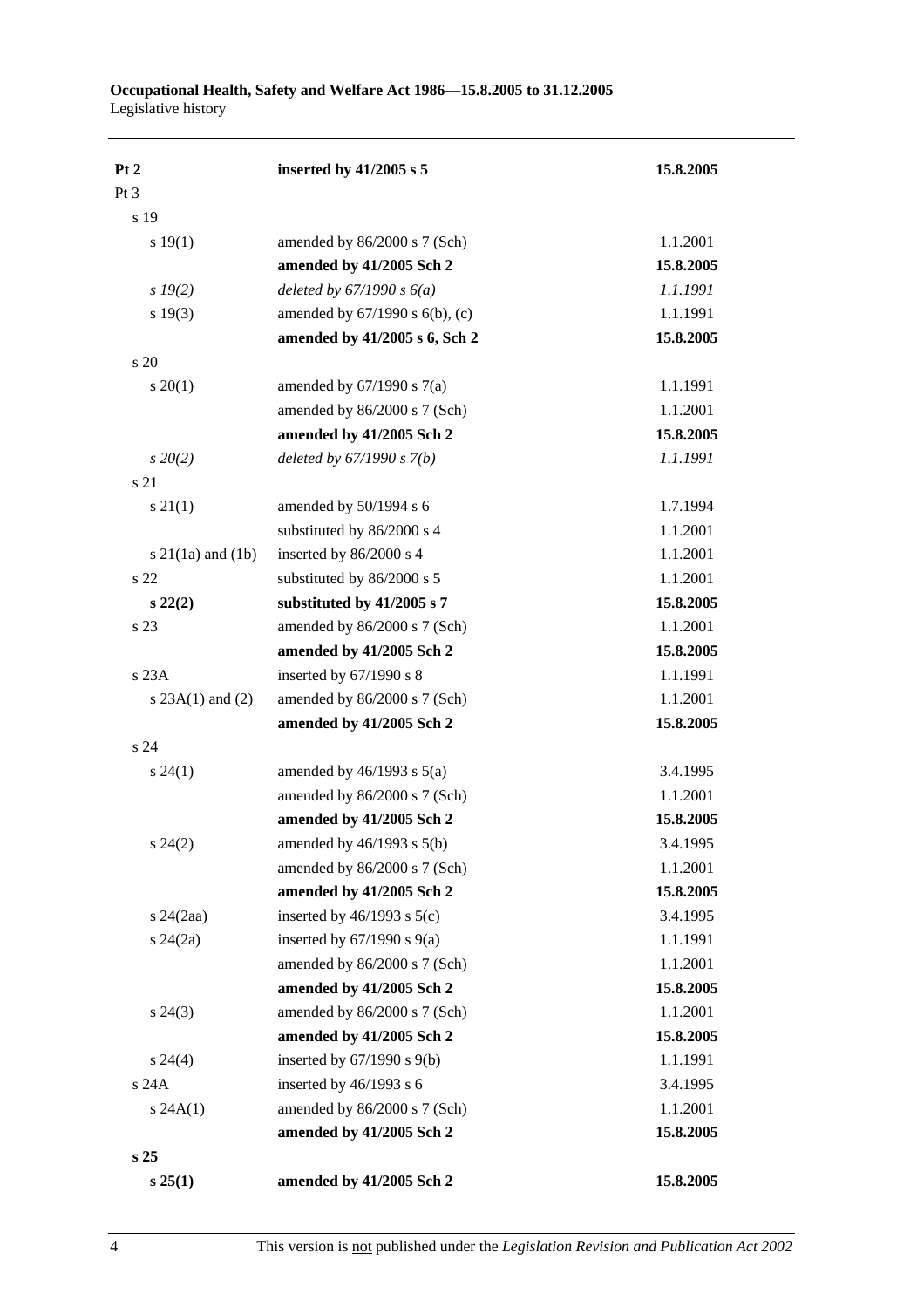| Pt 4                 |                                    |           |
|----------------------|------------------------------------|-----------|
| Pt 4 Div 2           |                                    |           |
| s26A                 | inserted by 67/1990 s 10           | 1.1.1991  |
| s 27                 | substituted by 67/1990 s 10        | 1.1.1991  |
| $s\,27(6)$           | amended by 50/1994 s 7             | 1.7.1994  |
|                      | amended by 41/2005 s 8             | 15.8.2005 |
| s 28                 |                                    |           |
| $s\,28(1)$           | amended by 41/2005 Sch 2           | 15.8.2005 |
| $s\,28(2)$           | amended by $67/1990$ s $11(a)$     | 1.1.1991  |
| $s\,28(3)$           | substituted by $67/1990$ s $11(b)$ | 1.1.1991  |
|                      | amended by $50/1994$ s $8(a)$      | 1.7.1994  |
|                      | amended by 41/2005 s 9(1)          | 15.8.2005 |
| $s\,28(4)$           | amended by 67/1990 s 11(c)         | 1.1.1991  |
| $s\,28(5)$           | amended by $50/1994$ s $8(b)$      | 1.7.1994  |
| $s\,28(6)$           | amended by 67/1990 s 11(d)         | 1.1.1991  |
| s28(6a)              | inserted by $41/2005$ s $9(2)$     | 15.8.2005 |
| $s\,28(7)$           | amended by 41/2005 Sch 2           | 15.8.2005 |
| $s\,28(8)$           | substituted by $67/1990$ s $11(e)$ | 1.1.1991  |
| $s\,28(9)$           | amended by $67/1990$ s $11(f)$     | 1.1.1991  |
|                      | amended by 41/2005 Sch 2           | 15.8.2005 |
| $s\,28(10)$          | amended by 41/2005 Sch 2           | 15.8.2005 |
| $s\,28(12)$          | amended by $50/1994$ s $8(c)$      | 1.7.1994  |
|                      | amended by 41/2005 s 9(3), Sch 2   | 15.8.2005 |
| s 29                 |                                    |           |
| $s\,29(1)$           | substituted by 67/1990 s 12        | 1.1.1991  |
| s 30                 |                                    |           |
| $s \ 30(1)$          | amended by 67/1990 s 13(a)         | 1.1.1991  |
|                      | amended by 41/2005 Sch 2           | 15.8.2005 |
| $s \ 30(2)$          | amended by 67/1990 s 13(b), (c)    | 1.1.1991  |
|                      | amended by 41/2005 Sch 2           | 15.8.2005 |
| $s \ 30(3)$          | substituted by $67/1990$ s $13(d)$ | 1.1.1991  |
| $s \ 30(4)$          | amended by 67/1990 s 13(e), (f)    | 1.1.1991  |
| $s\,30(7)$           | amended by 41/2005 Sch 2           | 15.8.2005 |
| s 31                 |                                    |           |
| $s \, 31(1)$         | substituted by $67/1990$ s $14(a)$ | 1.1.1991  |
| $s \frac{31}{1a}$    | inserted by 50/1994 s 9            | 1.7.1994  |
| $s 31(2)$ and (3)    | amended by 41/2005 Sch 2           | 15.8.2005 |
| $s \, 31(4)$         | substituted by $67/1990$ s $14(b)$ | 1.1.1991  |
| $s \, 31(6)$         | amended by 67/1990 s 14(c)         | 1.1.1991  |
|                      | amended by 41/2005 Sch 2           | 15.8.2005 |
| $s \, 31(7)$         | amended by 41/2005 Sch 2           | 15.8.2005 |
| $s\,31(9)$ – (11)    | amended by 41/2005 Sch 2           | 15.8.2005 |
| $s \frac{31(12)}{2}$ | amended by 67/1990 s 14(d)         | 1.1.1991  |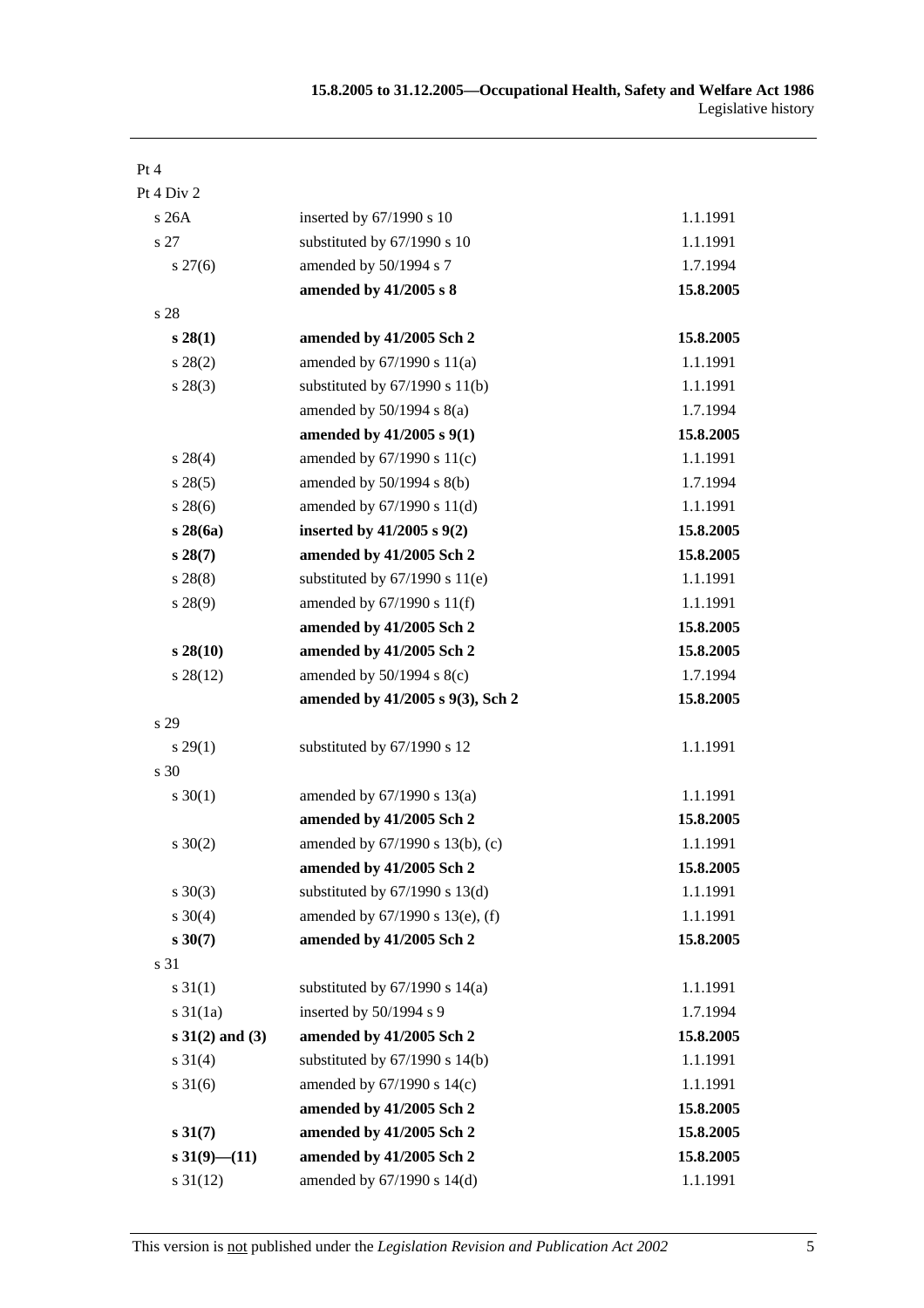| Pt 4 Div 2A         | inserted by 41/2005 s 10             | 15.8.2005 |
|---------------------|--------------------------------------|-----------|
| Pt 4 Div 3          |                                      |           |
| s 32                |                                      |           |
| $s \, 32(1)$        | amended by $67/1990$ s $15(a)$ —(e)  | 1.1.1991  |
| $s \, 32(3)$        | amended by $67/1990$ s $15(f)$ , (g) | 1.1.1991  |
|                     | amended by 50/1994 s 10              | 1.7.1994  |
|                     | amended by 41/2005 s 11              | 15.8.2005 |
| $s \, 32(5)$        | amended by 67/1990 s 15(h)           | 1.1.1991  |
| $s\,32(6)$          | amended by 41/2005 Sch 2             | 15.8.2005 |
| $s \frac{32(7)}{2}$ | amended by 86/2000 s 7 (Sch)         | 1.1.2001  |
| s 33                |                                      |           |
| $s \, 33(1)$        | amended by 67/1990 s 16              | 1.1.1991  |
| s 34                |                                      |           |
| $s \, 34(1)$        | substituted by $67/1990$ s $17(a)$   | 1.1.1991  |
|                     | amended by 1/1993 s 55               | 1.7.1993  |
|                     | amended by 41/2005 Sch 2             | 15.8.2005 |
| $s \; 34(3)$        | amended by 67/1990 s 17(b)           | 1.1.1991  |
|                     | amended by $50/1994$ s $11(a)$       | 1.7.1994  |
|                     | substituted by $41/2005$ s $12(1)$   | 15.8.2005 |
| $s \; 34(4)$        | amended by $67/1990$ s $17(c)$       | 1.1.1991  |
|                     | substituted by $41/2005$ s $12(1)$   | 15.8.2005 |
| $s \frac{34(5)}{2}$ | amended by 50/1994 s 11(b)           | 1.7.1994  |
|                     | substituted by $41/2005$ s $12(1)$   | 15.8.2005 |
| $s \, 34(5a)$       | inserted by $41/2005$ s $12(1)$      | 15.8.2005 |
| $s \, 34(6)$        | amended by 41/2005 s 12(2)           | 15.8.2005 |
| Pt 4 Div 4          |                                      |           |
| s 35                |                                      |           |
| $s \, 35(1)$        | amended by 41/2005 Sch 2             | 15.8.2005 |
| $s \; 35(2)$        | amended by 67/1990 s 18(a)           | 1.1.1991  |
|                     | amended by 41/2005 Sch 2             | 15.8.2005 |
| $s \; 35(3)$        | amended by 67/1990 s 18(b)           | 1.1.1991  |
|                     | amended by 41/2005 Sch 2             | 15.8.2005 |
| $s \; 35(4)$        | amended by 86/2000 s 7 (Sch)         | 1.1.2001  |
|                     | amended by 41/2005 Sch 2             | 15.8.2005 |
| $s \, 35(5)$        | amended by 67/1990 s 18(c)           | 1.1.1991  |
| $s \, 35(7)$        | amended by 86/2000 s 7 (Sch)         | 1.1.2001  |
|                     | amended by 41/2005 Sch 2             | 15.8.2005 |
| $s \; 35(8)$        | amended by 67/1990 s 18(d)           | 1.1.1991  |
|                     | amended by 86/2000 s 7 (Sch)         | 1.1.2001  |
|                     | amended by 41/2005 Sch 2             | 15.8.2005 |
| $s \; 35(9)$        | amended by 67/1990 s 18(e)           | 1.1.1991  |
| $s \, 35(11)$       | amended by 41/2005 Sch 2             | 15.8.2005 |
| $s \, 35(12)$       | substituted by 67/1990 s 18(f)       | 1.1.1991  |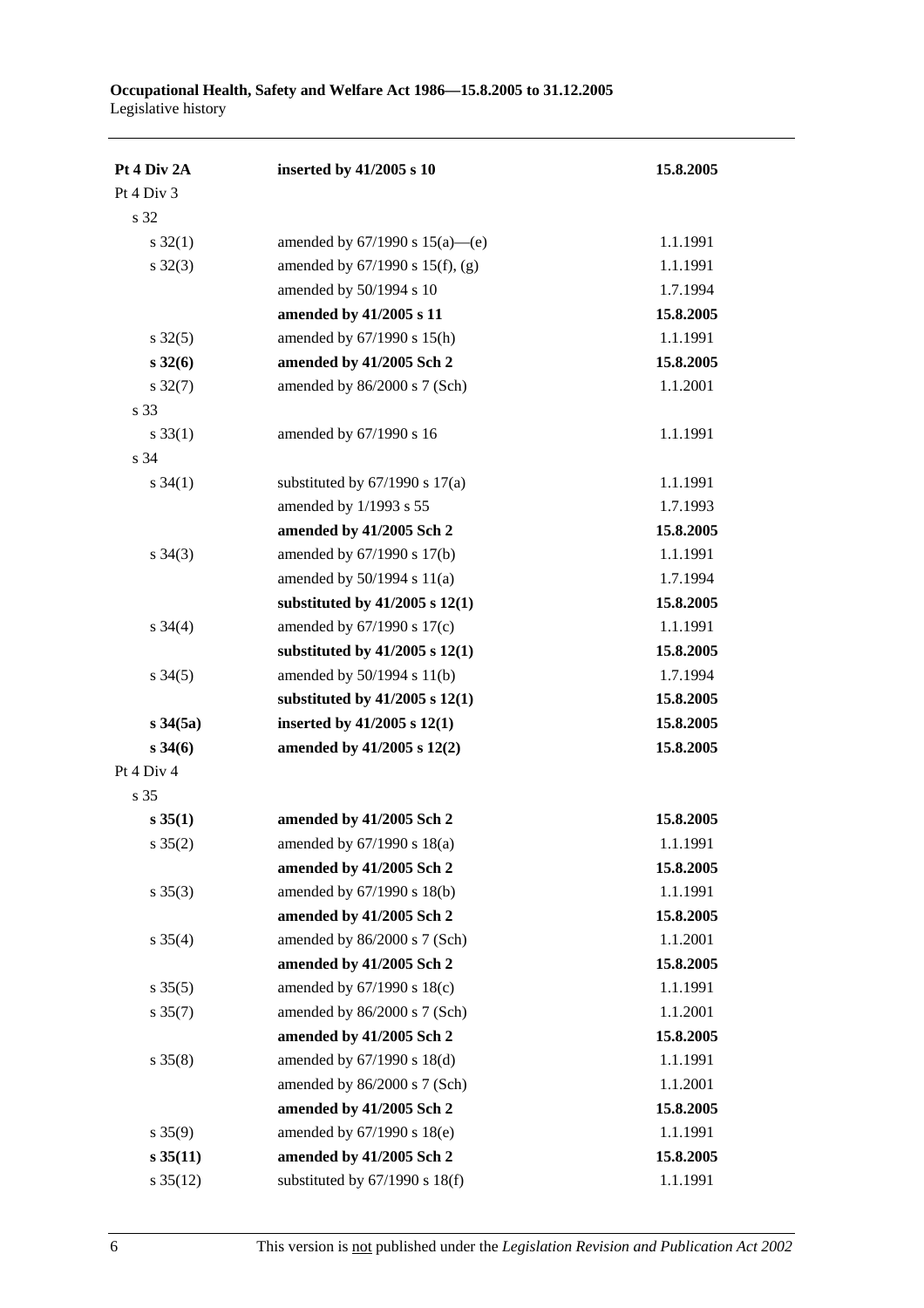|                      | amended by 86/2000 s 7 (Sch)           | 1.1.2001  |
|----------------------|----------------------------------------|-----------|
| $s \, 35(13)$        | amended by 86/2000 s 7 (Sch)           | 1.1.2001  |
|                      | amended by 41/2005 Sch 2               | 15.8.2005 |
| s 36                 |                                        |           |
| $s \; 36(1)$         | amended by 67/1990 s 19(a)             | 1.1.1991  |
|                      | amended by 41/2005 Sch 2               | 15.8.2005 |
| $s \; 36(2)$         | amended by 67/1990 s 19(b)             | 1.1.1991  |
|                      | amended by 41/2005 Sch 2               | 15.8.2005 |
| $s \, 36(3)$         | amended by 41/2005 Sch 2               | 15.8.2005 |
| $s \; 36(4)$         | amended by 67/1990 s 19(c)             | 1.1.1991  |
|                      | amended by 41/2005 Sch 2               | 15.8.2005 |
| s 37                 |                                        |           |
| $s \, 37(1)$ and (2) | amended by 41/2005 Sch 2               | 15.8.2005 |
| $s \frac{37(4)}{2}$  | amended by 67/1990 s 20                | 1.1.1991  |
|                      | amended by 41/2005 Sch 2               | 15.8.2005 |
| $s \frac{37(5)}{2}$  | amended by 86/2000 s 7 (Sch)           | 1.1.2001  |
| $s \, 37(8)$         | amended by 41/2005 Sch 2               | 15.8.2005 |
| s37A                 | inserted by 41/2005 s 13               | 15.8.2005 |
| $Pt\,5$              |                                        |           |
| s 38                 |                                        |           |
| $s \ 38(1)$          | amended by $1/1993$ s $56(a)$          | 1.7.1993  |
|                      | amended by $50/1994$ s $12(a)$         | 1.7.1994  |
|                      | amended by $46/1993$ s $7(a)$          | 3.4.1995  |
|                      | amended by 41/2005 s 14(1)             | 15.8.2005 |
| $s \, 38(1a)$        | inserted by $67/1990$ s $21(a)$        | 1.1.1991  |
|                      | substituted by $46/1993$ s $7(b)$      | 3.4.1995  |
| $s \, 38(5)$         | substituted by $41/2005$ s $14(2)$     | 15.8.2005 |
| $s \, 38(6)$         | amended by 1/1993 s 56(b)              | 1.7.1993  |
|                      | amended by $50/1994$ s $12(b)$         | 1.7.1994  |
|                      | substituted by $41/2005$ s $14(2)$     | 15.8.2005 |
| s38(7)               | amended by 41/2005 Sch 2               | 15.8.2005 |
| $s \ 38(8)$          | amended by $1/1993$ s $56(c)$          | 1.7.1993  |
|                      | amended by 50/1994 s 12(c)             | 1.7.1994  |
|                      | amended by 86/2000 s 7 (Sch)           | 1.1.2001  |
|                      | amended by 41/2005 Sch 2               | 15.8.2005 |
| $s \ 38(9)$          | amended by $46/1993$ s $7(c)$          | 3.4.1995  |
|                      | amended by 41/2005 Sch 2               | 15.8.2005 |
| $s \, 38(10)$        | amended by 67/1990 s 21(b)             | 1.1.1991  |
|                      | amended by 41/2005 Sch 2               | 15.8.2005 |
| $s \, 38(11)$        | amended by $1/1993$ s $56(d)$          | 1.7.1993  |
|                      | amended by 50/1994 s 12(d)             | 1.7.1994  |
|                      | amended by 86/2000 s 7 (Sch)           | 1.1.2001  |
|                      | amended by 41/2005 s 14(3), (4), Sch 2 | 15.8.2005 |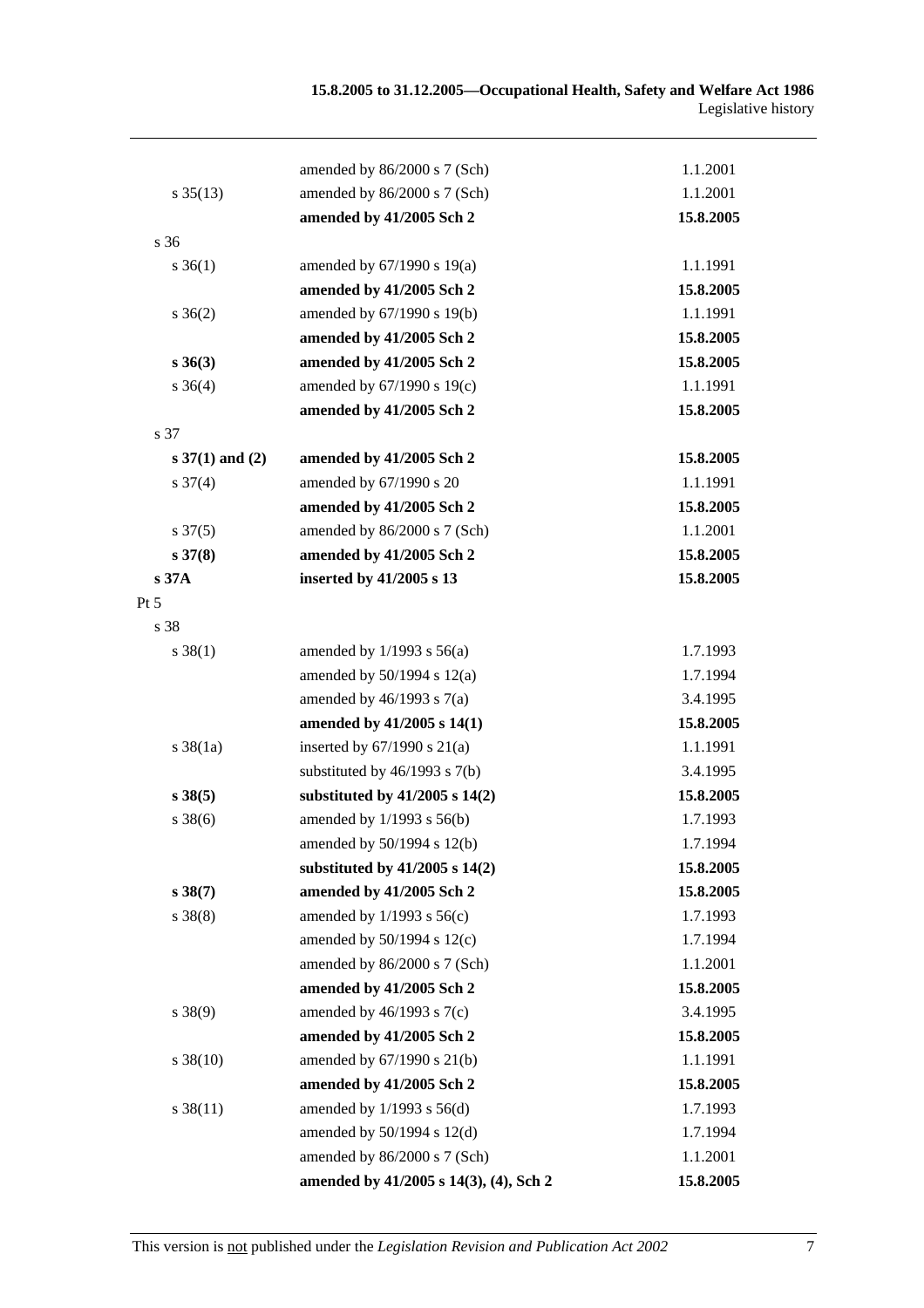#### Pt 6

| s 39               |                                    |           |
|--------------------|------------------------------------|-----------|
| $s \, 39(1)$       | amended by $67/1990$ s $22(a)$     | 1.1.1991  |
| $s \, 39(2)$       | amended by 67/1990 s 22(b)         | 1.1.1991  |
|                    | amended by 41/2005 s 15(1)         | 15.8.2005 |
| $s \, 39(4)$       | amended by 86/2000 s 7 (Sch)       | 1.1.2001  |
|                    | amended by 41/2005 s 15(2)         | 15.8.2005 |
| $s$ 39(5) and (6)  | inserted by 41/2005 s 15(3)        | 15.8.2005 |
| $\mathrm{s}$ 40    |                                    |           |
| $s\ 40(1)$         | amended by 46/1993 s 8             | 3.4.1995  |
|                    | substituted by $41/2005$ s $16(1)$ | 15.8.2005 |
| $s\,40(2)$         | substituted by $41/2005$ s $16(1)$ | 15.8.2005 |
| $s\ 40(3)$         | amended by 41/2005 s 16(2)         | 15.8.2005 |
| $s\ 40(4)$         | amended by 86/2000 s 7 (Sch)       | 1.1.2001  |
| s 41               |                                    |           |
| $s\ 41(1)$         | amended by 86/2000 s 7 (Sch)       | 1.1.2001  |
|                    | amended by 41/2005 Sch 2           | 15.8.2005 |
| $s\ 41(2)$         | substituted by 67/1990 s 23        | 1.1.1991  |
|                    | amended by 46/1993 s 9             | 3.4.1995  |
|                    | amended by 86/2000 s 7 (Sch)       | 1.1.2001  |
| $s\ 41(3)$         | amended by 86/2000 s 7 (Sch)       | 1.1.2001  |
|                    | amended by 41/2005 Sch 2           | 15.8.2005 |
| s 42               |                                    |           |
| $s\,42(1)$         | amended by $67/1990$ s $24(a)$     | 1.1.1991  |
|                    | amended by $46/1993$ s $10(a)$     | 3.4.1995  |
| $s\,42(3)$         | amended by 41/2005 Sch 2           | 15.8.2005 |
| $s\ 42(5)$         | amended by 67/1990 s 24(b)         | 1.1.1991  |
|                    | amended by 46/1993 s 10(b)         | 3.4.1995  |
| s <sub>43</sub>    |                                    |           |
| $s\,43(2)$         | amended by 67/1990 s 25            | 1.1.1991  |
|                    | amended by 41/2005 Sch 2           | 15.8.2005 |
| $s\,43(3)$         | amended by 86/2000 s 7 (Sch)       | 1.1.2001  |
| s <sub>45</sub>    |                                    |           |
| $s\,45(1)$         | amended by 46/1993 s 11            | 3.4.1995  |
| $s\,45(3)$         | amended by 86/2000 s 7 (Sch)       | 1.1.2001  |
| Pt 7               |                                    |           |
| s 46               | amended by 41/2005 Sch 2           | 15.8.2005 |
| s 47               |                                    |           |
| $s\,47(1)$ - (4)   | amended by 41/2005 Sch 2           | 15.8.2005 |
| $s\,47(6)$         | inserted by 50/1994 s 13           | 1.7.1994  |
| s 48               |                                    |           |
| $s\,48(1)$         | amended by 41/2005 Sch 2           | 15.8.2005 |
| $s\ 48(3)$ and (4) | amended by 41/2005 Sch 2           | 15.8.2005 |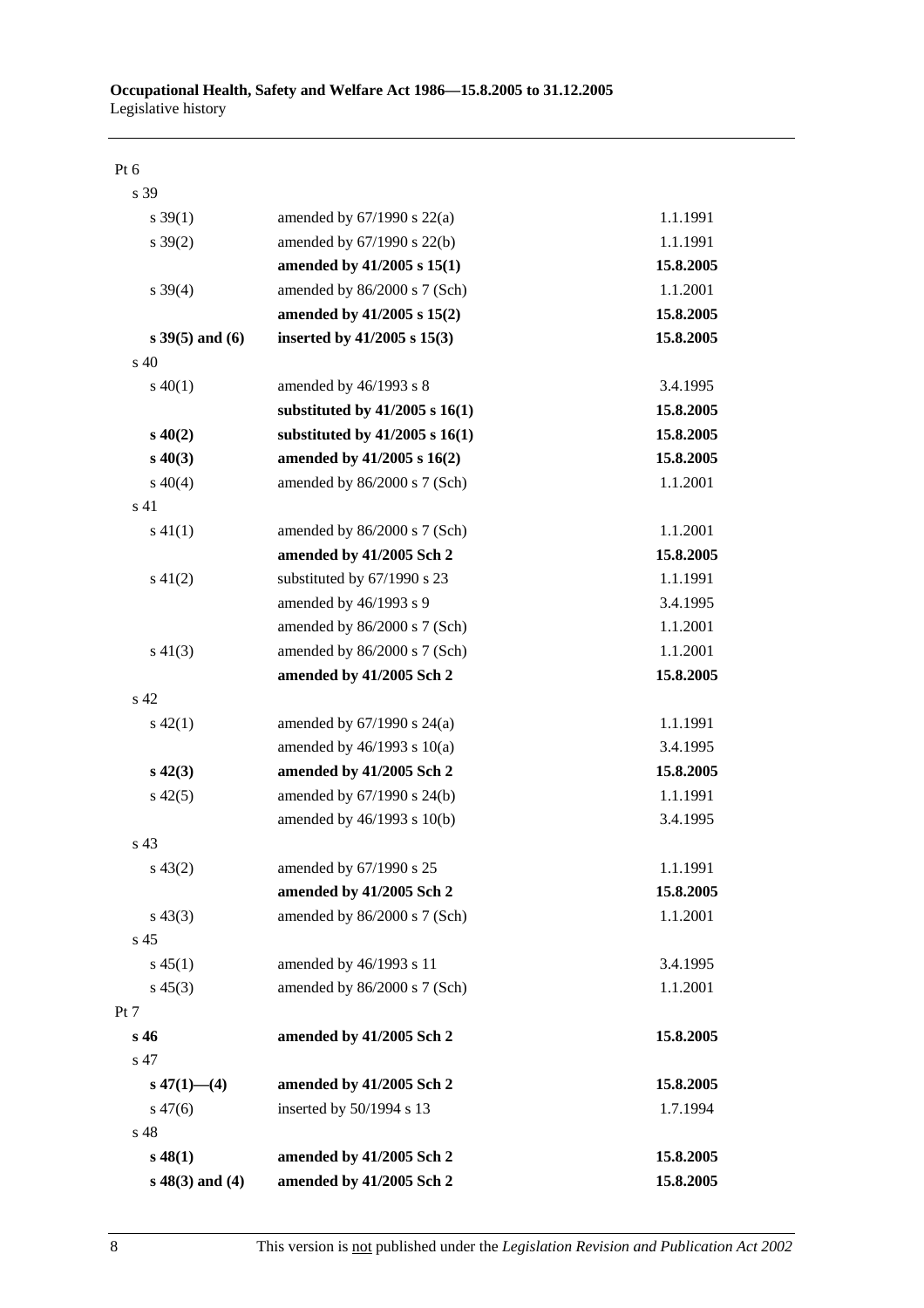| $s\,48(8)$            | amended by 86/2000 s 7 (Sch)       | 1.1.2001  |
|-----------------------|------------------------------------|-----------|
|                       | amended by 41/2005 Sch 2           | 15.8.2005 |
| s <sub>49</sub>       |                                    |           |
| $s\,49(6)$            | amended by 41/2005 Sch 2           | 15.8.2005 |
| Pt 8                  |                                    |           |
| s 51                  |                                    |           |
| s 51(1)               | amended by 50/1994 s 14            | 1.7.1994  |
|                       | amended by 41/2005 s 17            | 15.8.2005 |
| s 51(2)               | amended by 41/2005 Sch 2           | 15.8.2005 |
| s <sub>53</sub>       | amended by 1/1993 s 57             | 1.7.1993  |
|                       | substituted by 50/1994 s 15        | 1.7.1994  |
| s 53(1)               | amended by 41/2005 s 18            | 15.8.2005 |
| s 54                  |                                    |           |
| s 54(1)               | substituted by $50/1994$ s $16(a)$ | 1.7.1994  |
|                       | amended by 41/2005 s 19(1)         | 15.8.2005 |
| s 54(1a)              | inserted by $50/1994$ s $16(a)$    | 1.7.1994  |
|                       | amended by 41/2005 s 19(2)         | 15.8.2005 |
| $s\,54(2)$            | amended by 50/1994 s 16(b)         | 1.7.1994  |
| $s$ 54 $A$            | inserted by 41/2005 s 20           | 15.8.2005 |
| s 55                  |                                    |           |
| s 55(1)               | substituted by $50/1994$ s $17(a)$ | 1.7.1994  |
|                       | amended by 86/2000 s 7 (Sch)       | 1.1.2001  |
| s 55(1a)              | inserted by $50/1994$ s $17(a)$    | 1.7.1994  |
|                       | amended by 41/2005 s 21            | 15.8.2005 |
| s $55(1b)$ and $(1c)$ | inserted by $50/1994$ s $17(a)$    | 1.7.1994  |
| s 55(2)               | amended by 86/2000 s 7 (Sch)       | 1.1.2001  |
|                       | amended by 41/2005 Sch 2           | 15.8.2005 |
| $s$ 55A               | inserted by 41/2005 s 22           | 15.8.2005 |
| s <sub>56</sub>       |                                    |           |
| s $56(1)$ and (2)     | amended by 86/2000 s 7 (Sch)       | 1.1.2001  |
|                       | amended by 41/2005 Sch 2           | 15.8.2005 |
| s 56(3)               | amended by 41/2005 Sch 2           | 15.8.2005 |
| s 58                  |                                    |           |
| s 58(5)               | amended by 41/2005 s 23(1)         | 15.8.2005 |
| s 58(5a)              | inserted by $41/2005$ s $23(2)$    | 15.8.2005 |
| s 58(6)               | substituted by 86/2000 s 6         | 1.1.2001  |
|                       | amended by 41/2005 s 23(3)         | 15.8.2005 |
| $s$ 58(6a) and (6b)   | inserted by 41/2005 s 23(4)        | 15.8.2005 |
| s 58(7)               | substituted by 86/2000 s 6         | 1.1.2001  |
|                       | amended by 41/2005 s 23(5), (6)    | 15.8.2005 |
| s 58(8)               | inserted by 86/2000 s 6            | 1.1.2001  |
|                       | substituted by 41/2005 s 23(7)     | 15.8.2005 |
| s 58(9)               | inserted by 86/2000 s 6            | 1.1.2001  |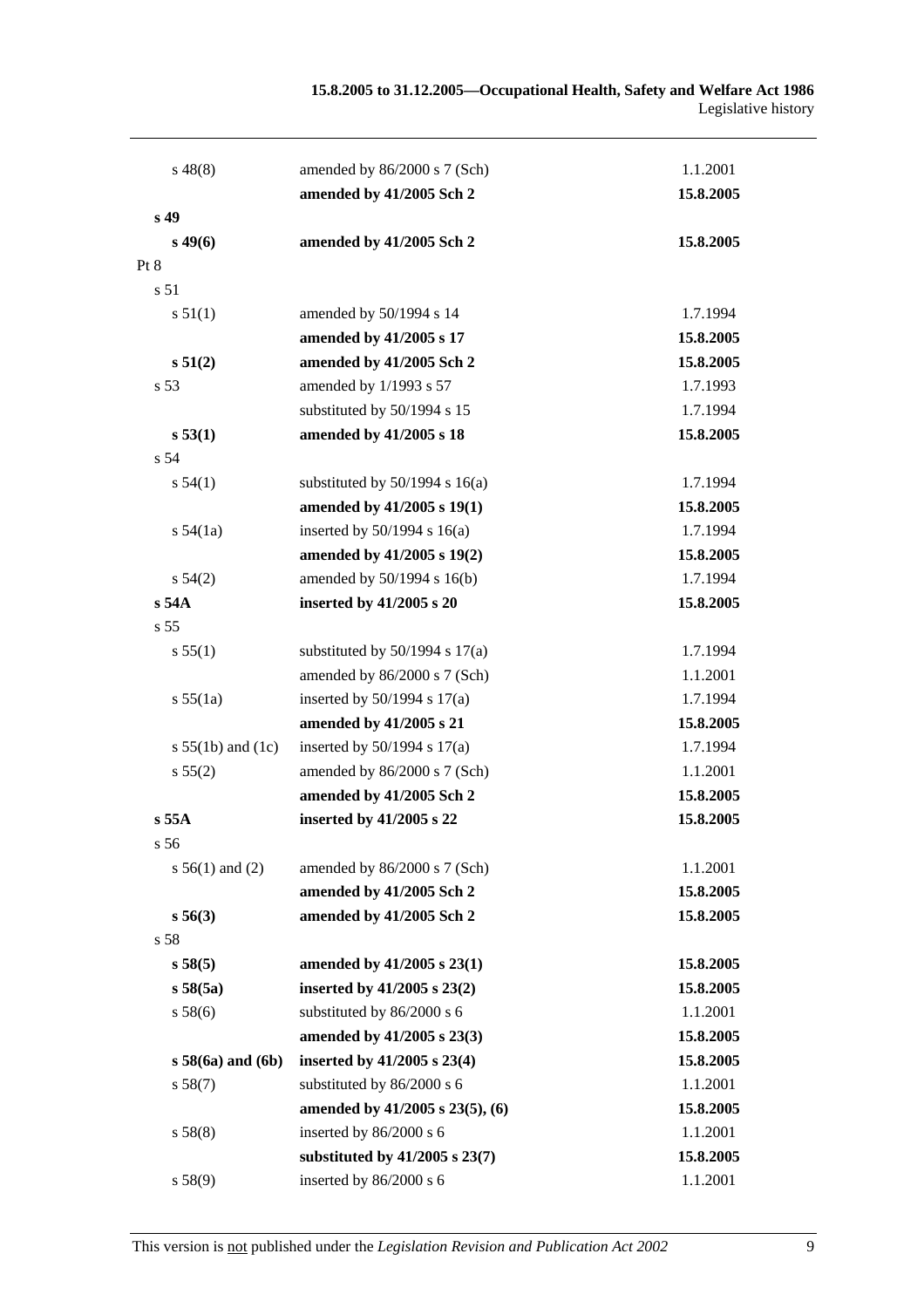#### **Occupational Health, Safety and Welfare Act 1986—15.8.2005 to 31.12.2005**  Legislative history

|                       | amended by 41/2005 s 23(8)                       | 15.8.2005 |
|-----------------------|--------------------------------------------------|-----------|
| s 58(10)              | inserted by 41/2005 s 23(9)                      | 15.8.2005 |
| s 60                  |                                                  |           |
| s $60(1)$ and $(3)$   | amended by 86/2000 s 7 (Sch)                     | 1.1.2001  |
| s 60(4)               | amended by 86/2000 s 7 (Sch)                     | 1.1.2001  |
|                       | amended by 41/2005 Sch 2                         | 15.8.2005 |
| s 60A                 | inserted by 67/1990 s 26                         | 1.1.1991  |
|                       | amended by 50/1994 s 18                          | 1.7.1994  |
|                       | deleted by 34/1996 s 4 (Sch cl 26)               | 3.2.1997  |
|                       | inserted by 41/2005 s 24                         | 15.8.2005 |
| s 61                  | substituted by 67/1990 s 27                      | 1.1.1991  |
| $s 61(2a)$ and $(2b)$ | inserted by 41/2005 s 25                         | 15.8.2005 |
| $s \ 61(3)$           | amended by 86/2000 s 7 (Sch)                     | 1.1.2001  |
| s <sub>62</sub>       |                                                  |           |
| s62(1)                | s 62 redesignated as s $62(1)$ by $41/2005$ s 26 | 15.8.2005 |
|                       | amended by 41/2005 Sch 2                         | 15.8.2005 |
| s62(2)                | inserted by 41/2005 s 26                         | 15.8.2005 |
| s 63                  |                                                  |           |
| s 63(1)               | amended by $50/1994$ s $19(a)$                   | 1.7.1994  |
| $s \, 63(3)$          | deleted by 50/1994 s 19(b)                       | 1.7.1994  |
| s 63(4)               | amended by 50/1994 s 19(c)                       | 1.7.1994  |
| $s 63(5)$ - (7)       | amended by 41/2005 Sch 2                         | 15.8.2005 |
| s63A                  | inserted by 67/1990 s 28                         | 1.1.1991  |
|                       | amended by 50/1994 s 20                          | 1.7.1994  |
| s 64                  |                                                  |           |
| s 64(1)               | amended by 46/1993 s 12                          | 3.4.1995  |
|                       | amended by 41/2005 Sch 2                         | 15.8.2005 |
| s64(2)                | amended by 41/2005 Sch 2                         | 15.8.2005 |
| s 64(3)               | inserted by 67/1990 s 29                         | 1.1.1991  |
| s 65                  | amended by 1/1993 s 58                           | 1.7.1993  |
|                       | substituted by 50/1994 s 21                      | 1.7.1994  |
|                       | deleted by 41/2005 s 27                          | 15.8.2005 |
| s 66                  |                                                  |           |
| s 66(1)               | amended by $1/1993$ s $59(a)$                    | 1.7.1993  |
|                       | amended by 46/1993 s 13(a), (b)                  | 3.4.1995  |
|                       | amended by 41/2005 Sch 2                         | 15.8.2005 |
| s 66(2)               | amended by 46/1993 s 13(c), (d)                  | 3.4.1995  |
|                       | amended by 86/2000 s 7 (Sch)                     | 1.1.2001  |
|                       | amended by 41/2005 Sch 2                         | 15.8.2005 |
| $s\,66(3)$            | amended by 1/1993 s 59(b)                        | 1.7.1993  |
|                       | amended by 50/1994 s 22                          | 1.7.1994  |
|                       | amended by 41/2005 Sch 2                         | 15.8.2005 |
| s 66(4)               | amended by 67/1990 s 30                          | 1.1.1991  |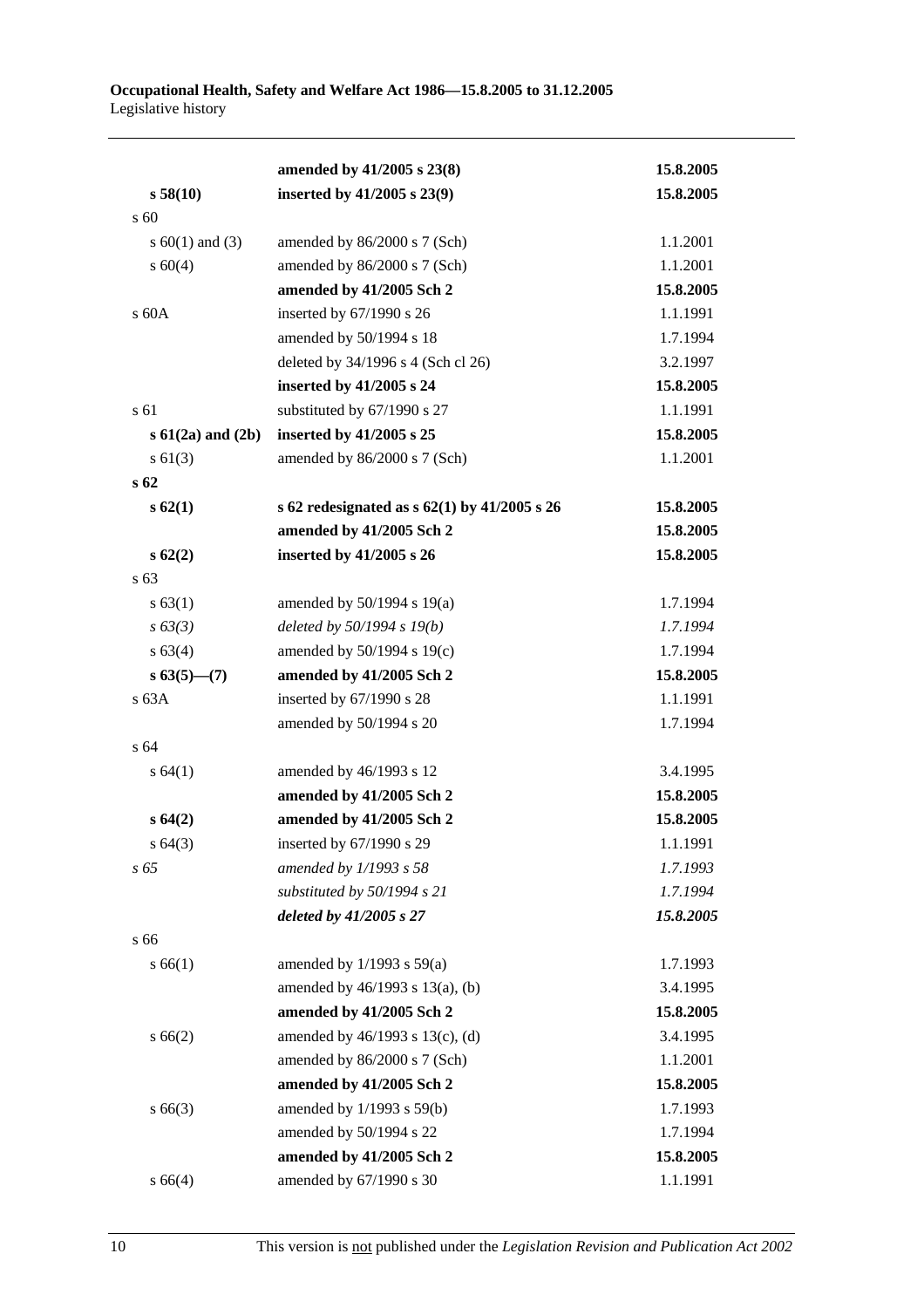|                | amended by $1/1993$ s $59(c)$       | 1.7.1993  |
|----------------|-------------------------------------|-----------|
| s6666          | amended by 41/2005 Sch 2            | 15.8.2005 |
| s 67           |                                     |           |
| s 67(1)        | amended by $50/1994$ s $23(a)$ —(c) | 1.7.1994  |
|                | amended by $46/1993$ s $14(a)$ —(c) | 3.4.1995  |
|                | amended by 41/2005 Sch 2            | 15.8.2005 |
| s 67(2)        | substituted by $46/1993$ s $14(d)$  | 3.4.1995  |
| $s\,67(3)$     | substituted by $50/1994$ s $23(d)$  | 1.7.1994  |
| s 67(4)        | amended by 50/1994 s 23(e)          | 1.7.1994  |
| s 67(5)        | amended by 50/1994 s 23(f)          | 1.7.1994  |
| s 67A          | inserted by 24/1989 s 9             | 1.7.1990  |
| s 67A(3)       | amended by $50/1994$ s $24(a)$      | 1.7.1994  |
|                | amended by 41/2005 s 28(1)          | 15.8.2005 |
| s 67A(5)       | substituted by 51/1993 s 3          | 1.7.1993  |
|                | amended by 50/1994 s 24(b)          | 1.7.1994  |
|                | amended by 41/2005 s 28(2)          | 15.8.2005 |
| s 67A(6)       | substituted by 51/1993 s 3          | 1.7.1993  |
|                | amended by 50/1994 s 24(c)          | 1.7.1994  |
|                | amended by 41/2005 s 28(3)          | 15.8.2005 |
| s 67A(7)       | substituted by 51/1993 s 3          | 1.7.1993  |
|                | substituted by $50/1994$ s $24(d)$  | 1.7.1994  |
|                | amended by 41/2005 s 28(4)          | 15.8.2005 |
| s 67A(8)       | substituted by 51/1993 s 3          | 1.7.1993  |
|                | substituted by $50/1994$ s $24(d)$  | 1.7.1994  |
|                | amended by 41/2005 s 28(5)          | 15.8.2005 |
| $s\,67A(8a)$   | inserted by $51/1993$ s 3           | 1.7.1993  |
|                | deleted by $50/1994 s 24(d)$        | 1.7.1994  |
| $s$ 67A(8b)    | inserted by 51/1993 s 3             | 1.7.1993  |
| s 67A(8c)      | inserted by 51/1993 s 3             | 1.7.1993  |
|                | amended by $50/1994$ s $24(e)$      | 1.7.1994  |
|                | amended by 41/2005 s 28(6)          | 15.8.2005 |
| $s$ 67A $(8d)$ | inserted by 51/1993 s 3             | 1.7.1993  |
|                | amended by $50/1994$ s $24(f)$      | 1.7.1994  |
|                | amended by 41/2005 s 28(7)          | 15.8.2005 |
| $s\,67A(8e)$   | inserted by $51/1993$ s 3           | 1.7.1993  |
|                | deleted by $50/1994 s 24(g)$        | 1.7.1994  |
| s 67A(9)       | substituted by $50/1994$ s $24(h)$  | 1.7.1994  |
|                | amended by 41/2005 s 28(8), (9)     | 15.8.2005 |
| s 67A(10)      | amended by 86/2000 s 7 (Sch)        | 1.1.2001  |
| s 67A(11)      | amended by $1/1993 s 60$            | 1.7.1993  |
|                | substituted by $50/1994$ s $24(i)$  | 1.7.1994  |
|                | deleted by 41/2005 s 28(10)         | 15.8.2005 |
| ss 67B and 67C | inserted by 41/2005 s 29            | 15.8.2005 |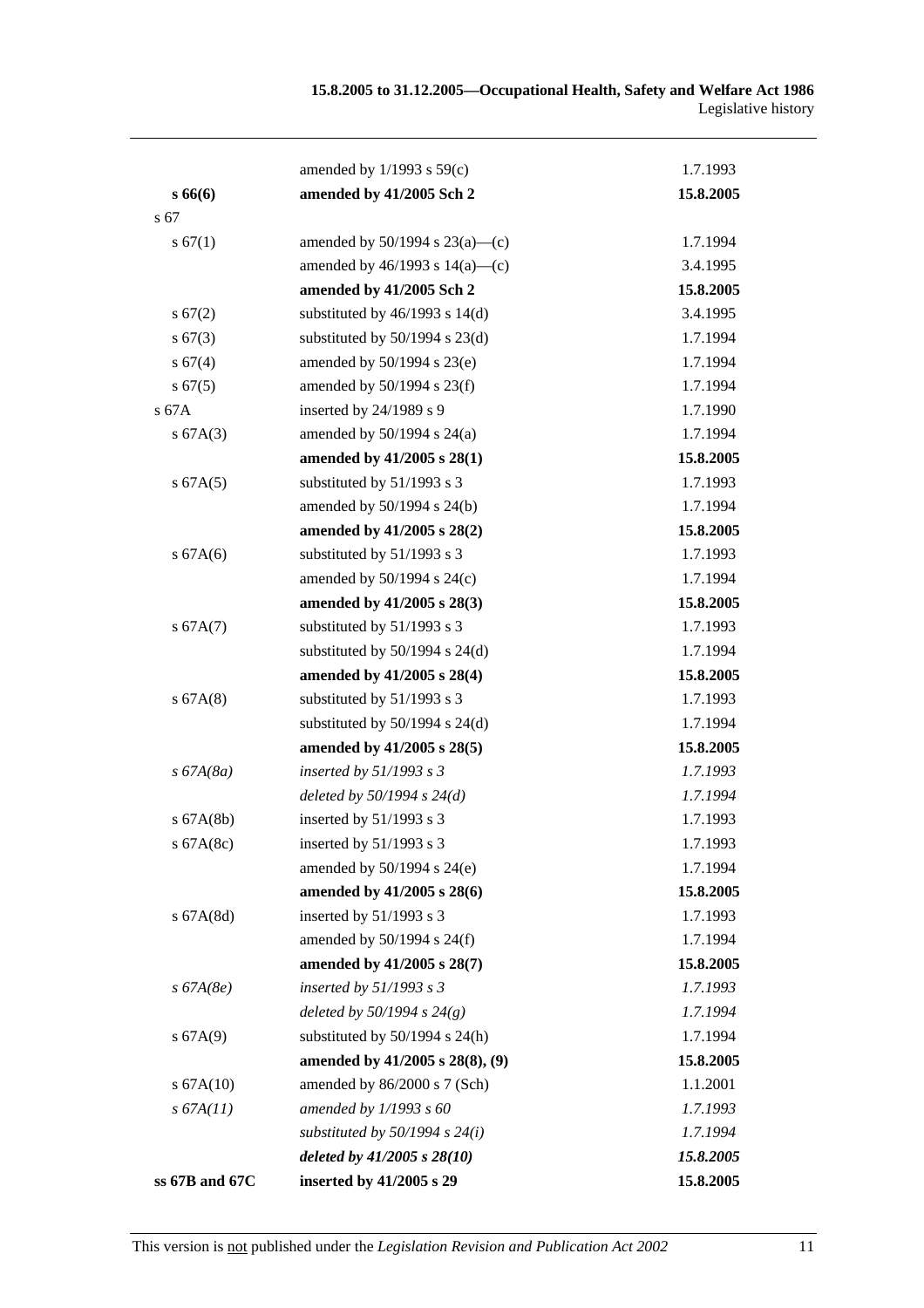| s 68             | amended by 50/1994 s 25                                               | 1.7.1994   |
|------------------|-----------------------------------------------------------------------|------------|
|                  | amended by 41/2005 Sch 2                                              | 15.8.2005  |
| s <sub>69</sub>  |                                                                       |            |
| $s\,69(3)$       | amended by $1/1993$ s $61(a)$                                         | 1.7.1993   |
|                  | amended by 41/2005 Sch 2                                              | 15.8.2005  |
| s 69(4)          | amended by $1/1993$ s $61(b)$                                         | 1.7.1993   |
| s69(7)           | amended by 41/2005 Sch 2                                              | 15.8.2005  |
| $s\,69(8a)$      | inserted by 24/1989 s 10                                              | 22.6.1989  |
|                  | amended by $50/1994$ s $26(a)$                                        | 1.7.1994   |
|                  | amended by 41/2005 s 30(1)                                            | 15.8.2005  |
| $s\,69(8b)$      | inserted by 24/1989 s 10                                              | 22.6.1989  |
|                  | substituted by $50/1994$ s $26(b)$                                    | 1.7.1994   |
|                  | substituted by $41/2005$ s $30(2)$                                    | 15.8.2005  |
| $s\,69(8c)$      | inserted by 24/1989 s 10                                              | 22.6.1989  |
|                  | deleted by $50/1994 s 26(b)$                                          | 1.7.1994   |
| $s\,69(9)$       | amended by 50/1994 s 26(c)                                            | 1.7.1994   |
| $s\,69(10)$      | amended by 41/2005 Sch 2                                              | 15.8.2005  |
| s 69(11)         | amended by $1/1993$ s $61(c)$                                         | 1.7.1993   |
| ss 70 and 71     | omitted under Legislation Revision and<br><b>Publication Act 2002</b> | 24.11.2003 |
| Sch 1            |                                                                       |            |
| cll 3A and 3B    | inserted by 24/1989 s 11                                              | 1.7.1990   |
| cl <sub>4</sub>  | amended by 1/1993 s 62                                                | 1.7.1993   |
| cl 8             | amended by $46/1993$ s $15(a)$                                        | 3.4.1995   |
| cl 21            | amended by 46/1993 s 15(b)                                            | 3.4.1995   |
| cl.33            | inserted by 34/1996 s 4 (Sch cl 26)                                   | 3.2.1997   |
| Sch 2            | amended by $1/1993$ s 63                                              | 1.7.1993   |
|                  | amended by 50/1994 s 27                                               | 1.7.1994   |
|                  | substituted by 46/1993 s 16                                           | 3.4.1995   |
| Sch <sub>3</sub> | omitted under Legislation Revision and<br>Publication Act 2002        | 24.11.2003 |
|                  | inserted by 41/2005 s 31                                              | 15.8.2005  |

# **Transitional etc provisions associated with Act or amendments**

## *Occupational Health, Safety and Welfare Act Amendment Act 1989*

## **12—Transitional provisions**

 (1) The offices of all members of the Commission become vacant on the commencement of this Act.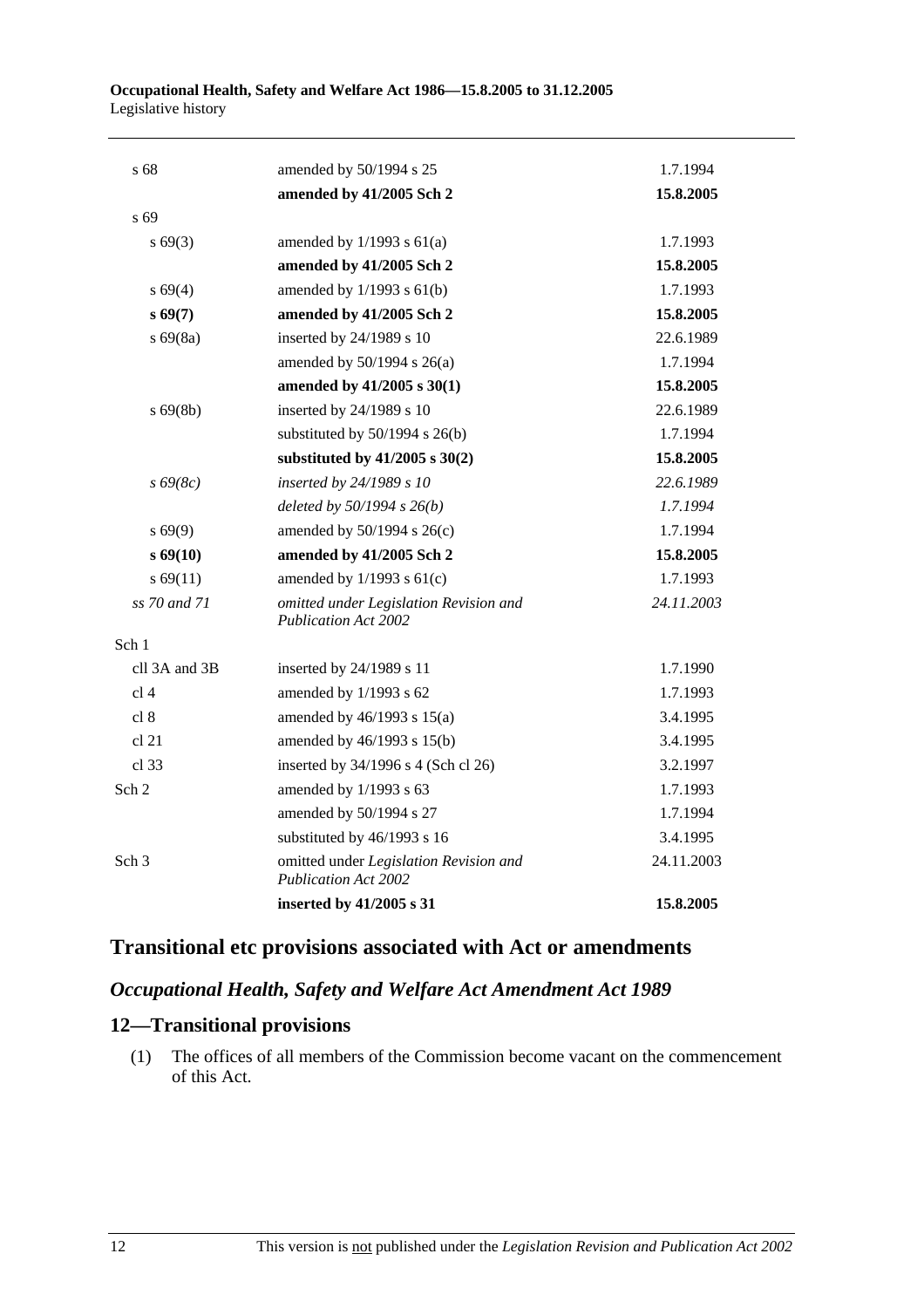- (2) The person who was, immediately before the commencement of this Act, the full-time member of the Commission is entitled to be appointed to the office of Chief Executive Officer of the Commission—
	- (a) for a term equal to the balance of the term for which he or she was appointed as full-time member of the Commission; and
	- (b) on terms and conditions equivalent to the terms and conditions of employment that applied to him or her as full-time member of the Commission.
- (3) The person who was, immediately before the commencement of this Act, the deputy to the full-time member of the Commission is entitled to be appointed to the office of Deputy Chief Executive Officer of the Commission (on the same terms and conditions of employment that applied to him or her as deputy to the full-time member of the Commission).

#### *Statutes Amendment (Chief Inspector) Act 1993*

#### **65—Existing appointments**

This Act does not affect the appointment of any person as an inspector before the commencement of this Act (other than as a Chief Inspector).

#### *Occupational Health, Safety and Welfare (Plant) Amendment Act 1993*

#### **19—Transitional provisions**

The Governor may, by regulation, make such transitional provisions as appear to the Governor to be necessary or expedient on account of the enactment of this Act.

#### *Occupational Health, Safety and Welfare (Administration) Amendment Act 1994*

#### **28—Transitional provisions**

The Governor may, by regulation, make such saving or transitional provisions as appear to the Governor to be necessary or expedient on account of the enactment of this Act.

#### *Statutes Amendment and Repeal (Common Expiation Scheme) Act 1996*

#### **5—Transitional provision**

An Act repealed or amended by this Act will continue to apply (as in force immediately prior to the repeal or amendment coming into operation) to an expiation notice issued under the repealed or amended Act.

### *Occupational Health, Safety and Welfare (SafeWork SA) Amendment Act 2005, Sch 1*

### **8—Staff**

*Note—* 

*Clause 8 had not come into operation at the date of the publication of this version.* 

- *(1) The Minister may, by notice in the Gazette, transfer a person who is a member of the staff of WorkCover immediately before the commencement of this subclause to—* 
	- *(a) the Department; or*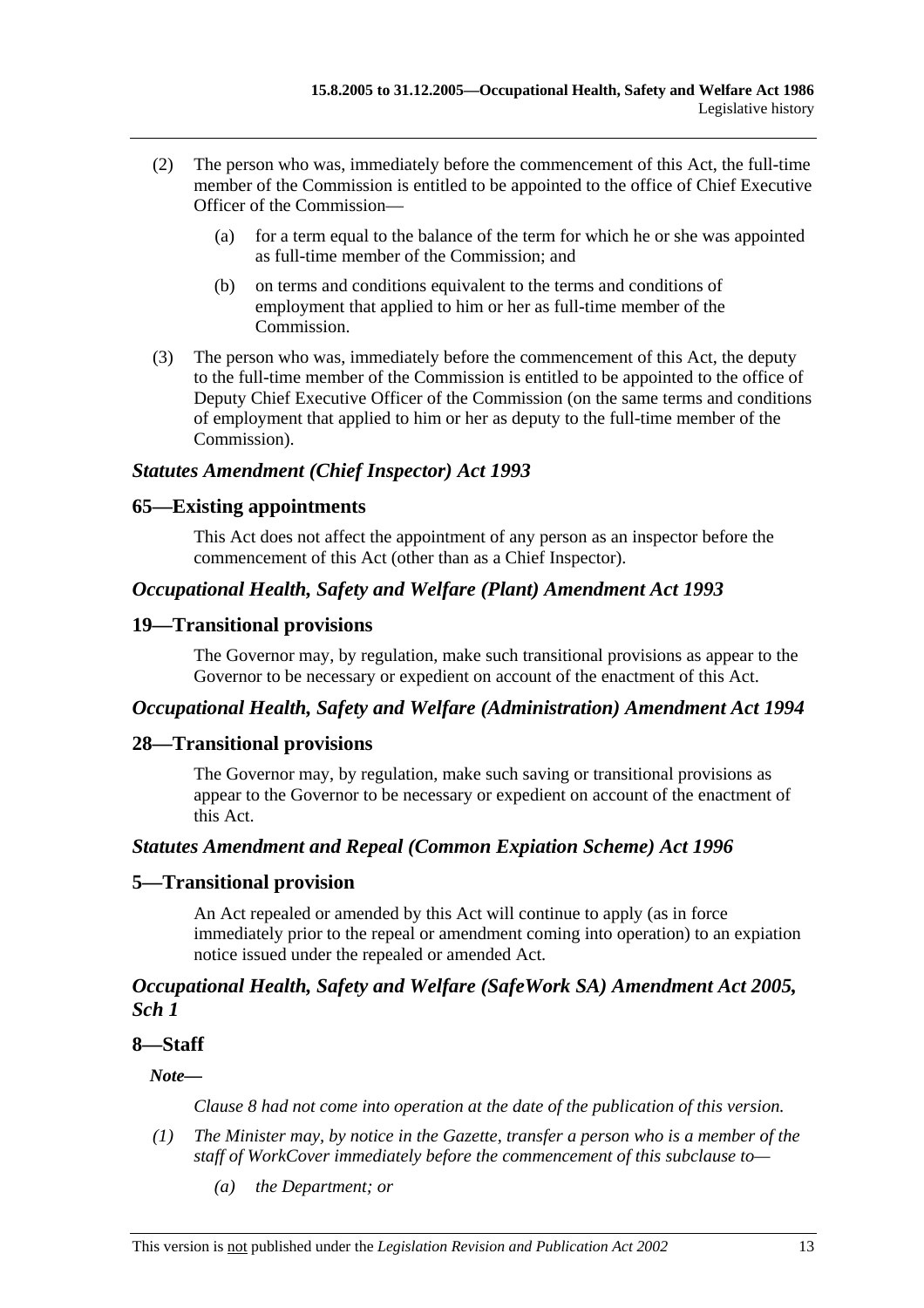- *(b) another administrative unit in the Public Service of the State.*
- *(2) The Minister must obtain the concurrence of the board of management of WorkCover before he or she may act under subclause (1).*
- *(3) The conditions of employment that will apply to a person on his or her transfer under subclause (1) will be determined by the Commissioner for Public Employment after consultation with—* 
	- *(a) the Chief Executive of the Department and, if a person is being transferred to another administrative unit under subclause (1)(b), the Chief Executive of that other administrative unit; and*
	- *(b) any registered association that represents the interests of any person who is being transferred; and*
	- *(c) WorkCover.*
- *(4) Despite subclause (3), a transfer under subclause (1) will occur without prejudice to any continuity of service of a person and without affecting any accrued right to leave.*

### **9—Property**

- (1) The Governor may, by proclamation made on the recommendation of the Minister, vest an asset, right or liability of WorkCover in—
	- (a) the Crown; or
	- (b) the Minister.
- (2) The Governor may, by proclamation made on the recommendation of the Minister, transfer a monetary amount from WorkCover to the Department on account of the arrangements or functions that are to be established or assumed by the Advisory Committee or the Department after the enactment of this Act.
- (3) The Minister must obtain the concurrence of the board of management of WorkCover before he or she may make a recommendation under subclause (1) or (2).
- (4) Any money transferred from WorkCover under subclause (2) will be paid from the Compensation Fund (without further authorisation under the *Workers Rehabilitation and Compensation Act 1986*).

#### **10—Review of conciliation and mediation scheme**

- (1) The Minister to whom the administration of the principal Act is committed must cause a review to be undertaken in relation to the operation of section 55A of the principal Act after that section has been in operation for a period of 12 months.
- (2) The results of the review must be embodied in a written report and incorporated into the Department's annual report for the financial year during which the review is completed.

### **11—Training**

 (1) The period within which a person must attend a course of training under section 61(2a) of the principal Act (as enacted by this Act) if the person is appointed as a responsible officer within the first 12 months after the commencement of this clause will be extended from 3 months to 12 months after his or her appointment.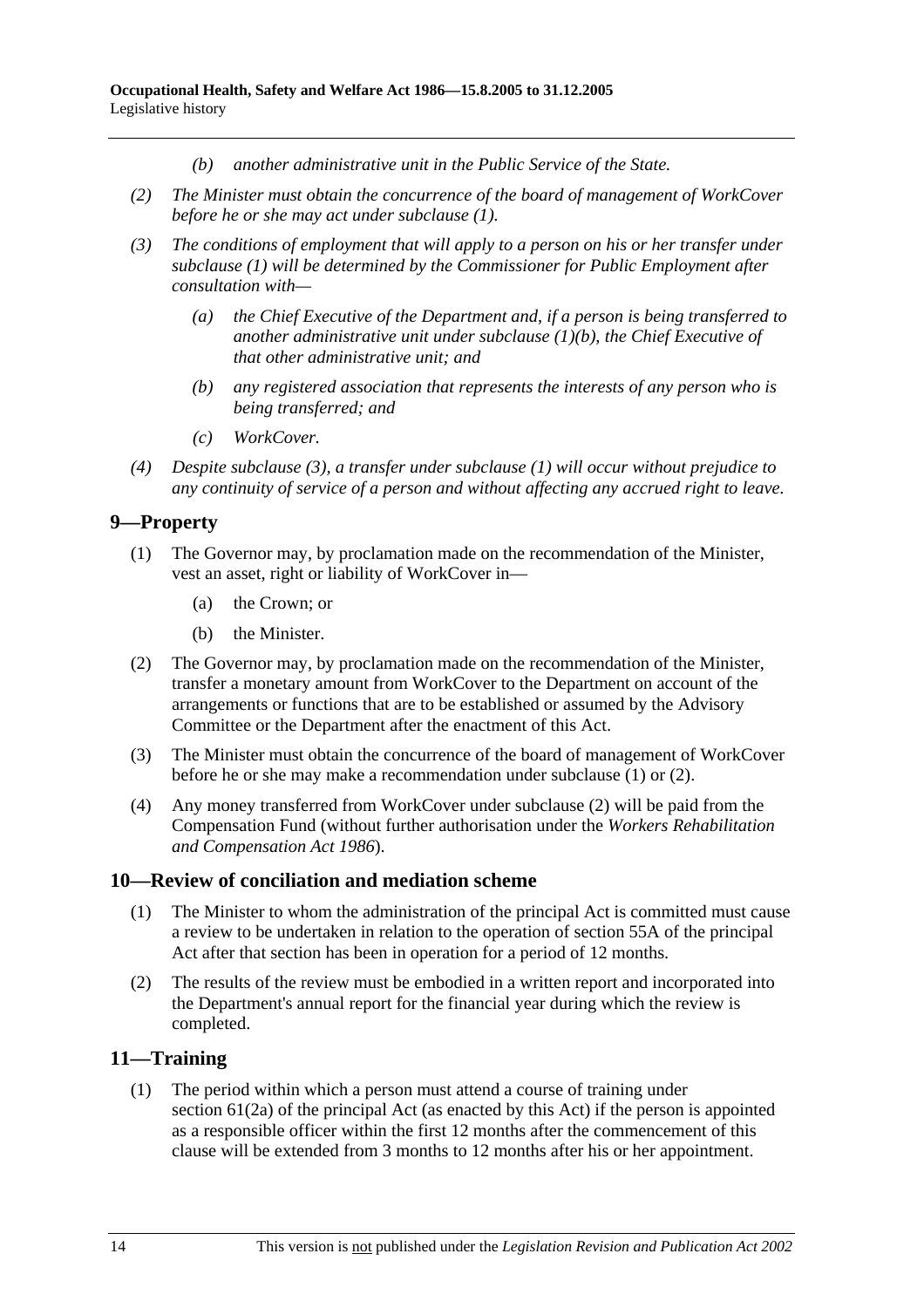- (2) A person who is a responsible officer under section 61 of the principal Act on the commencement of this clause must attend a course of training recognised or approved by the Advisory Committee for the purposes of subsection (2a) of that section within 3 years after the commencement of this clause.
- (3) However—
	- (a) the requirement for a person to attend a course of training under subclause (2) lapses if the person ceases to be a responsible officer for the relevant body corporate (but this paragraph does not derogate from the operation of section 61(2a) of the principal Act); and
	- (b) a person is not required to attend a course of training under subclause (2) if he or she has, before the commencement of this clause, attended a course of training recognised by the Advisory Committee for the purposes of this provision.
- (4) A person who fails to comply with subclause (2) will be guilty of an offence and liable to the same penalty as the penalty that applies to a failure to comply with section 61(2a) of the principal Act.

### **12—Committee membership**

The persons holding office as members of the Mining and Quarrying Occupational Health and Safety Committee immediately before the commencement of this clause may continue to hold office after the commencement of this clause.

#### **13—Regulations**

The Governor may, by regulation, make other provisions of a saving or transitional nature consequent on the enactment of this Act.

### **14—Interpretation**

In this Part—

*Advisory Committee* means the SafeWork SA Advisory Committee;

*Compensation Fund* means the Compensation Fund under Part 5 of the *Workers Rehabilitation and Compensation Act 1986*;

*Department* means the administrative unit of the Minister to whom the administration of the principal Act is committed;

*principal Act* means the *Occupational Health, Safety and Welfare Act 1986*;

*registered association* has the same meaning as in the *Occupational Health, Safety and Welfare Act 1986*;

*WorkCover* means the WorkCover Corporation of South Australia.

### **Historical versions**

Reprint No 1—4.2.1991 Reprint No 2—1.7.1993 Reprint No 3—1.7.1994 Reprint No 4—3.4.1995 Reprint No 5—3.2.1997